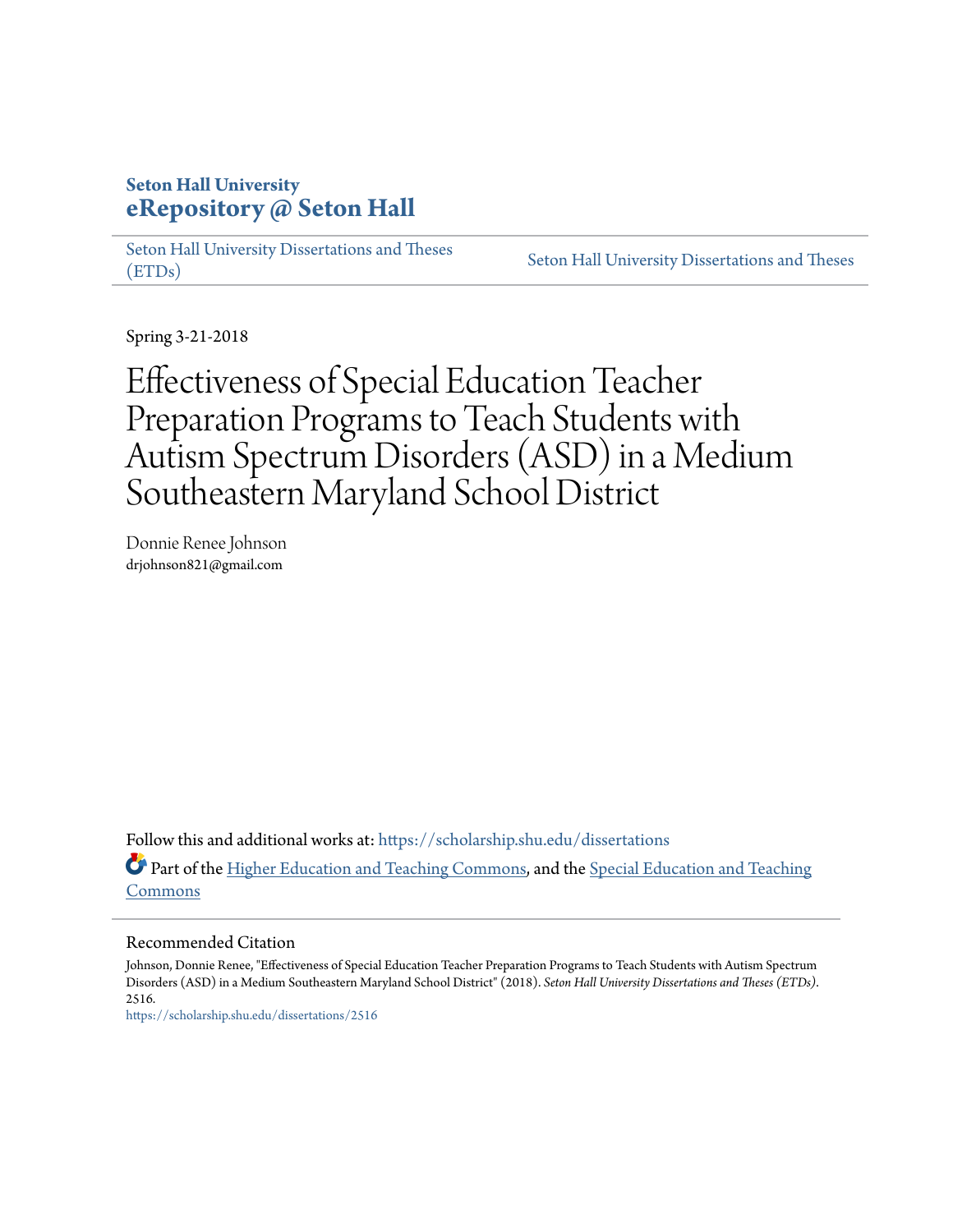# **Seton Hall University [eRepository @ Seton Hall](http://scholarship.shu.edu?utm_source=scholarship.shu.edu%2Fdissertations%2F1&utm_medium=PDF&utm_campaign=PDFCoverPages)**

[Seton Hall University Dissertations and Theses](http://scholarship.shu.edu/dissertations?utm_source=scholarship.shu.edu%2Fdissertations%2F1&utm_medium=PDF&utm_campaign=PDFCoverPages) [\(ETDs\)](http://scholarship.shu.edu/dissertations?utm_source=scholarship.shu.edu%2Fdissertations%2F1&utm_medium=PDF&utm_campaign=PDFCoverPages)

[Seton Hall University Dissertations and Theses](http://scholarship.shu.edu/etds?utm_source=scholarship.shu.edu%2Fdissertations%2F1&utm_medium=PDF&utm_campaign=PDFCoverPages)

Spring 3-21-2018

Effectiveness of Special Education Teacher Preparation Programs to Teach Students with Autism Spectrum Disorders (ASD) in a Medium Southeastern Maryland School District

Donnie Renee Johnson

Follow this and additional works at: [http://scholarship.shu.edu/dissertations](http://scholarship.shu.edu/dissertations?utm_source=scholarship.shu.edu%2Fdissertations%2F1&utm_medium=PDF&utm_campaign=PDFCoverPages)

Part of the [Higher Education and Teaching Commons](http://network.bepress.com/hgg/discipline/806?utm_source=scholarship.shu.edu%2Fdissertations%2F1&utm_medium=PDF&utm_campaign=PDFCoverPages), and the [Special Education and Teaching](http://network.bepress.com/hgg/discipline/801?utm_source=scholarship.shu.edu%2Fdissertations%2F1&utm_medium=PDF&utm_campaign=PDFCoverPages) **[Commons](http://network.bepress.com/hgg/discipline/801?utm_source=scholarship.shu.edu%2Fdissertations%2F1&utm_medium=PDF&utm_campaign=PDFCoverPages)**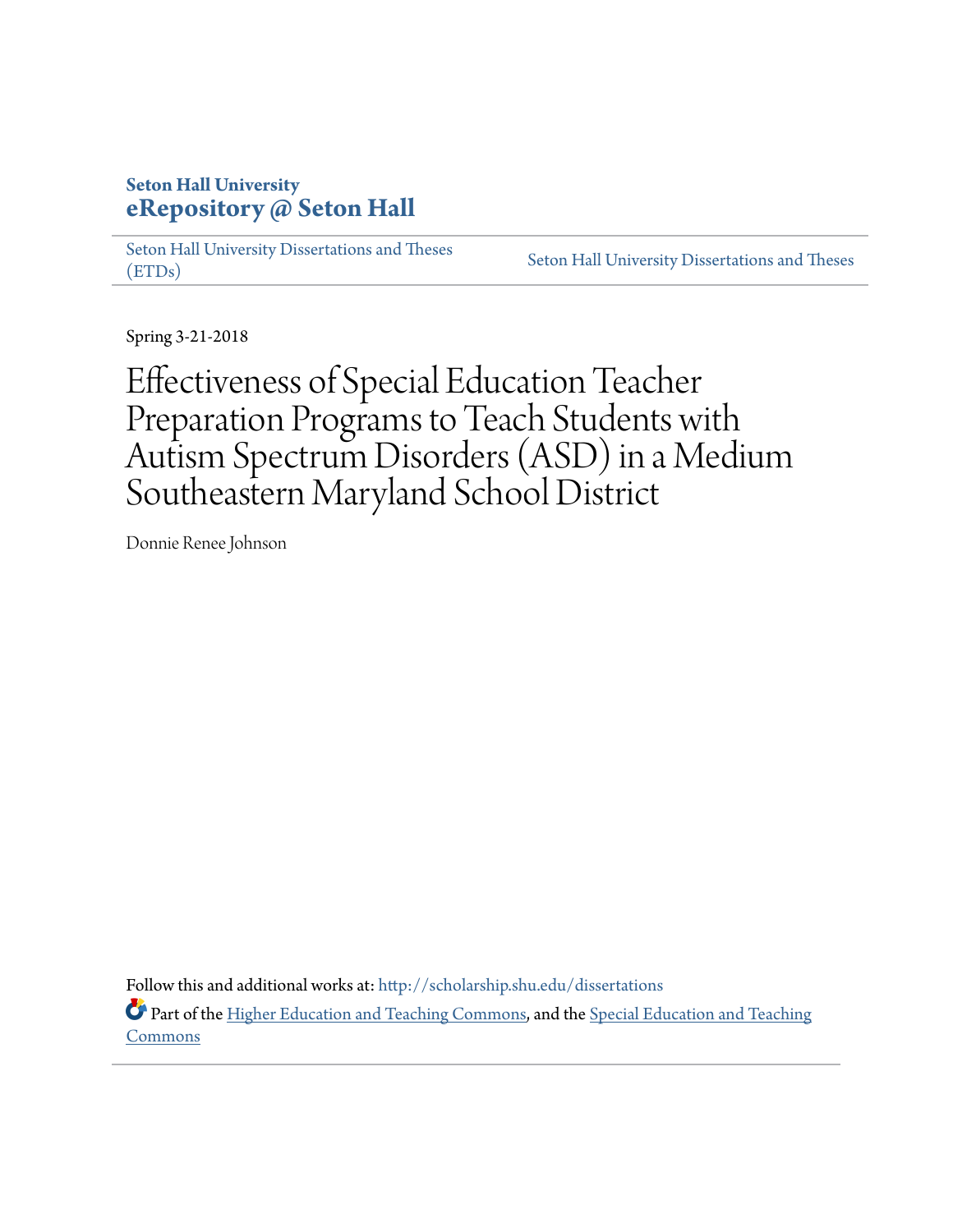# EFFECTIVENESS OF SPECIAL EDUCATION TEACHER PREPARATION PROGRAMS TO TEACH STUDENTS WITH AUTISM SPECTRUM DISORDERS (ASD) IN A MEDIUM SOUTHEASTERN MARYLAND SCHOOL DISTRICT

Donnie Renee Johnson

Dissertation Committee

Anthony Colella, Ph. D., Mentor Gerard Babo, Ed. D. Karl Johnson, Ph.D.

A Dissertation Submitted in Partial Fulfillment of the Requirements for the Degree of Doctor of Education

> Seton Hall University 2018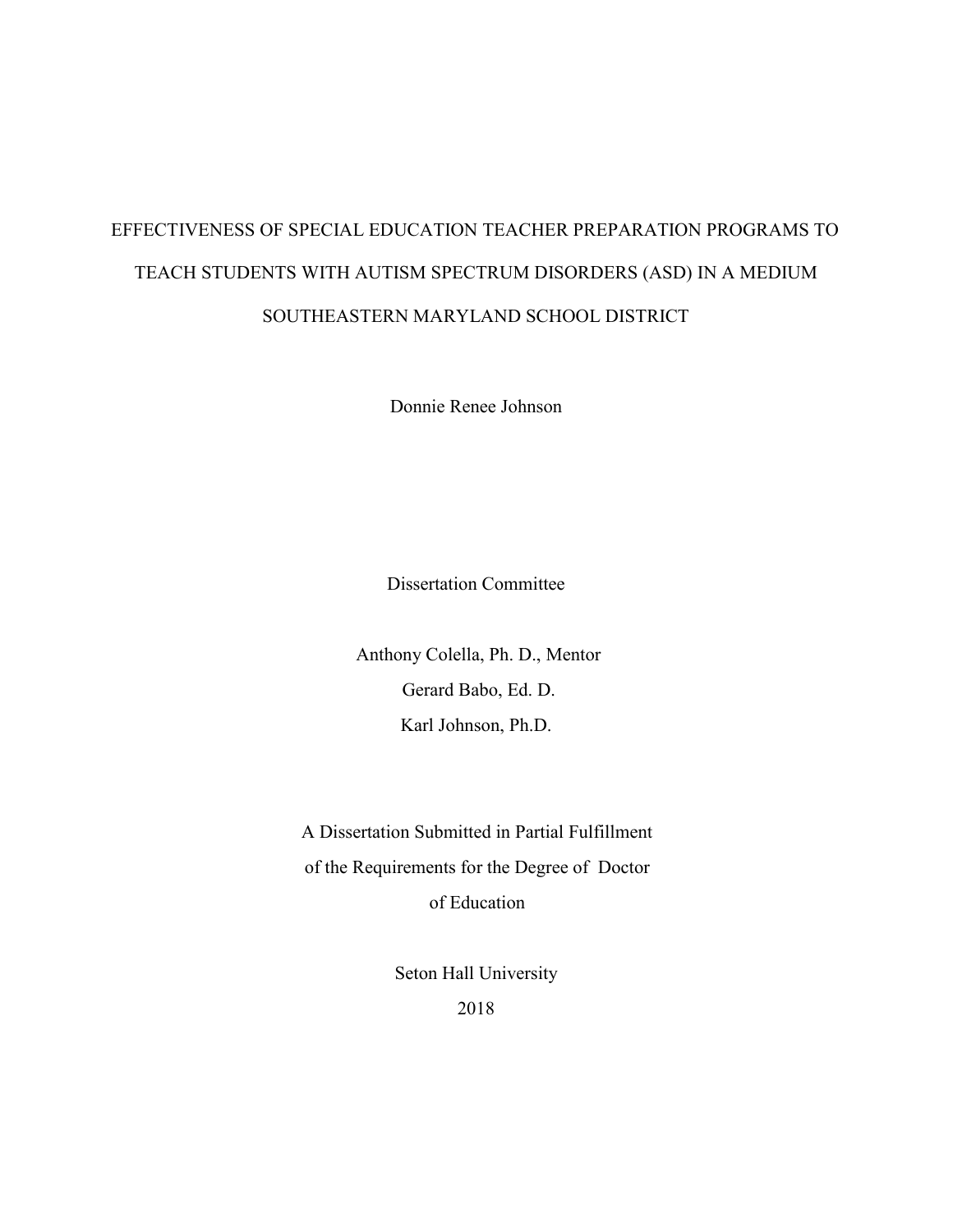#### SETON HALL UNIVERSITY COLLEGE OF EDUCATION AND HUMAN SERVICES OFFICE OF GRADUATE STUDIES

### APPROVAL FOR SUCCESSFUL DEFENSE

Donnie Johnson, has successfully defended and made the required modifications to the

text of the doctoral dissertation for the Ed.D. during this Spring Semester 2018.

|                                              | (please sign and date beside your name) | <b>DISSERTATION COMMITTEE</b> |  |
|----------------------------------------------|-----------------------------------------|-------------------------------|--|
| Mentor:<br>Dr. Anthony Colella               |                                         |                               |  |
| <b>Committee Member:</b><br>Dr. Gerard Babo  |                                         |                               |  |
| <b>Committee Member:</b><br>Dr. Karl Johnson |                                         |                               |  |

The mentor and any other committee members who wish to review revisions will sign and date this document only when revisions have been completed. Please return this form to the Office of Graduate Studies, where it will be placed in the candidate's file and submit a copy with your final dissertation to be bound as page number two.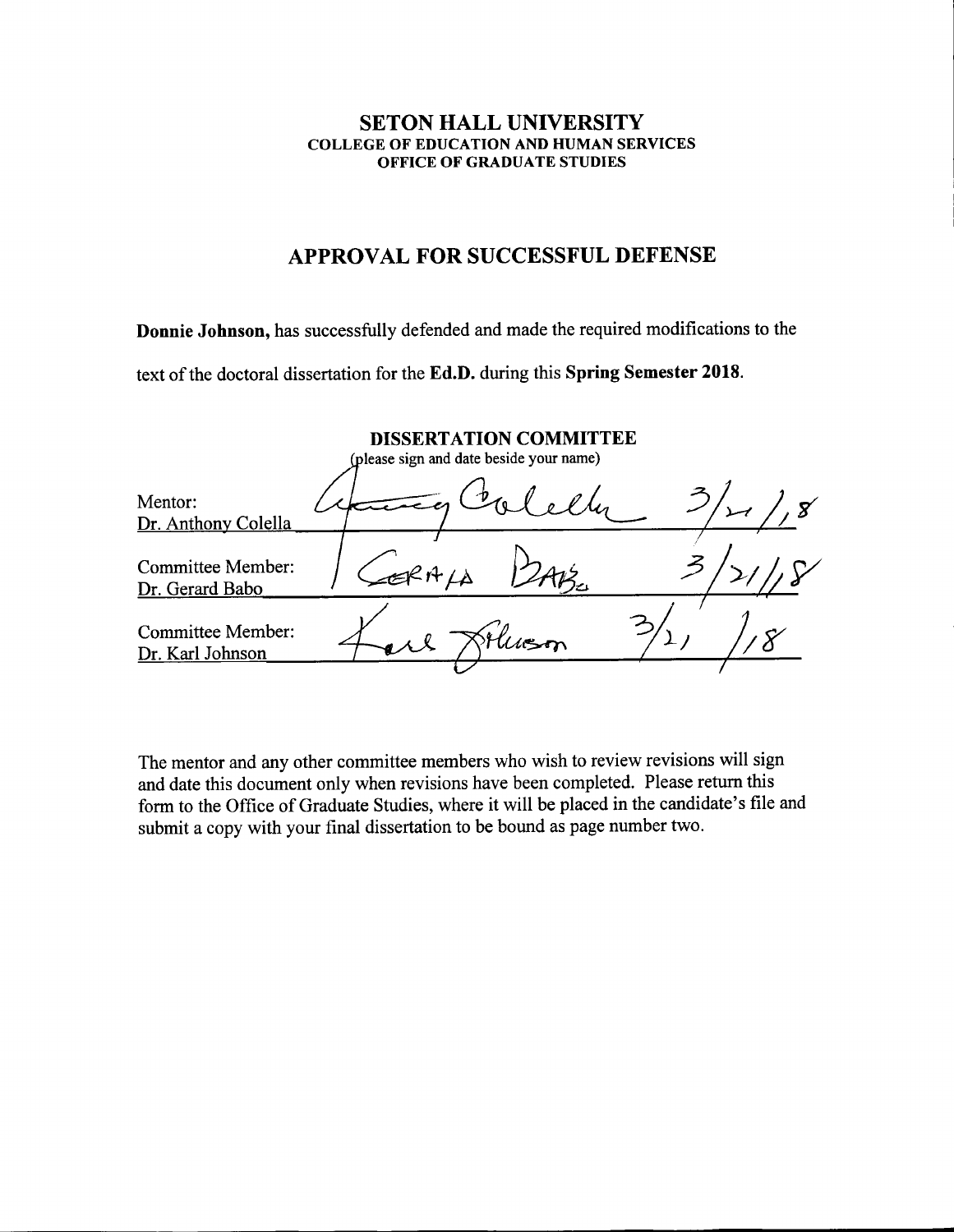© 2018 Donnie R Johnson

All Rights Reserved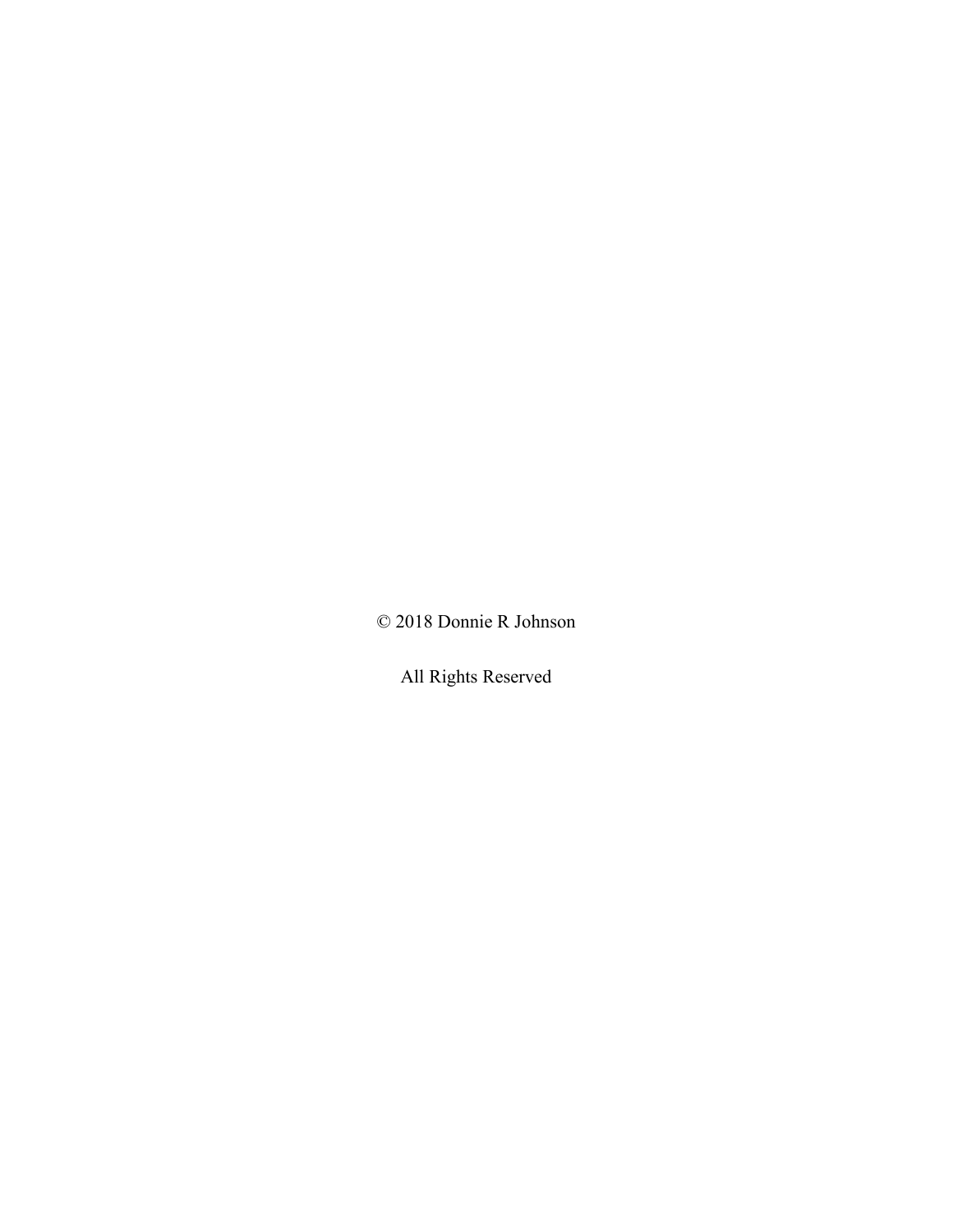#### ABSTRACT

One strategy for improving teacher preparation programs for teaching Autism Spectrum Disorders (ASD) is to enhance the coursework offered at colleges and universities at the undergraduate level. The goal is to better equip college programs to provide effective and substantial preparation for teacher candidate to effectively instruction ASD students. Programs offered by colleges and universities to prepare new special education teachers with the appropriate skills is multi-faceted. First, a clearly defined curriculum or coursework design is required. Secondly, an extended student teaching schedule is needed for an authentic and practical application experience. Finally, offering a monetary incentive for special educators to become certified in autism, after successfully completing additional coursework, is needed. This paper reviews evidence on the effectiveness of teacher preparation programs to prepare special educators to teach students with ASD. Despite the limited research on this topic, the future of students with ASD relies on the instruction highly prepared and competent teachers specifically trained to support their needs. Otherwise, the cost to school district and K-12 education will rise significantly to prepare students with ASD for life-skills, college, or career readiness.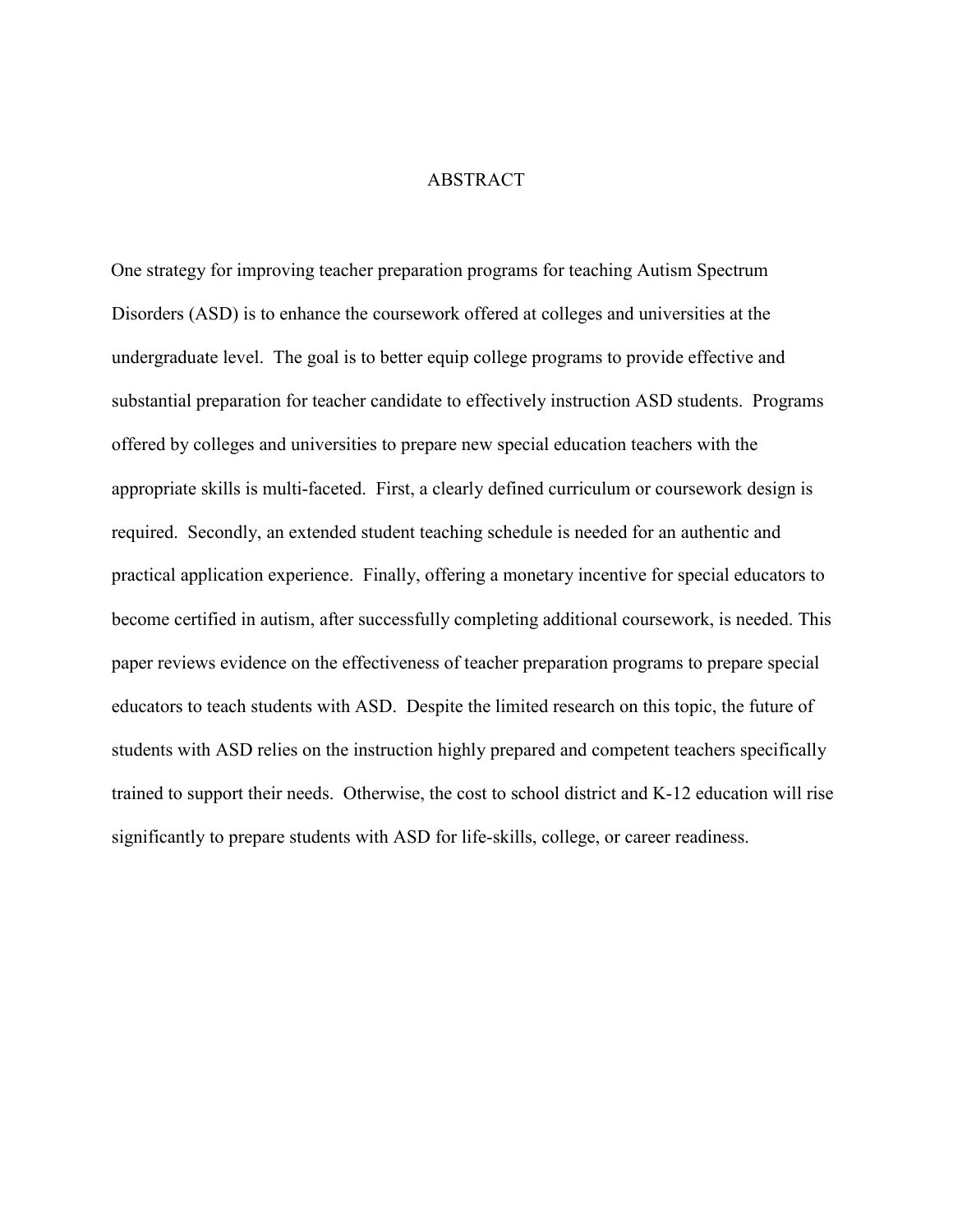#### DEDICATION

 This research is dedicated to the three immediate family members that I lost during this three-year period. To my brother Joseph L. Johnson, January 26, 1959-August 15, 2015. Your love for communications and journalism has ignited my love for writing. To my mother, Elizabeth L. Williams, August 21, 1928-May 14, 2016. Your strength and wisdom has assured me that all your dreams can come true with determination and persistence. Lastly, my brother, Charles L. Harris January 11, 1951-February 19, 2017. The trailblazer of the family of ten children. Thank you all for the love. You are sorely missed!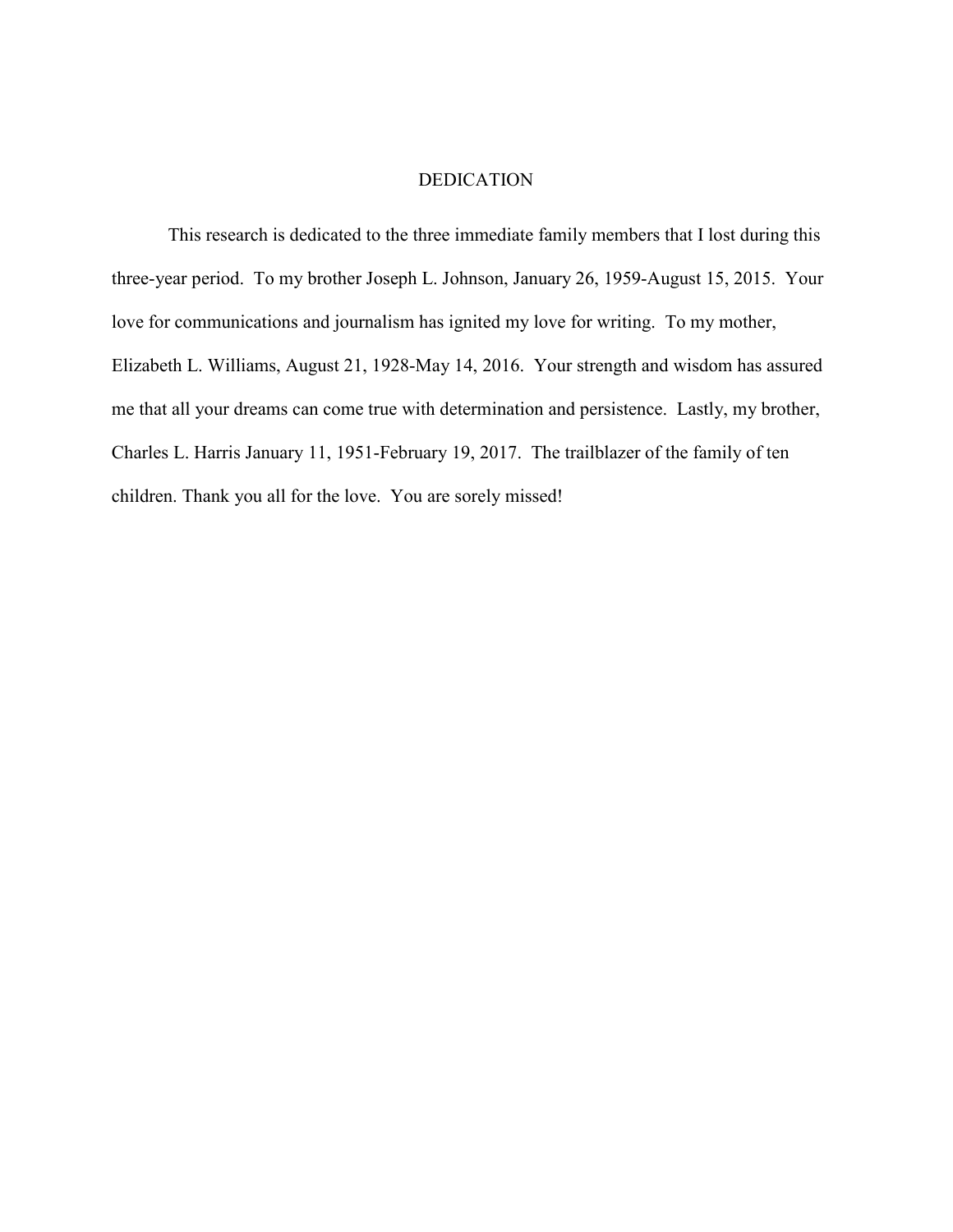#### ACKNOWLEDGEMENTS

 The last steps of this three-year journey have been exciting and exhilarating. I have hoped and prayed for this dream to come true. I would like to acknowledge many people for their support in this major feat. The relationships developed at Seton Hall University in Cohort XIX have been life-changing. I would like to thank the entire Cohort XIX for their love and support. I would like to personally thank a few women in this program, Ericka, Shonda, and Tiffany are three phenomenal women that I will always be grateful for their sound judgment and friendship.

 God has always put angels in my path to help guide me along the way. During this quest for the doctorate degree one particular angel is Sheila Octavia. She has been a comfort and a confidant during this three-year period. Mere words cannot express the gratitude I feel for her support.

 My dissertation advisor, Dr. Anthony Colella, has been extremely instrumental. Our first conversation lasted over an hour and I knew this was a "match made in heaven!" Dr. Colella, instituted a timeline of task completion that continued to propel me! Thank you Dr. Colella!

Dr. Gerard Babo, provided a consistent level of involvement during this process. I appreciate the education he has provided. It has truly been priceless. Dr. Babo has been relentless in ensuring all steps of the process were carefully evaluated.

My local committee member, Dr. Karl Johnson, Associate Professor Ramapo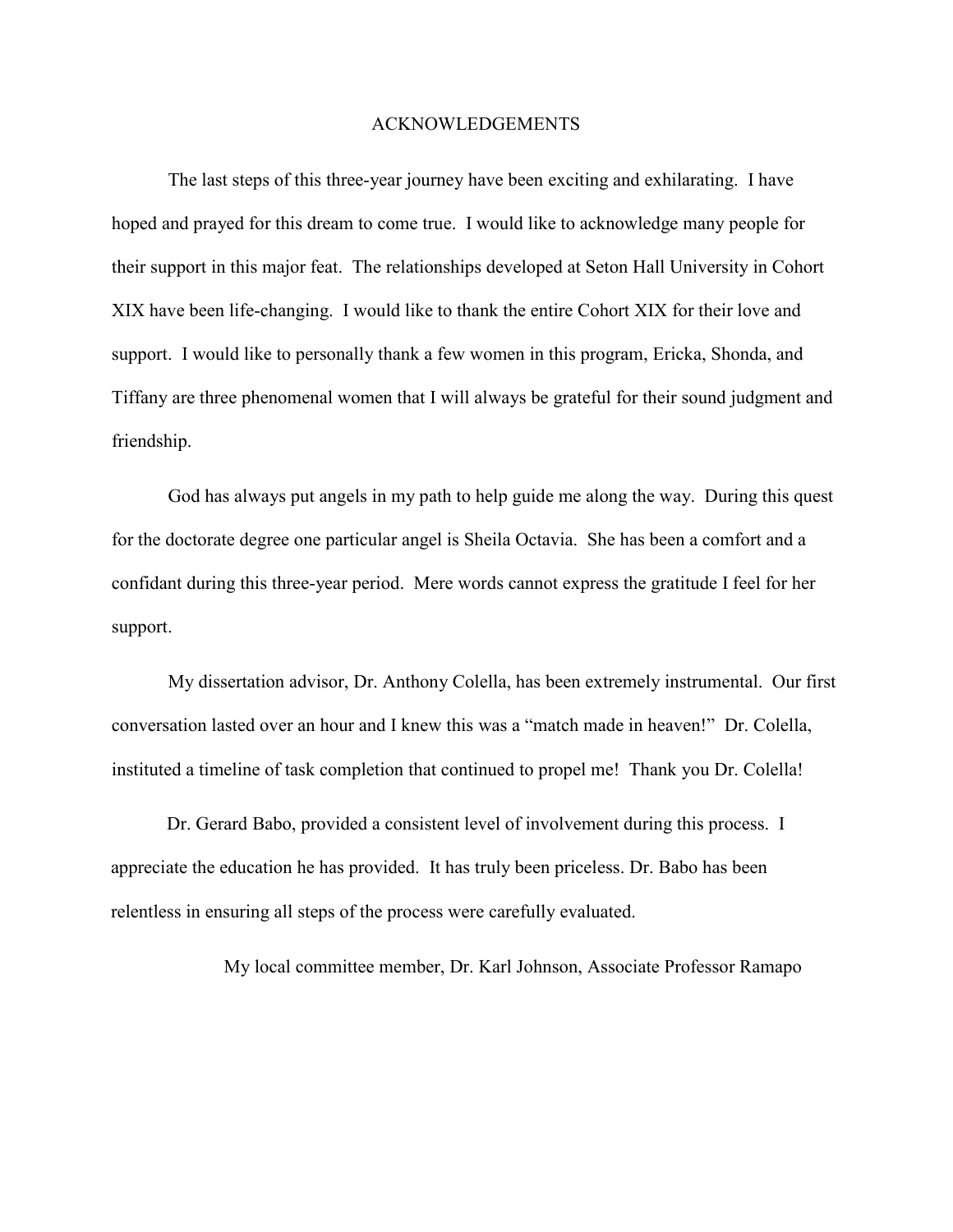College in Mahwah, New Jersey has been the calm in the midst of the storm. He has been available twenty-four hours a day seven days a week. His support has been immeasurable and his feedback has been noteworthy.

 I am especially thankful for my first teachers, administrators and community leaders. Their support gave me a thirst for knowledge and a life-long desire for learning. I can remember going to school on snowy days when the option to stay at home was made available. I marvel at the level of commitment these educators exhibited to their students. As on these snowy days these teachers and administrators were present as well.

 I would also like to thank the sorority sisters of Delta Sigma Theta Sorority, Inc. Trenton Alumnae Chapter branch. This organization of college educated women have poured into my spirit and offered words of encouragement that have motivated me to finish this race.

 Finally, thank you to my siblings, family members, and friends. I appreciate your love and support during this enlightening three-year period. While we have endured as a family, your vote of confidence and persistence has been "the wind beneath my wings." Thank you for your encouragement even when my frustration levels would wax and wane. I am inspired by your undying concern and devotion. I am looking forward to the celebrations of this milestone accomplishment. You all have made me "believe I can fly!"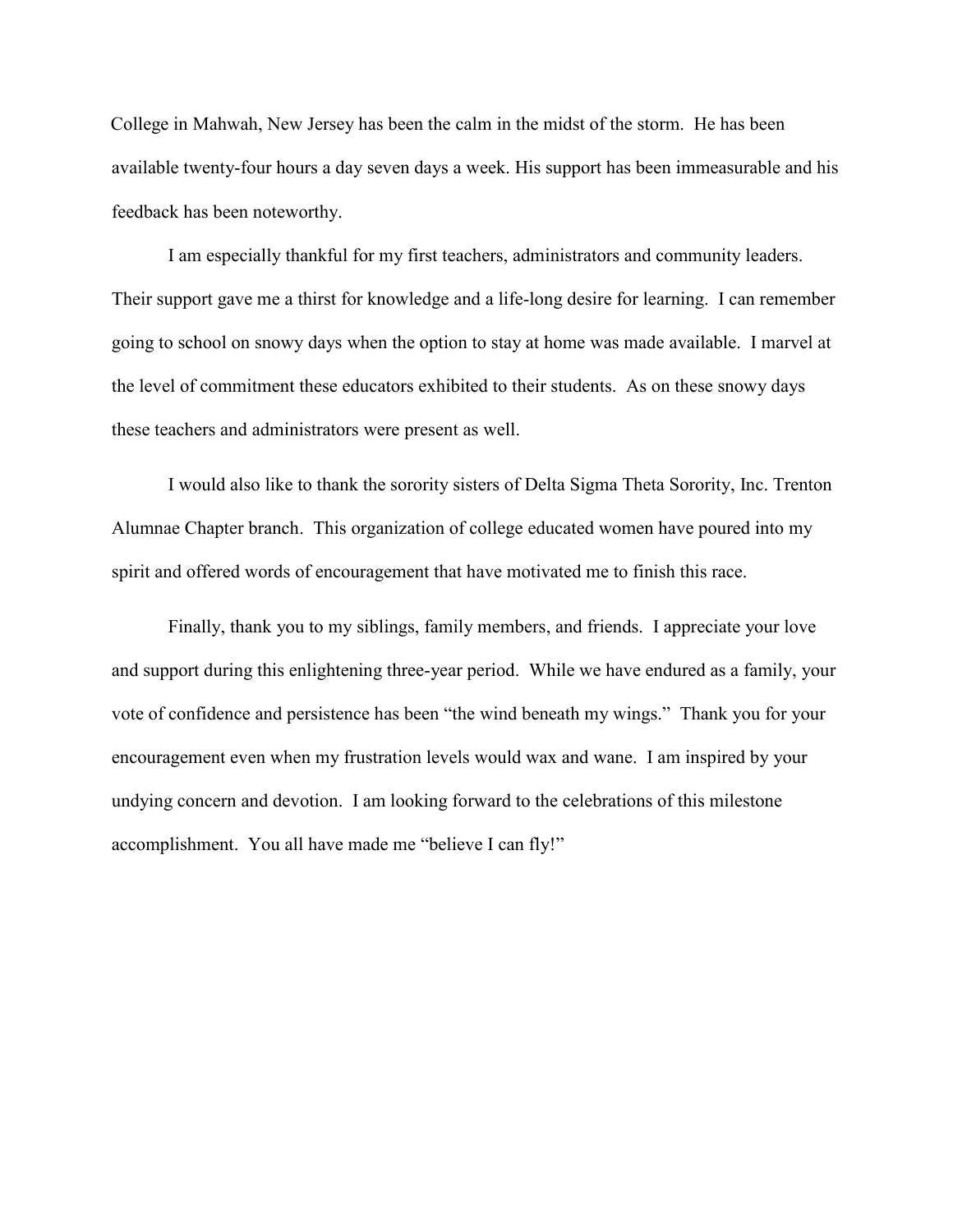| Contents                                                       | Page |
|----------------------------------------------------------------|------|
|                                                                |      |
|                                                                |      |
|                                                                |      |
|                                                                |      |
| Chapter I.                                                     |      |
|                                                                |      |
|                                                                |      |
|                                                                |      |
|                                                                |      |
|                                                                |      |
|                                                                |      |
|                                                                |      |
|                                                                |      |
|                                                                |      |
|                                                                |      |
|                                                                |      |
|                                                                |      |
|                                                                |      |
|                                                                |      |
| Alternative Teacher Licensure Programs and Special Education23 |      |
| Special Education Teachers of Autism Licensure Programs24      |      |
|                                                                |      |
| Undergraduate Preparation for Teachers of Autistic Students27  |      |

## TABLE OF CONTENTS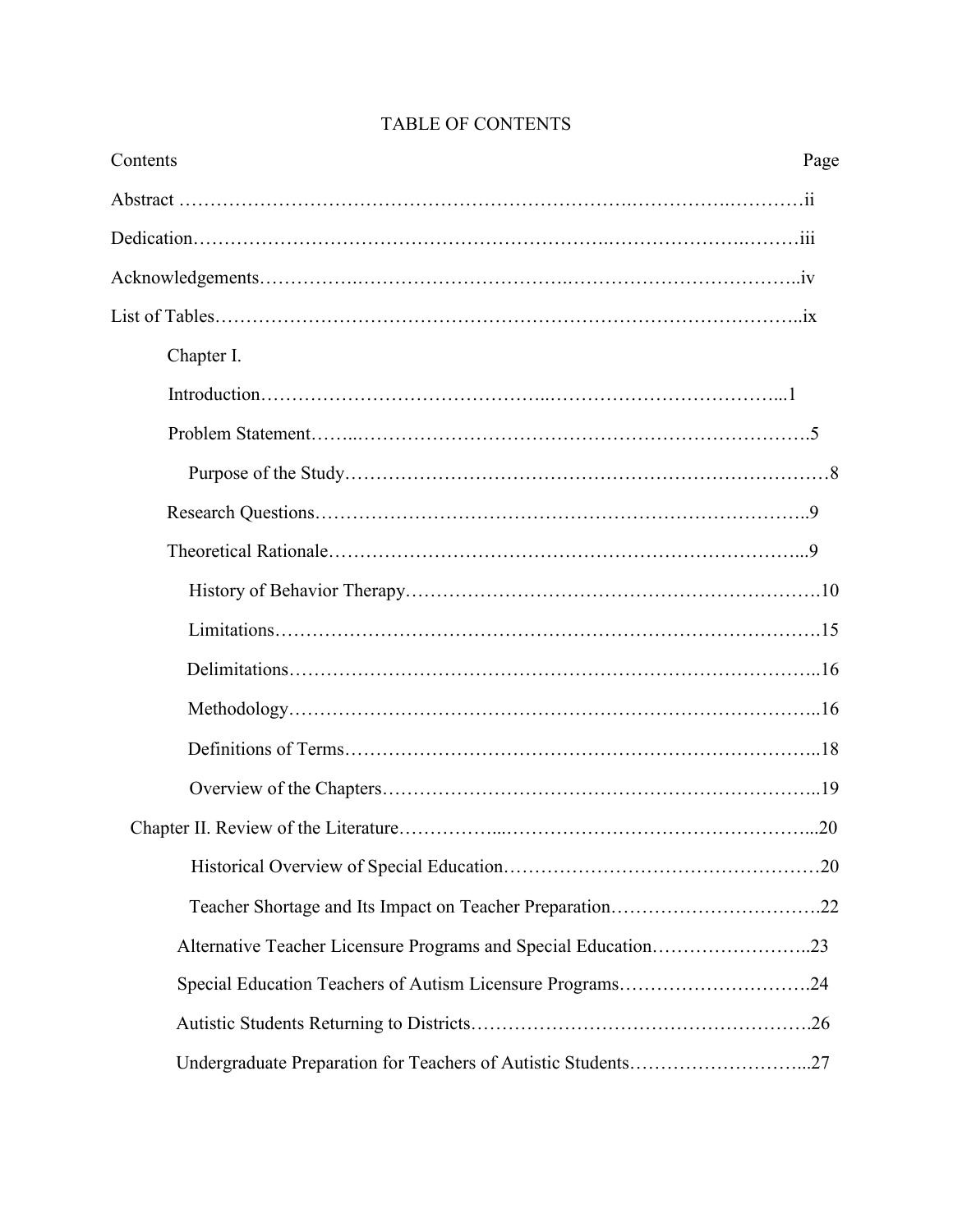| Alternative Versus Traditional Program Comparison Studies33  |  |
|--------------------------------------------------------------|--|
|                                                              |  |
|                                                              |  |
|                                                              |  |
|                                                              |  |
|                                                              |  |
|                                                              |  |
|                                                              |  |
|                                                              |  |
|                                                              |  |
|                                                              |  |
|                                                              |  |
|                                                              |  |
|                                                              |  |
| Primary Research Questions and Related Interview Questions45 |  |
|                                                              |  |
|                                                              |  |
|                                                              |  |
|                                                              |  |
|                                                              |  |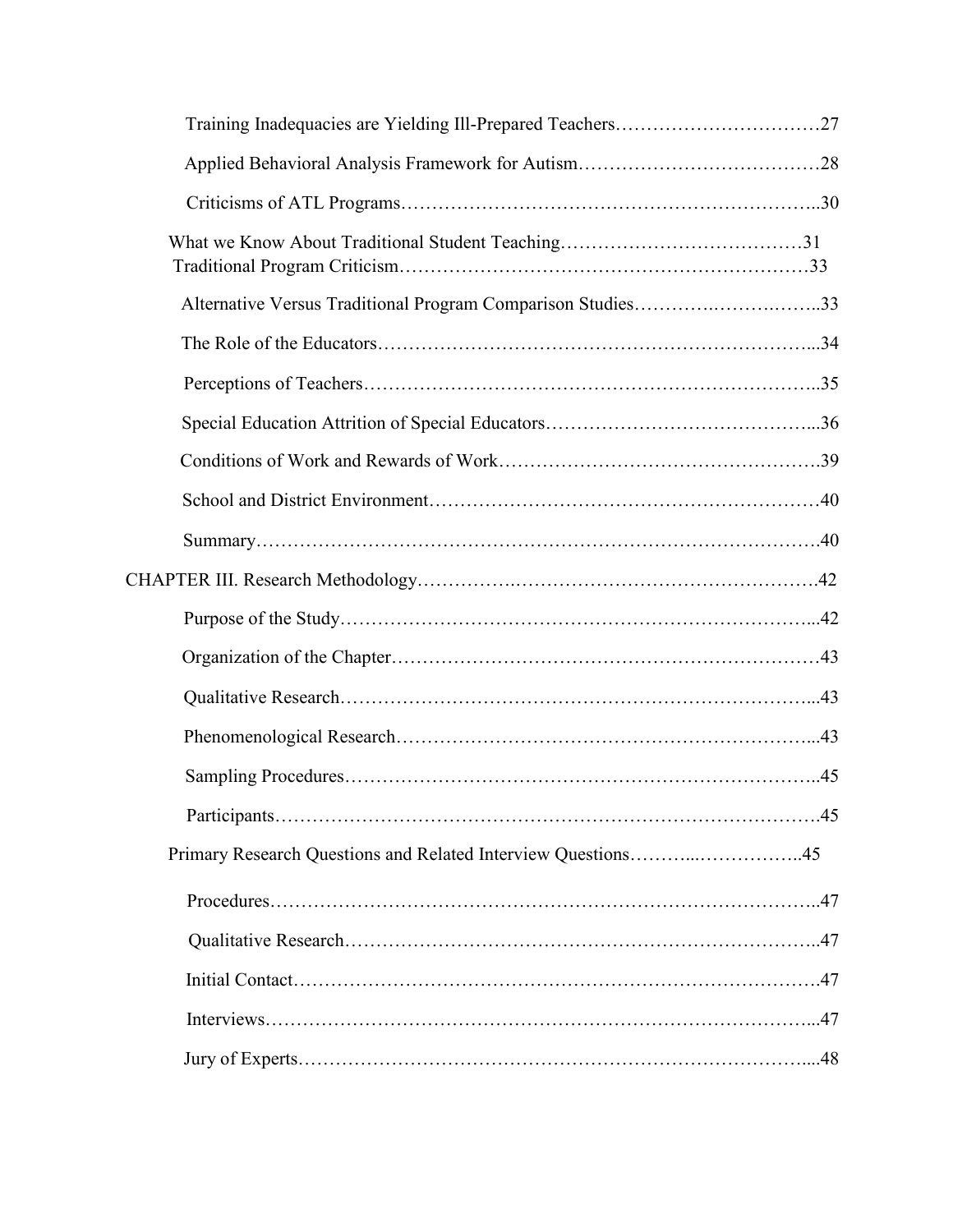| <b>LIST OF TABLES</b> |
|-----------------------|
|                       |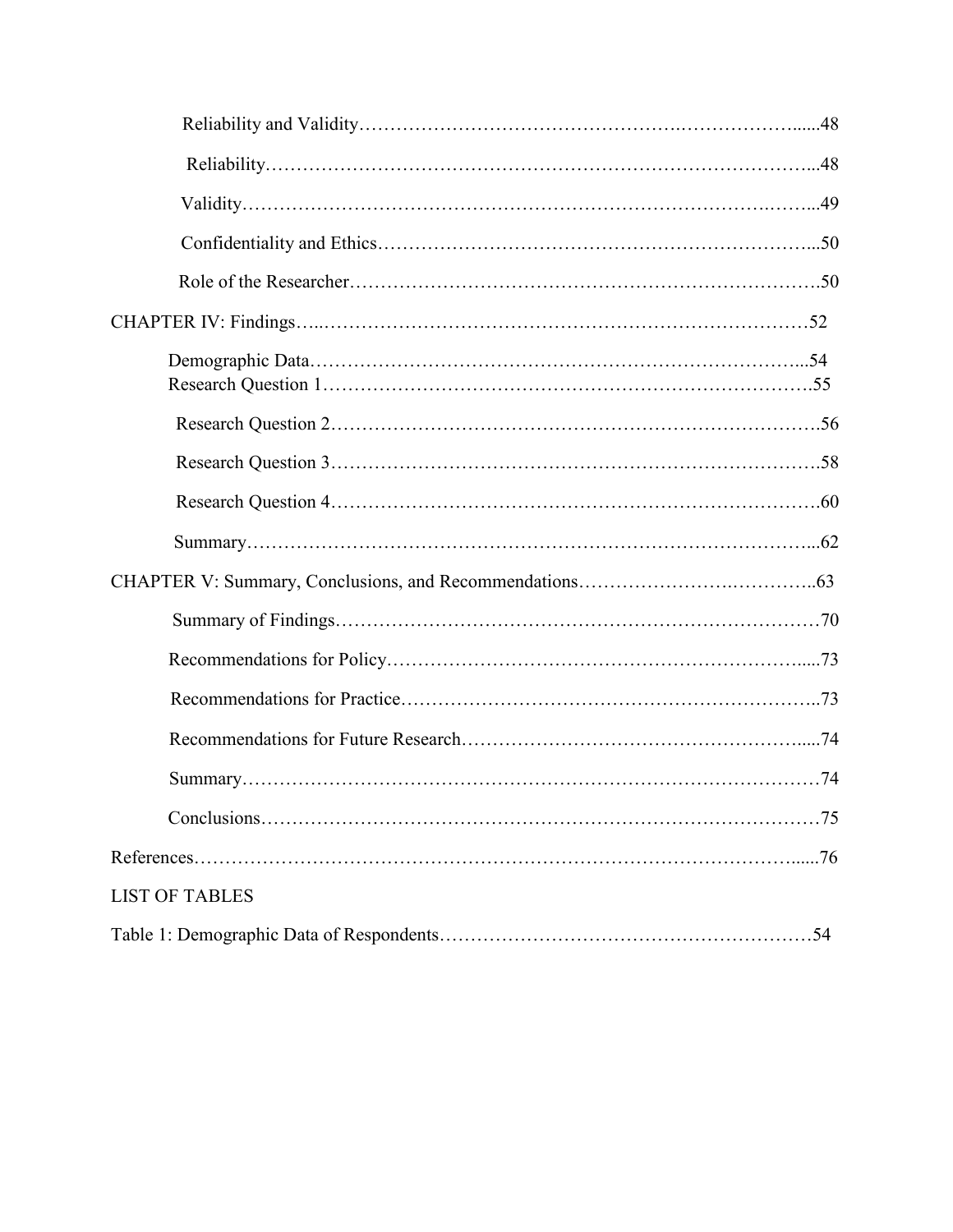#### **EFFECTIVENESS OF SPECIAL EDUCATION PREPERATION PROGRAMS** 1

#### CHAPTER I Introduction

Autism's estimated prevalence was 1 in 166 ten years ago. Today it's 1 in 68 – in one decade: an increase of more than 100% (Bashe, 2016). The prevalence is different for boys and girls; 1 in 42 for boys and 1 in 189 for girls. These rates yield a gender ratio of approximately five boys for every girl. Unfortunately, the diagnosed number of children with autism in the United States increased by 78% in a single decade. From 2002-2012, studies from the Centers for Disease Control and Prevention (CDC) reported 1 in 88 American children meet the criteria for some form of autism spectrum disorder (ASD). CDC researchers based these findings on data collected from children who live in the U.S. counties according to their health and school records for 8-year-olds (CDC, 2017).

The president of an advocacy group, Mark Roithmayr, shared that due to better awareness and diagnosis, along with broader diagnosis, more children are being diagnosed with autism (Autism Speaks, 2013). Autism, a disorder that involves brain, communication, social skills, and language, impairments, has a better response to intervention when it is diagnosed early (Goldstein, 2012). The CDC and the Academy of American Pediatrics recommend that children between the ages of 18 months and 24 months get screened for autism (Friedman 2012).

Due to the shortage of local facilities capable of teaching autistic students hundreds of them are being sent out of state and sometimes as far as the Midwest (Slonik, 2009). From 20052012 the increase of students with autism attending out of school district placements sharply increased. In contrast, there was a swift decline in students with emotional disturbance and a pivotal increase of students with autism sent to out of districts placements (Hehir and Associates, 2013).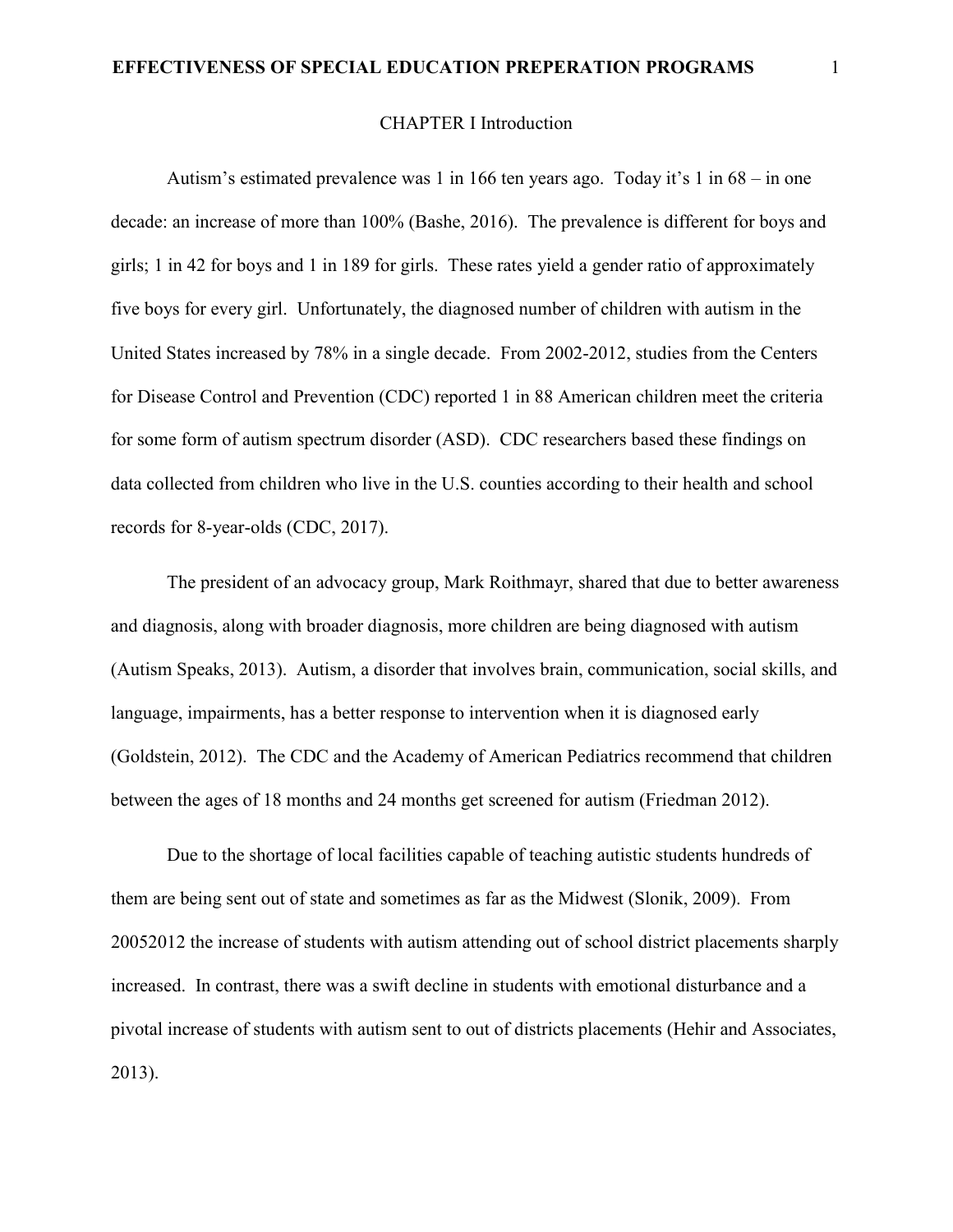While advocates and experts support keeping the children in their local districts, they contend that many schools are still not equipped to offer the specialized programs autistic children need to learn and interact socially with others (D'Amico, 2011). "We want children to be included (in regular programs), but not if they won't benefit from it," said Linda Meyer, executive director of Autism NJ. The annual cost for an out-of-district placement can reach \$100,000 per student, including transportation, tuition, and instructional classroom assistants if needed (D'Amico, 2011). Bedminster's Somerset Hills Learning Institute for autistic children currently costs more than \$116,000 per student, up from \$46,000 when it opened in 2000, according to the New Jersey Department of Education (2013). The highest disability category associated with per student total expenditure is autism, at \$32,336 per student (NJ SEEP 2001).

In 2012, Autism Speaks published that autism costs \$126 billion per year in the United States, and recent research reports this number has tripled from 2006 (Developmental Disabilities Institute, 2016). In New York, for example, students diagnosed with autism increased from 3,416 in 1996 to 15,471 in ages 4 to 21. Unfortunately, supply just hasn't kept up with demand for this student population (Slonik, 2009).

Early and efficient skills must be taught to ensure autistic children could eventually live on their own, otherwise, they'll cost taxpayers about \$3.2 million each year (Autism Society, 2012). Autistic children will cost taxpayers anywhere between \$200 billion and \$400 billion annually, in about ten years (Resmovits, 2014). Less than ten years ago, autistic students were placed in separate schools or self-contained classrooms and were rarely placed in classes with their non-disabled or general education peers (Education Next, 2017).

Trained special educators capable of teaching autistic students are reported at epidemic shortage levels. The most significant challenge of the autistic field is finding prepared, qualified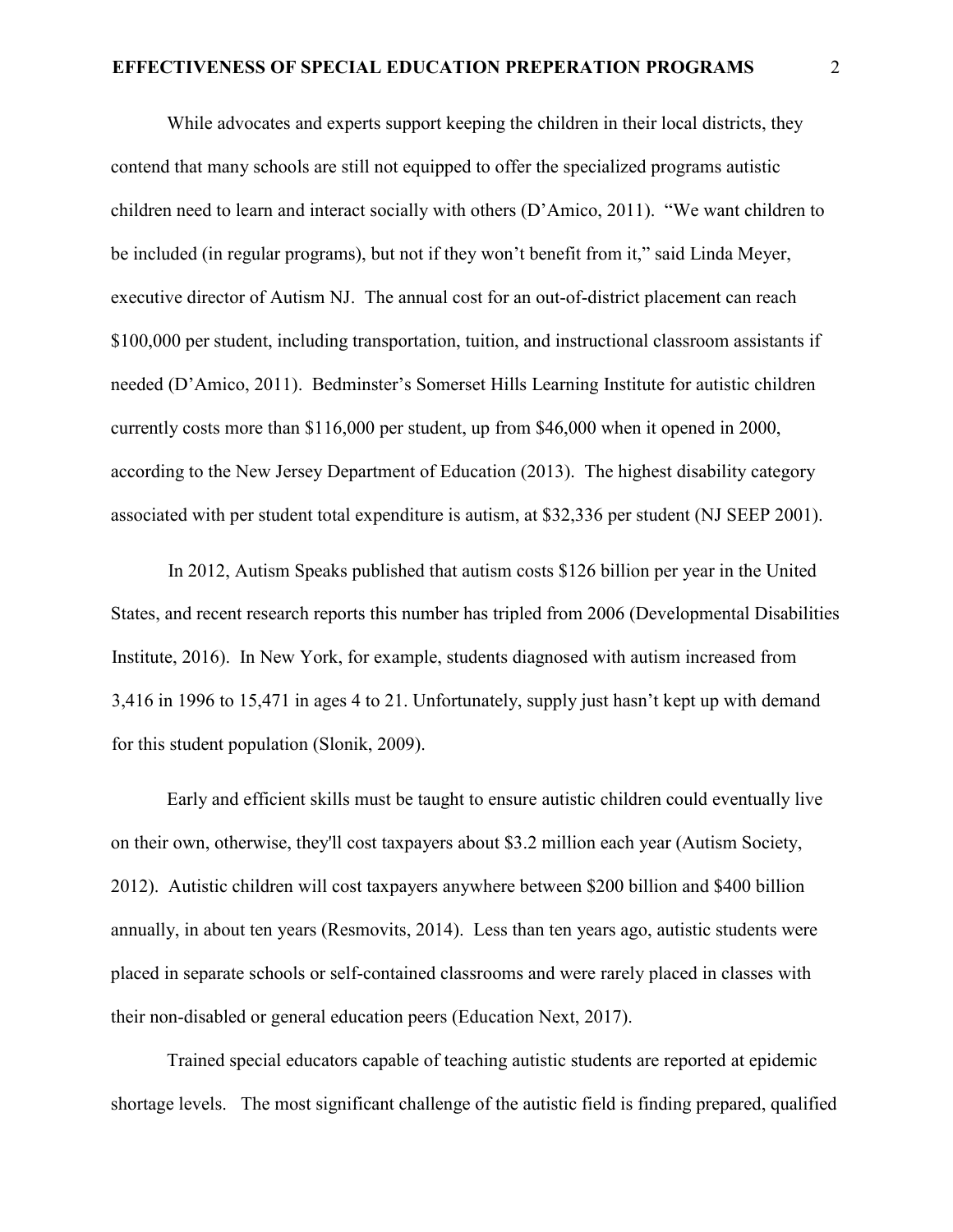special educators (Simpson, 2003). Given the variety of services needed to teach students with ASD, the increase in teacher preparation programs may not possibly cover the vast curriculum required (Daily, 2005). Local School districts have strong motivators to keep students within the community attending their neighborhood schools.

 Out-of-district placements for students with disabilities can cost three, four, and in some cases, five times as much as teaching regular-education students within the same district (Oglesby, 2001). The steep cost of educating autistic students and the growing number of children identified within the autism spectrum is fueling a flourishing of programs in public school (Carroll, 2006). Early intervention has allowed us to bring about a positive change of progression in the autism awareness population over the last decade (Davy 2006).

New Jersey has an outstanding reputation for providing services for children with autism, and some families have moved across the country to enroll their autistic children, which created a demand for additional services (Carroll, 2006). In 2010, New Jersey's State Department of Education reported that autistic students engaged in regular public-school placements performed better academically than those placed in special programs (D'Amico, 2011). Applied Behavior Analysis, or ABA, an individualized, highly structured therapy for autism teaches skills one at a time and includes frequent rewards guided twenty-nine school districts in New Jersey in 1995 and twenty plus years later these numbers are more than one-hundred forty school districts. (Ohanian, 2011).

Returning and integrating autistic students into the regular public-school setting has educators expressing concerns in a variety of ways. Positive teacher attitudes are essential indicators of the successful education of children with disabilities including those with ASD (Rodriquez, Saldana, & Moreno, 2012). Teachers trained as special educators often consider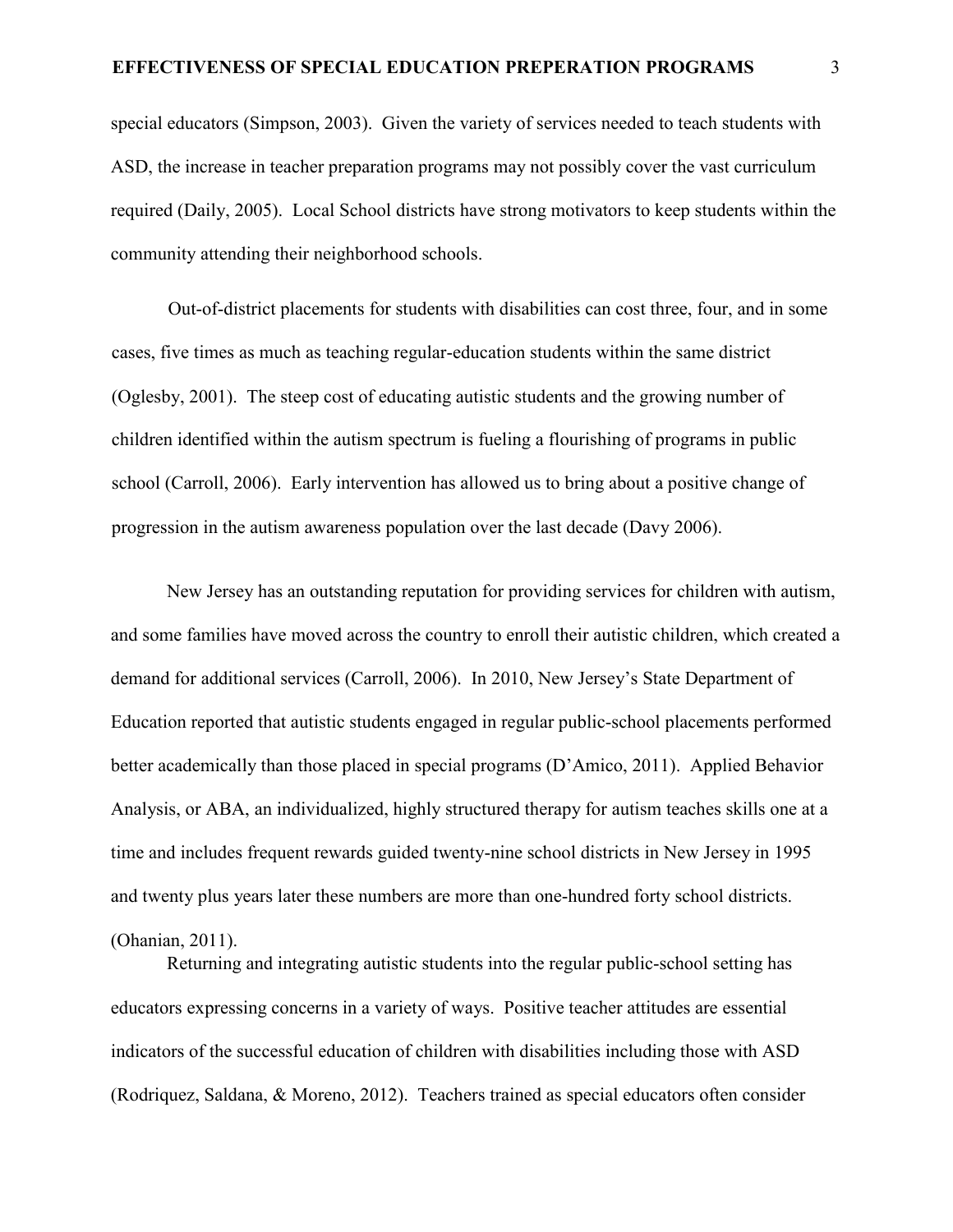themselves ill-equipped to deal with autistic students more than any other impairment (Rodriquez et al., 2012).

Sophisticated and vocal parents put additional pressure on administrators by insisting on state-of-the-art instruction, highly-trained teachers, 1-1 staff-to-student ratios, and extensive support services, such as occupational and speech therapy. When districts do not deliver the programs, or support the parent's demand or pay for private school alternatives, families are increasingly willing to seek legal resolutions (Smith, 2008). ASD is more than an educational challenge for many districts; it's also a legal nightmare. Autism is a leading legal problem and a primary source of lawsuits (Siegel, 2008).

Currently, most preparation programs in higher education provided in undergraduate training matriculation are offered as a generalist special education teacher. Few preparation programs specialize in either high incidence or low incidence preparation. Eighty-seven institutions of higher education reported preparation practices that resulted in a great deal of variability across institutions (Barnhill, Polloway, & Sumutka, 2011).

The conclusions of their survey showed that 41% of reporting institutions offered no ASD-specific coursework within the special education degree. Another interesting outcome was that 77% reported their ASD coursework was in place for only one to seven years. Also, 50% of the institutions indicated their states had not developed autism competencies for educators, 30% reported that their state had autism competencies, and 14% did not know whether their state had assessments for autism. A lack of training can also lead to the use of passive physical restraint (PPR). Students who are restrained often fall into the category of nonverbal children with autism (Adams, 2015).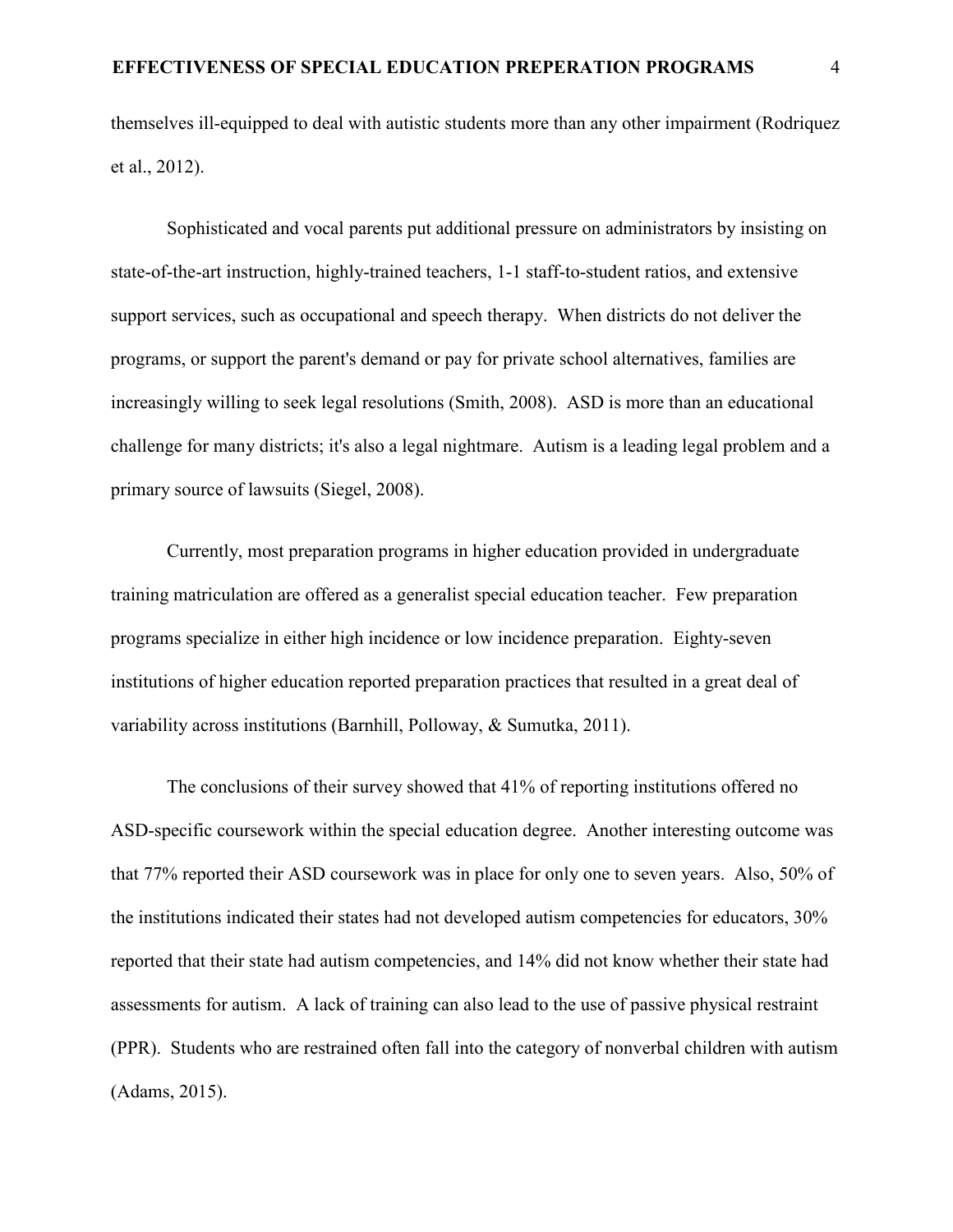The techniques carry significant risks to students physically and emotionally. Death is one of the severe consequences that can result from using PPR (Duncan, 2009). Finding experienced special education teachers and aides who are well trained in behavioral management can be difficult. Most of states in the U.S. have faced an acute shortage of special education teachers for decades, (Duncan, A. (2009). Also, special education teachers leave the profession at nearly twice the rate of general education teachers, according to the National Coalition on Personnel Shortages in Special Education and Related Services (2015).

#### **Problem Statement**

Since the year 2000, the surge in autism has added up to massive costs placed on a budget of public schools, (Hellerman, 2014). Additionally, students with ASD, have traditionally been taught out-of-district, due to in-district public schools, allegedly not offering the appropriate programming to adequately educate the students, (Hehr, Grindai, Ng, Schifter, Eldelman, & Dougherty, 2013). In the 2008-2009 school year Jackson, New Jersey had 154 students receiving special educations services outside of the district, and in the 2013-14 school year, that number fell to 89 students.

 By 2015, 78 students with disabilities, including those with autism, were attending out of district schools. There is a trend across the state to bring students back according to Special Education Director, Jackson Public Schools, (Cerco, 2015). The cost to fund out of district placement for students with autism would decrease significantly if special education teachers were better prepared by their colleges and universities to effectively teach students with Autistic Spectrum Disorder (Mader, 2017). Also, training for novice and veteran teachers suddenly faced with the responsibilities of teaching individuals with ASD is required, as most reported they are ill-prepared (Busby, Ingram, Bowron, Oliver and Lyons, 2012).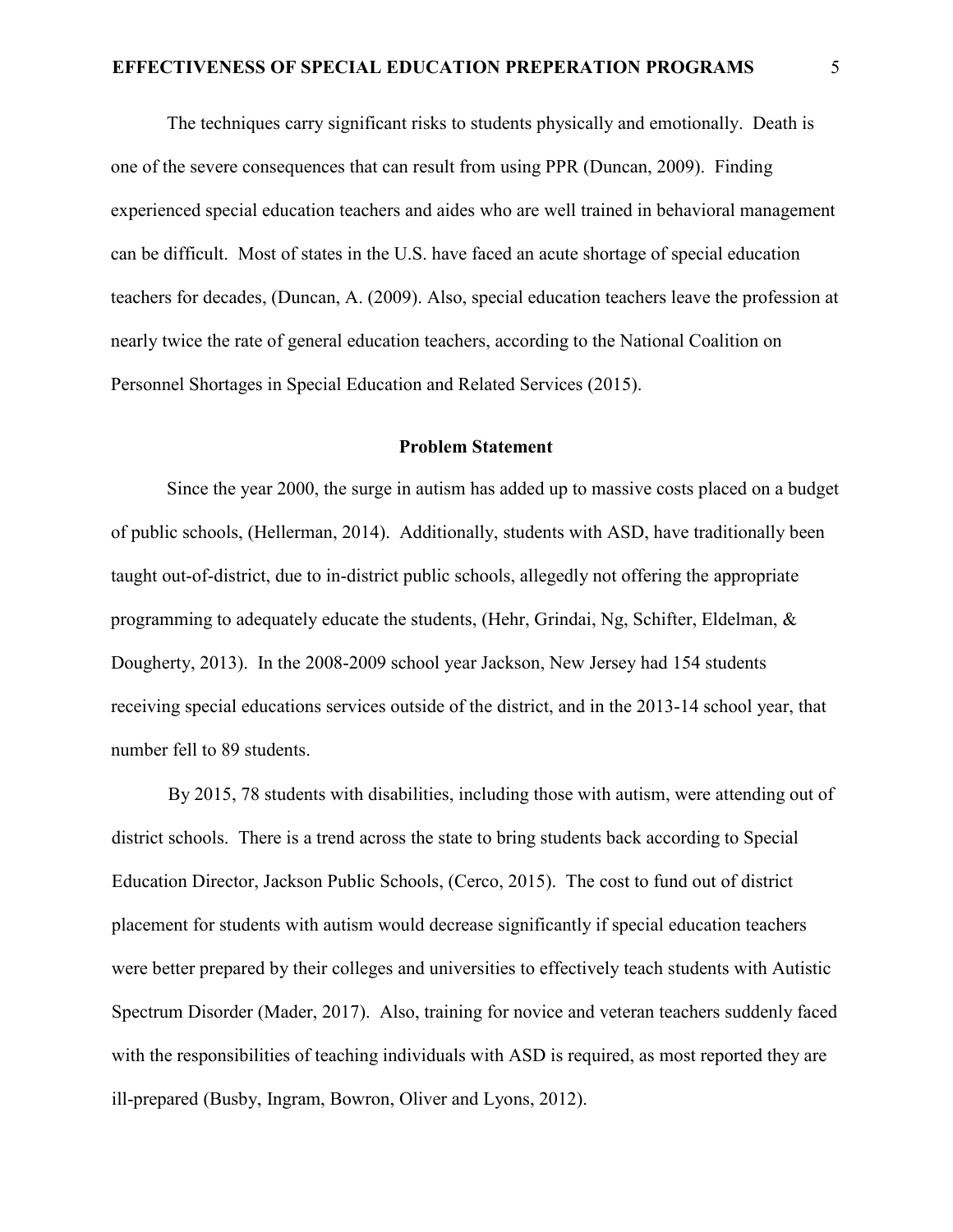According to the founder and CEO of New England Center for Children*,* treatment and education of children with autism is a national disgrace (Strully, 2008). The New England Center for Children is one of the largest and oldest schools for students with autism in the United States. Special educators and general educators share the sentiment that teaching autistic students is a challenge for both novice and veteran teachers in public school settings. Also, parental awareness of special education laws such as student's right to Free and Appropriate Public Education (FAPE), The Individuals with Disabilities Act (IDEA), increases advocacy and activism for school districts to finance out-of-district placements for children with disabilities (Strully, 2008).

Several methods are recommended to assist ASD in the classroom setting. Some of the ways for teaching ASD students include: offering positive behavior supports, reviewing an end of the class checklist, utilizing a schedule with integrated rewards, and developing a homework contract (CESA-7, 2017). Novice and veteran educators report lacking the confidence to educate students with ASD. General and special educators are completing college and university programs without learning and practicing the CESA-7 methods previously described (Baker, 2016).

As a result of failing to learn the essential strategies and methods for teaching ASD students, teachers must receive additional professional development activities to better support this population. The increased professional learning requires an extra cost for school districts. Employing and training special education teachers can be particularly expensive if one-to-one treatments are needed. Additional costs include purchasing special materials, technology, or programs to ensure effective instruction for children with autism spectrum disorders (Whitmer, 2013). The stress of securing these provisions causes anxiety and frustration for school leaders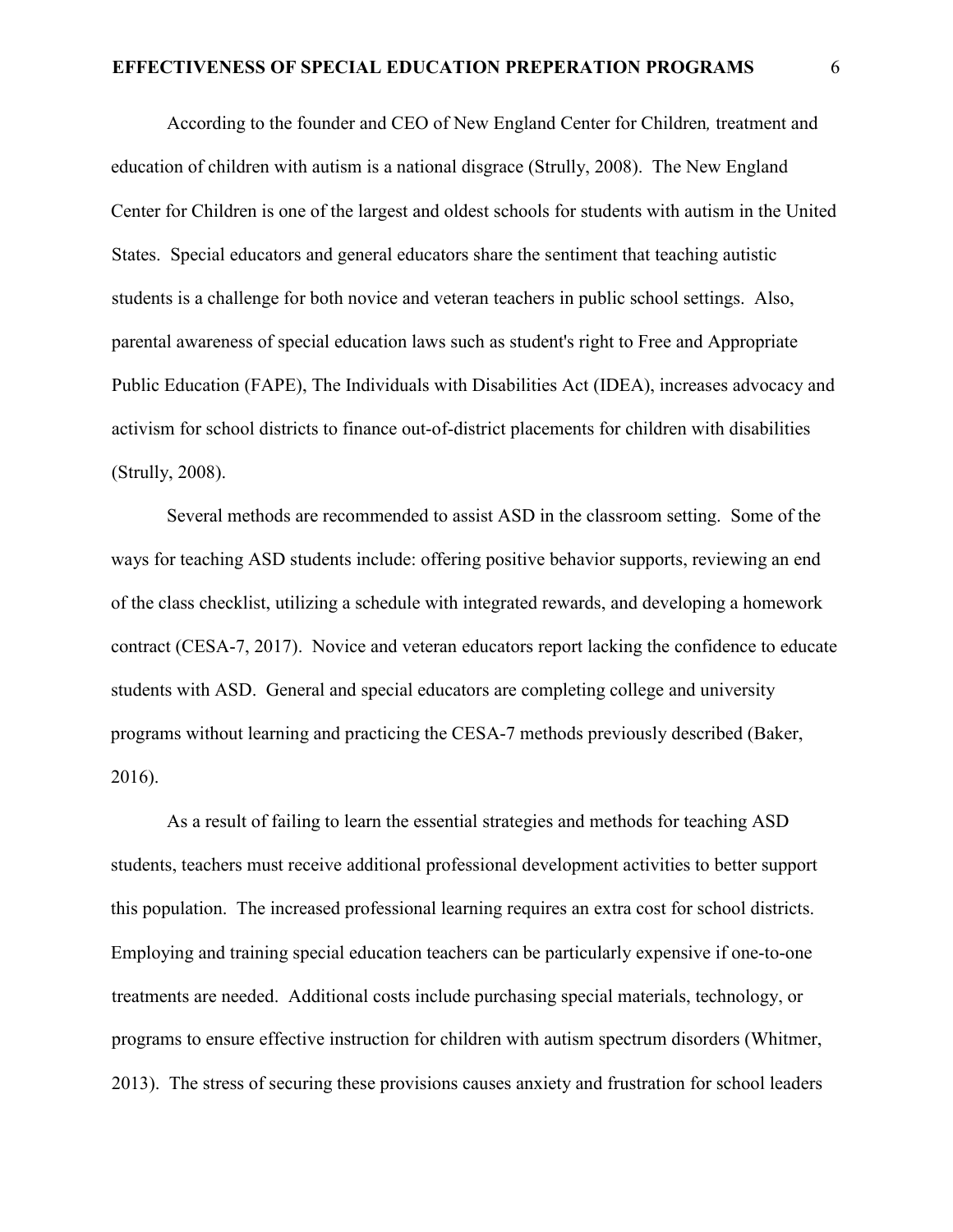and teachers. Stress is unavoidable in most teaching jobs but, particularly so when working with special needs students no matter how talented you are as an instructor (Erstad, 2015).

 Special education federal grants along with autism diagnosis took a surge in the early 2000s (Hellerman, 2014). Special education funding increased from \$5 billion in 2000 to 12 billion in 2005. More recently, the amount of federal spending has caused cities and states to make up the difference from the reduced financial grants (Hellerman, 2014).

The number of students with autism increased from 26,603 in 2009 to 37,361 in 2012 reflecting a 40% increase over a three-year period (Phillips, 2012). Due to the decrease in funding for out of state and private facilities, public schools are required to provide education for individuals with disabilities, specifically ASD, within their local school district. Subsequently, special educators and general educators find that teaching ASD students requires many hours of student therapy, differentiated instruction, and a team of professionals, (Autism Speaks, 2012).

Typically, general educators teach ASD students in an inclusive setting with their nondisabled peers. However, when teachers have not been trained to instruct students with ASD or have not embraced the inclusion method of teaching, educating ASD students becomes more difficult (Avarmidis, Bayliss, & Burden 2000; Carrington, 1999, Hastings & Oakford, 2003; Norwich, 2002). Using evidence-based methods to educate students with ASD is a reliable indicator of the need for adequate preparation of teachers as ASD children receive the most specialized instruction in the public schools, (Doehring & Winterling, 2011).

 This proposed research offers insight into the experiences of special education teachers based upon their preparation for teaching students with ASD. As we continue to examine the preparation programs for special educators, there is a gap in preparing teachers for the instruction of students with ASD, which indicates a need and purpose for this study. A review of the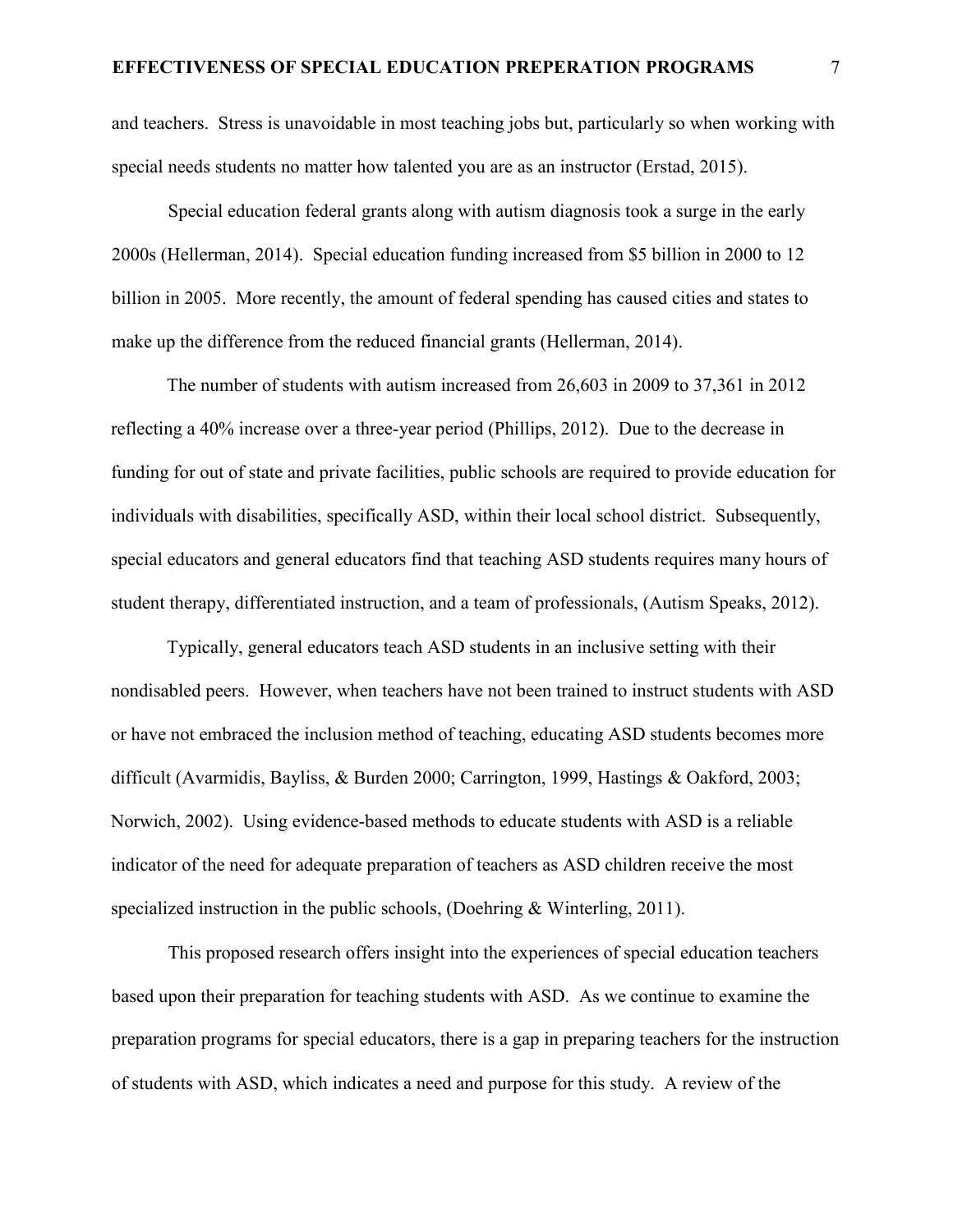literature revealed that most ASD studies are outdated and do not provide current practices or clarity on how to efficiently prepare special education teachers to offer meaningful instruction to students with ASD (Mader, 2017).

#### **Purpose of the Study**

 With autism spectrum disorder (ASD) growing at a 100% rate in a decade, it is crucial to provide in-depth research on the preparation of special education in public schools' settings. The ASD population initially attended specialized schools in out-of-state or private facilities due to the difficulty of effectively teaching this group in public school settings. When the cost of outofstate placements became too costly for public schools to afford, many ASD students returned to their neighborhood or local school placements. As a result of this influx, special education teachers became inundated with ASD students and the responsibility of educating them without prior preparation.

 Unfortunately, many colleges and universities have not adjusted their coursework or their preparation programs for special education teachers and have been unable to make curriculum revisions to keep up with the rapid increase of the ASD population. Because of the lack in preparation programs, certified special education teachers are graduating ill-prepared and ASD students are not learning in succession with their general education peers. The financial cost for public school systems is increasing in efforts to improve instruction for special education students, especially students with ASD (New Jersey Department of Education, 2014).

The alarming rate of growth of this population drives the need for this study, and the timeliness is crucial due to the ill-preparation of special educators. In addition to the cost factor for ensuring ASD individuals obtain a level of self-sufficiency that will decrease the overall line item expenditures. The purpose of this qualitative grounded study is to explore the levels of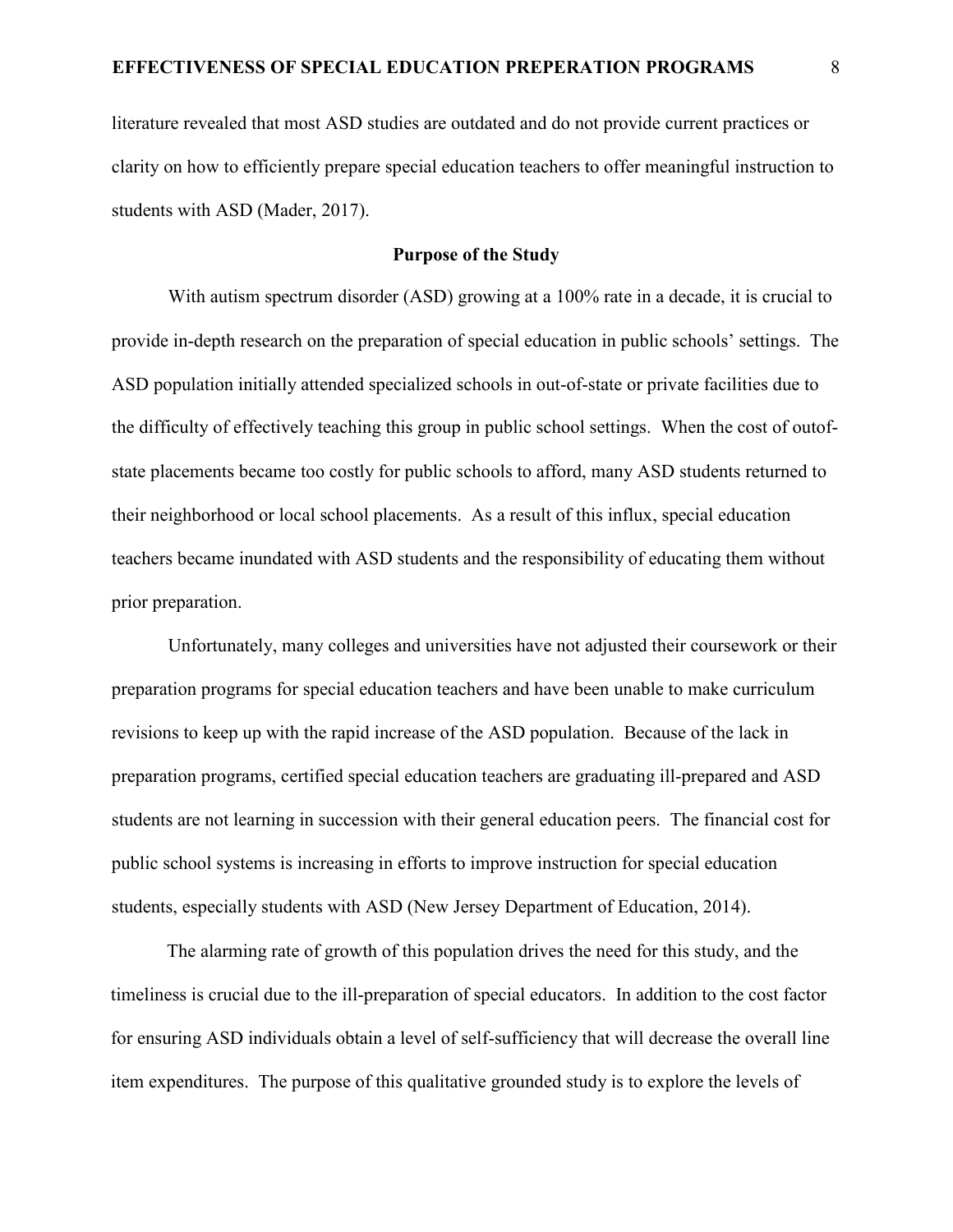preparedness for new and veteran special educators and their perspective on teacher preparation to meaningfully instruct students with autism.

#### **Research Questions**

Researchers contend that qualitative studies answer concise and vital questions (Saini  $\&$ Shlonsky, 2012). The following questions are asked in this proposed study:

- 1) How do veteran special education teachers perceive their abilities to teach students with autism spectrum disorders (ASD)?
- 2) What perceptions do special educators have about the differences between teaching students with ASD and students with disabilities in general?
- 3) How have special education teachers perceived their training to navigate these differences?
- 4) What skills/behaviors/strategies can be developed in teacher preparation programs to prepare new special education teachers better to meet the demands of serving students with ASD?

#### **Theoretical Rationale**

The range of available interventions and research-based practices is the knowledge base needed for special educators that instruct students with ASD (Bennett & Dukes, 2013). Teacher preparation programs for students with ASD must contain several components. These characteristics are collaboration, community involvement, diversity, service work, and social responsibility. Being informed by evidence-based practices has continued to evolve the socialconstructivist collaboration framework (Bandura, 2000).

Defining the Behavioral Approach and Applied Behavioral Analysis is multi-faceted. Behavior therapy is a type of treatment approach predicated on the idea that abnormal behavior is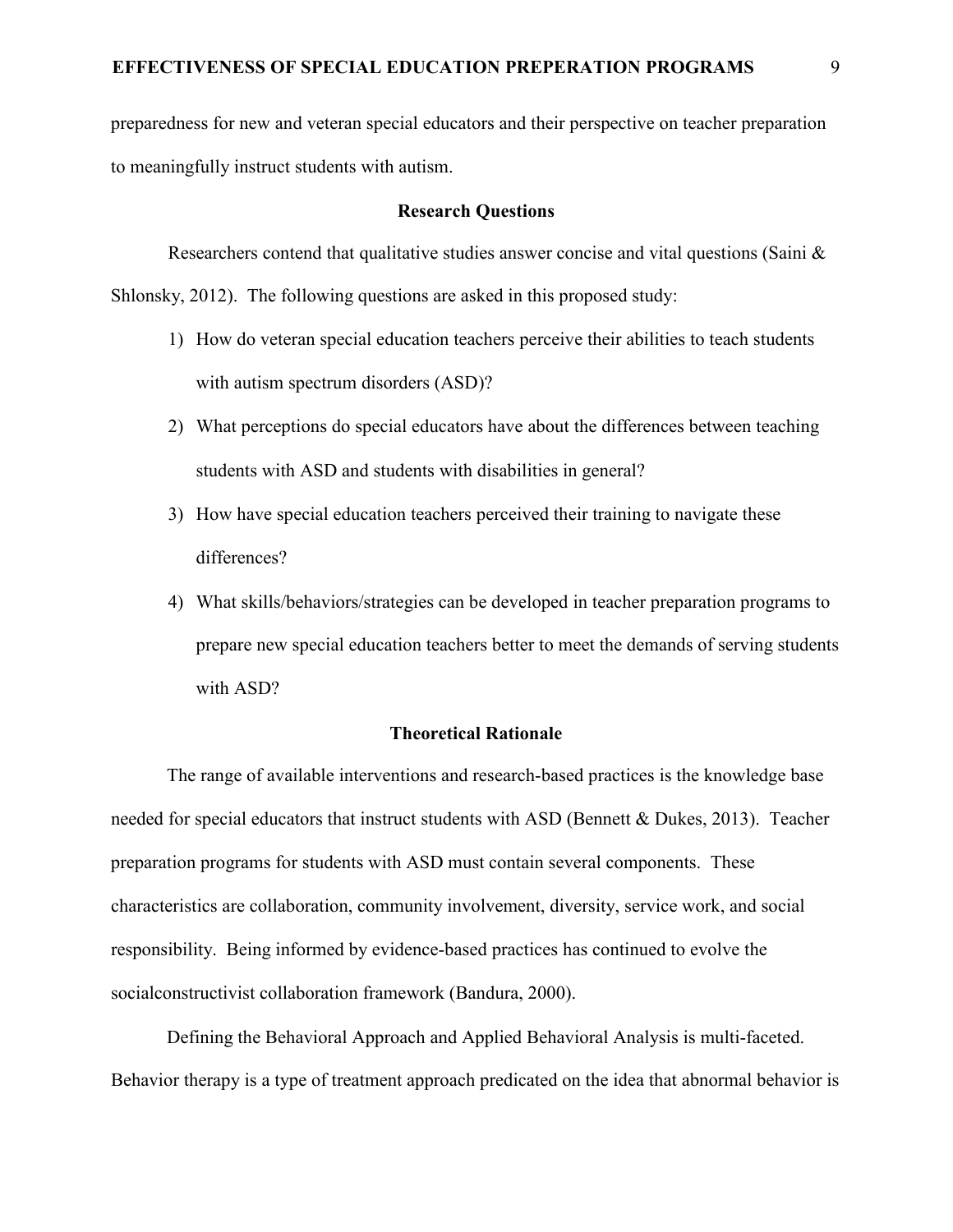learned. It incorporates the principals of operant conditioning, classical conditioning, and observational learning to eradicate inappropriate or maladaptive behaviors and replace them with more adaptive reactions (Boundless, 2016). Behavior therapy is separate from insight-based therapies (i.e., psychoanalytic and humanistic therapy) because the goal is to teach clients new behaviors to decrease or eradicate problems, instead of digging deeply into their subconscious or uncovering repressed feelings (Bandura, 2000).

#### **History of Behavior Therapy**

In 1911 Edward Thorndike coined the term "Behavior Modification used in research by Joseph Wolpe from 1940-1950. Three points of origin developed behavior therapy: South Africa (Wolpe's group), the United States (B.F. Skinner) and the United Kingdom (Rachman & Eysenck). The behavior problems were viewed distinctly by each approach. Skinner took the operant conditioning approach in 1937. When the rats learned through punishment and reinforcement, this ideology is known as Skinner's box. Classical conditioning is related to Pavlov's famous experiments with the dogs as most familiar.

Bandura is the founder of social cognitive theory and the theory of self-efficacy. Bandura is known for the "spillover" of behavior modification and the wide-range of behavioral effects to other areas of functioning. Bandura reports a life-changing model comes to fruition by incorporating a three-fold process: 1) Theoretical model 2) Creative implementation and a transformational model, which means putting the theoretical model into practice and 3) Diffusion model, which relates to how the models will be blended (Cherry, 2016). In general, Bandura expresses in his social learning theory that learning occurs through interactions and observations with others.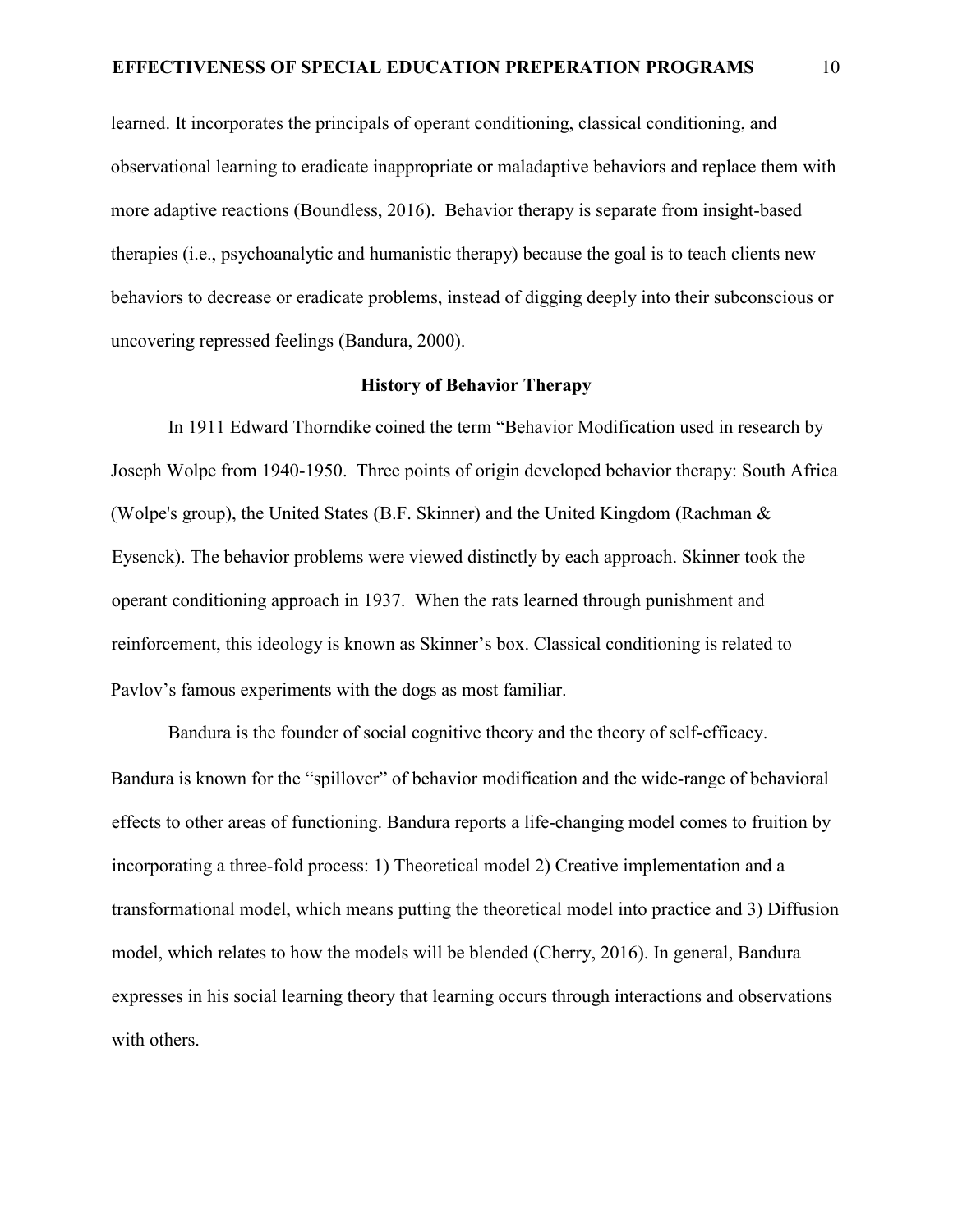#### **EFFECTIVENESS OF SPECIAL EDUCATION PREPERATION PROGRAMS** 11

Bandura feels when others imitate what they have observed then you have actual knowledge through modeling (Bandura 2002). From this theory of applied behavioral analysis (ABA) therapy was developed. Applied Behavior Analysis (ABA) therapy is a scientifically proven behavioral treatment for ASD. One of the reasons why ABA is extremely helpful as an autism resource is because it breaks down complex social skill sets into manageable, teachable pieces, and then reinforces each one with consistent practice (Bandura, 2002).

After doing the research and witnessing testimonials from professionals, I have decided to make ABA therapy the theoretical rationale for this study. This therapy has a systematic process for ensuring the success of autistic students. Five comprehensive practices ensure this practice works. Practices include:

Practice #1: Teachers must receive education on the core principles of ABA.

If you want to help your students to succeed in their ABA therapy program, the first thing to do is ensure that you have a solid grasp on the subject yourself. To start, the core principle that guides ABA therapy is as follows: "Behavior is Lawful (guided by principles), Observable (we can see it), and Measurable (we can count it)."

All behavior happens for a reason, and appropriate behavioral analysis can influence and shape it. Changing what happens before or after a given action may alter the behavioral pattern. By shifting our behavior, we empower our students to make different choices. How does this translate into daily classroom procedures? We can record specific behaviors, as well as the events that preceded and followed those behaviors and use this information to figure out why that behavior occurs.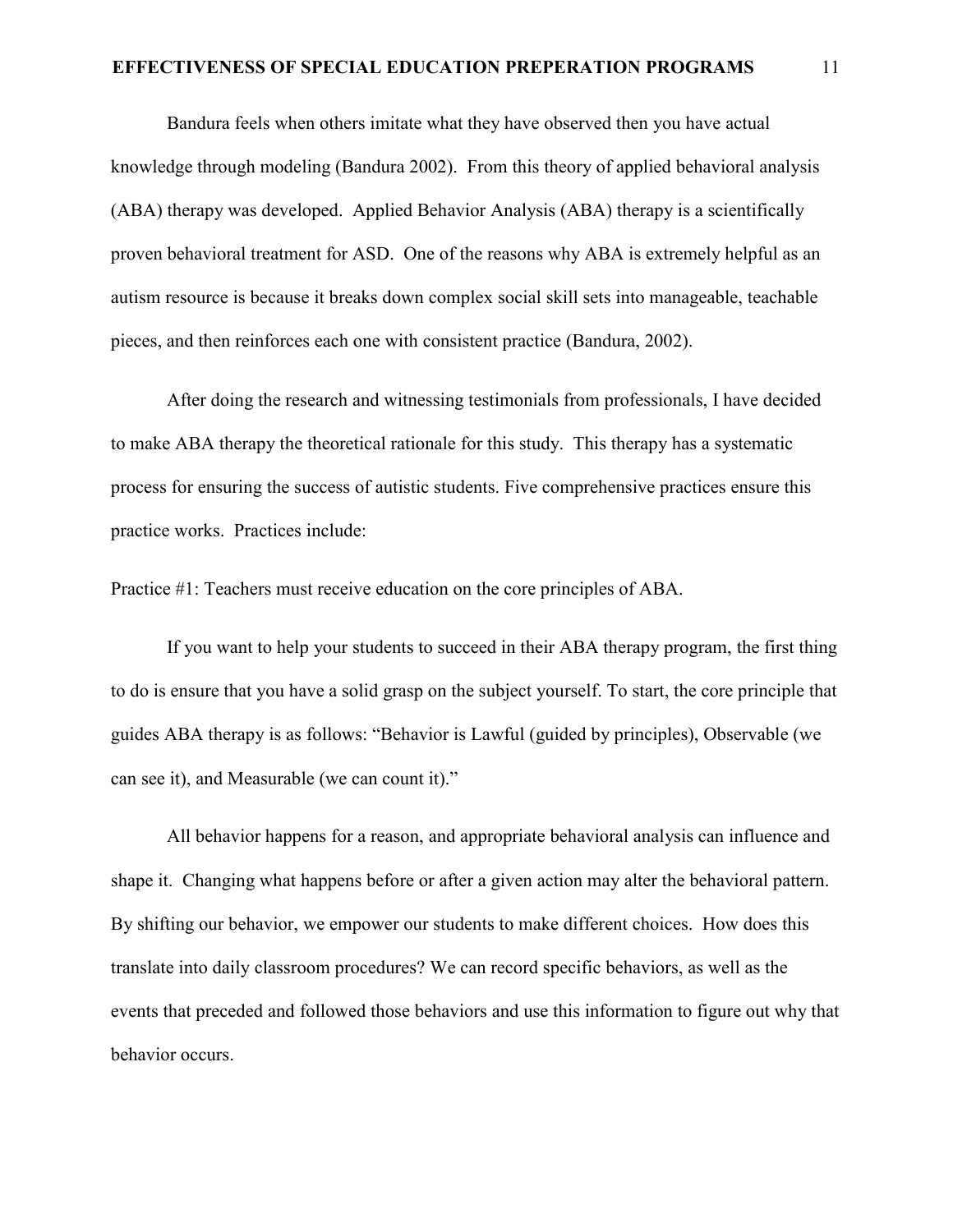For example, one student may scream because he doesn't want to leave the park, and another child may cry because he or she is experiencing sensory overload. The screaming may sound the same, but the motivation behind the behavior is different. Behavior doesn't occur in a vacuum and a myriad of factors influence an individual's actions at any given moment. That's one reason why it's helpful to work with an ABA specialist: they are trained to see connections and deduce the functions of behaviors.

Practice #2: Take data consistently.

In partnership with your ASD student's ABA team of teachers and clinicians, decide which behaviors you will track daily. For example, perhaps your student has a problem behavior such as self-injuring by hitting himself or herself in the head with their fists. To find ways to decrease this self-harming behavior, you'll want to note each instance, as well as what was happening directly before the act and what happened immediately afterward. Note that this is a significant responsibility that you'll want to ask fellow team members for their participation and support in this area.

The ABA team clinician can provide you with ABC (antecedent, behavior, consequence) data sheets to track effectively. These data sheets will help you and your students support team to understand the motivations behind the behavior. Furthermore, the data will shape a Positive Behavior Support Plan (PBSP), which emphasizes prevention of problem behaviors such as selfinjury via antecedent management. Once you've discovered the function of the self-injury, the PBSP will help you to take steps to reinforce replacement behaviors (defined as socially appropriate behaviors that meet the same function as the problem behaviors).

Practice #3: Communicate with key support people, and be consistent.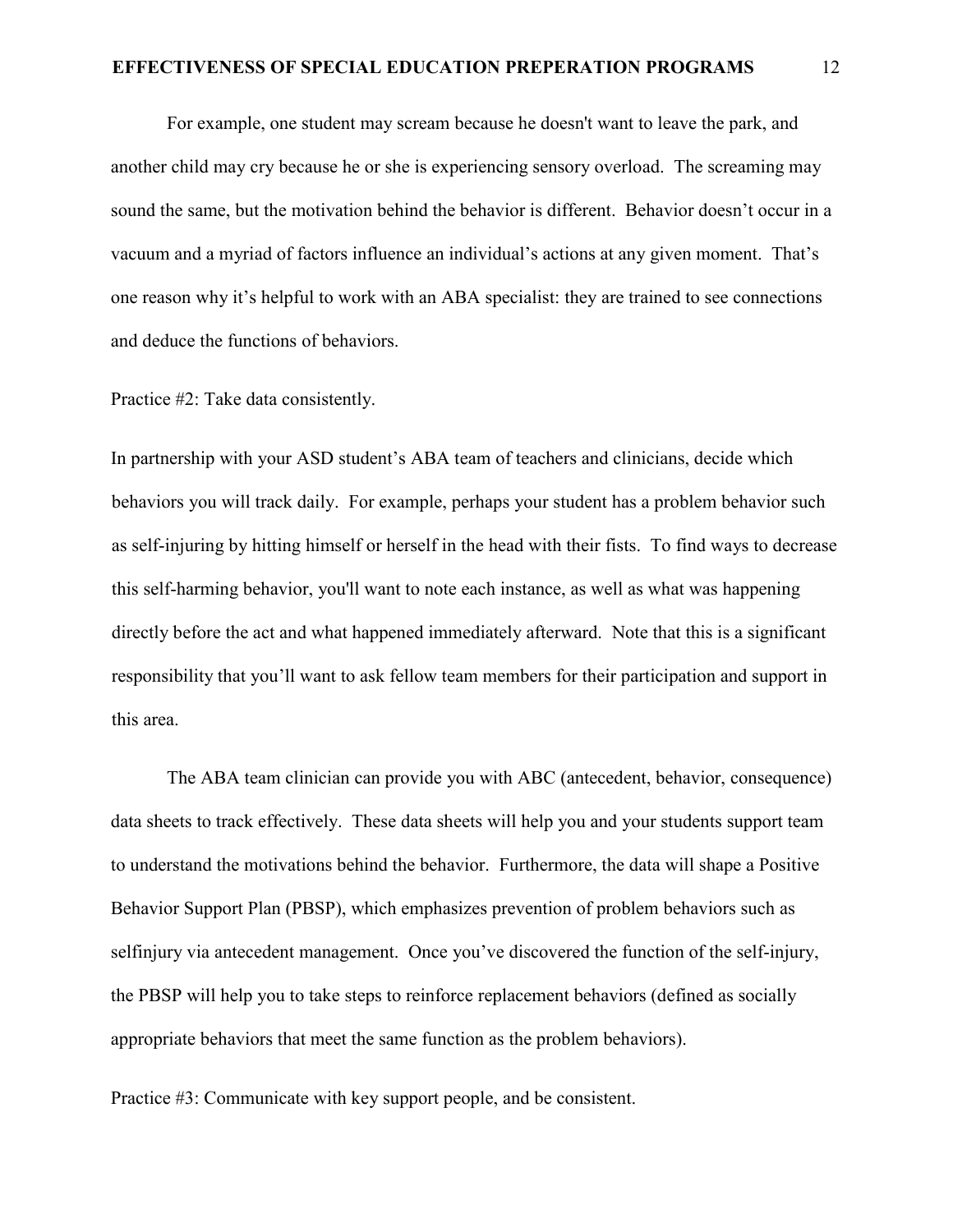#### **EFFECTIVENESS OF SPECIAL EDUCATION PREPERATION PROGRAMS** 13

When your ASD student begins working with an autism professional, he or she will learn new skills and practice modified behavior. As such, the time that your ASD student spends working with a clinician each week is valuable. However, your ASD student's time in ABA is outweighed by time at school or at home. That's why it's vital for the major players on your ASD student's support team to work together and send a consistent message regarding behavior.

It's up to you to communicate with your ASD student's ABA specialist and consistently implement your student's Positive Behavioral Support Plan at school. In turn, it's also important to ensure that your ASD student's team of teachers practice PBSP principles in school. This way, your ASD student will receive regular guidance and reinforcement, which helps tremendously in establishing new behavioral patterns.

Practice #4: Review PBSP data with your ASD student's support team on a regular basis.

If your ASD student is receiving ongoing behavioral support through ABA therapy and an inclass program, then professionals are keeping behavioral data. This data should regularly be reviewed to monitor progress. Examining the evidence allows you and your ASD student's ABA team to evaluate the effectiveness of the PBSP over time; it also helps point the way to possible modifications.

#### Practice #5: Be persistent and be patient.

ABA therapy is evidence-based and powerfully efficient, but even so, it may take time to discern a lasting change in your ASD student's behavior. In fact, it's common to see an "extinction burst" (a temporary increase in the targeted behavior) as a student tries harder to maintain their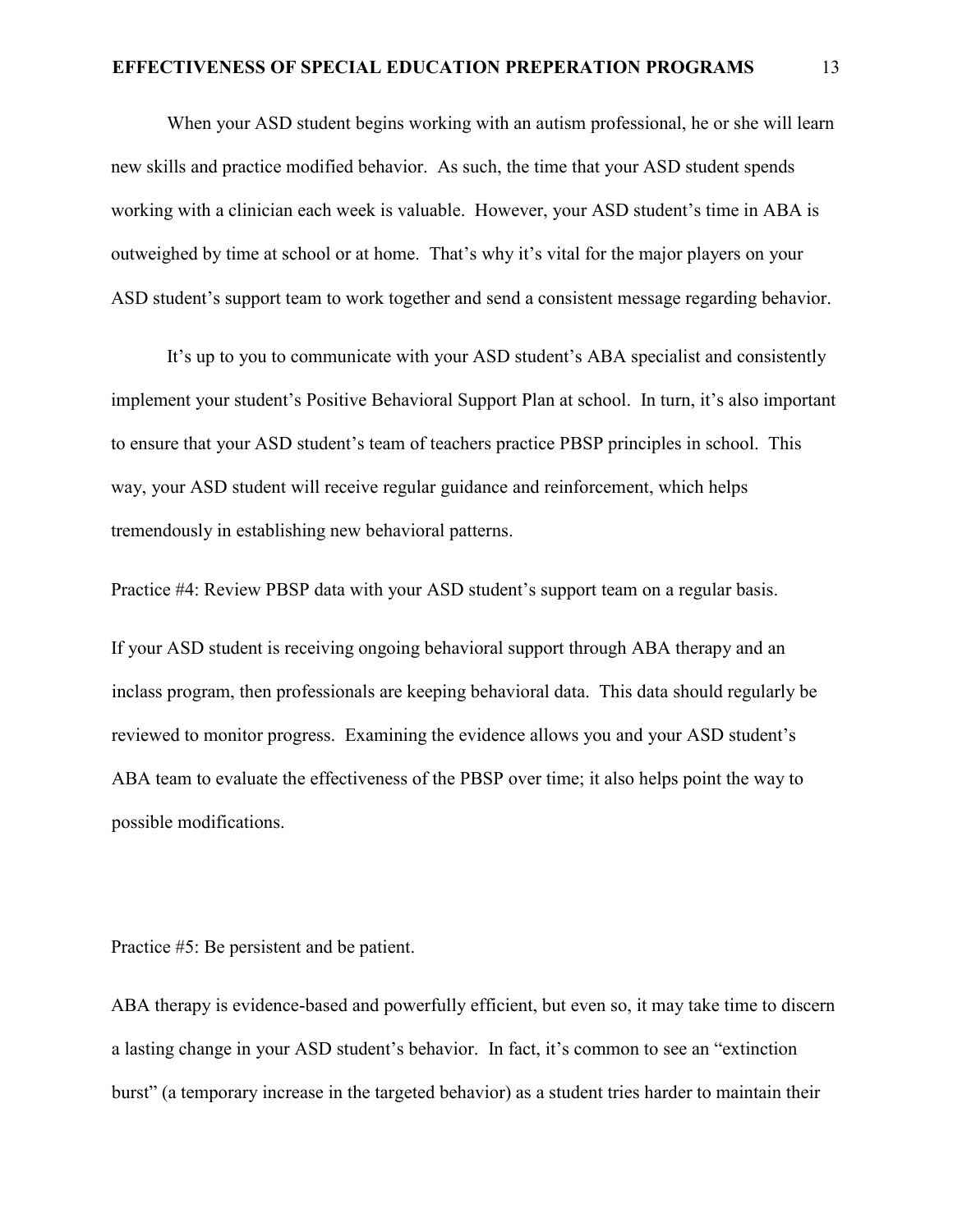existing behavioral patterns. It's difficult to see things get worse before they get better, especially if you've been dealing with your ASD student's problem behavior for an extended time before ABA therapy.

Adding practices of the ABA therapy model, in collaboration with videos can be added to an undergraduate special educators' course to enhance the preparation process of teaching students with ASD. The historical success achieved with the ABA therapy system can lead to an avenue that will cut costs for educating individuals with ASD. As this ASD population will lean self-efficacy and become contributing, productive members of society (First Path Autism, 2016).

Autism spectrum disorders (ASD) are a category of developmental disability that may cause substantial social, communication, and behavioral challenges. The CDC reports in the United States, 1 in 68 births record as autism spectrum disorder. In 2000, the identified prevalence was 1 in 150 for individuals having ASD (Science and Education Publishing, 2017). In just over a decade this number represents a 100% increase in children identified with ASD. Increases this significant have an overwhelming impact on our educational, social, and economic system.

The approximate cost to educate a student with ASD is \$18,000 per year, which is three times the amount to teach a student without a documented disability (National Transition Study, 2012). As the national data reflects rapid increases in the ASD population, data reveals a decrease in qualified and trained teachers available to instruct them. The urgency for employing qualified special educators creates an on-going challenge for school districts across the country. Forty-six percent of school districts were unable to locate qualified special educators to work with ASD students (McCulloch & Martin, 2011).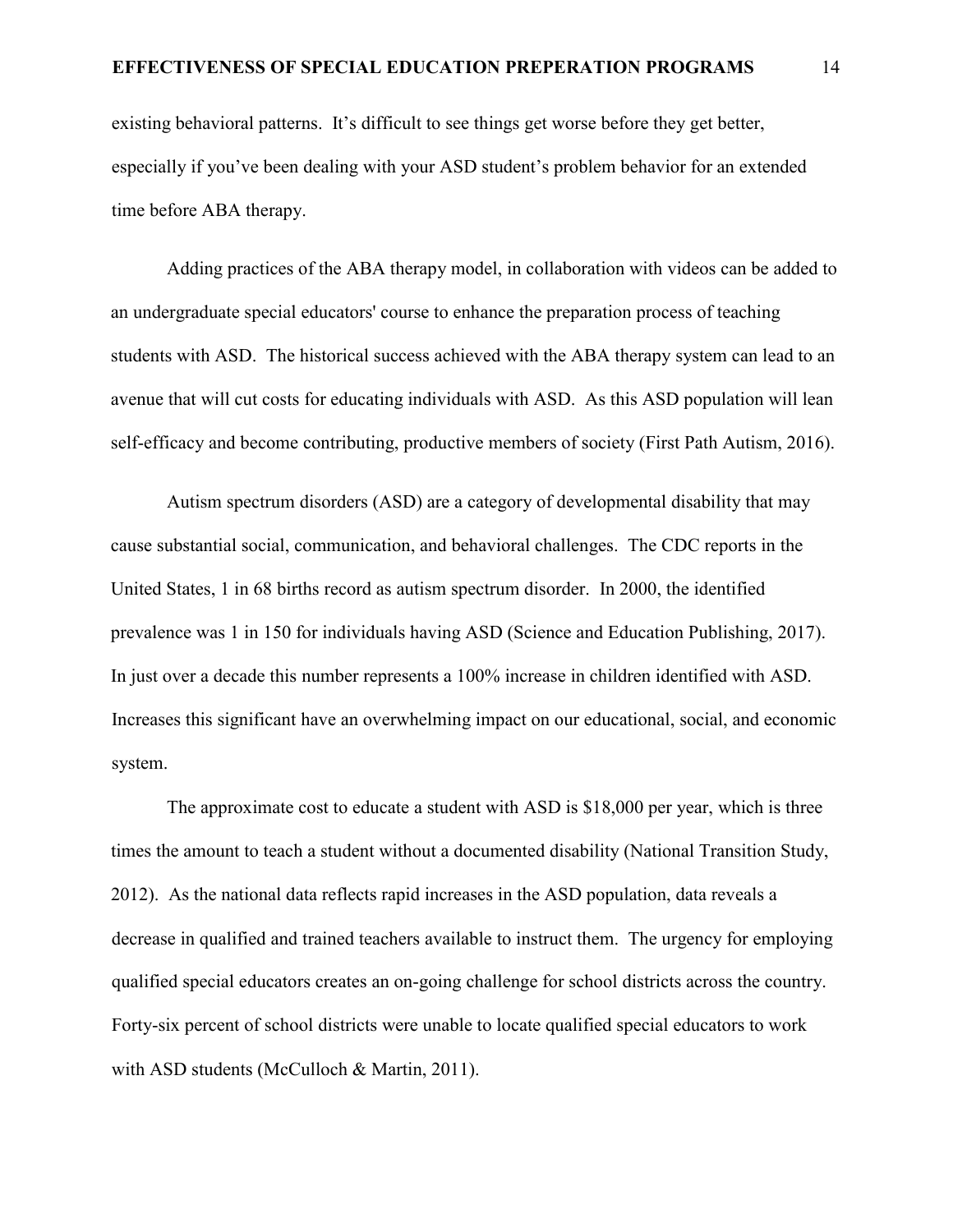#### **Limitations**

 In this study years of college completion and experience in the field can influence memory and may impact the depth of the responses. As a researcher relying on the respondents, the answers they provide can offer limitations. Due to the shortage of the research, there may be gaps in the data about consistent years of investigation. Depending on the perspective of the respondents, one may provide an overly critical view of their college education preparation programs.

 While experienced educators will have a wealth of knowledge of what experience they were lacking, novice teachers will not have had ample time providing instruction and may not be able to reconcile the gaps in their coursework with the practical implications in the field. Mainly, they will not know "what they do not know" or "should have known" and as a result will be limited in their responses. As the interviewer, I must remain objective and not entertain any biases I may have to interfere with the interviewing process. This factor may also provide a limitation to this data collection. Lastly, the amount of time and the sample size of 12 teachers also attributes to the constraints.

#### **Delimitations**

 The purpose of this study is to research levels of teacher preparation for special educators that educate students with ASD. Due to the overwhelming rise of students diagnosed with ASD over the last ten years, a closer look at the preparedness of special education teachers is a point of interest. The subject matter discussed will be special education teachers that have attended a four-year undergraduate program and completed this course of study by earning a Bachelor's degree. As a current educator in a Southeastern public-school district, data is collected from this school district, the New Jersey State Department of Education. In addition to the colleges and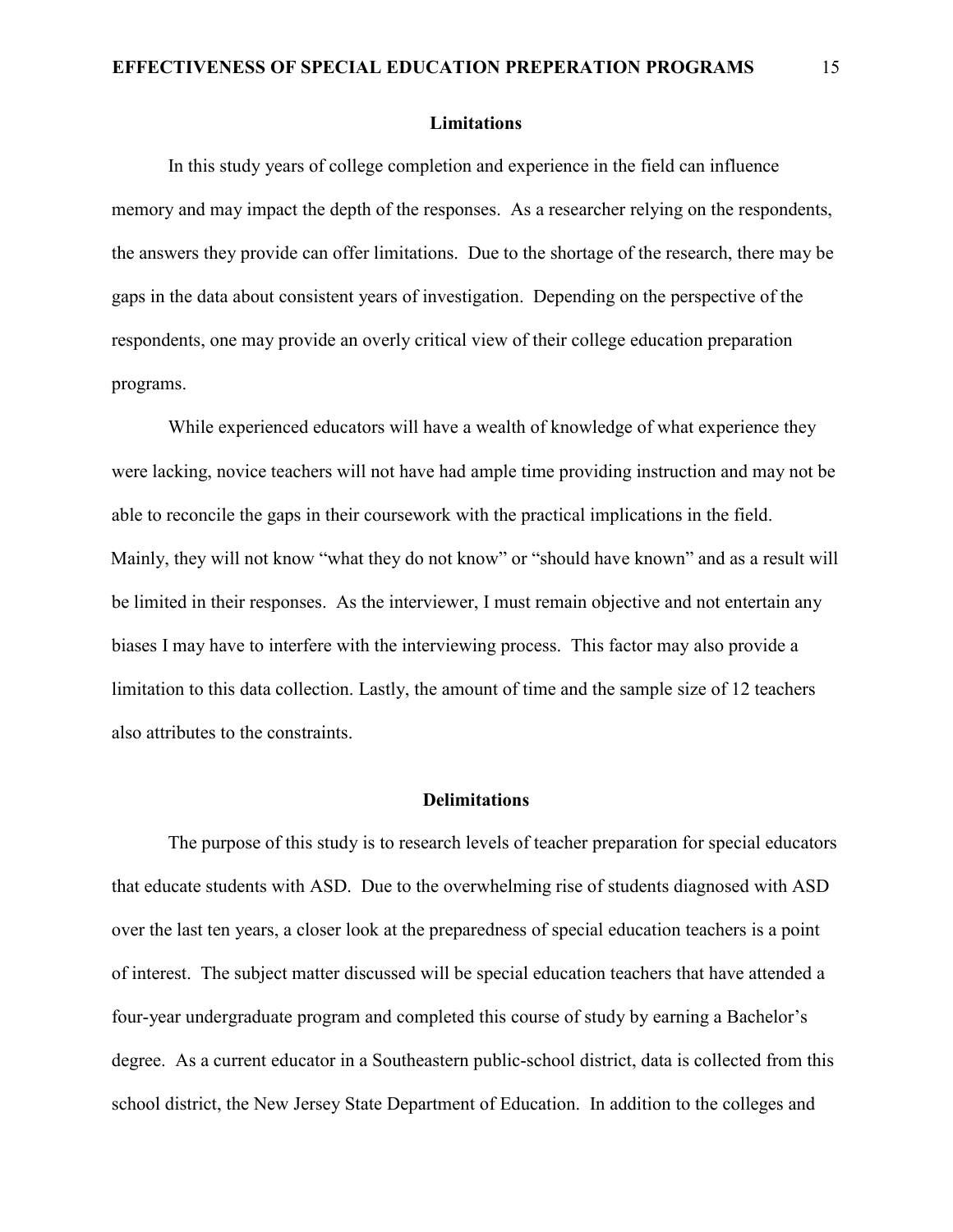universities, the interviewees attended to matriculate their undergraduate degree. This study is projected to take approximately six months to conduct.

#### **Methodology**

 In this qualitative research, I will utilize semi-structured interviews, which are particularly useful for getting the history behind a participant's experiences (McNamara, 2014). These interviews described as attempts to understand the world from the subjects' point of view and to unfold the meaning of peoples' experiences that uncover their lived world before scientific explanations (Kvale, 2018). This research was conducted as a qualitative grounded study, using an interview approach.

The significance of the qualitative design in explaining a special educator's point of view is that the approach can elicit a deep understanding, through multiple sources identifying preparedness of teaching students with ASD. Qualitative research is descriptive in essence. Patterns not foreseen by the researcher can emerge during the study. The qualitative design allowed for inductive reasoning as patterns emerged and assisted in gaining insights into the participant's perspectives (Bogdan & Biklen, 2014). The design further allowed the researcher

to gain insight into the nature of the participants (Creswell, 2014).

The study participants were 12 special education teachers. Six came from a school in the Upper Marlboro, Maryland district that provides instruction for ASD students only. The other six came from an inclusive regular education school where there are general education, inclusive education and self-contained education classrooms for students with disabilities including ASD in Upper Marlboro, Maryland. The interview questions provided the opportunity for the participants to share primary demographic data, answer questions about their perceptions of special educators' coursework provided in undergraduate school that prepared them to teach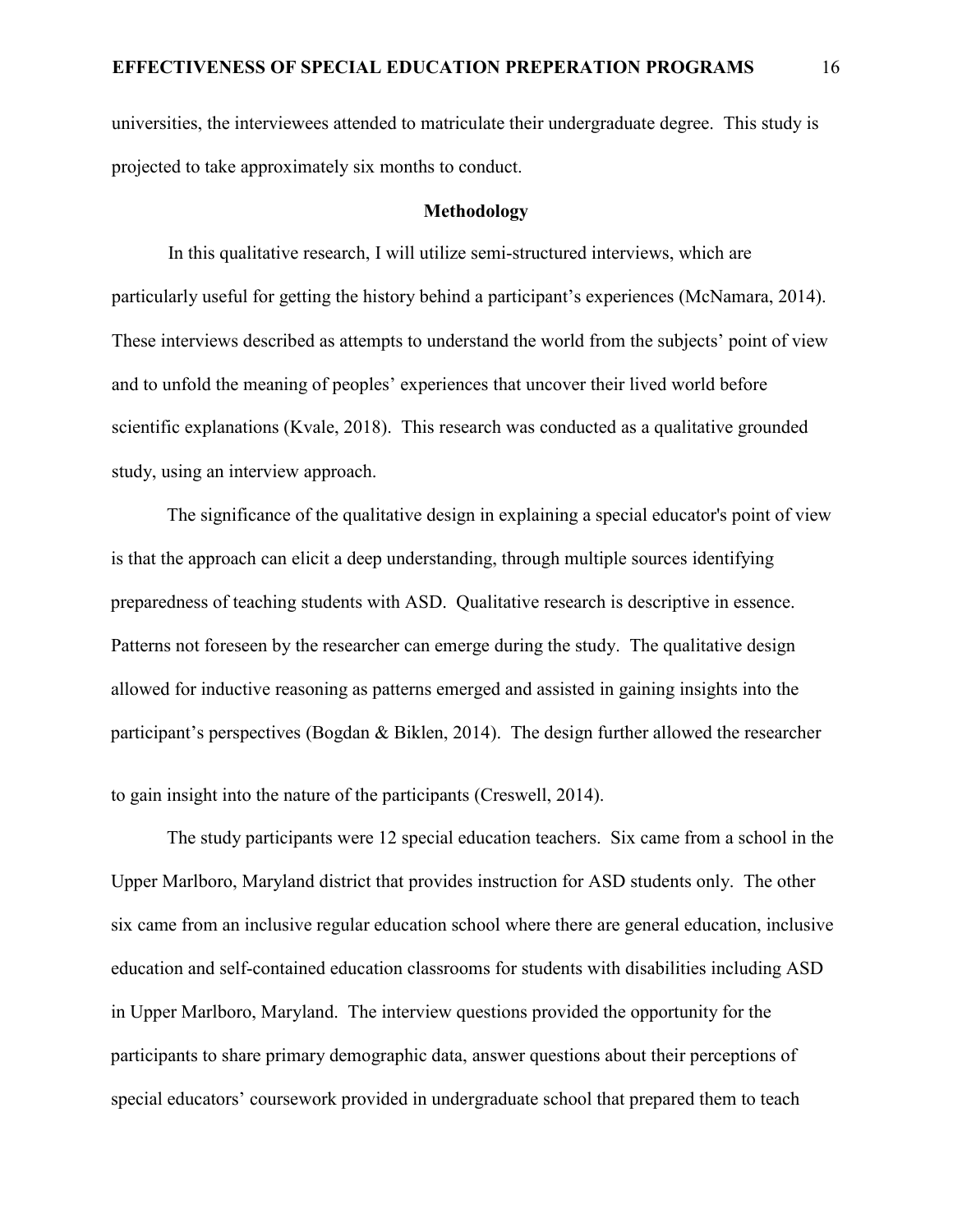students with ASD. Additionally, there were questions that allowed the special educators to share information about behaviors, skills, and strategies needed for teaching students with ASD. The special educators also elaborated on what strategic enhancements will better prepare new special educators to teach students with ASD.

These questions were asked to gain information valuable to university professors in developing relevant coursework that will adequately equip new special educators to instruct and train students with ASD effectively. Data were collected to observe patterns in the coursework provided and the type of instruction or training to students with ASD. Additionally, undergraduate preparation programs for special educators' found to be influential to the development of expertly prepared teachers were provided on a list that offer undergraduate degrees in special education for efficiently and successfully instructing individuals with ASD.

#### **Definitions of Terms**

**Autism Spectrum Disorder (ASD**)- Is a serious neurodevelopmental disorder that impairs a child's ability to communicate and interact with others. (Mayo Clinic, 2002, p. 5). Behavior Intervention Plan (BIP)-a plan that targets a student's undesirable behaviors and includes prevention strategies, which stop the behavior(s) before it begins (Special Education Guide, 2017, p. 4).

**Behavior Management-** Responding to, preventing and de-escalating disruptive behaviors (Special Education Guide, 2017, p. 4).

**Collaborative Teaching** A teaching strategy in which two or more teachers work together and share responsibilities to help all students succeed in the classroom (Special Education Guide 2017, p. 4.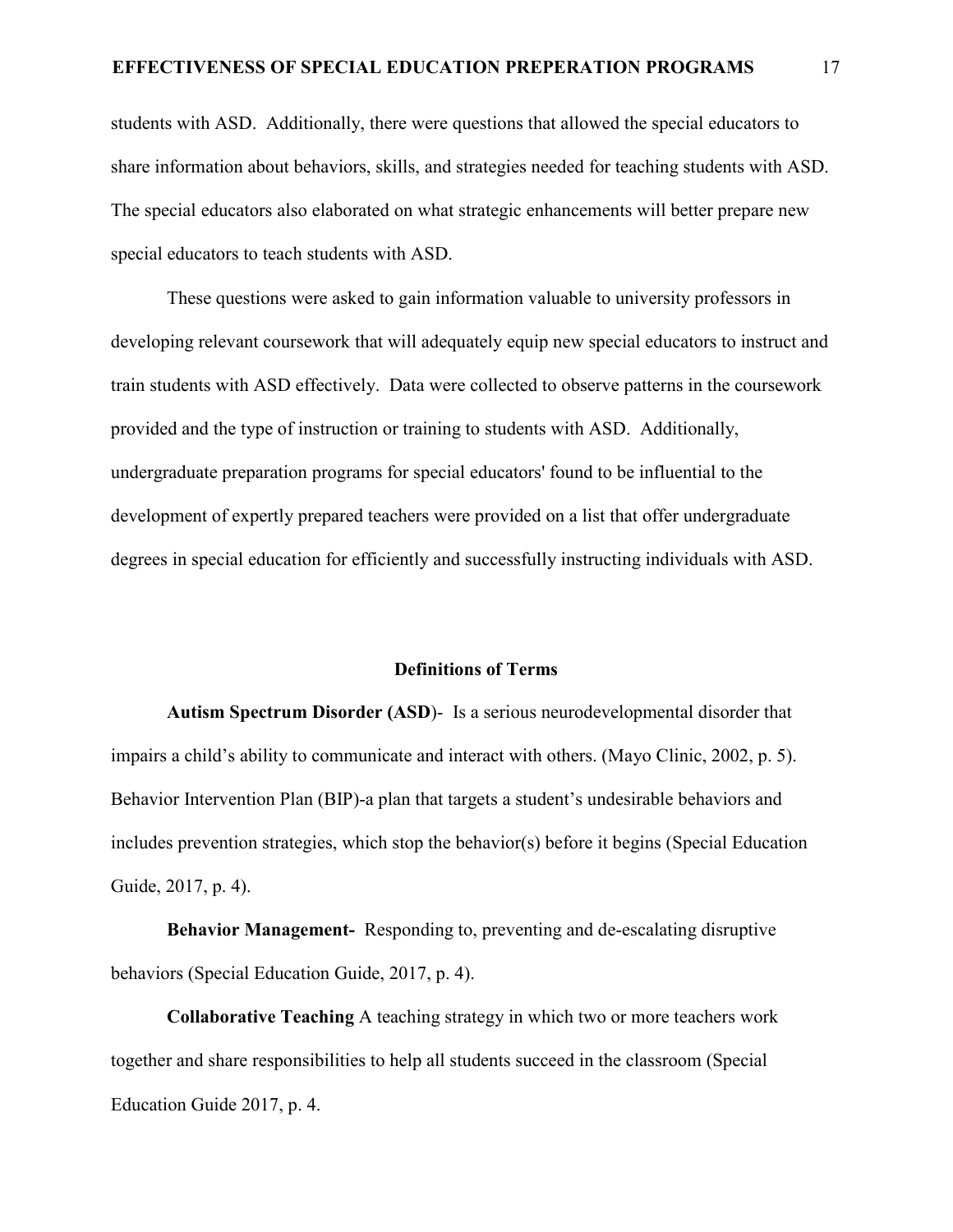**Individualized Education Programs (IEP)-** The document developed for each publicschool child who needs special education. The IEP is created through a team effort, reviewed periodically (Special Education Guide, 2017, p. 4).

**Least Restrictive Environment (LRE)-** The environment in which students with disabilities must be educated, as mandated by The Individuals with Disabilities Act (IDEA). Students with disabilities must be educated in a classroom setting that is as close to the general education setting as possible (Special Education Guide, 2017, p.4).

**Mentor-** Someone who teaches or gives help and advice to a less experienced and often younger person (Merriam-Webster, 2017).

**Modifications-** Curricular adaptations that compensate for learners' weaknesses by changing or lowering expectations or standards (Special Education Guide, 2017, p. 3).

**Teacher Competencies-** Includes knowledge skills, attitudes, and experiences, which has to be the target category of the profession of educator. Ability to perform or carry out defined tasks in a particular context, at a high level of excellence (Milan Slavik, Institute of Education and Communication, 2008, p. 52).

*Teacher Preparation Programs***-** A state approved course of study, the completion of which signifies that an enrollee has met all the State's educational or training requirements for initial certification or licensure to teach in the State's elementary or secondary schools. A teacher preparation program may be a regular program or an alternative route to certification, as defined by the State (U.S. Legal.com 1997).

#### **Overview of the Chapters**

I have organized this dissertation in five chapters. Chapter one provides an introduction to the topic. Chapter two provides the review of the literature and a theoretical framework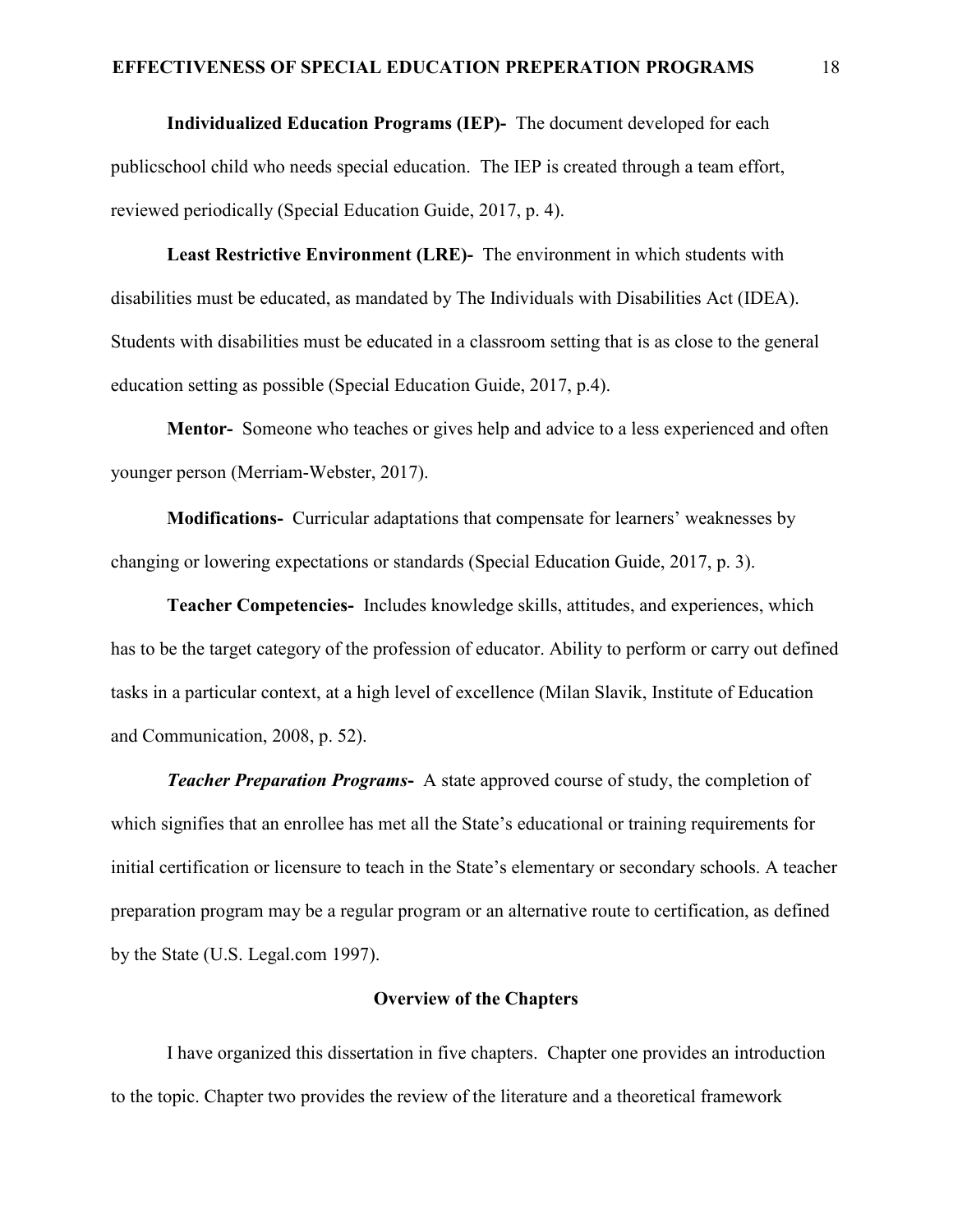present in the review of literature on this subject. Chapter three provides the methodology used in this study. Chapter four gives an overview and analysis of the data collection process. Chapter five provides a summary of the main findings and recommendations for future research.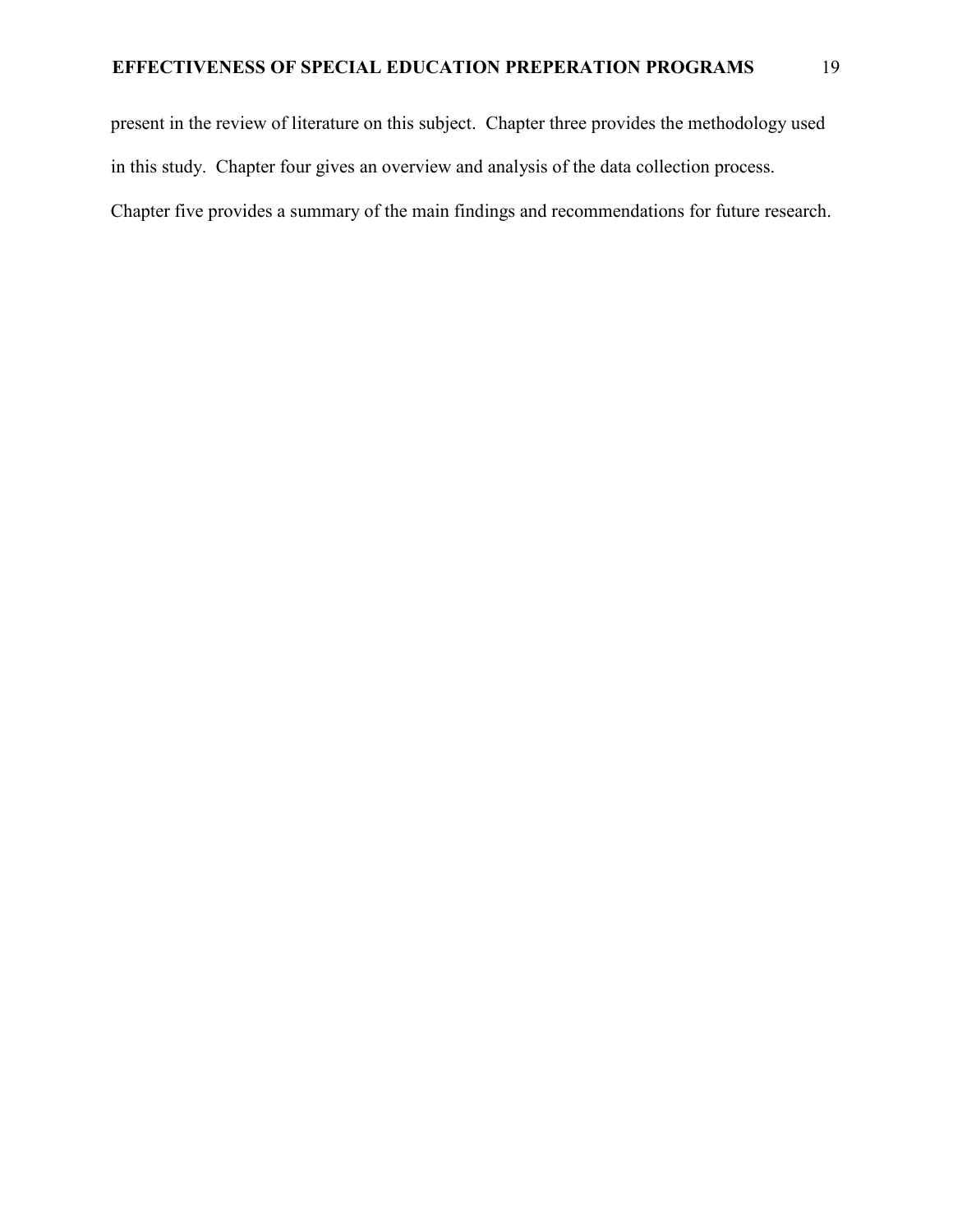#### **EFFECTIVENESS OF SPECIAL EDUCATION PREPERATION PROGRAMS** 20

#### CHAPTER 2

#### Review of the Literature

Over the past thirty-five years, there has been attention to the field of special education regarding hiring and preparing highly-skilled teachers. Researchers have studied the issues contributing to the deficit of special education teachers. A United States survey (Boe, Bobbitt, Cook & Weber, 1995) stated, "The need for special education teachers is caused by high turnover rates for special educators versus general educators.

A lack of highly-qualified special educators to fill vacant positions. Whereas many noncertified, provisional teachers are being hired, thus creating a continuous demand for highlyqualified educators. Special educators' responsibilities are ever growing when compared to general educators. Therefore, our country is on an accelerated rate of establishing inclusive classrooms to aid in the outcome of teacher preparedness.

#### **Historical Overview of Special Education**

In the 1950's equal rights concerning all students became a factor in social awareness. Before this era, students with emotional, mental, physical, or social disabilities learned separately educated from the mainstream. The special education population was not included in the mainstream of education (Nitcavic & Aitken, 1988). Disabled students were not allowed to attend public schools and parents were left to find private institutions or even worse, the children were not allowed to attend school at all. The United States Supreme Court Ruling in *Brown vs. Board of Education in Topeka (1954)* was the legal litigation that set a precedent of educational equality for students with disabilities and all students, (Salend, 1988).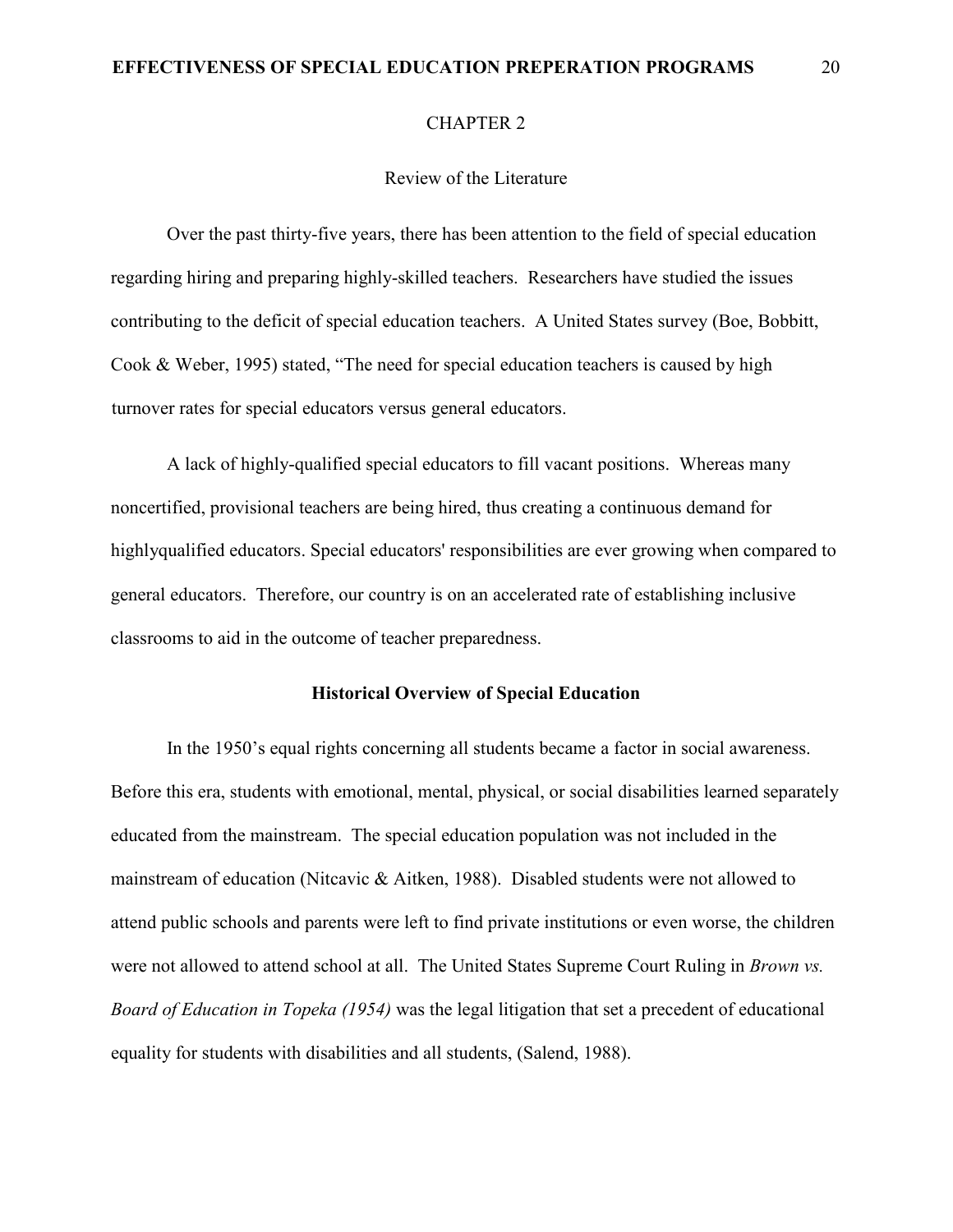With the inception of this legislation, parents of disabled students had the right to request public schools to provide additional support for their children, through The National Association for Retarded Children (now called The National Association for Retarded Citizens, or NARC) created in 1950. In 1972, the Free and Appropriate Public Education (FAPE) act was enacted and required that public schools provide education for all students, including those with disabilities. When FAPE is violated, parents are entitled to a due process hearing; this case was named Pennsylvania Association for Retarded Citizens vs. Commonwealth of Pennsylvania. Another example is Mills vs. Board of Education (1972), where the ruling resulted in a right to education for students with disabilities and was the catalyst behind the landmark legislation focusing on the education of children with disabilities passed in the 1970's.

In 1975, P. L. 94-142, the Education for All Handicapped Children Act, was passed by Congress (Anderson, 1998; Blenk & Fine, 1995; Parks, 1981; Silva, 1998). This act established clear guidelines and criteria set by the government for educating students with disabilities. Also, students identified as special needs would receive an Individualized Education Programmé (IEP) as outlined in FAPE. Students are placed in programs through non-discriminatory evaluations, and Least Restrictive Environments (LRE) would be the setting of the services received. Lastly, parents would have input and participation in decisions regarding the educational placement for their children. The premise by educators and lawmakers was the acceptance of this law would provide for all educational programs for all exceptional children.

Despite these laws and federal mandates, very little inclusion occurred (Wright, 1981). Another educational system became apparent which was an unforeseen phenomenon (Wang, Reynolds, & Walberg, 1988), special education services became more exclusive than inclusive.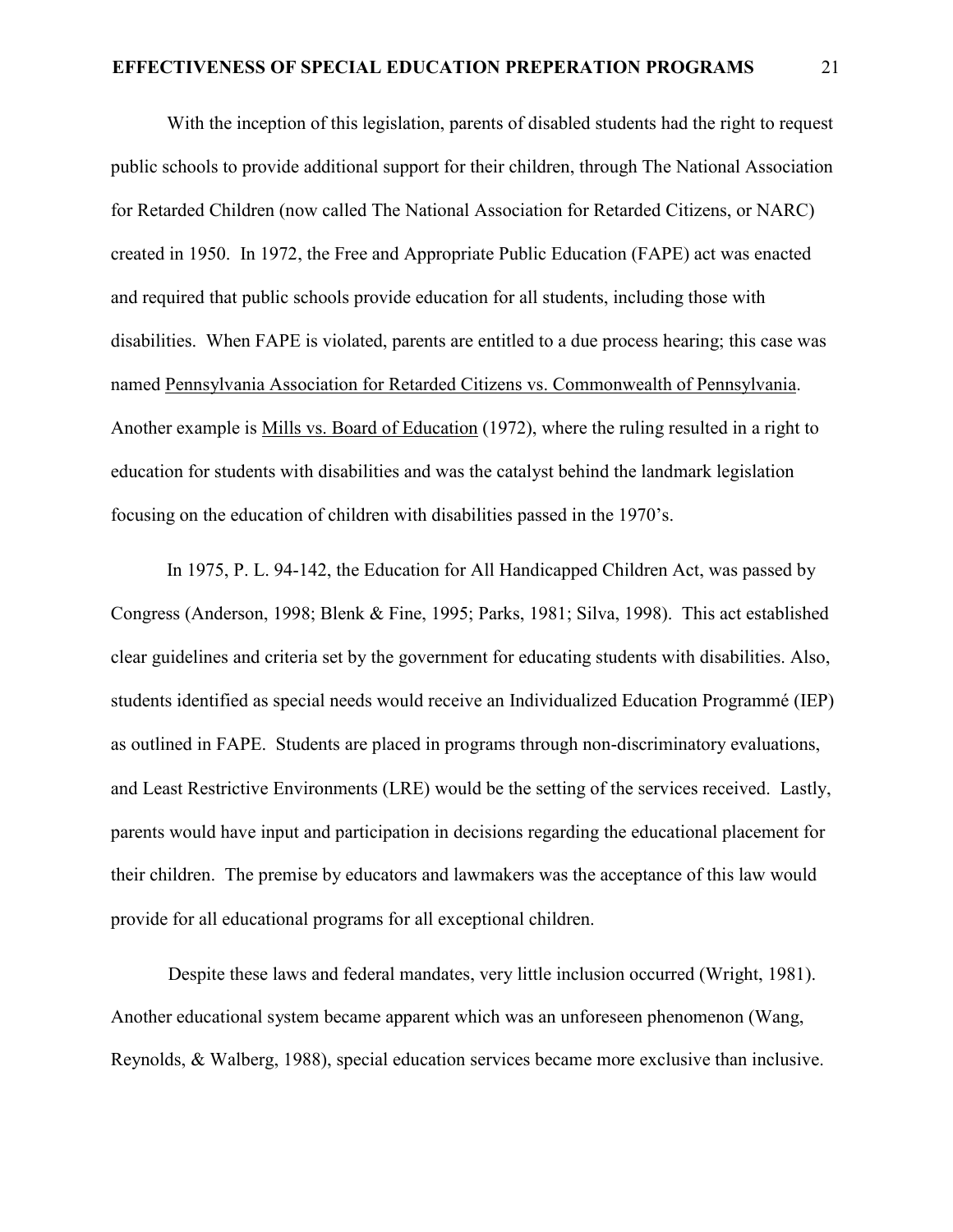Administrators designed separate budgets, dual educational systems, and different educational programs. A system for special education students and a program for general education students became the norm (Stainback & Stainback, 1984; Will 1986). There were distinct services that continued to keep special education students separate from their non-disabled peers, despite the federal mechanisms devised as laws (Shanker, 1994).

#### **Teacher Shortage and Its Impact on Teacher Preparation**

The United States feared an impending teacher shortage in the mid-1980's (Grossman & Loeb, 2008). While teacher shortages differ between states, special education has consistently been an area where a nationwide shortage of certified teachers persists. In the Teacher Quality, Annual Report (2010), 3.75% of the countries' 406,848 special educators (i.e., 15,267 teachers) were hired on a provisional certificate a decade ago. Individuals with limited or no education coursework were employed to fill vacant teaching positions in special education was the practice of many school districts as a response to the deficit (Cook & Boe, 2007).

Across the United States, there is a severe shortage of special education teachers (Billingsley, 2004; Billingsley, Carlson, & Klein, 2004; Billingsley & Cross, 1992; Boe, Bobbit, Cook, Whitener, & Weber, 1997; McClesky, Tyler, & Saunders Flippin, 2004). The causes for the special education teacher shortage is complex and multifaceted (Billingsley, 2004; McClesky et al., 2004; Thorton, Peltier, & Medina, 2007). Research suggests a lack of administrative support, employment conditions, heavy caseloads, and a plethora of paperwork are common reasons special educators leave the field (Billingsley, 2004; Gehrke & McCoy, 2007). In the first five years in the profession, new teachers are vulnerable to attrition (Brownell, Hirsch, & Seo, 2004).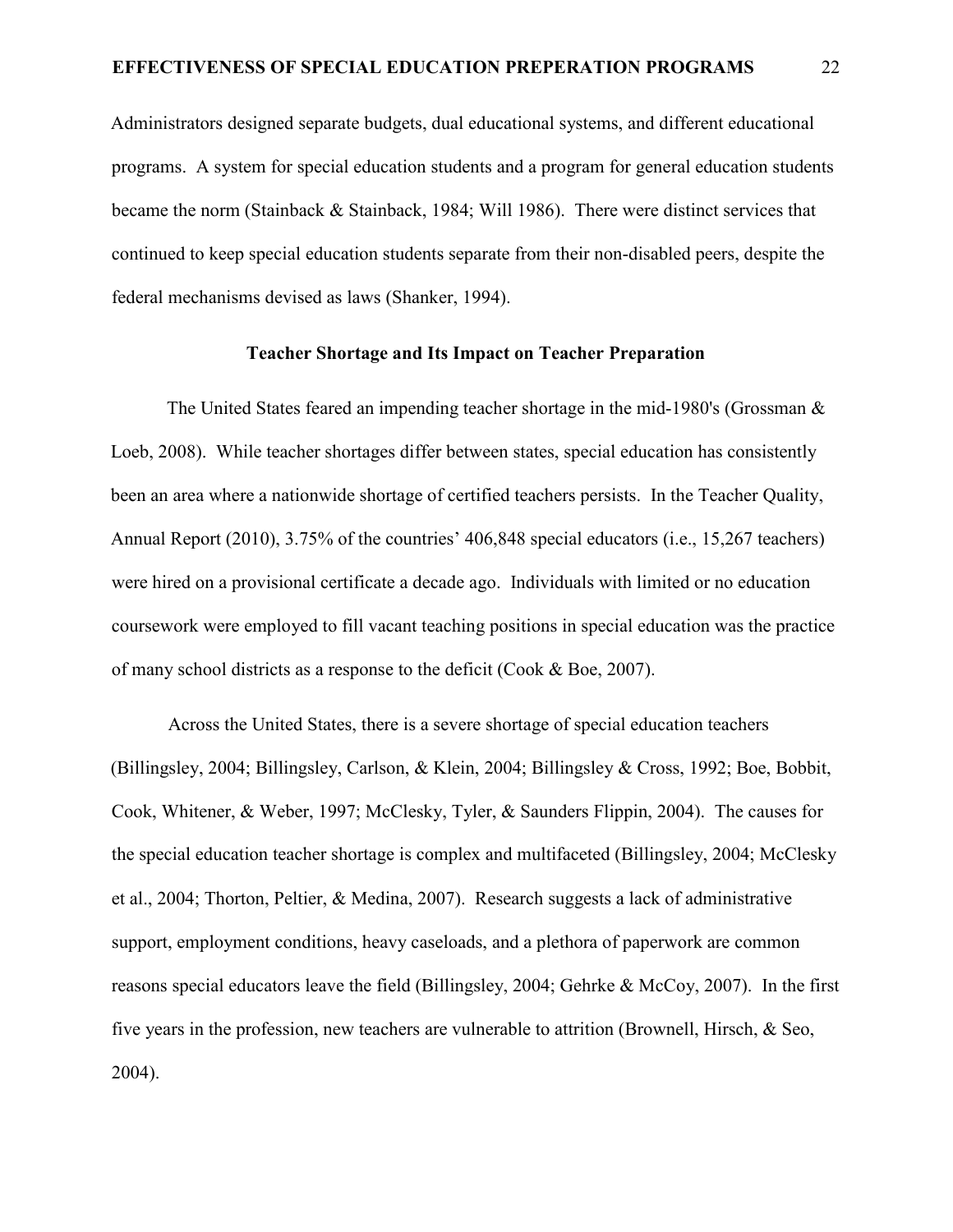Special Education is not the only field that has a shortage of qualified teachers. Math and science in the secondary schools throughout the nation are also operating at a deficit. A national teaching epidemic exists with particular subject areas labeled as "hard to fill" positions and the impact is having a ripple effect in public school districts (Gimbert, Bol, & Wallace, 2007; Rosenberg, Boyer, Sindelar, & Mirsa, 2007; Rosenberg & Sindelar, 2001; Thornton, Peltier, & Medina, 2007). The lack of certified math and science teachers is partly related to the decrease in academic performance levels of the mathematics and science content areas (Rosenberg and Sindelar, 2001).

The certified teacher deficit has the potential to limit the ability of students to access the content to enter post-secondary education in the field of math and sciences (Gimbert et al., 2007). There is pressure to streamline and decrease the preparation time in employing qualified teachers to the classroom and expedite the process for teacher preparation programs due to the critical need for certified teachers. Large numbers of committed special education candidates are being prepared to complete teacher preparation programs to meet the demands for certified teachers in local schools.

This process is directly related to the critical and ongoing special education teacher shortage. All teacher preparation programs should ensure that candidates pursuing careers in education acquire the skills needed to overcome the challenges of novice teachers and demonstrate a sense of confidence and commitment to instruct students with disabilities.

#### **Alternative Teacher Licensure Programs and Special Education**

Alternative Teacher Licensure (ATL) programs for special educators is of interest because of the critical shortage of certified teachers. There is a good reason for concern for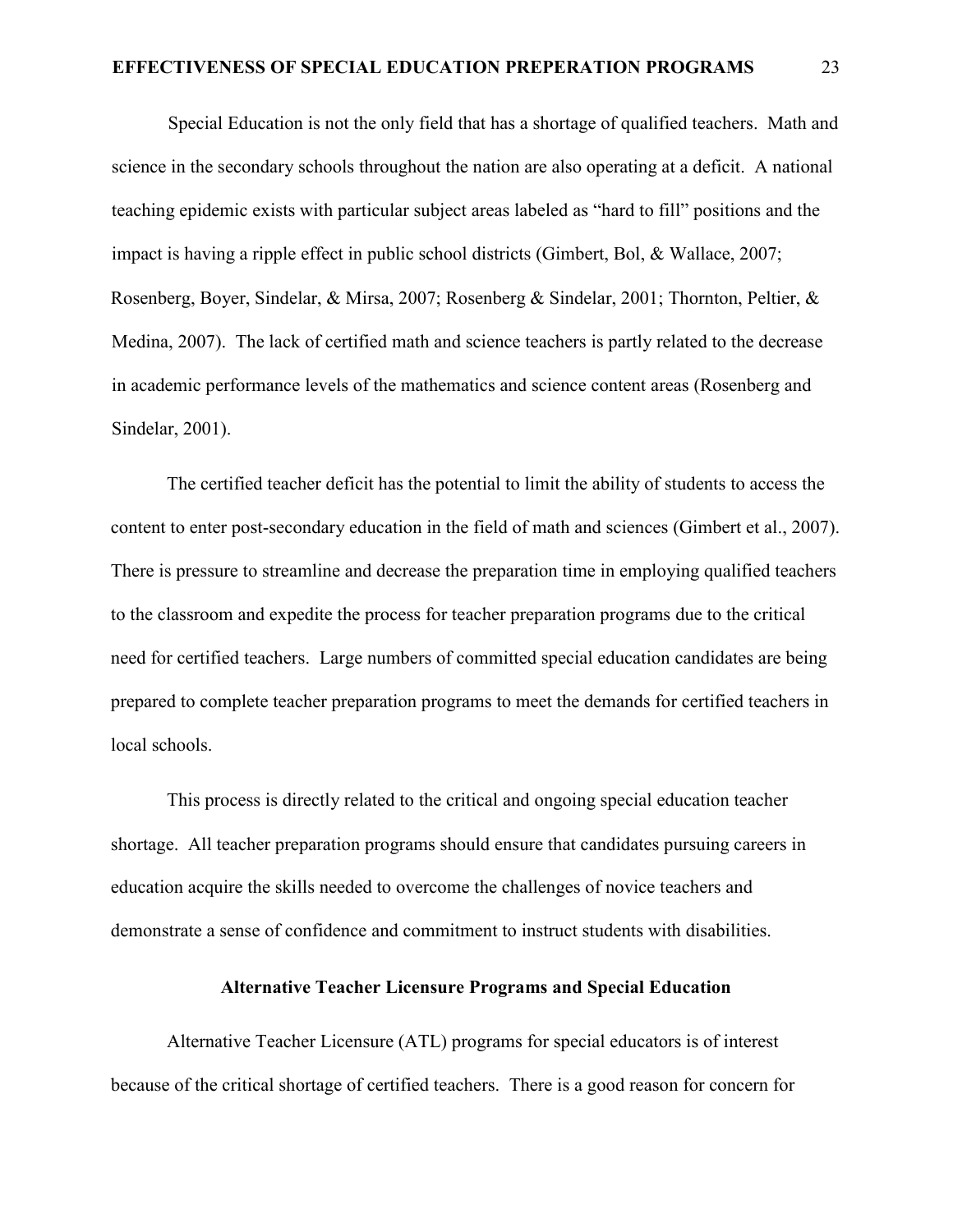special education professionals. Per the Individuals with Disabilities Education Act (IDEA), students with disabilities taught by untrained personnel receive inadequate educational opportunities (Billingsley, 2004; Dai, Sindelar, Denslow, Dewey, & Rosenberg, 2007). The interest of the special education community is high for "fast-tracking" the certification process to ensure the adherence to mandates and laws.

#### **Special Education Teachers of Autism Licensure Programs**

 The Council for Exceptional Children (CEC) did not have a set of standards for training teachers for the category of autism until 2009. As recent as 2009, CEC convention in Seattle, decided that the CEC-DDD changed its name to the Division on Autism and Developmental Disabilities (CEC-DADD). Some believed that content knowledge was all that was necessary for teaching in the 1930s. Many teachers could be described as attending alternative licensure programs based on their prior preparation (Ziechner, 1993). However, very little is known about teacher preparation for autism even though lack of qualified personnel to serve students with autism has been successfully litigated under IDEA (Yell et al., 2003).

 Over the last twenty-five years, ATLs have become more prevalent as a response to the shortage of "highly-qualified" teachers (Blanton, Sindelar, & Correa, 2006; Foster, Bishop, & Hernandez, 2008; Harvey & Gimbert, 2007). Teacher efficacy debate is the point of discussion about contemporary teacher education of different teacher licensure routes, in producing good teachers. A report entitled, "Meeting the Highly Qualified Teacher Challenge," by the U. S. Department of Education Office of Postsecondary Education, highlighted this decades-long debate when it was re-energized in 2002.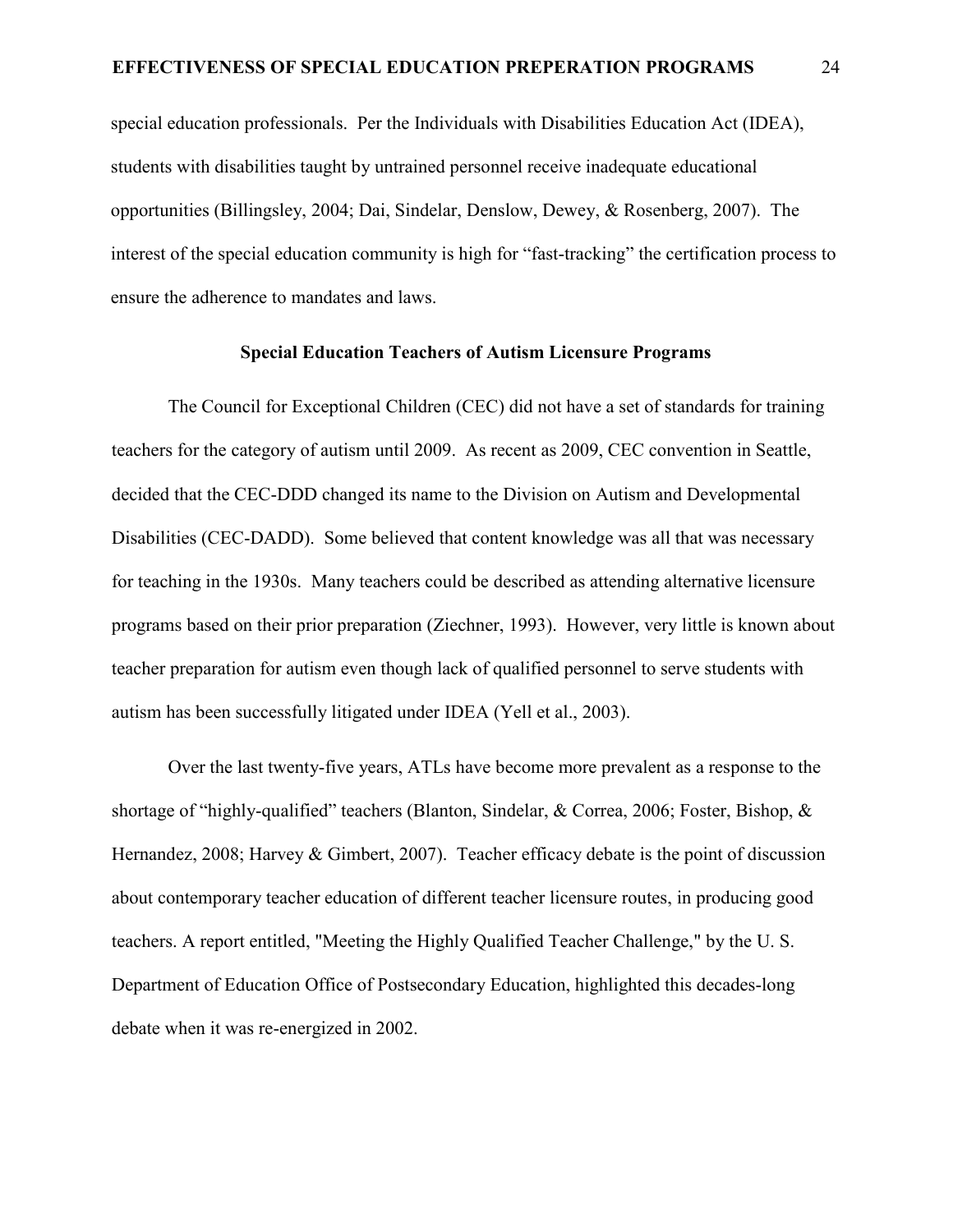#### **EFFECTIVENESS OF SPECIAL EDUCATION PREPERATION PROGRAMS** 25

 At that time, Secretary Rod Paige, U.S. Department of Education, stated, "Solid verbal ability and content knowledge are what matters most" (p. 9). This quote references thoughts of traditional teacher education programs were equally successful as ATL programs in producing effective teachers (Paige 2002). Paige further argued a more efficient way of filling the nation's classroom with highly qualified teachers is to provide an alternative and streamlined traditional teaching certification program.

For college-educated graduates without a teaching background, modern incarnations of ATL programs were developed to allow entrance to the field of teaching without having to enroll into a university degree program (Walsh & Jacobs, 2007). The goal of the ATL is to expedite the teaching certification process to allow teachers to enter the field quickly (Boe, Shin, & Cook, 2007; Walsh & Jacobs, 2007). Educational philosophy, focus on pedagogy and practice teaching are either abbreviated or eliminated by ATL programs (Boe, Shin, & Cook, 2007; Walsh & Jacobs, 2007).

Through an ATL program, an engineer that desired to teach mathematics at the secondary level can be "fast-tracked" to earn a teaching certificate in place of completing a university degree teaching program. Commonly, teachers can receive a provisional teaching certificate and receive "on the job training" (OJT) to fulfill the requirements of student teaching. This jobembedded training is completed within classrooms. Before ending their teacher preparation programs, many ATL candidates take fulltime teaching positions (Turley & Nakai, 2000). Institutions of higher education (IHEs), local education agencies, non-profit agencies (i.e., Teach for America), and for-profit companies, are the general operators of ATL programs.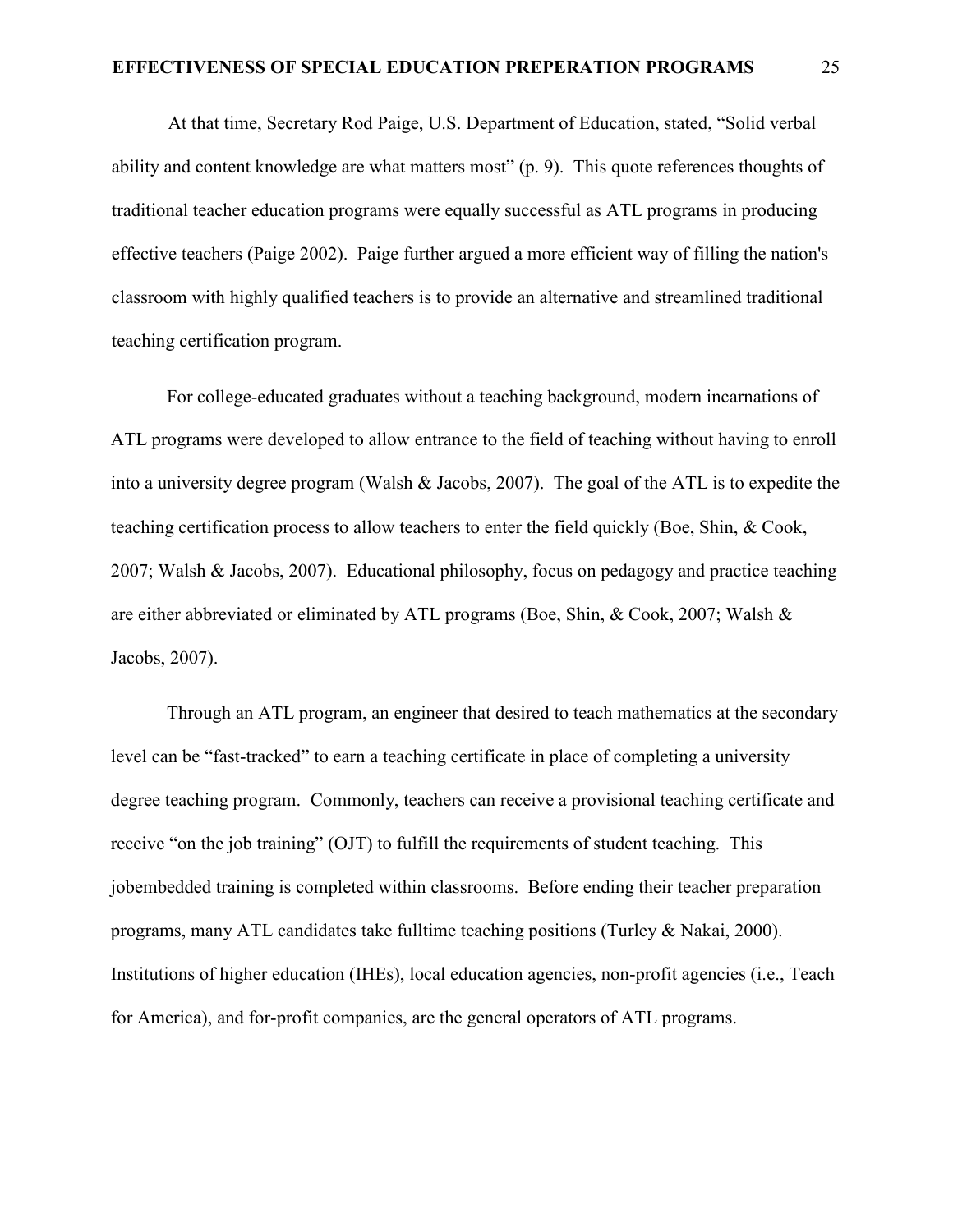A university degree is not obtained when completing ATL programs. ATL programs allow for a diverse group of teacher candidates (Brownell, Hirsh, & Seo, 2004; Rosenberg, Boyer, Sindelar, & Mirsa, 2007; Tyler, Yzquierdo, Lopez-Reyna, & Flippin, 2004). ATL programs generally attract higher numbers of the following groups: (a) persons from multicultural backgrounds; (b) individuals who have had business, industry, or military experience; (c) males; (d) persons over 25; and (e) math, science, and foreign language majors, per the research (Mikulecky, Shkordriani, & Wilner, 2004).

#### **Autistic Students Returning to Districts**

 The cost is steep for educating the growing number of children identified as autistic, which is creating an explosion in public school programs (Carroll, 2006). As statistics on autism rapidly increase, the impact on public schools rises. The concern is that proper teacher training is absent from this growing influx of students (Dybvik, 2004).

The increase in autism diagnosis since the year 2000 has come with an exorbitant cost that is primarily burdened by the public-school system, according to researchers at the Harvard School of Public Health (2015). The cost to educate a student with autism is \$17,000 a year until age 17, with medical expenses composing almost 20%. The most significant portion of the tab, approximately \$8,600, is paid for by public school systems (Journal Pediatrics, 2014).

 In Northern New Jersey, every school district includes an autistic student. In seven Northern New Jersey school districts, there are dozens of students with autism (Carroll, 2006). In New Jersey four organizations, The Arc of New Jersey, the Statewide Parent Advocacy Network, the Education Law Center and the Disability Rights New Jersey, teamed-up and brought litigation against New Jersey that focused on returning individuals with disabilities to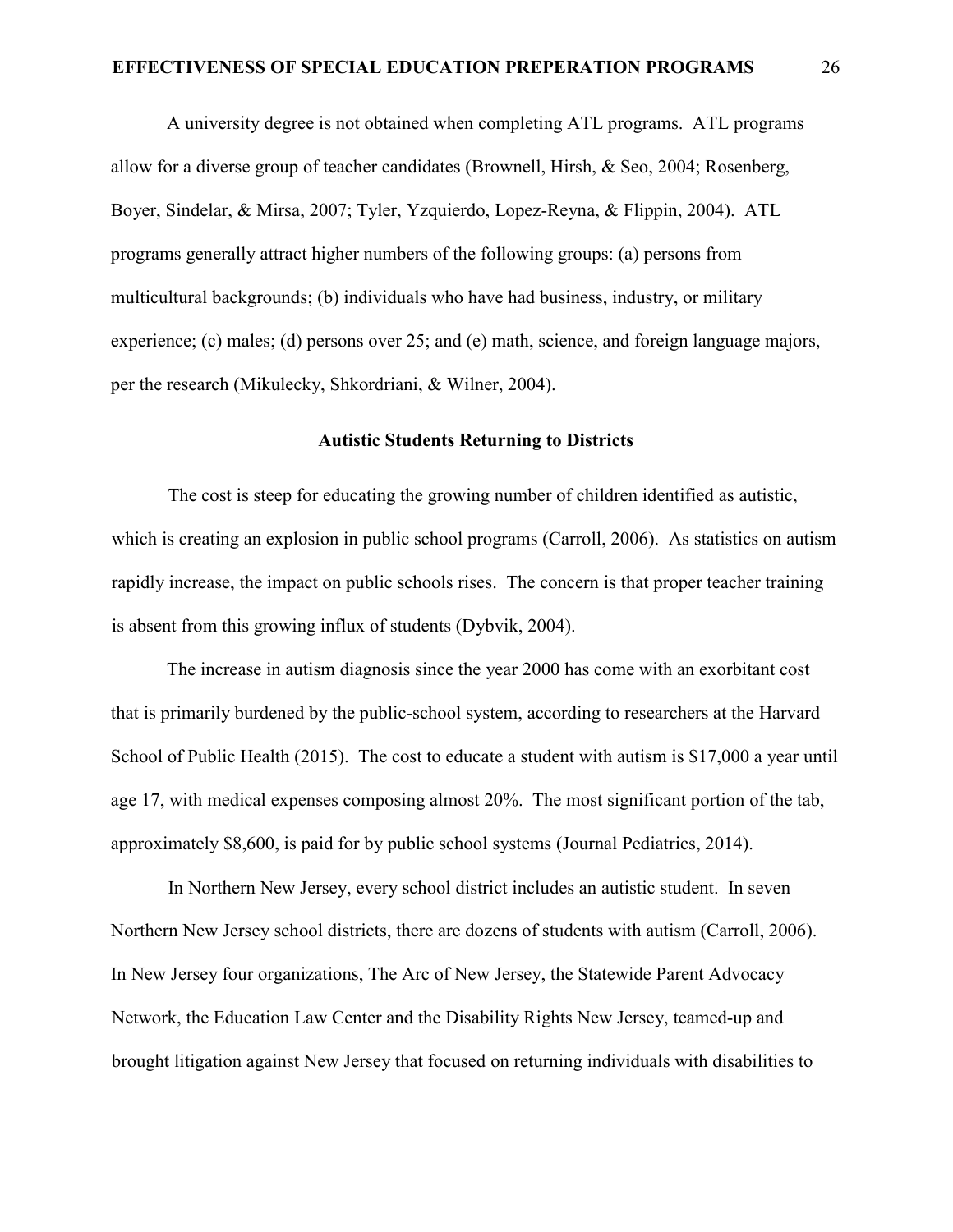their home districts. A settlement was obtained with the State Department of Education resulting in special needs individuals educated in the "least restrictive environments" (Oglesby, 2015).

#### **Undergraduate Preparation for Teachers of Autistic Students**

To date, most undergraduate colleges provide teacher preparation programs offer training as a generalist special education teacher. Few programs specialize in either high incidence or low incidence preparation. According to Barnhill, Polloway, and Sumutka (2011), teacher preparation practices from 87 colleges and universities were surveyed.

The survey results showed that 41% of reporting institutions offered no ASD-specific coursework within the special education degree and 77% reported their ASD coursework was in place for only one to seven years. 50% of the institutions indicated their states had not developed autism competencies for educators. Another 30% confirmed that their state had autism competencies and 14% did not know whether their state had competencies for autism (Barnhill, Polloway, Sumutka, 2011).

Only one college or university included coursework offered by a communication sciences and disorders program in the Autism degree. It was also the only institution of higher learning offering a course for augmentative and alternative communication within the Autism, degree major. While this study was conducted in a large western state, it is plausible that programs in other states are equally varied (Baker, 2009). Currently, there appears to be very little standardization for autism programs, and there seem to be even fewer accountability measures in place for teacher preparation in the field of autism (Boyd & Shaw, 2010).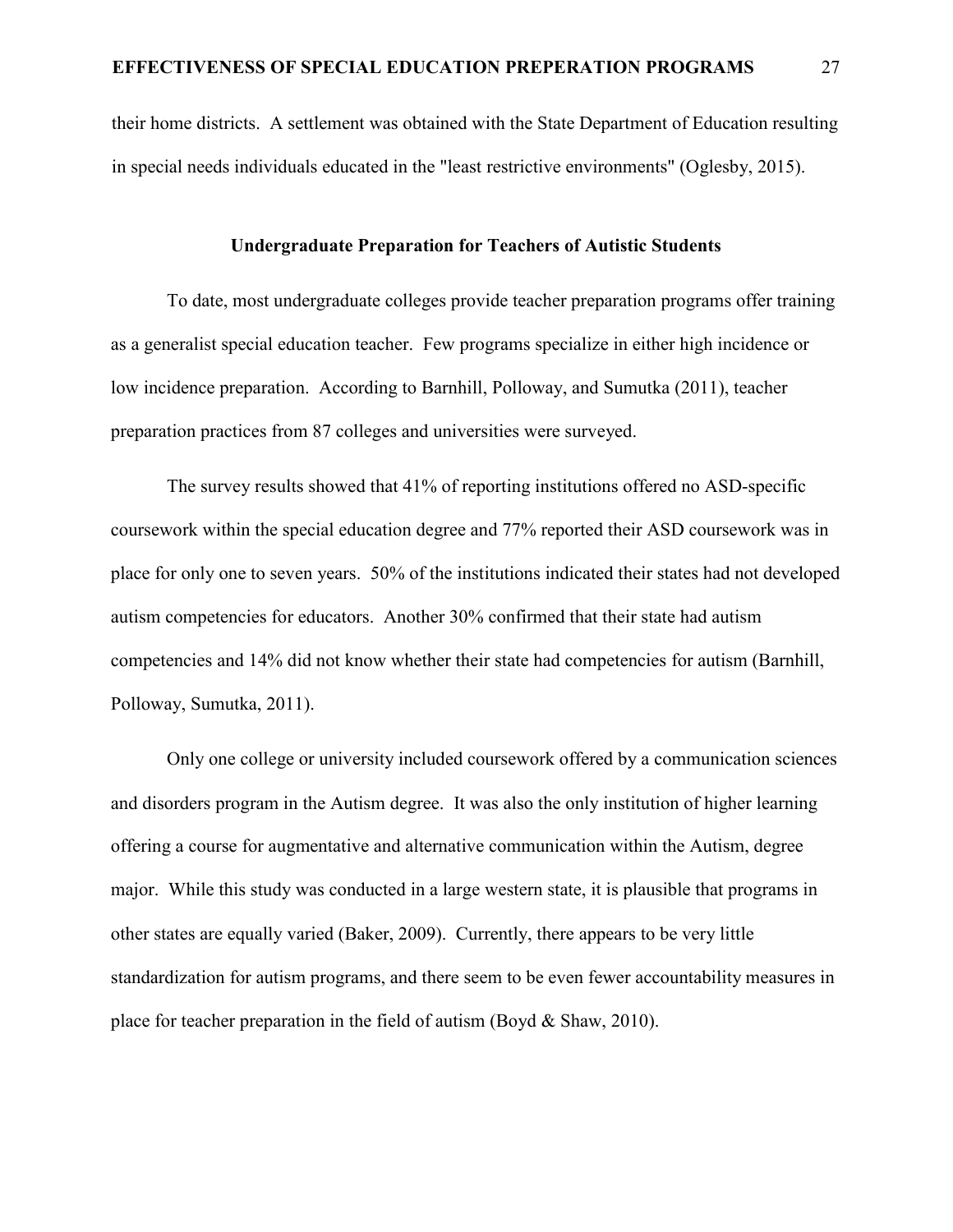# **Training Inadequacies are Yielding Ill-Prepared Teachers**

Without training, special education teachers are left to resort to restraint and seclusion, which are techniques that carry significant risks (Adams and Osborne, 2015). "The use of restraint and seclusion can have very serious consequences, including, most tragically, death," U.S. Secretary of Education Arne Duncan said in 2012. Students who are restrained or secluded fall into two general categories: nonverbal children with autism or intellectual disabilities, and students diagnosed with an emotional disturbance, whose definition includes an inability to get along with peers and "a pervasive mood of unhappiness" (Adams and Osborne, 2015).

However, finding experienced special education teachers and aides who are well trained in behavioral management can be difficult. The country is facing an acute shortage of special education teachers for decades, according to the U.S. Department of Education (2015). Also, special education teachers leave the profession at nearly twice the rate of general education teachers, according to the National Coalition on Personnel Shortages in Special Education and Related Services (2016).

Also, professional development budgets are often limited, and public-school districts limit how much they can allocate to hire substitutes while teachers train. Some state offices of education, including states on the west coast, offer training in crisis intervention and prevention at no cost to district staff members. Some outside agencies will charge public school districts \$60 to \$1,000 per day per person or more for training sessions, causing cost to become a factor (Burness 2013).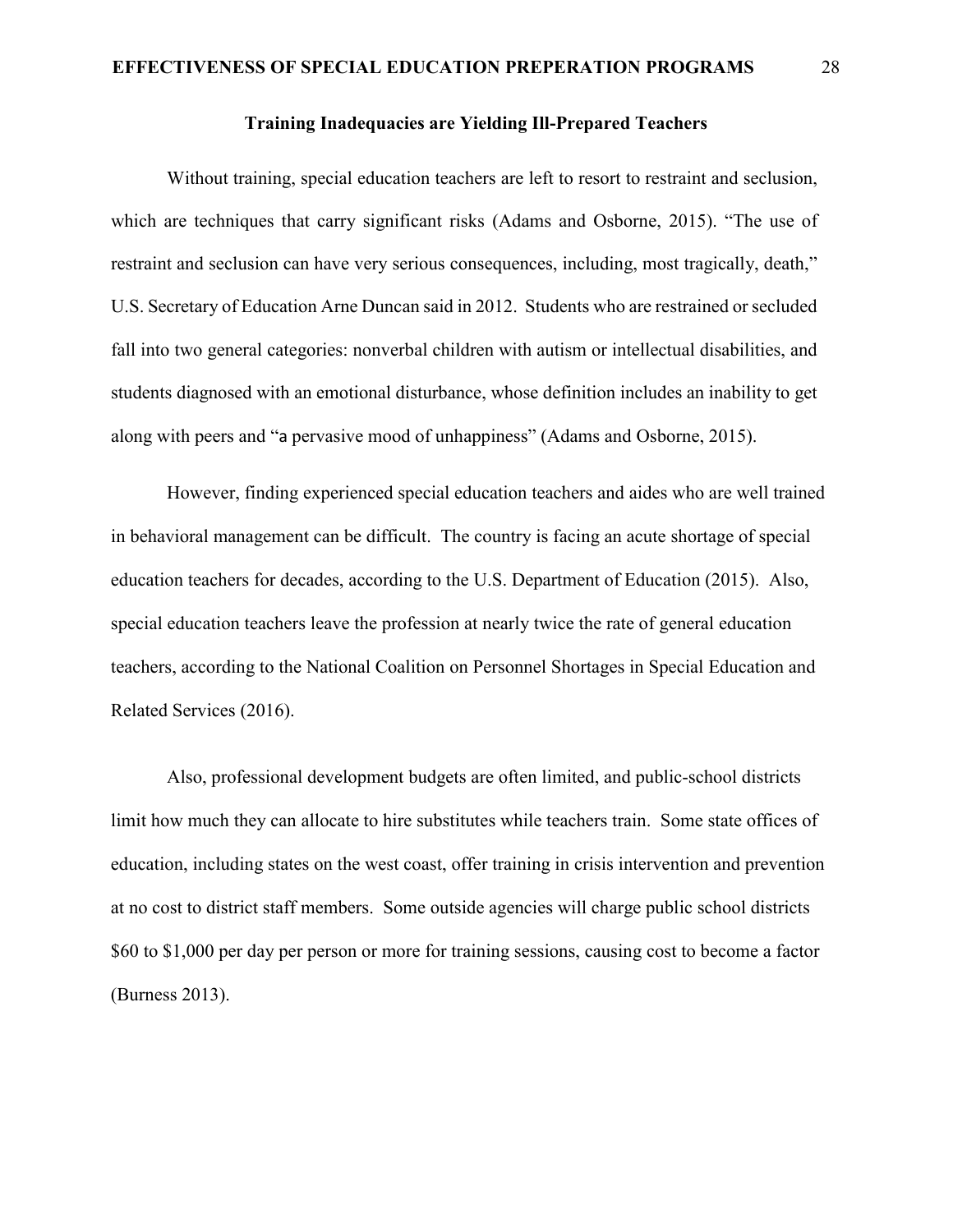# **Applied Behavioral Analysis Framework for Autism**

 The Douglas Developmental Disabilities Center established in 1972 is a school on the campus of Rutgers University. This school serves students with Autism Spectrum Disorder (ASD). The framework practiced at this center is Applied Behavioral Analysis. The delivery model of this incorporates a variety of services, which include:

- Data-based decision making
- Well-trained staff, many whom are Board Certified Behavior Analyst
- Use of empirically supported strategies
- Interventions that span school, home, and community
- High intensity and continuous provision of learning opportunities
- Systemic assessment of the environment
- Competency-based staff training
- Parent training and support to promote collaboration and advocacy

(Rutgers, the State University of New Jersey, 2013. p. 7

The Douglass Developmental Disabilities Center also utilizes tailor-made strategies that are learner specific. This list is not conclusive, but may include:

• Antecedent interventions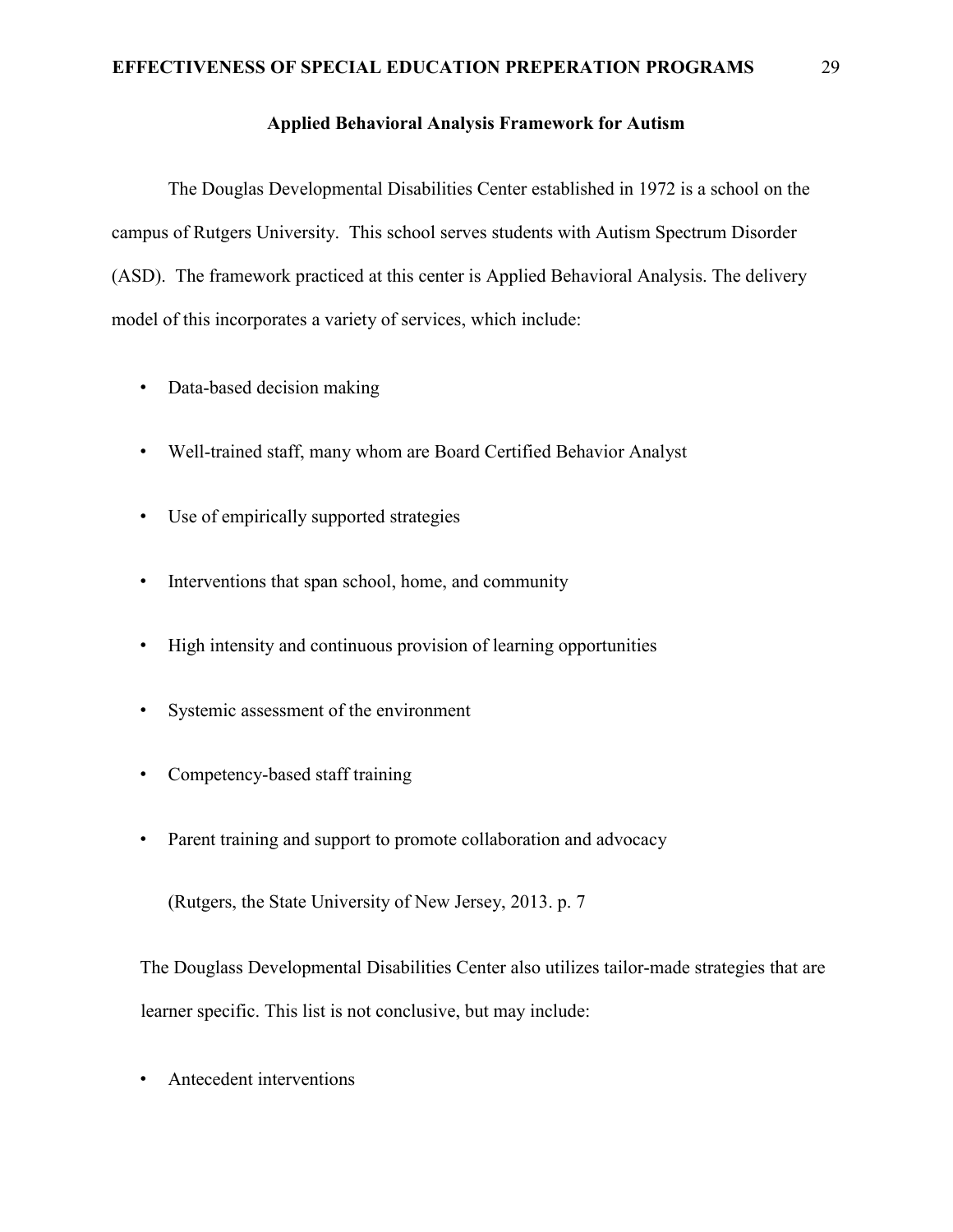- Augmentative communication
- Community Programming
- Discrete trial instruction
- Functional Assessment
- Functional communication training
- Incidental teaching
- Interventions using the language classification system of verbal behavior
- Natural environment training
- Precision Teaching and Rate Building Procedures
- Positive behavioral supports
- Strategic and contingent reinforcement
- Task analysis

(Rutgers, the State University of New Jersey, 2013).

#### **Criticisms of ATL Programs**

ATL programs often fall short of their goals of preparing qualified teachers and shortchange students, according to the critics (Darling-Hammond, 2010; Laczko-Kerr & Berliner, 2002). Some program coursework resembling traditional teacher preparation programs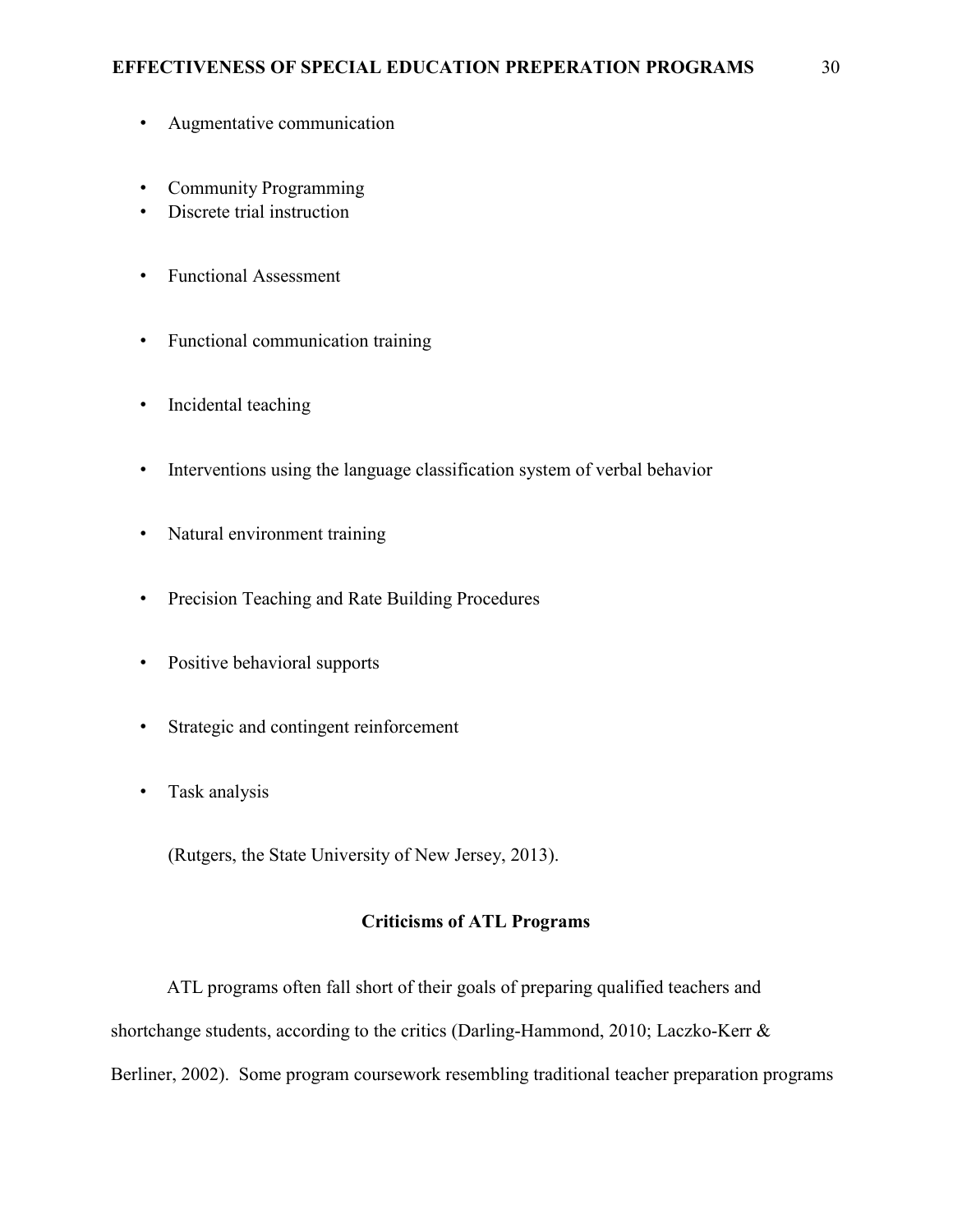while other ATL programs barely offer enough coursework to meet emergency credential certification requirements and ATL inconsistencies are problematic. Nearly everyone who applies to an ATL program is accepted which maintains high acceptance rates. Some programs are more concerned about earning profits than producing effective teachers, whereas many ATL programs cost between \$5,000 and \$30,000, allege the critics (Walsh & Jacobs, 2007).

## **What We Know About Traditional Student Teaching**

Historically, acceptable teacher preparation programs provided training for general education and special education teachers. The typical undergraduate teacher preparation program is two years in length beginning in a student's junior year. Some universities also offer five-year standards that include a disciplinary major. Masters and doctoral level instructors teach child development, teaching pedagogy, educational philosophy, behavior management, and other related coursework in traditional teacher preparation programs. Intensive fieldwork is also required in conventional teaching programs.

In conjunction with a knowledgeable classroom instructor in a professional development school or local education, agency includes an intensive (unpaid) student teaching practicum (Darling-Hammond, 2000). When coursework is completed, traditional program candidates enter full-time (paid) teaching positions. Receiving a bachelors or master's degree in education with a teaching certificate is awarded when completing a conventional program.

 Candidates benefit from traditional student teaching experiences, according to researchers. The belief is that having the chance to apply the pedagogy they studied in the coursework to the students within actual classrooms makes the student teaching experience important (Bain, Lancaster, Zundans, & Parkes, 2009). Expanded time in student teaching and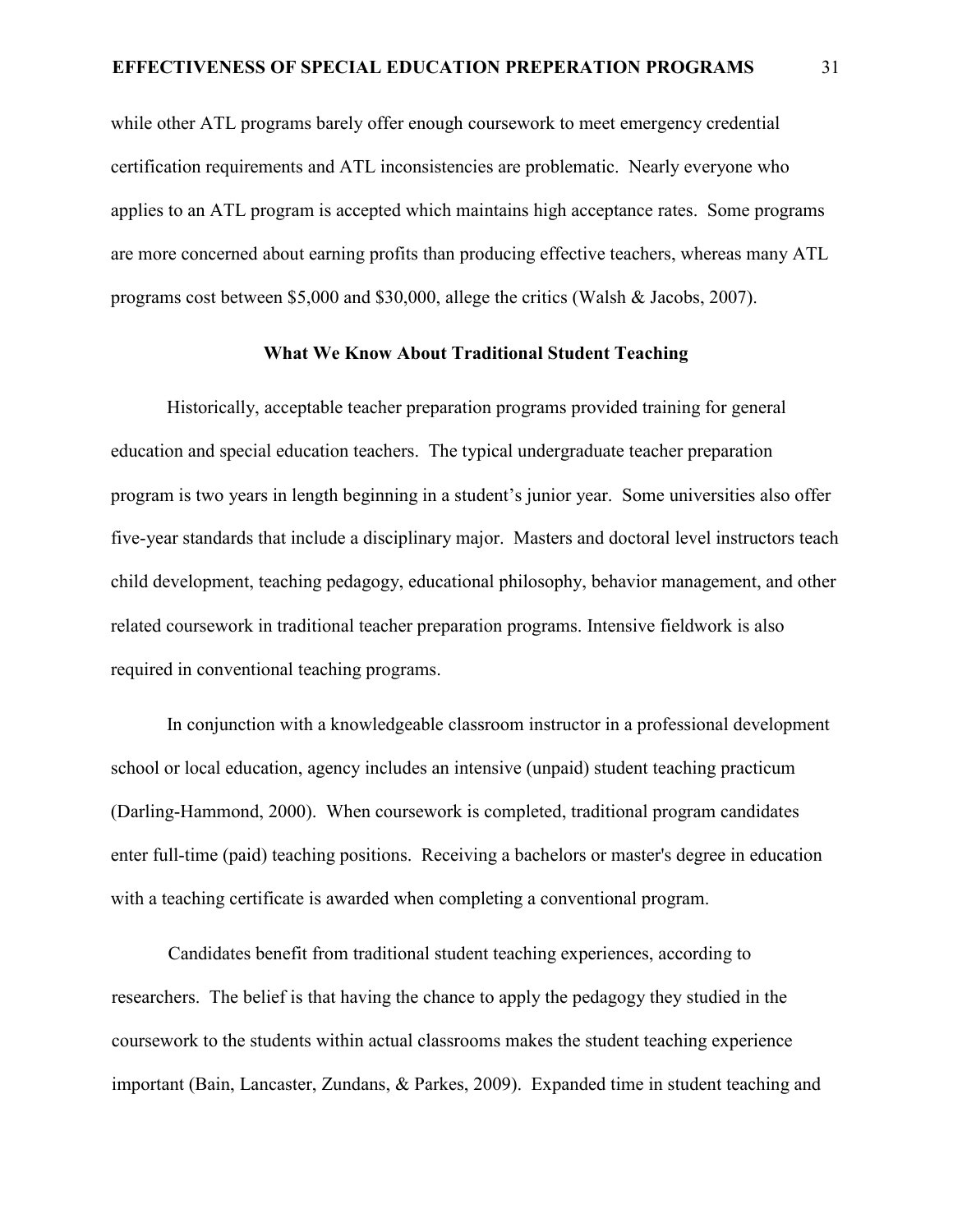## **EFFECTIVENESS OF SPECIAL EDUCATION PREPERATION PROGRAMS** 32

other complex field experiences is where teacher candidates learn *how* to teach (DarlingHammond, 2006). Grossman (1989) found relying on personal experiences to guide instructional methods, proved difficult when reflecting on their practices and lacked pedagogical expertise when structured field experiences were absent (Darling-Hammond, 2000).

 Critical to the development of successful teachers is the amount of time candidates spend student teaching in structured field experiences. There is a higher likelihood that candidates would remain in the field when the special education candidates spent more time student teaching (Connelly & Graham 2009). Special educators stayed in teaching positions after one year when a reported 80% of in-service teachers had 10 or more weeks of student teaching experience.

 In summation, teacher candidates who (a) spent more exclusive time invested in their own training; (b) completed a rigorous teacher preparation program and (c) spent more time in student teaching activities aimed to remain in their special education programs one year post graduation. The Public School Teacher Questionnaire examined a national sample of teacher self-reports and found teachers with 10 or more weeks of student teaching with feedback, educational psychology, extensive coursework in instructional methods, and opportunities for observations in various classroom settings, were significantly more confident in their ability to teach. These teachers are more likely to instruct in their certificated area as compared to teachers with little, some, or no preparation (Boe, Shin, and Cook, 2007).

 Support and guidance from mentors and others appeared to play a role in the development of teaching skills in addition to length of time spent in student teaching activities. Cooperating teachers, regarding their first semester of field experience, examined the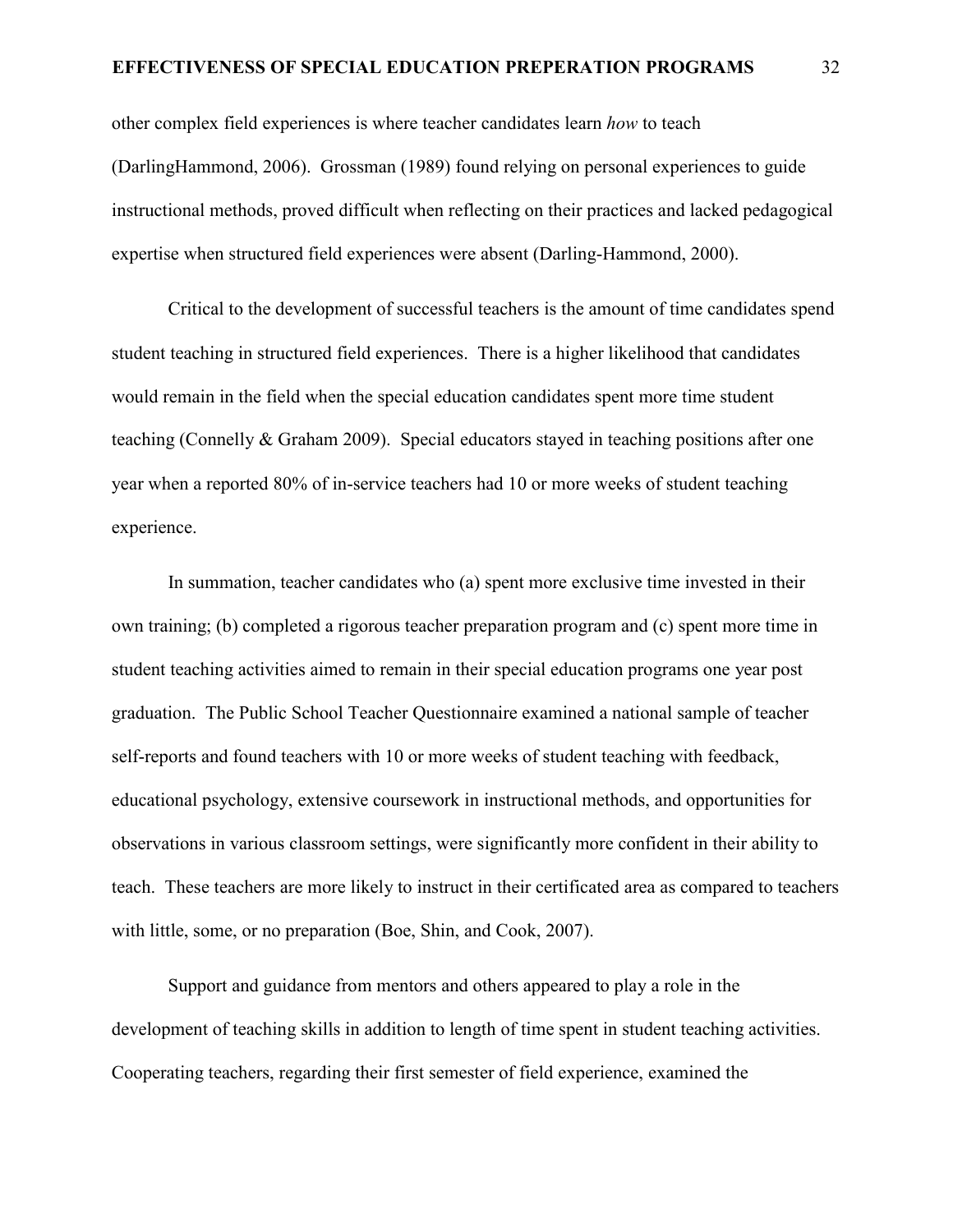perspectives of teacher candidates (O'Brian, Stoner, Appel, & House, 2007). The cooperating and the teacher candidate relationship is crucial in cultivating knowledge and foundational development. While teacher candidates found the experience complex and overwhelming, it was critical to the development of the teacher candidates, per the author.

Students in charge of the teacher candidates also benefit from the filtering down of the traditional student teaching model in addition to the student teacher, per the research. The notion that traditional programs better prepare teacher candidates more successfully than ATL programs span from thirty years of research. There is a curvilinear relationship to student outcomes as it relates to subject matter knowledge alone (Darling-Hammond, 2000).

# **Traditional Program Criticism**

 Traditional teacher preparation programs receive criticism as well. Failure to attract and prepare good teachers is why traditional programs receive criticism. Making it difficult for teacher candidates to begin and end programs due to length is the assertion that traditional programs are too rigid. The need to forego employment and complete student teaching coupled with the cost-prohibitive tuition nature and related expenses take the traditional program out of the scope of many perspective teachers are negative factors attributed to traditional programs (Rosenberg & Sindelar, 2005). It is noted, cooperating teachers' top priority is to meet the needs of the children in their charge, the consistency of needs of the teacher candidates to receive the full teaching experience is denied, due to the first obligation (Grossman 1989). According to graduates, the majority felt ill-prepared by the traditional program for the challenges and the rigors presented by the classroom (Paige, 2002).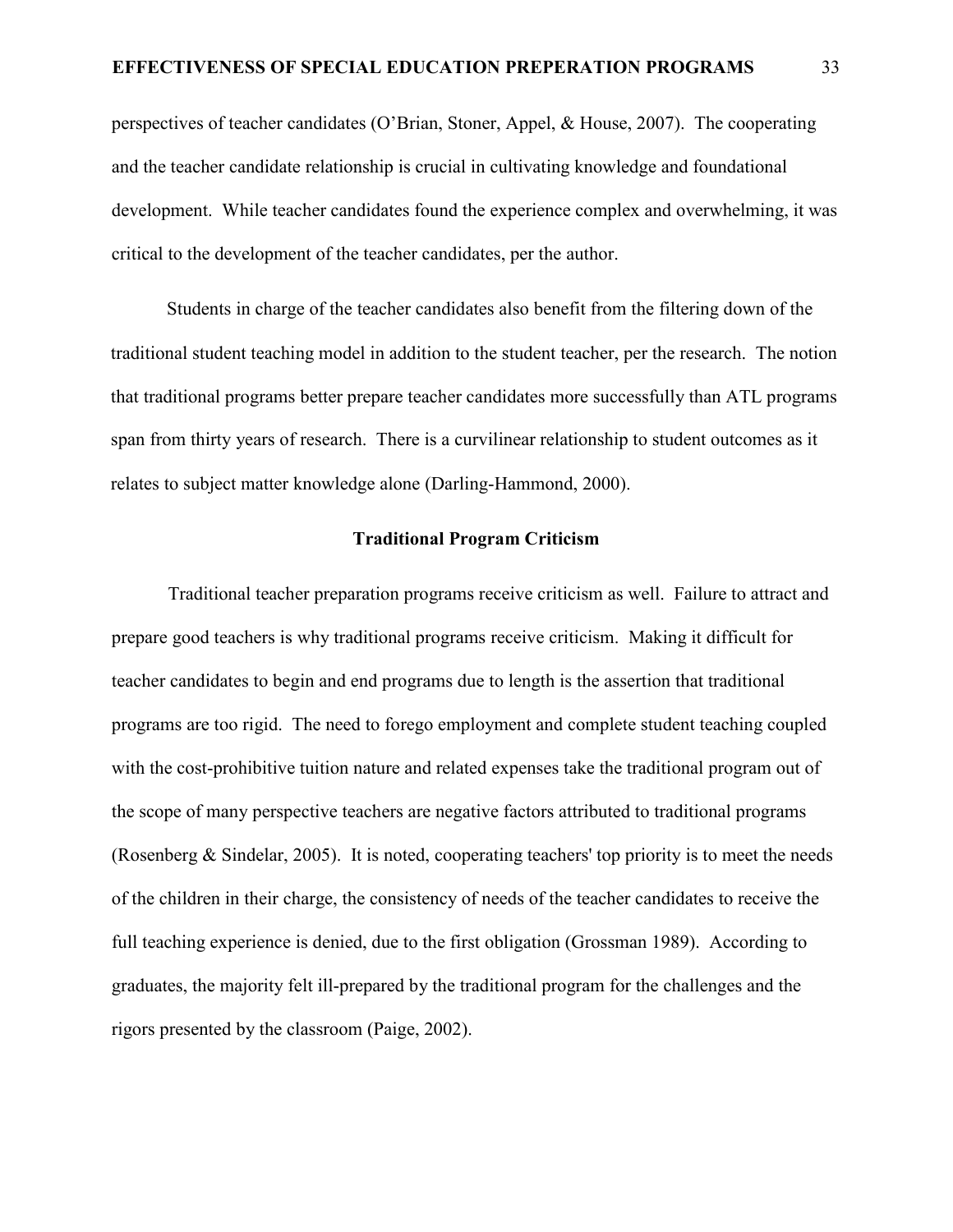## **Alternative Versus Traditional Program Comparison Studies**

 ATL research literature from 1987-2005 by Rosenberg and Sindelar (2005) was a completed critical review. A review of six program evaluation studies and four comparative studies occurred. Additional research is required to determine the effectiveness of ATL programs, given the ten studies, ATL programs suggest quality teachers are produced under certain circumstances, (i.e., institutes of higher education, adequate support from mentors, and programs developed by local education agencies). The long-term effects of these programs provide little research. Focus on teacher performance and longitudinal studies that look at attrition rates and teacher retention.

# **The Role of the Educators**

 Principals must establish and positive and accept learning environment to assist teachers in demonstrating success in the classroom (National Joint Committee on Learning Disabilities, 1993). Characteristics that afford success are what inclusive schools have in common. Involving the entire staff of the school in planning and strategies that make the school successful is a crucial role of the principal. Principals should provide opportunities where teachers collaborate and change roles to offer an array of services to all students, create a sense of community where every student fully participates in school life, develop partnerships with parents, create learning strategies in continual, research-based staff development, and ensure high expectations for all students.

To make inclusion a successful reality, administrators must provide the vision, agenda, structure, organization, training, and allocation of resources (University of Northern Iowa, 1996). To convey the vision of the school to all members of the school, the principal needs to know how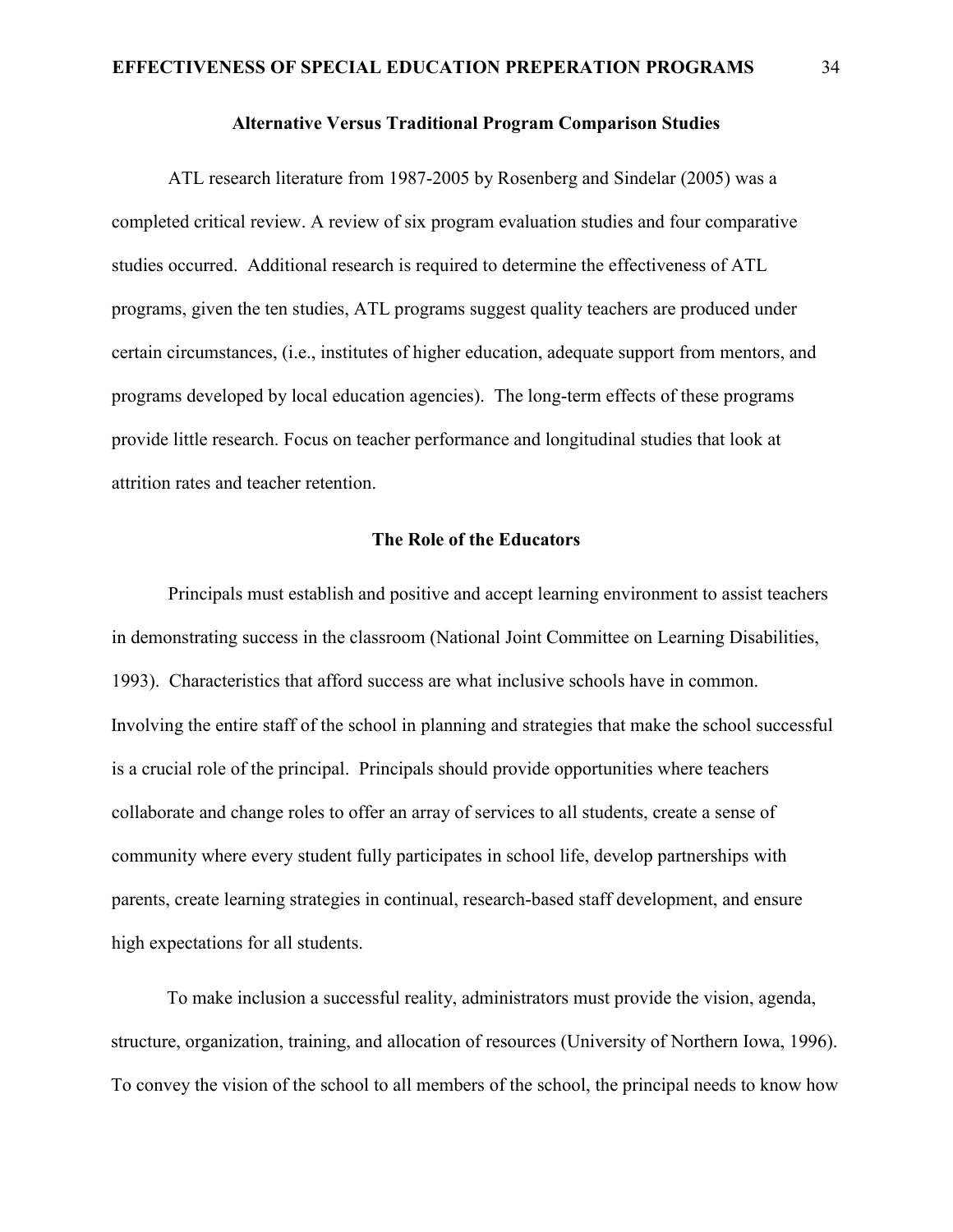the school will look if it educates all students in the regular class. For more than a quarter of a century the instructional paradigm of segregating special needs students is now being changed by inclusion. The school climate must be considered to affect change in the classroom. To integrate students with disabilities into the classroom, principals must create a positive school climate.

 Through the promotion of full involvement, the students should not merely be present in the classroom but become integrated as a full member of the class (Hauptman, 1983). For teachers to recognize their strengths and weaknesses and use both to their best potential in educating all students, it is essential for educators to look carefully at themselves when working with disabled students. Time, resources to plan, implementation, and evaluation are what schools need to change. Regular education teachers do not feel equipped to accept the responsibilities of a special needs child, which is one of the main reasons for the separation between special education and regular education teachers.

 The general education teacher is successful when multiple approaches to create a classroom environment where the learning-disabled student is integrated into the mainstream class occurs (Hauptman, 1983). The general education teacher needs to provide a place where a range of student abilities is supported and accepted for inclusion to happen successfully (Moore, Gilbreath & Maiuri, 1998). Celebrating the experiences and differences that each child brings in addition to producing kindness, consideration, empathy, concern, and care for others is the type of classroom teachers need to create (Staub, 1999).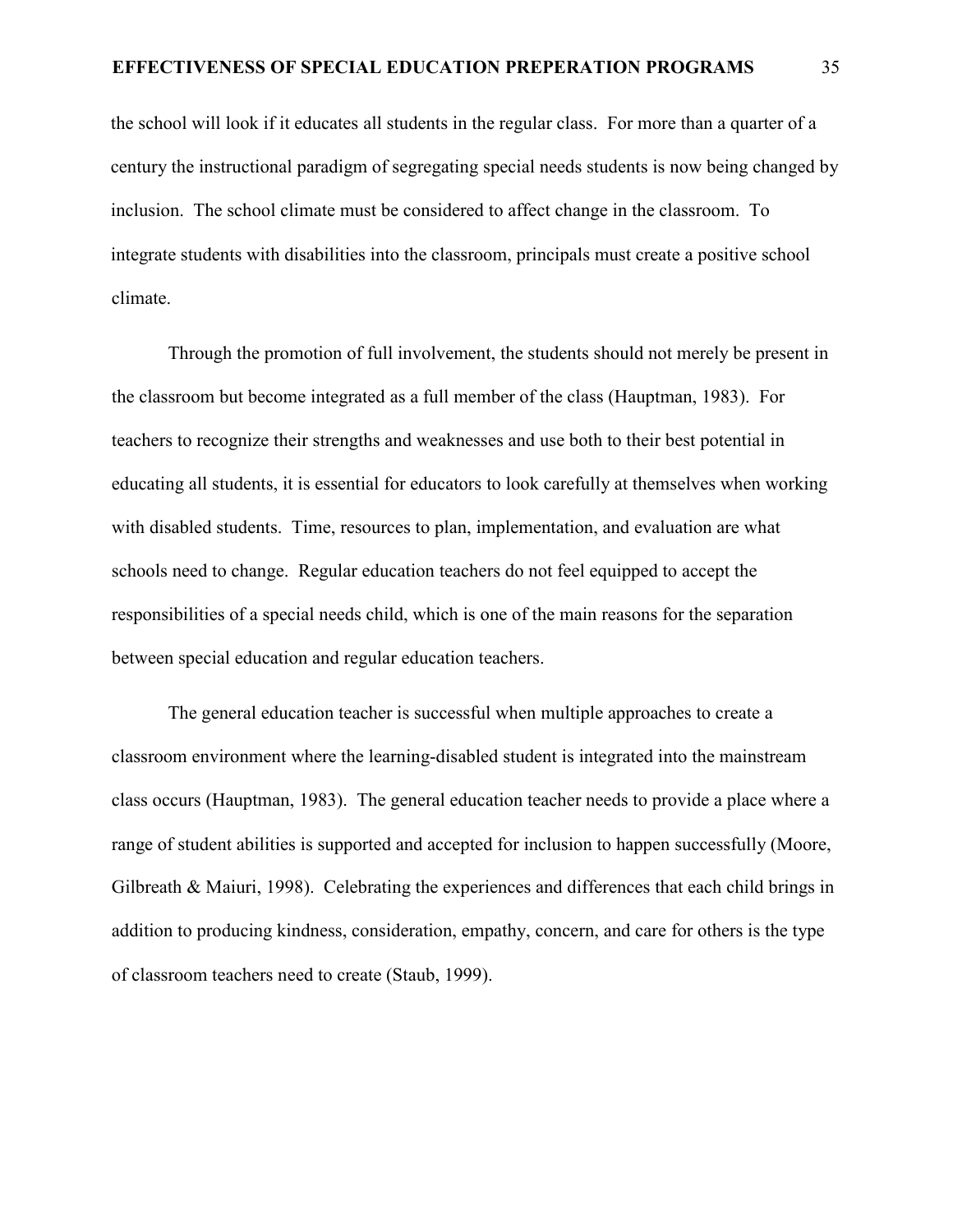# **Perceptions of Teachers**

Differences and similarities in opinions of both groups did exist concerning inclusion when both regular education and special education elementary teachers were surveyed (Riden 1998). Concerns in training, collaboration time, and support personnel are the areas that differences in perceptions existed most between regular education teachers and special education teachers. Regular educators desired practice concerning inclusion and special education teachers wanted more time to collaborate with the regular educators. Both general and special education teachers agreed that integration was beneficial for the majority of all students.

The attitudes of students and their teachers toward integration were examined (Weiner & Manual, 1994). Results revealed that when students with disabilities were placed in their classrooms, general education teachers were eager to learn more teaching skills (Shin, Baker, Habedank, and Good, 1993). A teacher was significantly more willing to accept the students with special needs, if they found that students could read with a proficiency level greater than or equal to at least one other student in the classroom. When there was a belief of the teacher that students with disabilities should receive their instruction in the regular classroom settings, students preferred to receive their instruction in that setting. There was a direct relationship between teacher attitude and student's placement choice does exist was the finding.

Teachers perceptions examined nine comparative studies, five studies reviewed teacher perceptions (Duncan & Ricketts, 2008; Foster et al., 2008; Issacs, M.L., Elliot, E. M., McConney, A. Wachholz, P., Greene, M. (2007); Suell & Piotrowski, 2006; & Zientek, 2007). Through an evaluation of teacher performance and pedagogical knowledge, one study examined efficacy (Harvey & Gimbert, 2007). Through student outcomes, three studies measured teacher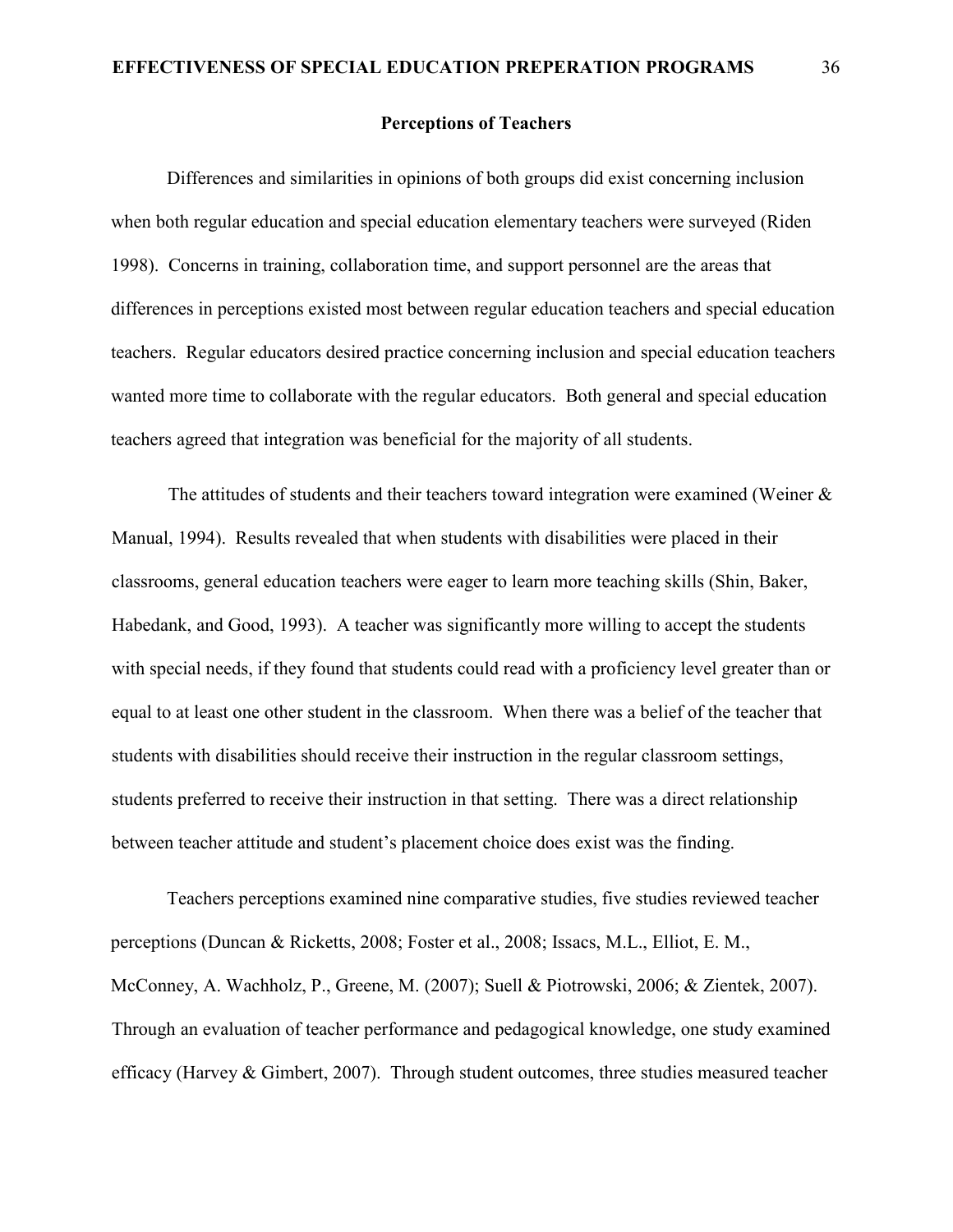effectiveness (Gimbert, Bol, & Wallace, 2007; Gimbert, Cristol, & Sene, 2007; Nunnery et al., 2009).

## **Special Education Attrition of Special Educators**

 The special education teacher shortage required researchers to seek solutions, Boe and colleagues (1995) consulted data from the Schools and Staffing Survey (1991), and a similar experience resulted from the Teacher Follow-up Survey (1992) from the National Center for Educational Statistics (NCES). The attrition of special education teachers compared to regular education teachers through the discovery of specific components of retention and transfer were examined. From one year to the next, 89% of special educators stayed. Eleven percent (11%) resigned their positions. Six percent (6%) left the profession (i.e., attrition) and 5% transferred to general education. Meanwhile, 5% versus 6% left the general education profession and only 4% transferred from general education to special education.

 The difference is a much higher rate of transfers between the two teaching fields occurs in special education. According to National Teacher Survey (1992), 15,000 special educators transferred to general education. However, only nine thousand 9,000 general education teachers transferred to special education. The results are a loss of six thousand 6, 000 special education teachers for the upcoming school year. This data informs us that 8% of vacancies each year are attributed to general education transfers whereas, 40% of special education vacancies each year come from transfers and attrition, while 8% of vacancies in general educators transfer to special education. This transfer imbalance lends itself to additional data being needed for related studies.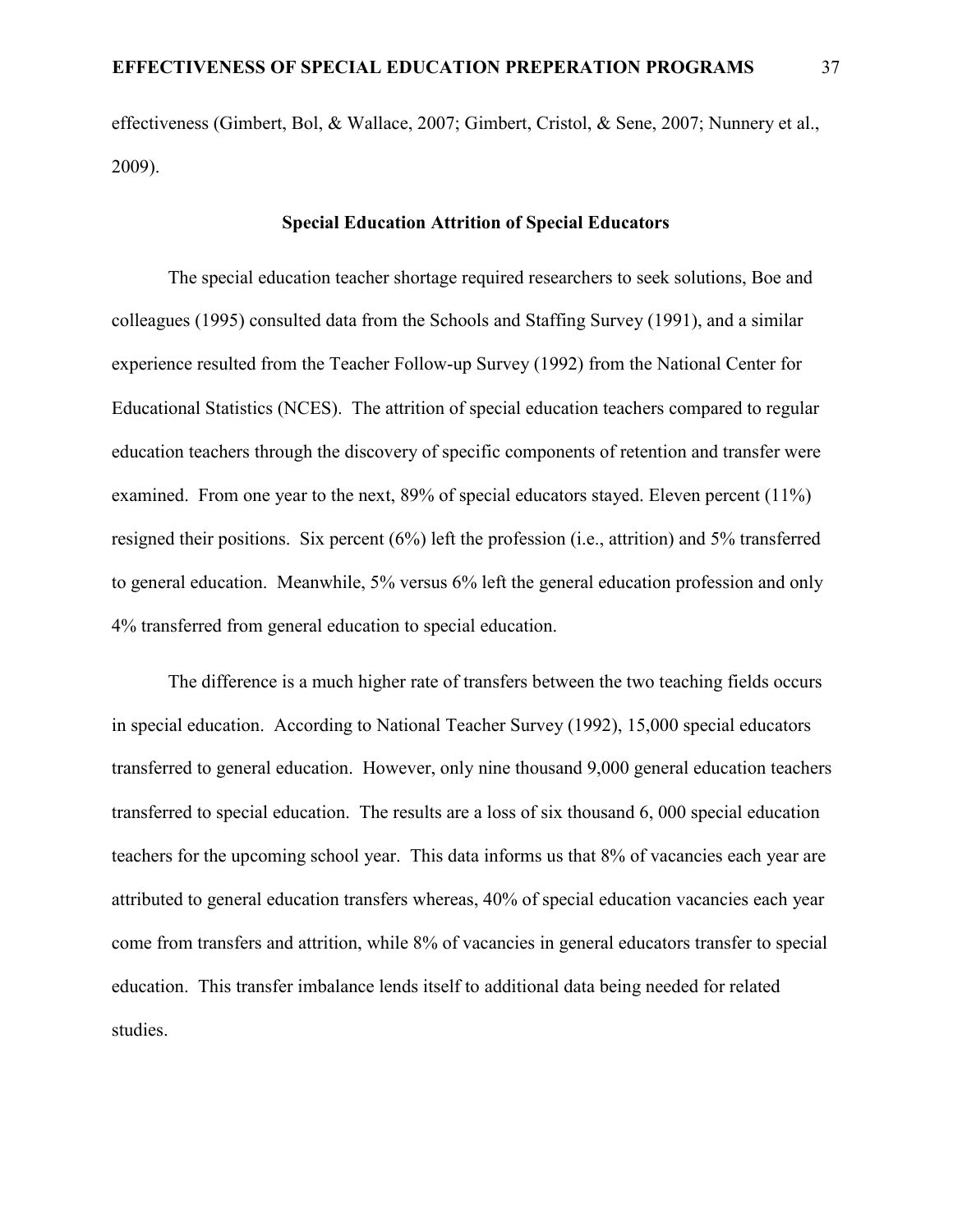To examine special education attrition even closer, a study in Memphis, San Diego, San Jose, and other California urban school districts compared the attrition of special education teacher by two categories. A *voluntary leaver*, those who did not leave as a result of death, retirement, or reduction in force (RIF) and a *leaver*, a part-time or full-time special education teacher who left their position in the targeted year and did not start work in the following school year (Pyecha and Levine 1995). The exit rate for voluntary leavers ranged from 5.6% to 8.3% percent, while the exit rate for leavers ranged from 7.4% to 10.3%.

From the six urban areas, the average attrition was 9.1% as compared to the 24.4% rate for urban areas as determined by the California Department of Education. There are two categories that appear in the literature: a) transfer of special education teachers and b) special education teacher attrition versus general education teacher attrition. Attrition rates may differ among researchers due to the different definitions used to calculate and report findings.

Compared to general educators, attrition rates are much higher for special education teachers (Billingsley, 1993). Creating 18,000 open teaching positions, approximately 6.5% of special education teachers did not return to their jobs. Simultaneously, 14,500 transfers of special educators into general education, offset the transfers by 9,500 of general education teachers that transferred into special education (Boe et al., 1995).

Attrition of special education teachers has alerted national attention (US Department of Education, 1998) due to shortage of special education teachers. This increasing need for special education stems from a) the problems experienced by beginning teachers, b) a growing special education population and c) the reduction in the number of graduates that are special education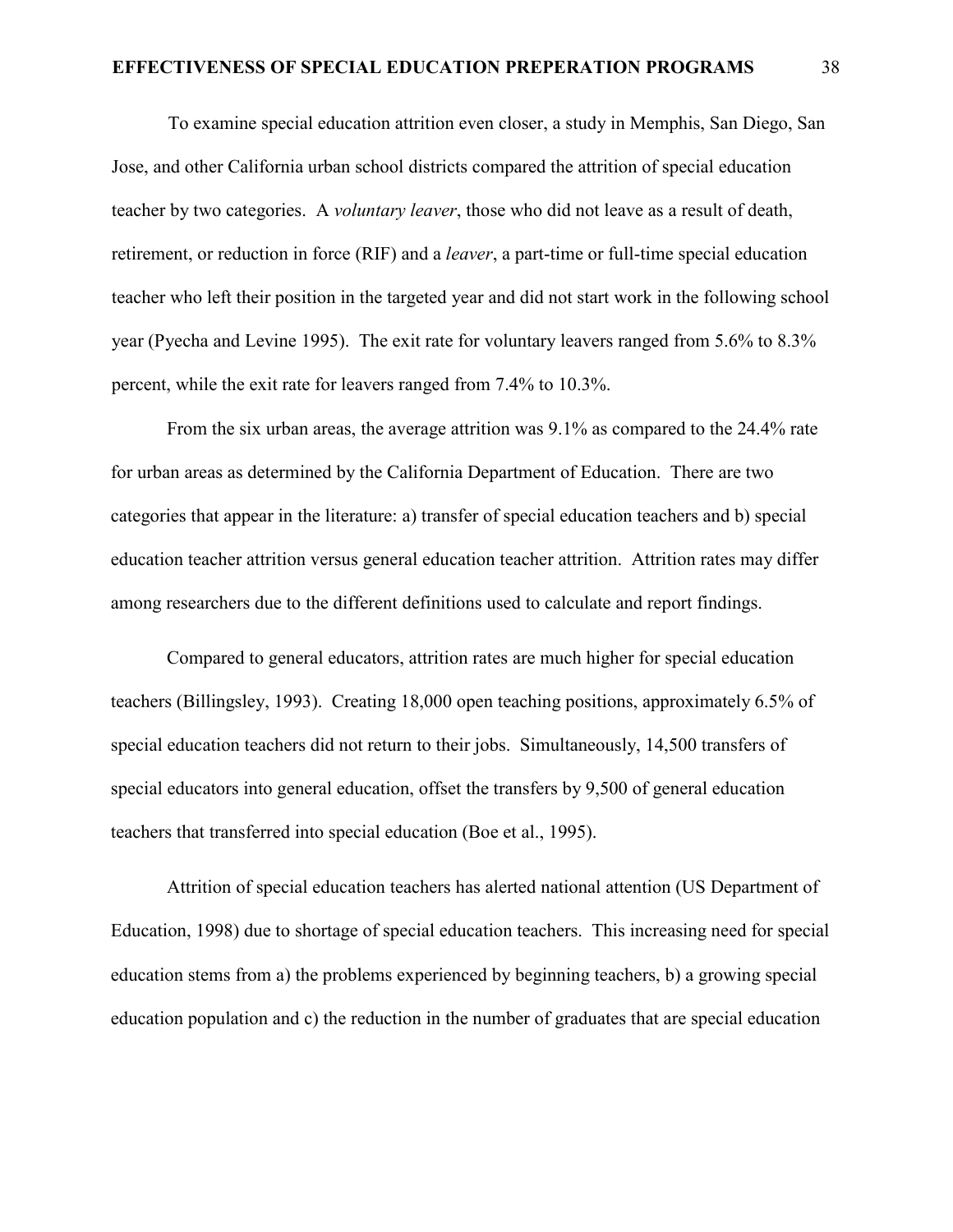teachers. K-12 enrollment has increased more gradually. Unfortunately, special education enrollment has increased 3% per year (US Department of Education, 1996).

 In the past ten years, the disability codes have changed, and the numbers of special education students have changed dramatically (US Department of Education 1998). Approximately, 50% of the special education population has specific learning disability as the primary disability code. Due to current medical, social, and economic trends, the special education population has increased (National Association of State Directors of Special Education, 1991). These increases attribute to a) children being born to drug-dependent mothers, b) babies with HIV or AIDS, c) children with severe disorders, saved by medical advances, d) children born to teenage mothers e) diverse ethnic backgrounds f) poverty and g) abuse and neglect.

 The number of special education teachers is decreasing, while the number of special education students is increasing. The number of special education teacher graduates from teacher preparation programs has been documented as a decade of decline (The National Clearinghouse for Professionals in Special Education, 1992). There was a 37% decline in special education teacher graduates (The National Association of State Directors of Special Education, 1991). Due to the lack of certified special educators, large proportions of untrained replacements were hired. Until interventions become more efficient, the shortage is expected to continue into the future (Boe et al., 1995).

#### **Conditions of Work and Rewards of Work**

 Challenging work conditions is one of the problems that new special education teachers face. Continuing in teaching has a direct relationship to how well the individual copes with the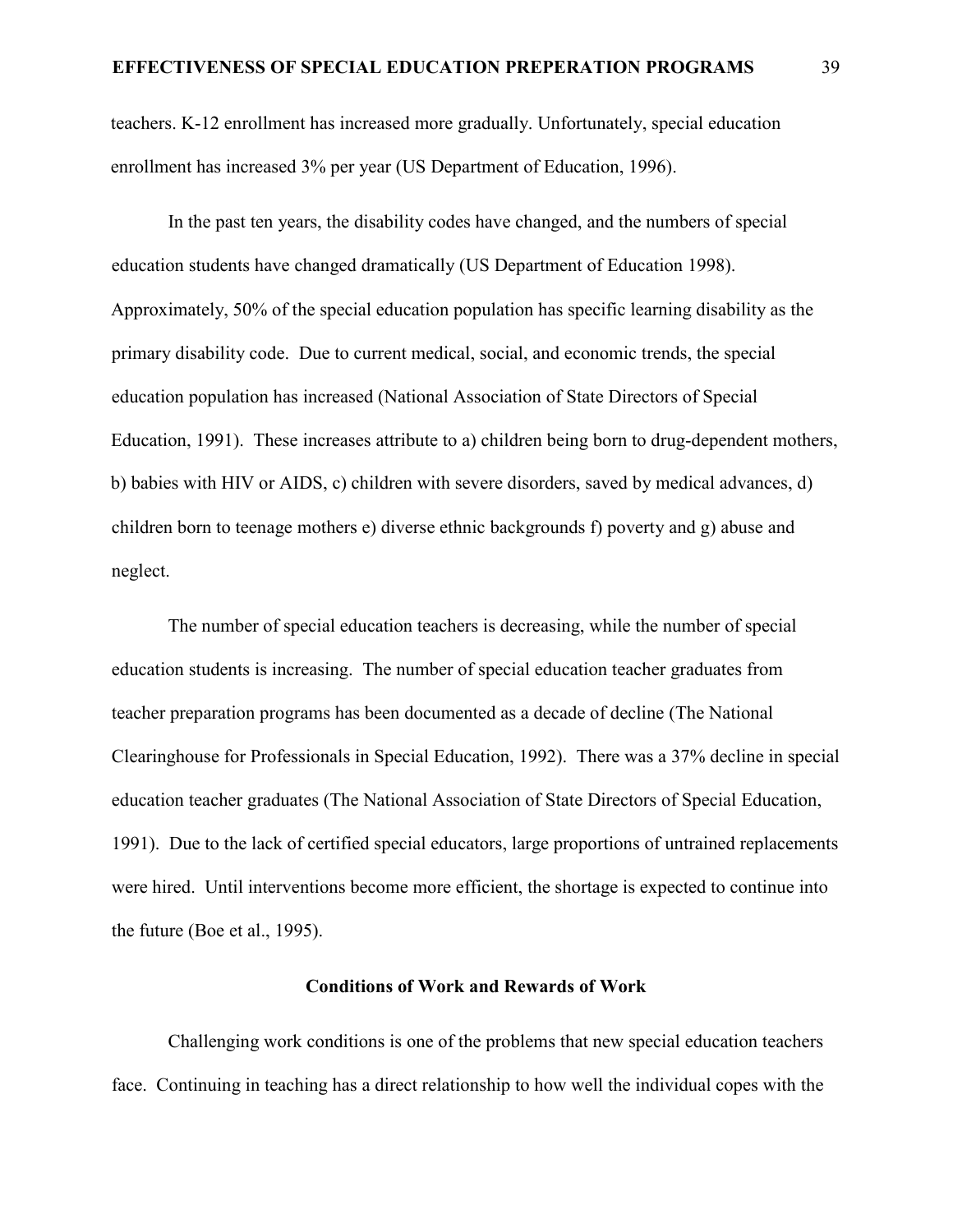difficult transition (Gallagher, 1993; Westling & Whitten, 1996). There is little research in this area; however, the reports show previous experiences and work in non-educational settings, or as a paraprofessional in education can influence the coping skills and the career decisions of the special educator (Billingsley 1993). When the harsh reality of classroom life deflates their thoughts developed during teacher training, most teachers do experience a "reality shock" (Veenman 1984).

 Novice teachers find the additional responsibilities of disciplining students, serving as parent-substitutes, and completing administrative paperwork are some of the non-academic duties that teaching includes (Gordon 1991). Teachers are expected to go beyond the curriculum to develop life-long learners. Focused on deeper student learning, administrators are expected to transform themselves and their staff into teams that are driven by the mission (DarlingHammond, 1996). Teachers' rewards, commitment, and retention have the most significant influence on their district, school, and work conditions (Billingsley et al., 1995). Working in an unsupported environment may lead to burnout and attrition among special educators (Lauritzen 1986).

#### **School and District Environment**

 Special education teacher attrition is influenced by many factors within the school environment (Brownell & Smith, 1992). Work load, environmental conditions such as administrative support, levels of collegial and parent support, and decision-making power, have been examined by researchers as common attrition factors. A teacher's decision to leave the field can be explained separately; however, it's key to remember that these factors often interact.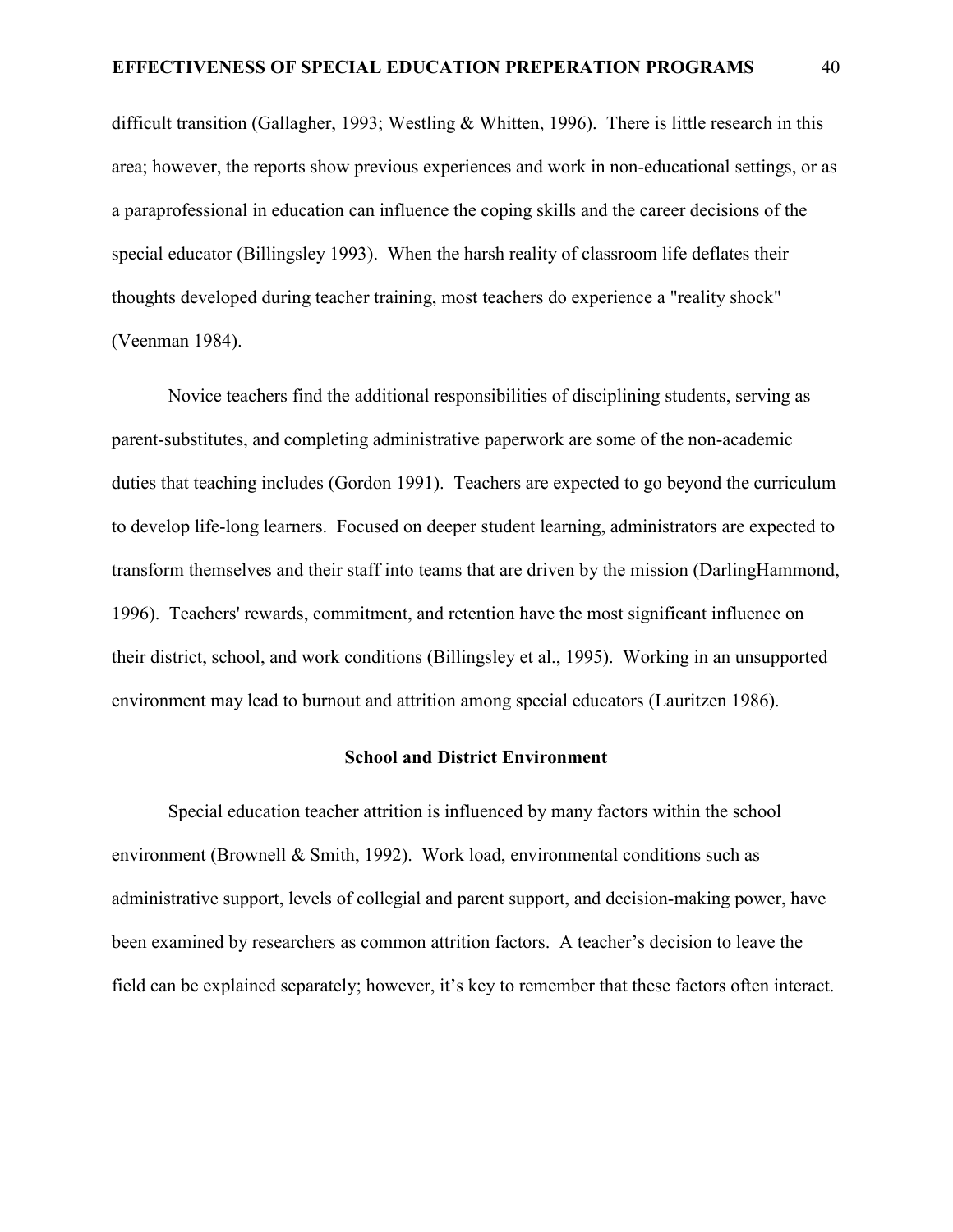## **EFFECTIVENESS OF SPECIAL EDUCATION PREPERATION PROGRAMS** 41

#### **Summary**

 A teachers' perception is associated with many variables that affect their preparation to teach special needs students. The resurgence of the ATL programs was birthed from the growing need for flexible teacher certification programs. A special educators' preparedness and traditional field-based experiences influence their likelihood to remain in the field.

Instinctively, under the tutelage of an experienced teacher, they will be better prepared to manage the demands of the classroom, a method closely aligned to how traditional candidates learn about the profession (Darling-Hammond, 2000, Darling-Hammond, 2006). Novice teacher candidates are sometimes left feeling ill-prepared for the demands of teaching special education, coupled with all the responsibilities of a full-time classroom teacher, thereby causing them to leave the profession. On the other hand, it may also be possible that the "on-the-job training" approach during pre-service, develops a realistic perspective of understanding and an accelerated comprehension of all the demands of teaching special education, maybe even more so than their traditional counterparts.

 Based on the dearth of research in this area, a study of in-place and traditional special education teacher candidates seems warranted for a study that carefully examines the experiences. The purpose of this qualitative grounded study is to explore the levels of preparedness for new and seasoned special educators and their perspective on teacher preparation to teach students with autism.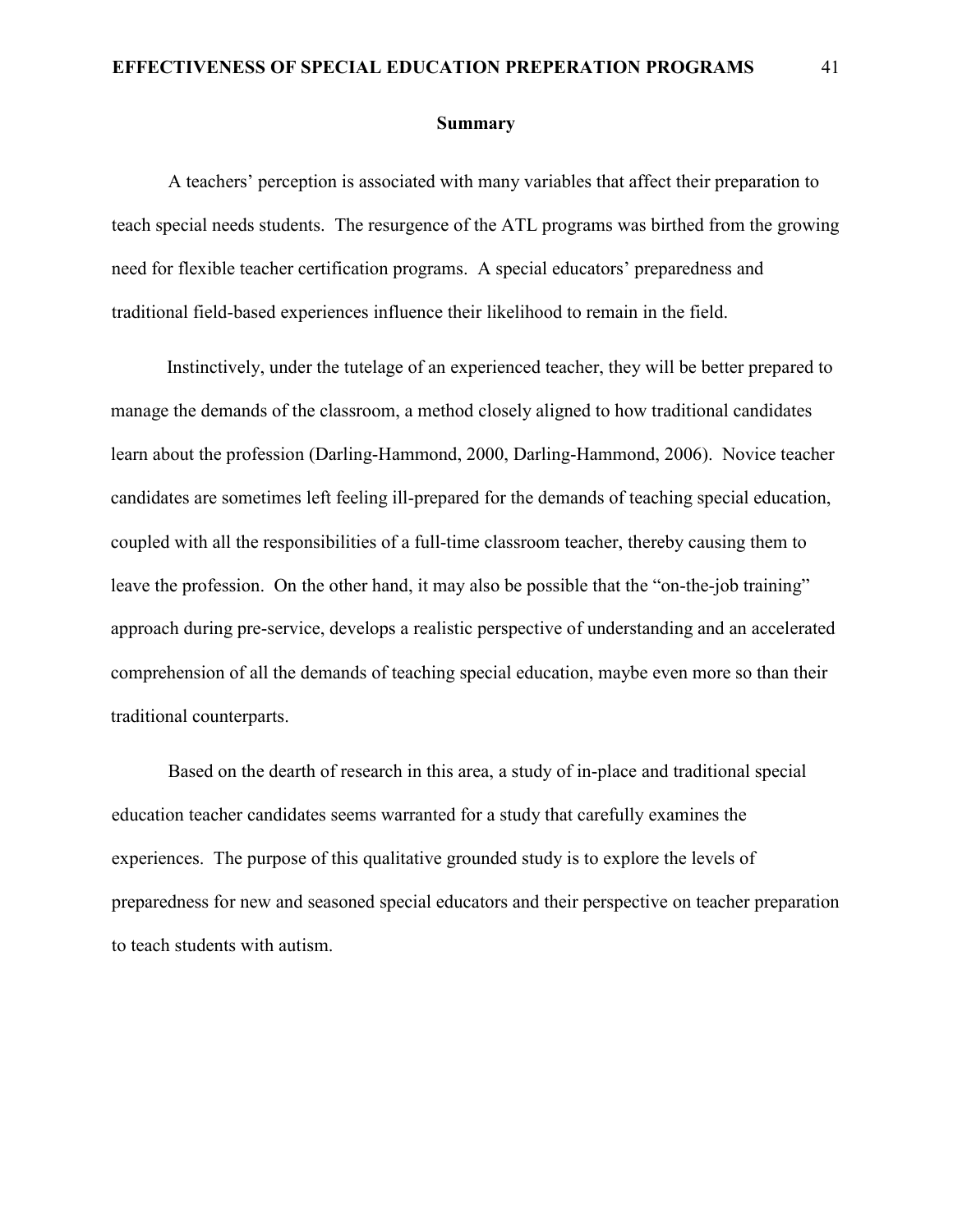#### CHAPTER 3

Research Methodology

# **Purpose of the Study**

Autism Spectrum Disorder (ASD) is growing at a 100% rate in a decade. Therefore, it is crucial to provide some in-depth research on the preparation of special education teachers in public school settings. This ASD population is educated in out-of-state facilities. Due to the exorbitant costs that were no longer an option.

The influx of students returning to public school districts placed a burden on the special education teachers as it related to teaching responsibilities and levels of preparation to educate them. College and universities could not keep up with the rapid growth. Due to this crisis, coursework has not adequately prepared special education teachers to instruct students with ASD. Therefore, the certified special education teachers are graduating ill-prepared, and the ASD population are placing more substantial financial burdens on the operating budgets of public school education.

The goals of this research are to (1) determine how do novice, and veteran special education teachers feel about their abilities to teach students with autism spectrum disorders (ASD)? (2) What are the differences between teaching students with ASD and students with disabilities in general? (3) What are the skills required to teach students with ASD, which are needed by the teacher to be successful? (4) What skills are ASD skills developed in teacher preparation programs?

I used qualitative phenomenological research methodology to analyze and generate theory based on my interviews with novice and veteran teachers employed in Upper Marlboro,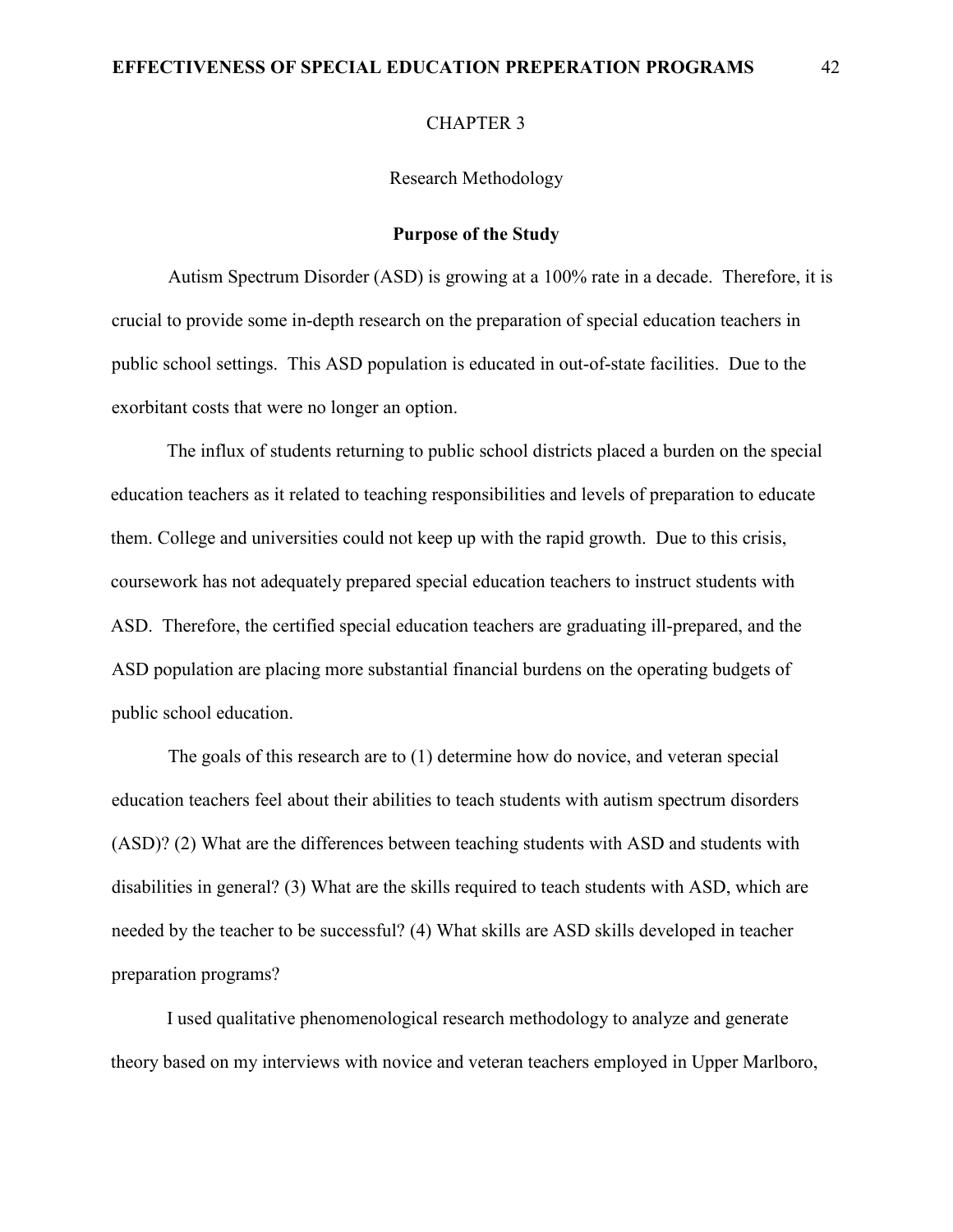Maryland. Qualitative data taken from individual discussions held with novice and veteran special educator candidates will provide in-depth descriptions of the preparation levels they described to teach students with ASD. Also, these interviews highlighted the recommended coursework that would benefit the preparation levels of special educators teaching ASD students.

#### **Organization of the Chapter**

In the following chapter, I provide the rationale for the type of research used and my research approach, sources of data, and data collection. I will also provide information on the findings of the study, reliability, validity, confidentiality, and the ethical procedures.

# **Qualitative Research**

Dealing with phenomena that are difficult or impossible to quantify mathematically, such as beliefs, meanings, attributes, and symbols, that may involve content analysis, is the definition of qualitative research (Segen's Medical Dictionary, 2012). In general, there are four distinct characteristics of qualitative research: 1) based on rich and thick descriptions. 2) The researcher is the primary instrument for data collection and analysis. 3) The process is inductive whereby the researchers gather information to build theory. 4) The focus is on how people interpret and makes sense of their experiences (Merriam, 2009). Qualitative analysis is used to explore the preparation programs of the special educators that teach students with ASD.

## **Phenomenological Research**

In sociology, research focuses on understanding the point of view of the subjects (Bogdan, Biklen, 2007). Phenomenology is a broad discipline and inquiry method in philosophy, developed mostly by Husserl and Heidegger (2008), German philosophers. They based this ideology on reality consisting of objects and events ("phenomena") through the perception and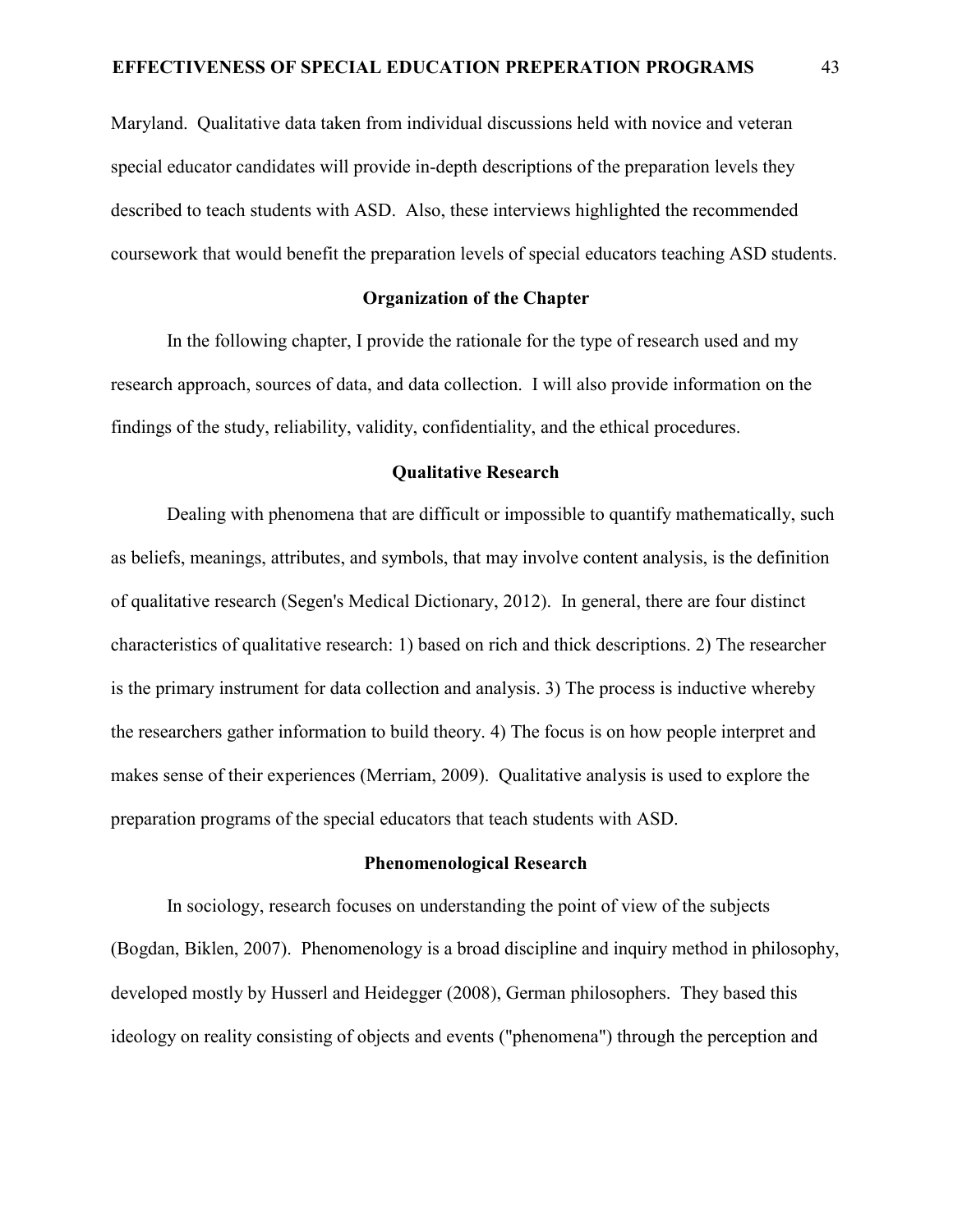understanding of human consciousness, and nothing independent of human knowledge (Mastin, 2008).

There are three types of Phenomenology: realist, transcendental, and existential. The realist goal is to analyze the intentional structures of mental acts as they directed both ideal and real objects. The transcendental goal examines the intuitive experience as the starting point and attempts to extract the essential features in general, coupling the experiences and essence of those experiences without related questions to the natural world. The Existential goal incorporates a combination of real-world view and the observer's view. The observer cannot separate himself from the worldview, and therefore the required detached viewpoint is not obtained (Davidsen, 2013).

Theorists are associated with each type of phenomenology. Johanes Daubert led the realist from 1877-1970, Alexander Pfander from 1871-1941, and Nicoali Hartmann from 18821950. The transcendental theory is spearheaded by, Oskar Becker (1889-1964), Aron Gurwitsch

(1901-1973), and Alfred Schutz (1899-1959). The existential theory is rooted in Hannah Arendt (1906-1975), Gabriel Marcel (1889-1973), and Maurice Merleau-Ponty (1908-1961) (2008 Mastin).

I used the phenomenological research approach to understand the special educator's ideas about preparation levels of teaching ASD student because this approach is the most appropriate for the research questions of this study. As the researcher, I wanted to know the details about their coursework programs and the levels of preparation they obtained from these undergraduate programs. I also wanted to know if these feelings were consistent among novice and veteran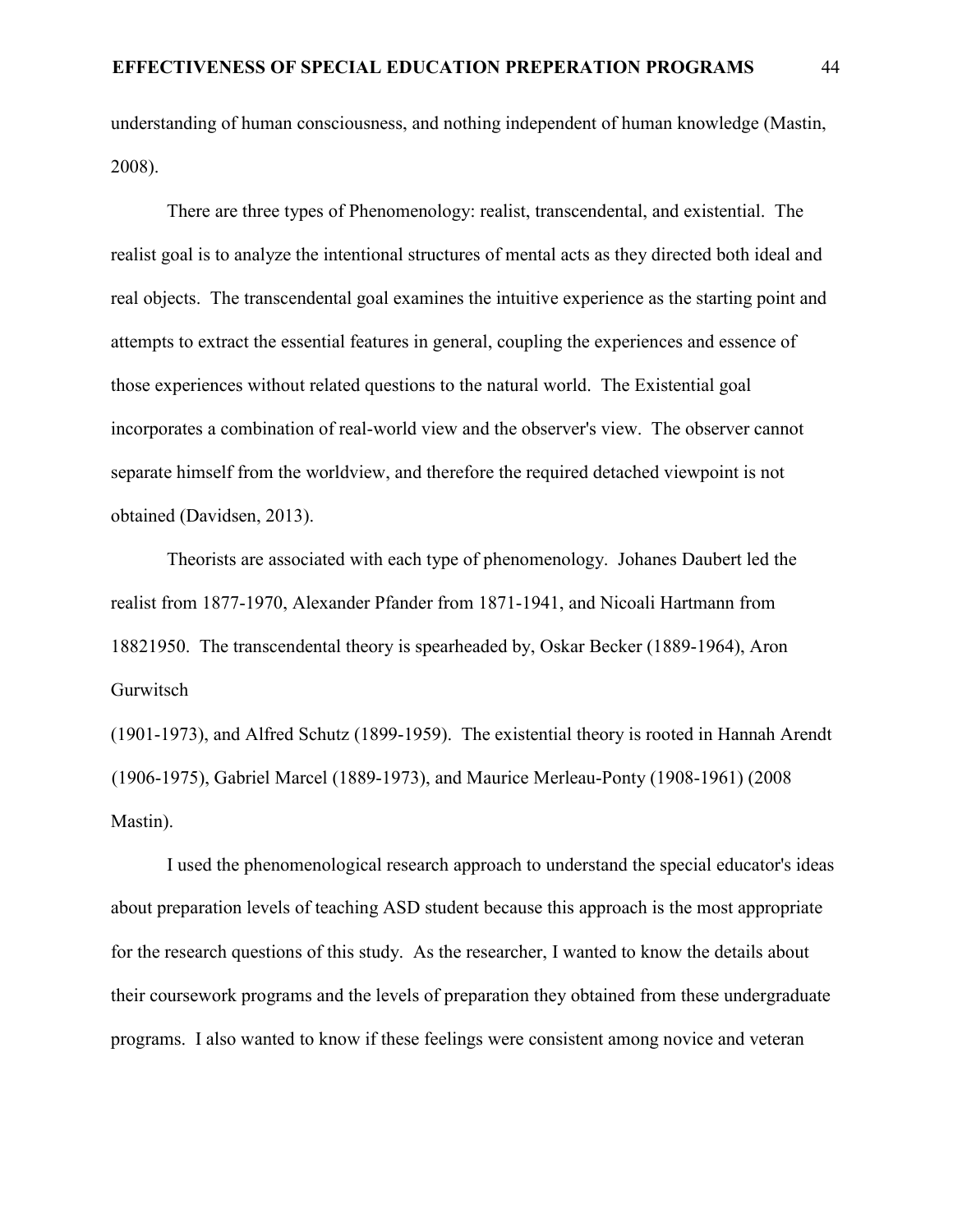special educators. Given the dearth of research in this area, the phenomenological research methodology approach was the best match for my research questions.

# **Sampling Procedures**

My sample for this study was purposeful and non-random. I intentionally targeted 20132017 hired special educators of a district in Upper Marlboro, Maryland. These educators were teaching in self-contained and inclusion classrooms at the elementary and middle school levels. They were also teaching in special and regular education schools. For consideration in this study, candidates must have effective evaluations and good employment status. Candidates identified in the novice category had four or less year of experience. A participant classified a veteran special educator had ten or more years of experience in this study. Special Educators having five to nine years of experience were excluded from this study to maintain defined lines between novice and veteran special educators.

#### **Participants**

The study participants were 24 special education teachers. Twelve came from a school in the Upper Marlboro, Maryland district that provides instruction for ASD students only. The other twelve derived from an inclusive regular education school where there are general education, inclusive education, and self-contained education classrooms for students with disabilities including ASD in Upper Marlboro, Maryland. Out of the 24 teachers emailed, Principal recommendations were the determining factors for final participants selections.

# **Primary Research Questions and Related Interview Questions**

- 1. How do veteran special education teachers perceive their abilities to teach students with autism spectrum disorder?
- a) What strengths do you possess as a special educator in the classroom?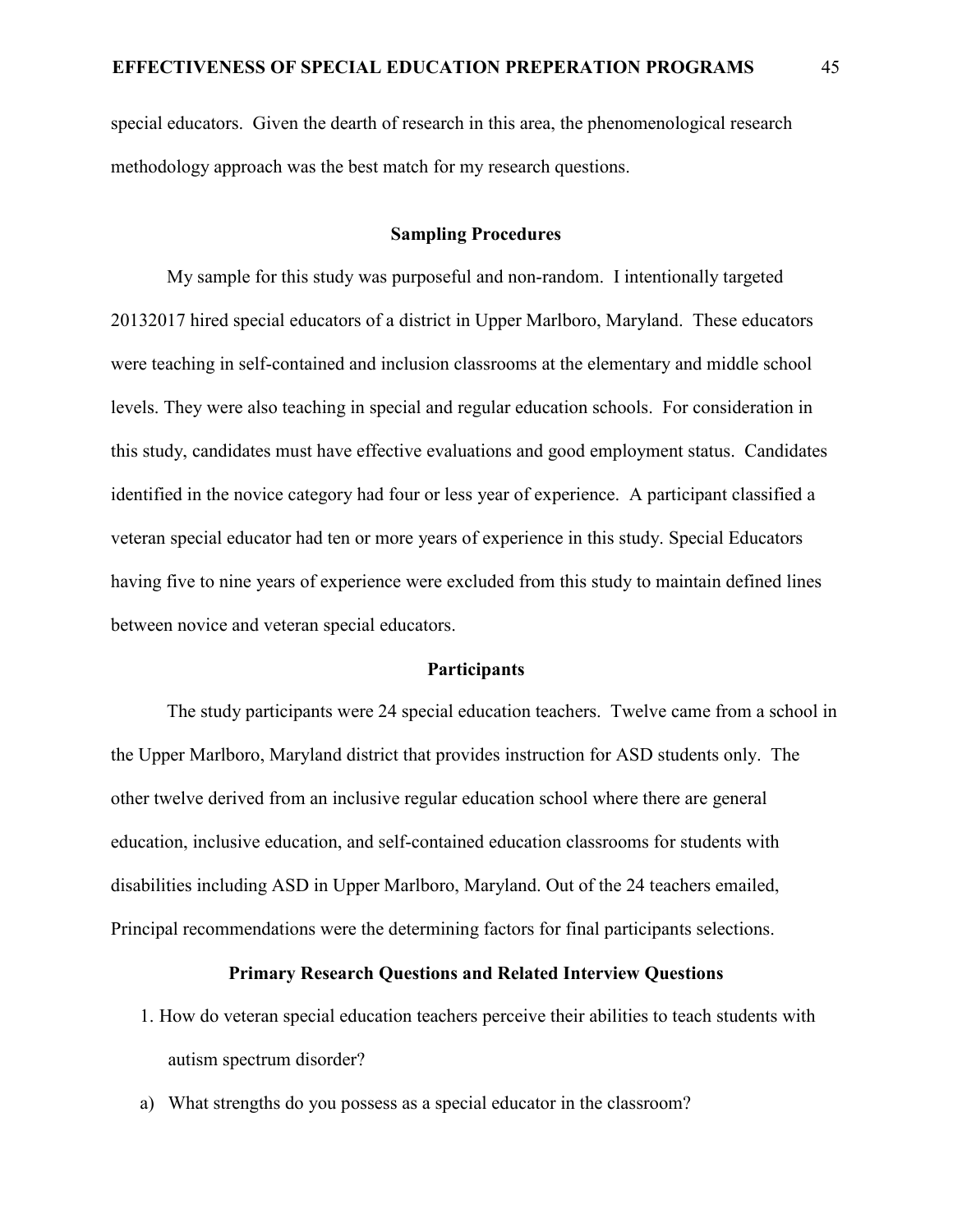- b) How have these strengths allowed you to teach students with ASD effectively?
- 2. How have special education teachers perceived their training to navigate these differences?
- a) What undergraduate coursework been provided to prepare you to teach students with ASD?
- b) How have these courses directly prepared you for teaching this population?
- 3. What differences are perceived between teaching students with ASD and students with disabilities in general?
- a) What are the educational needs of the students of ASD?
- b) What are the educational needs of students without ASD and have a documented disability?
- 4. What are the perceived skills/behaviors/strategies that can be developed in teacher preparation programs to prepare new special education teachers to meet the demands of serving students with ASD?
- a) List one skill, behavior, and strategy needed for teaching students with ASD.
- b) List additional skills, behaviors, and strategies that will better prepare special educators in

# **Procedures**

## **Qualitative Research**

 Qualitative analysis is a process of examining and interpreting data to elicit meaning, gain understanding, and develop empirical knowledge (Corbin and Strauss 2008). Qualitative research has four distinct characteristics: (a) qualitative study is based on rich and thick descriptions; (b) the individual doing the research is the primary instrument for the collection of the data; (c) the focus is on how people interpret and make sense of the data; and (d) the process is inductive; researchers build a theory from the information gathered (Merriam 2009). Due to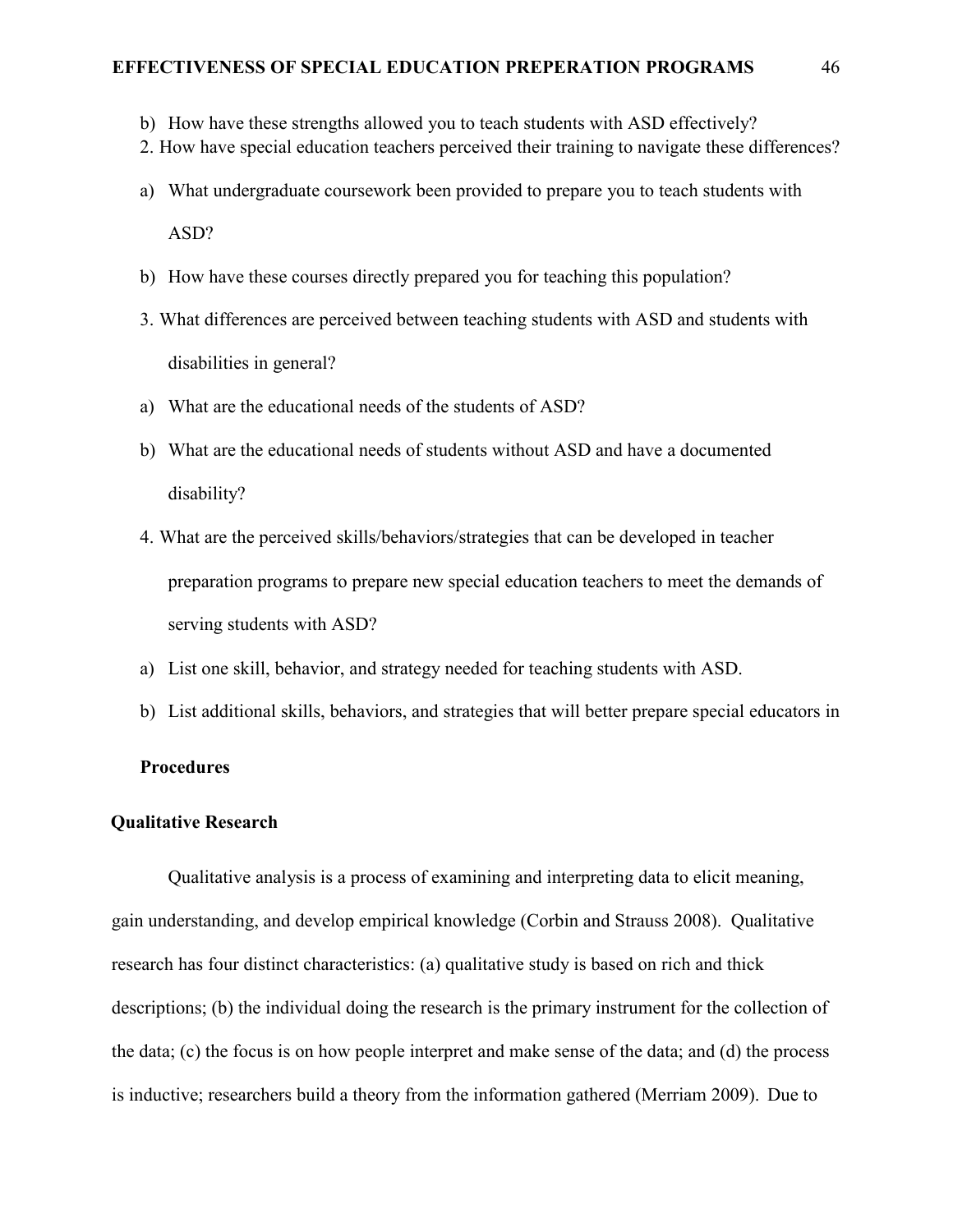my purpose, to explore the levels of preparedness for new and seasoned special educators and their perspective on teacher preparation to teach students with autism, I used a qualitative grounded study.

## **Initial contact**

I sent email messages to a total of 24 special educators who meet the study criteria. My email message described this study and included the interview questions and consent forms as attachments. I asked the email recipients to contact me if they were interested in participating.

# **Interviews**

I conducted semi-structured in-depth phone and in-person individual interviews with all 12 participants. Convenient locations were identified to facilitate the in-person interviews (i.e., local coffee shops, schools, libraries, or public parks) and on the phone. Meetings were held during and after school hours (i.e., planning periods, late afternoons, early evenings, weekends and school holidays). I will audio-record and transcribed the interviews. The interviews were semi-structured with four questions and eight sub-questions.

The questions intended to guide the participants' memory of their coursework and how that coursework provided specific preparation for teaching ASD students focused the discussion. Participants received advanced notification that they had the right to skip questions, temporarily stop the interview, or completely withdraw from the interview and this research study, if they decided.

# **Jury of Experts**

To ensure the interview questions thoroughly answers the research questions, I employed a panel of experts. These two individuals are certified special educators that between the two have over seventy years of experience in the field. These special educators received an overview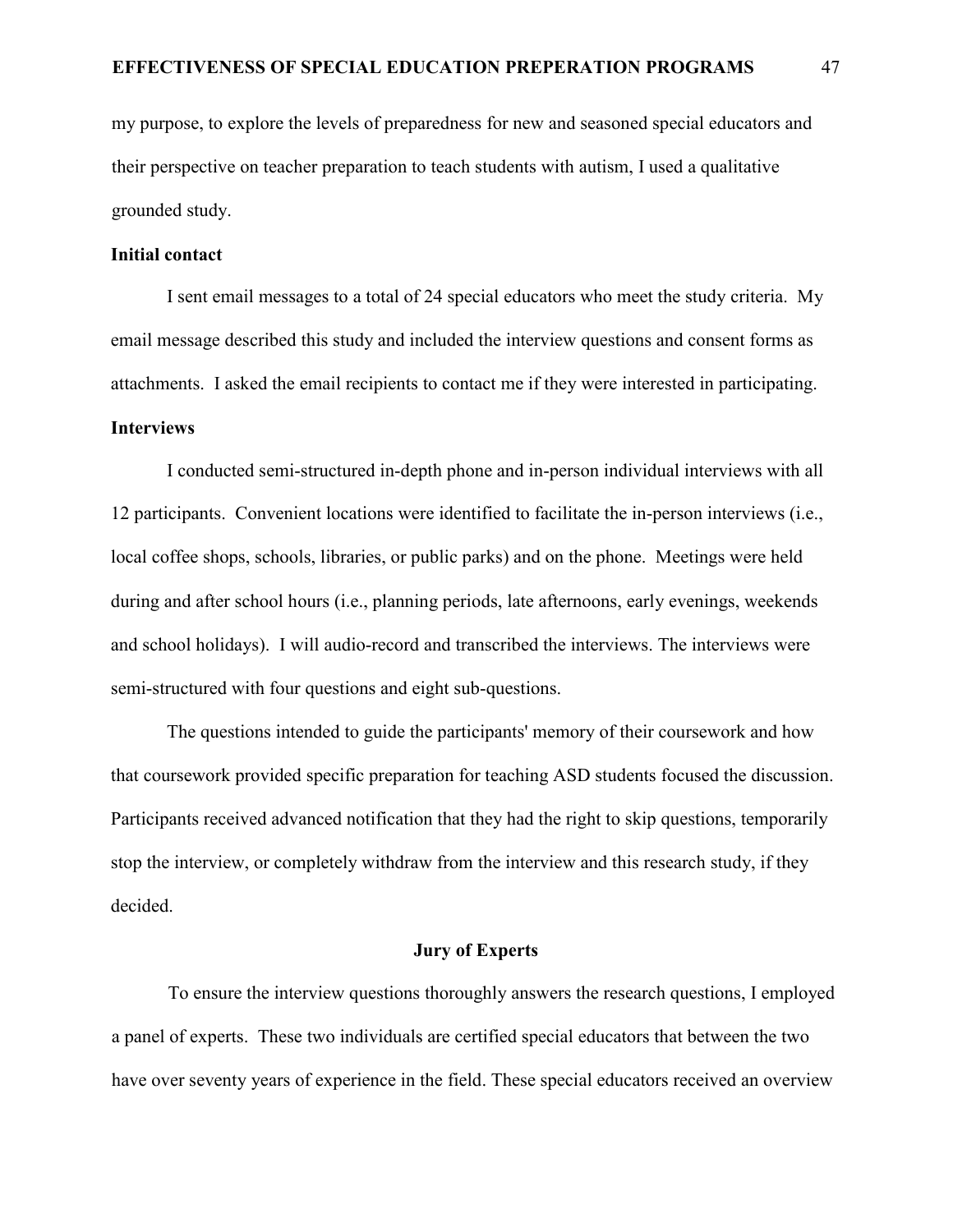of the study and the theoretical rationale. They were then given a copy of the research questions and were asked to develop two interview questions for each of the four questions independently. Once completed we discussed the questions. Next, we compromised to ensure their input was reflected and collaboratively developed the eight interview questions asked of the participants for this study. The conversation was robust, and a meeting of the minds ensued.

## **Reliability and Validity**

In the following sections, I will describe how I confronted reliability and validity. I will discuss the process and procedures used to ensure reliability and validity of the study.

#### **Reliability**

Reliability is consistency between the data you collect and report and the empirical world you are studying. Reliability refers more to the accuracy of the researcher's description of the research site and subjects than with his/her interpretation of what the findings mean or how they relate to other research and theory (Bogdan & Biklen, 2007). The participants completed demographic questionnaires that asked the same questions for each, which provided consistency and reliability. Samples questions would include the number of years in the education profession as a special educator, and what undergraduate school did they attend? The location of the interviews was accurately documented and noted for each participant.

## **Validity**

Maxwell (2005) states, "validity depends on the relationships of your conclusions to reality." (p.105). I used strategies to assist in the area of validity. One strategy includes addressing my own bias as a researcher and using phenomenological research methods. Qualitative research focuses on the ideology that "researchers bring their worldview, paradigms, or set of beliefs to the research project" (Creswell, 2007, p.15). Separating your research from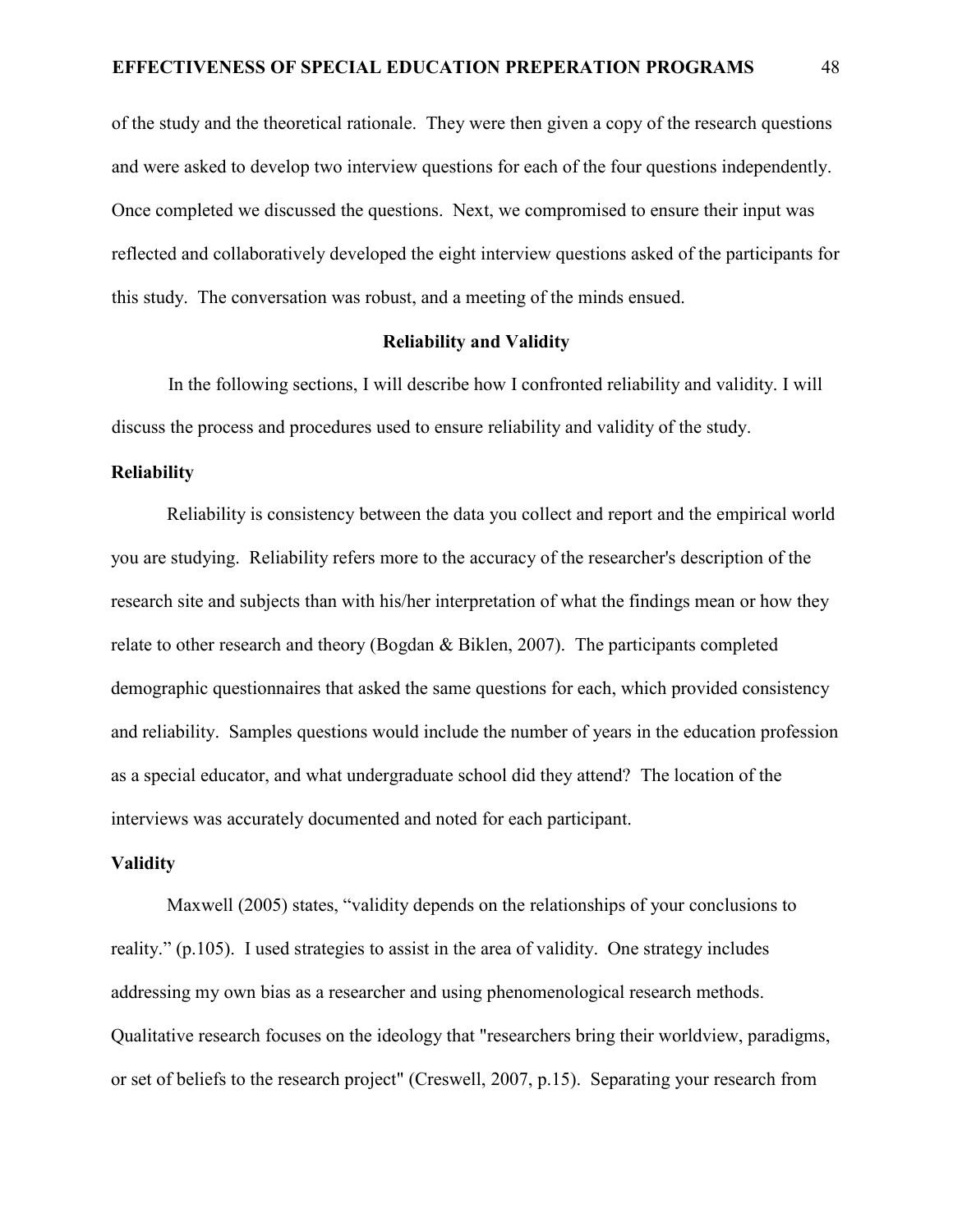other components of your life cuts you from a significant source of hypotheses, insights and validity checks, (Maxwell, 2005).

Therefore, my role as a special education teacher for 13 years affected my research. My role as a special educator as well as a graduate student matriculating in a special education course of study provided me with insight as a researcher. These experiences shaped my questions and my follow-up questions. Also, my experiences allowed me to quickly comprehend the jargon used and what the participants conveyed as they communicated their experiences.

My bias also came from my experiences and insights. Bias by definition is "subjectivity of the researcher" (Maxwell, 2005 p. 105). The voice of the researcher is essential for the topic, in qualitative research (Bogdan &Biklen, 2007). Even though the researcher's voice is essential, researchers can guard against their own biases by recording detailed field notes that include reflections on their subjectivity (Bogdan &Biklen, 2007). I ensured my interview notes are valid as the interviews were audio-recorded and transcribed.

#### **Confidentiality and Ethics**

In this study, I treated all participants by the ethical guidelines of the Seton Hall University's Institutional Review Board (IRB). Participation in this study was entirely voluntary. Participants reviewed the minimal risks in this study, including coworker and employer discovery participation. Pseudonyms were used for participants and employer to minimize risks in the interview and transcription process. Therefore, all parties involved in this study remain anonymous.

# **Role of the Researcher**

I was the data collector, and I was solely responsible for contacting and identifying the participants, completing the interviews, analyzing and disaggregating the data and composing the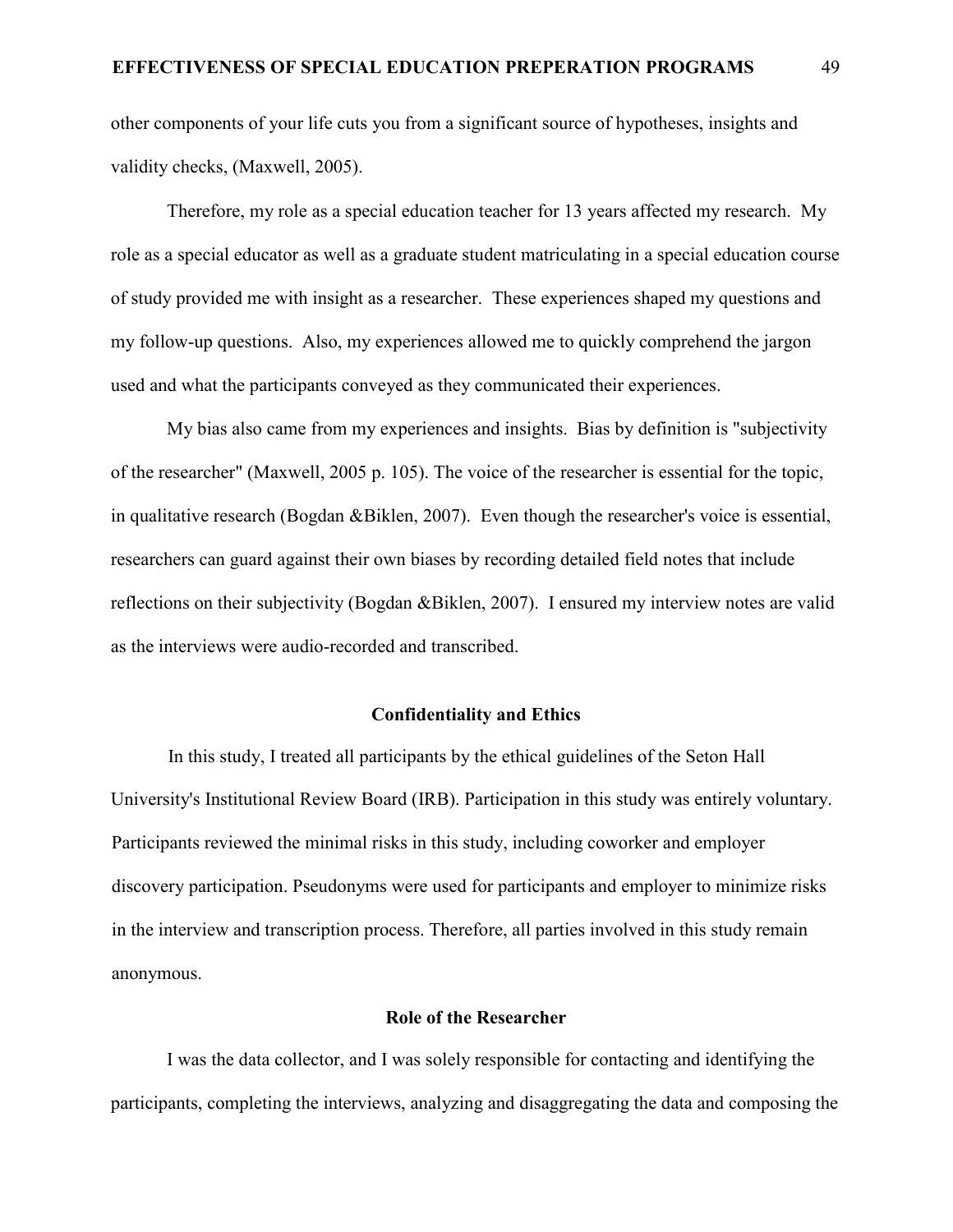analysis. Therefore, it is critical to understand my point of view and experiences in this area of the research because the perspective and experiences were analyzed and interpreted. Teaching special education is a second career for me. My first career was in human services.

I possess an undergraduate degree in Psychology and a Masters of Education in Special Education degree. My emphasis of this study was in undergraduate school; I did my internship at the Douglass Developmental Disabilities Center, a school for individuals with ASD. Teaching a student there left a profound impact on me. My consciousness raised, and my interest peaked of this population of individuals with disabilities.

With the current statistics of individuals with ASD numbers reaching 1 in 68 among school-age children, there is a need for research. While I enjoyed the Human Services field, education has always been my first love. I found education to be a direct roadmap for helping students with a documented disability. My emphasis in graduate school was in the variety of disabilities and particular strategies that were instrumental in assisting each type of disability and what strategies worked best.

I have also served as a school administrator in the roles of assistant principal, principal intern, director, and principal. When I reflect on the twenty-two-year span of my educational career, I enjoy the administrator's role more. As the administrator, I can assist a higher number of children and families with and without disabilities. Having been an educator in the Northern, Southeastern and the Southern areas of the country, I have decided that I enjoy the North and the Southeastern regions more.

In these regions, the ideas are more progressive, and students with disabilities are placed in a better position to have their educational needs met in the Southeastern and Northern areas of the country. I have experience providing the tools to promote the least likely individual to make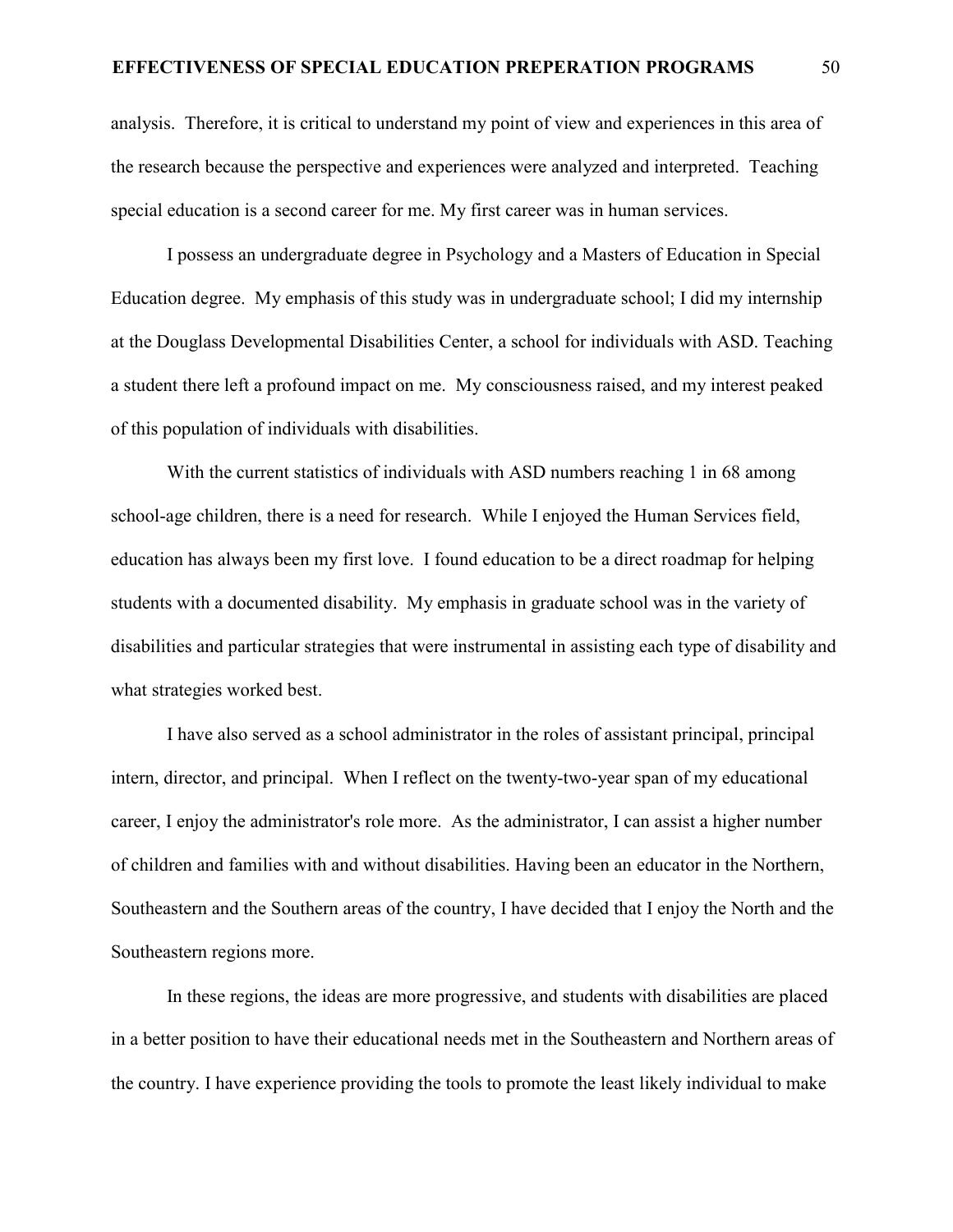achievements and accomplishments at all levels. This occurs when the appropriate strategies are consistently provided, and the preparation has occurred.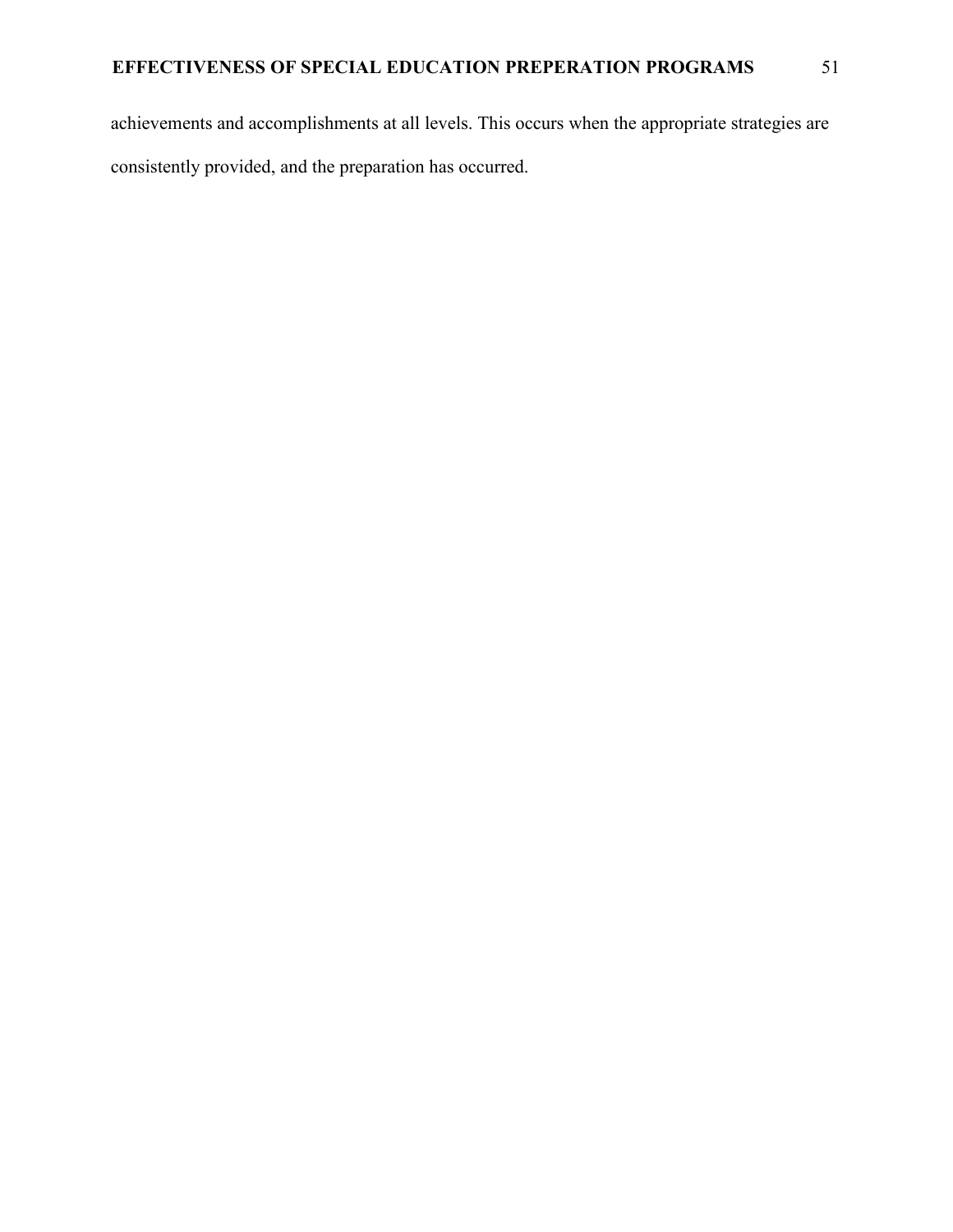# **EFFECTIVENESS OF SPECIAL EDUCATION PREPERATION PROGRAMS** 52

#### CHAPTER 4

# Findings

This chapter presents the findings and analysis of the research topic. The chapter also introduces the results obtained from the interviews conducted to investigate the coursework provided in undergraduate programs that prepared special education teachers to teach students with Autism Spectrum Disorders (ASD), in a Medium Southeastern Maryland School District. The following responses offered by the twelve respondents to these research questions are in this chapter.

Over the past thirty-five years, there has been attention to the field of special education regarding hiring and preparing highly-skilled teachers. A United States survey reveals special educators have more work to do than general educators. This factor causes high turn-over rates which yields a need for highly qualified special educators, an area that currently has a shortage (Boe, Bobbit, Cook and Weber, 1995).

The methodology used is a multi-step process. Initially, I sent an email to the two identified schools soliciting their participation. The emails stated in detail the eligibility criteria for participation. Purposeful sampling assumes the researcher understands gains, discovers insights and therefore, either has or will select a sample from which the most information can be learned (Merriam, 1986).

Upon securing the commitment of volunteers to participate, the researcher sent out a thank you letter to each participant that met the sample criteria. Once the consent was signed and returned, a follow-up email was sent requesting a meeting place, date and time. The researcher ensured the environment was conducive to the desires of the participant. Research questions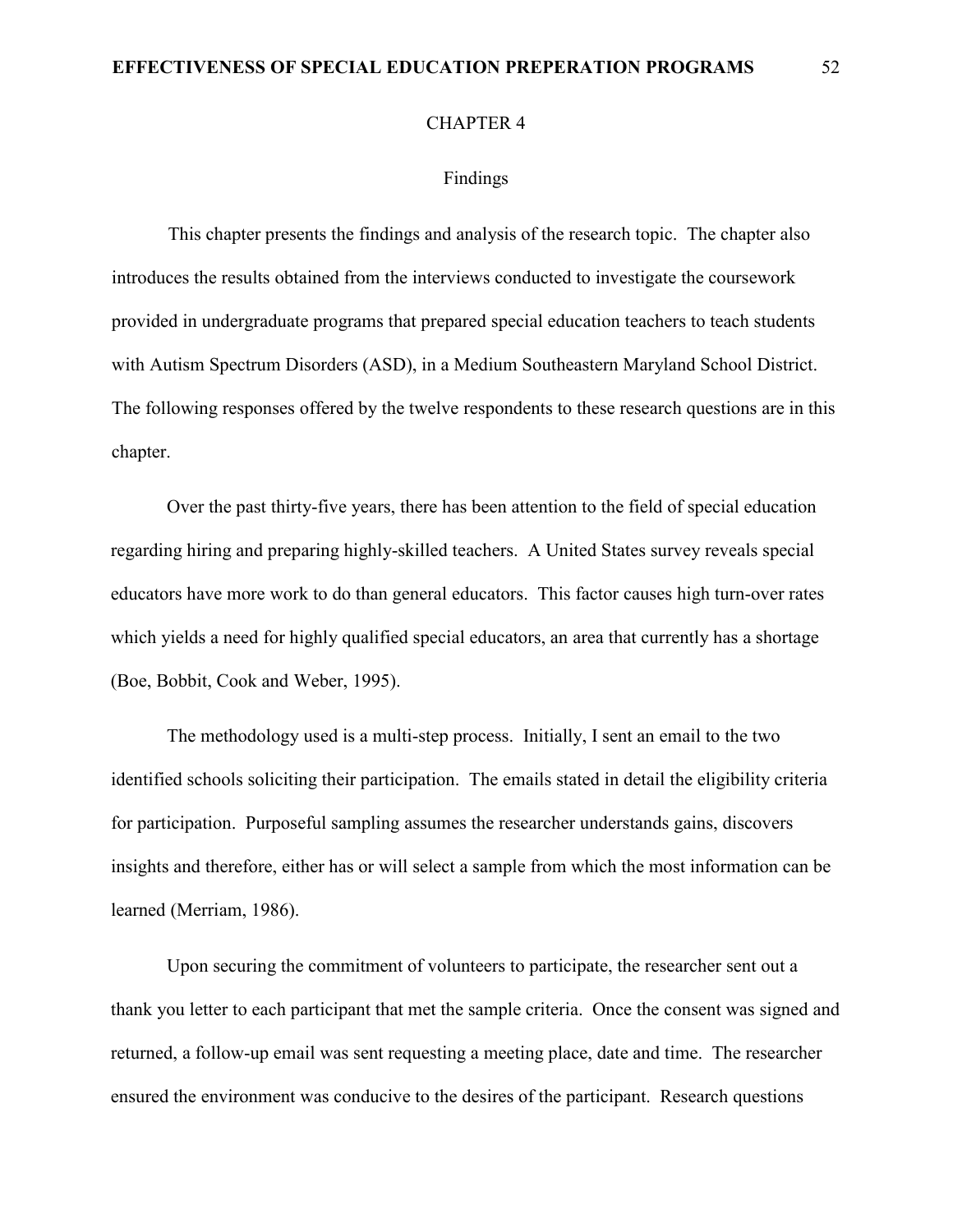were developed based on the effectiveness of special education teacher preparation programs established for teaching students with Autism Spectrum Disorders (ASD). Once the researcher prepared the questions, they were reviewed, edited and approved by a jury of experts. The panel of experts included educators currently working in inclusive public education K-12 schools as special educators. Adjustments to the interview questions were made based on recommendations from the experts, and final approval given for the instruments used to collect quantitative and qualitative data.

Interviews were designed to help gather data on the beliefs, opinions, and perceptions of the Special Educator's undergraduate school preparation process. Locations were assigned to the 12 participants. An elementary school with a comprehensive special education program and a middle school that housed a city-wide ASD program were the educational settings chosen. Interviews were digitally recorded, and the researcher also wrote field notes. The data obtained from the interviews were analyzed by the demographic information connected with the respondent's interviews.

 The researcher utilized semi-structured interview questions. This methodology aided the researcher in a better understanding of the participant's experiences at the undergraduate school where they majored in Special Education. This method helped the researcher develop a clear voice and an authentic view of the participant's experiences. The twelve special educators have varying degrees of experience and certifications.

Ten out of twelve responders had a graduate degree. All the responders taught special education students with different codes. This sample was unusual in that the majority completed their coursework for special education while in graduate school. The sample of special educators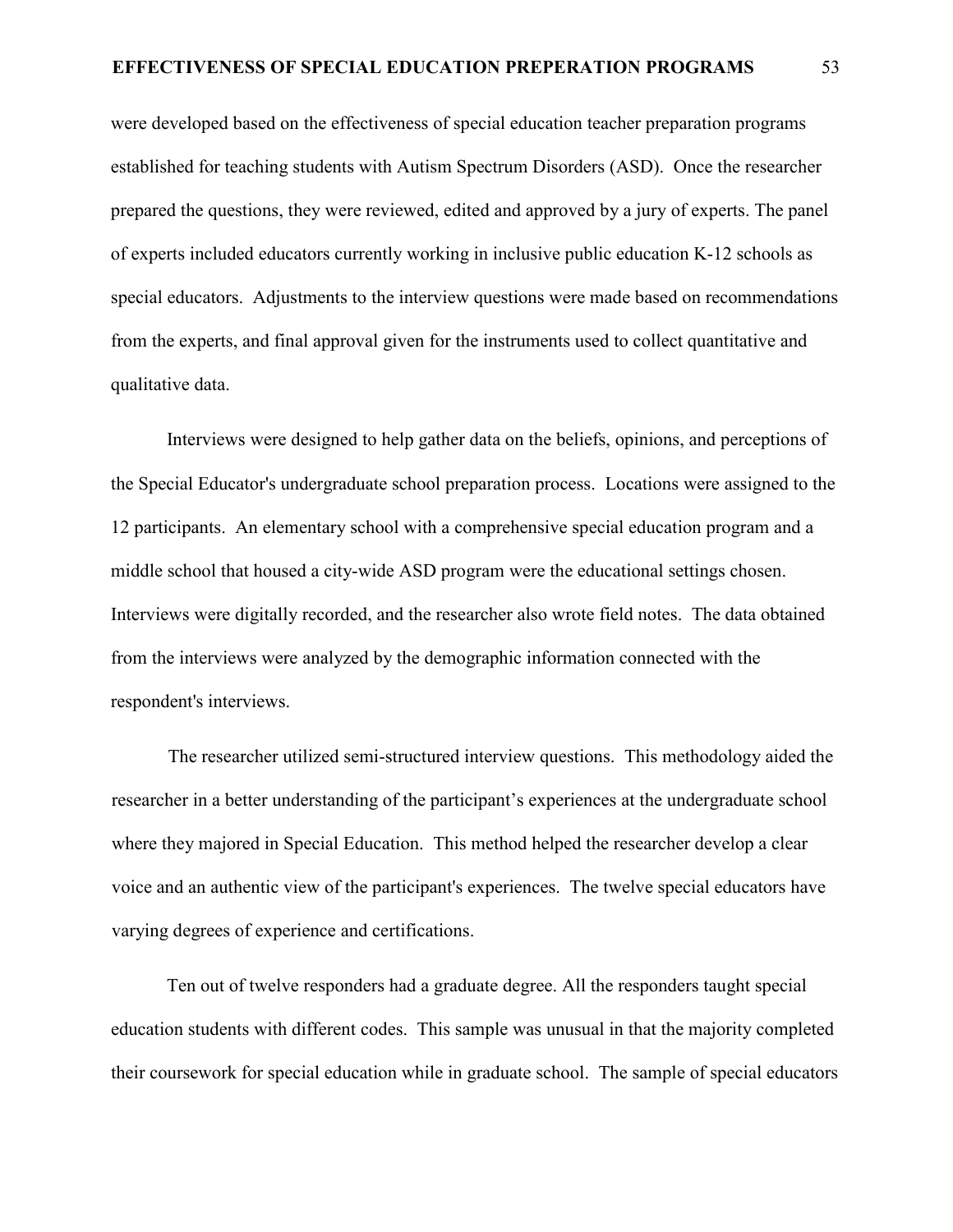interviewed became special educators through various routes. Some transitioned to special education after teaching general education classes and obtaining the endorsement for special education on their teaching certificate.

Others were in the Alternate Teacher's Licensure program. Some of these respondents came from different careers and were changing their profession to teaching. Still, others returned to school to obtain a special education Master's degree and were teaching special education while matriculating through these programs. As noted earlier, individuals with limited or no education coursework were hired to fill vacant teaching positions in special education, a practice of many school districts as a response to the teacher deficit (Cook & Boe, 2007).

# **Demographic Data of Respondents**

Table 1

| Demographic Data of Respondents |  |
|---------------------------------|--|
|                                 |  |

| Code#    | T  | $\overline{2}$ | 3  | 4  | 5              | 6 | 7 | 8  | 9  | 10             | 11 | 12 |
|----------|----|----------------|----|----|----------------|---|---|----|----|----------------|----|----|
| Years of | 14 | 10             | 48 | 14 | $\overline{2}$ | 3 | 3 | -1 | 12 | $\overline{4}$ | 12 | 20 |
| Teaching |    |                |    |    |                |   |   |    |    |                |    |    |
| Years    | 12 | 8              | 48 | 14 | 2              | 3 | 3 |    | 12 | 4              | 12 | 20 |
| as SPED  |    |                |    |    |                |   |   |    |    |                |    |    |

The responses to the research questions varied in length from one sentence to two

paragraphs and the average time of the interviews were fifteen to twenty minutes. During the planning periods of the interviewees, the researcher completed the sessions in the teacher's lounge.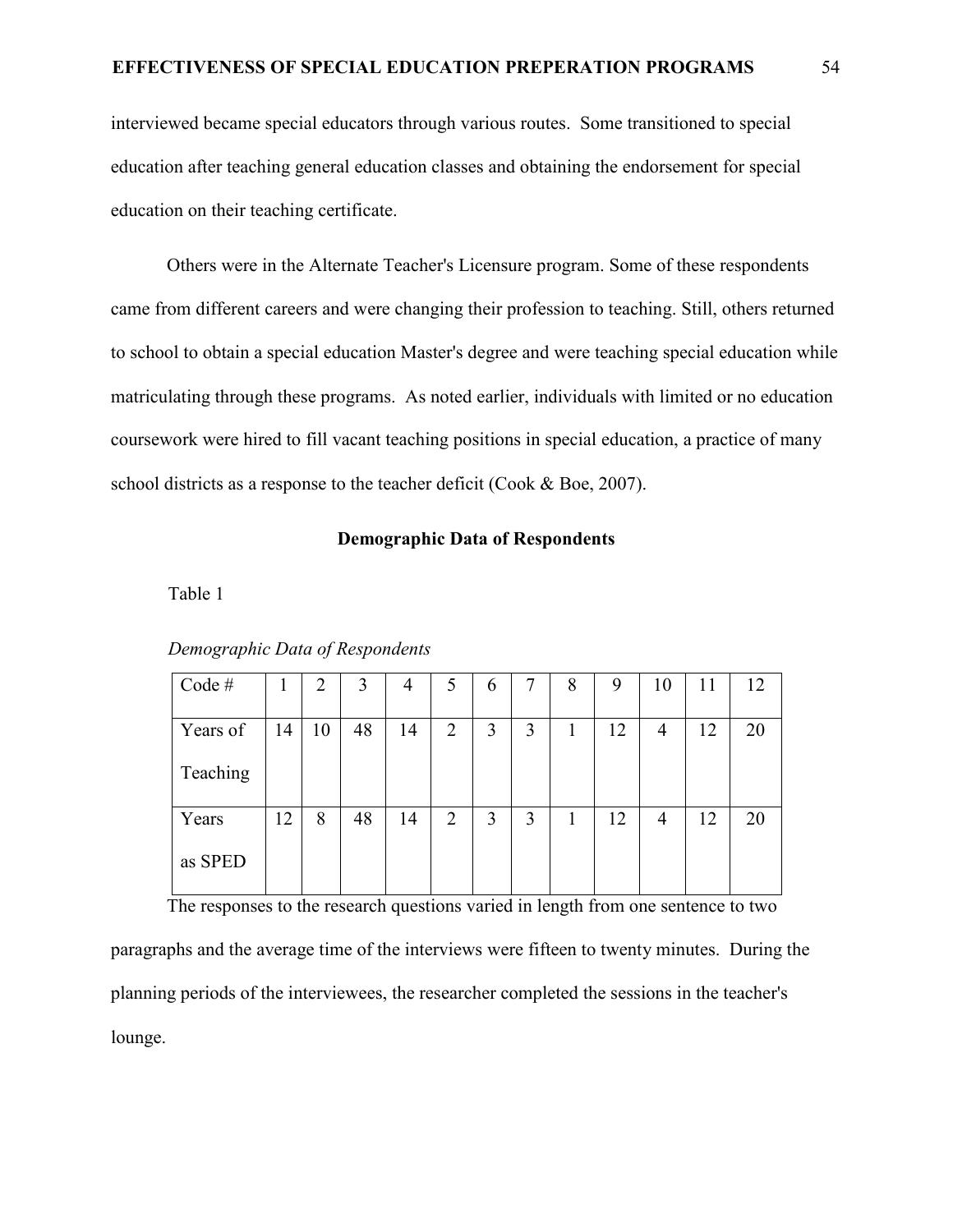RQ1: How do veteran special education teachers perceive their ability to teach students with Autism Spectrum Disorder (ASD)?

These responses varied in the degree of abilities to teach this ASD population. #1 stated that you must understand the academic and social challenges. Respondent #2 said that you must have a great deal of confidence to teach this population. Respondent #3 stated that they were fearful of teaching this population and did not feel equipped to do so. Respondent #4 said that you must be consistent with your practices and you must stay current on the research in the field.

Respondent #5 noted that patience is required to be equipped to teach this ASD population. Respondent #6 stated that you must utilize accommodations and differentiation to be effective with this ASD population. Respondent #7 said that you could be effective with this population when you use association and effective communication skills. Respondent #8 stated that you must stay current on best practices and implement what works. Respondent #9 said that you must receive effective strategies from the coursework preparation.

Respondent #10 stated that you become effective in your abilities to teach this population from on-the-job training and experience in the field. Respondent #11 said that you must incorporate visual cues and practice consistent eye contact. Respondent #12 stated that experience with this population would make you effective.

Out of twelve respondents, three shared you must have experience with increased levels of effectiveness with the ASD population. The remaining nine responders had different opinions for how they perceived effectiveness for teaching this ASD population. All of the respondents are ATLs, a cadre of educators that are, by design, having less formalized training experiences.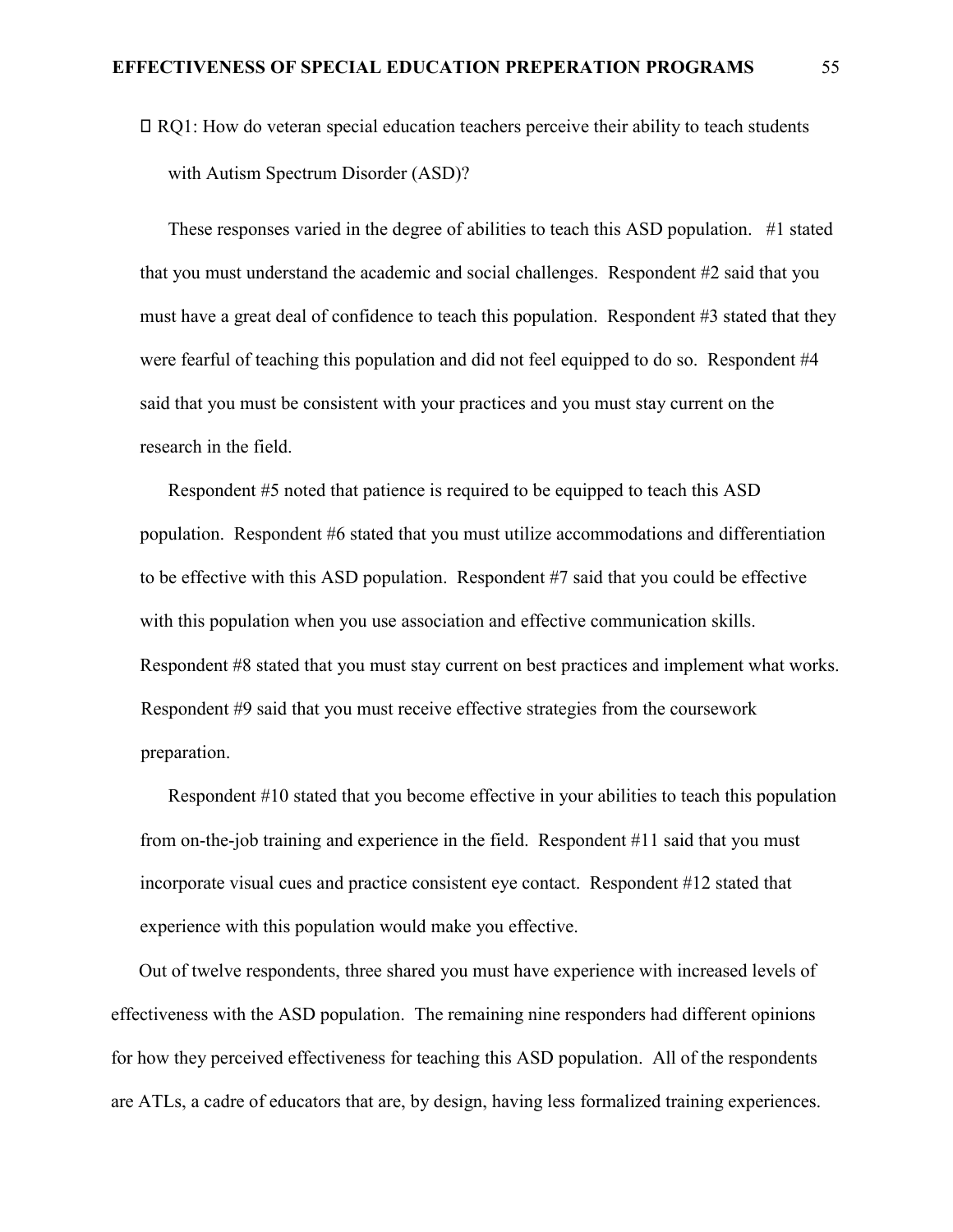Due to the varying degrees of characteristics represented by students with ASD, the teachers communicated what works with some students on the spectrum, may or may not work with other students on the spectrum. Even the veteran special education teachers, became concerned about their skills set when they experienced the recent influx in numbers of students presenting with an ASD diagnosis. I agree the strategies may differ depending on the location continuum of the spectrum when the ABA system is incorporated you have a roadmap for developing a welleducated and well-prepared ASD individual. As noted the teacher shortage increases the number of teachers that are ill-

RQ 2: What perceptions do special educators have about the differences between teaching students with ASD and students with disabilities in general?

Respondent #1 stated that when you teach ASD students, the focus is understanding their academic abilities while being sensitive to their socialization issues, whereas other disabilities can be addressed with appropriate differentiation and modification skills. Respondent #2 stated that you must have the proper amount of structure for ASD students and other disabilities, SLD specifically, requires more processing time. Respondent #3 said that you must be able to see the disability to address it, if the disability is invisible then you cannot adequately address the concerns.

Respondent #4 stated that you must promote cooperative groups, volunteering, and social interactions with other students, these are the most critical factors for autistic students. While on the other hand, you can use less involved interventions for other special education disabilities, like extended time. Respondent #5 stated that it's difficult to determine what the autistic student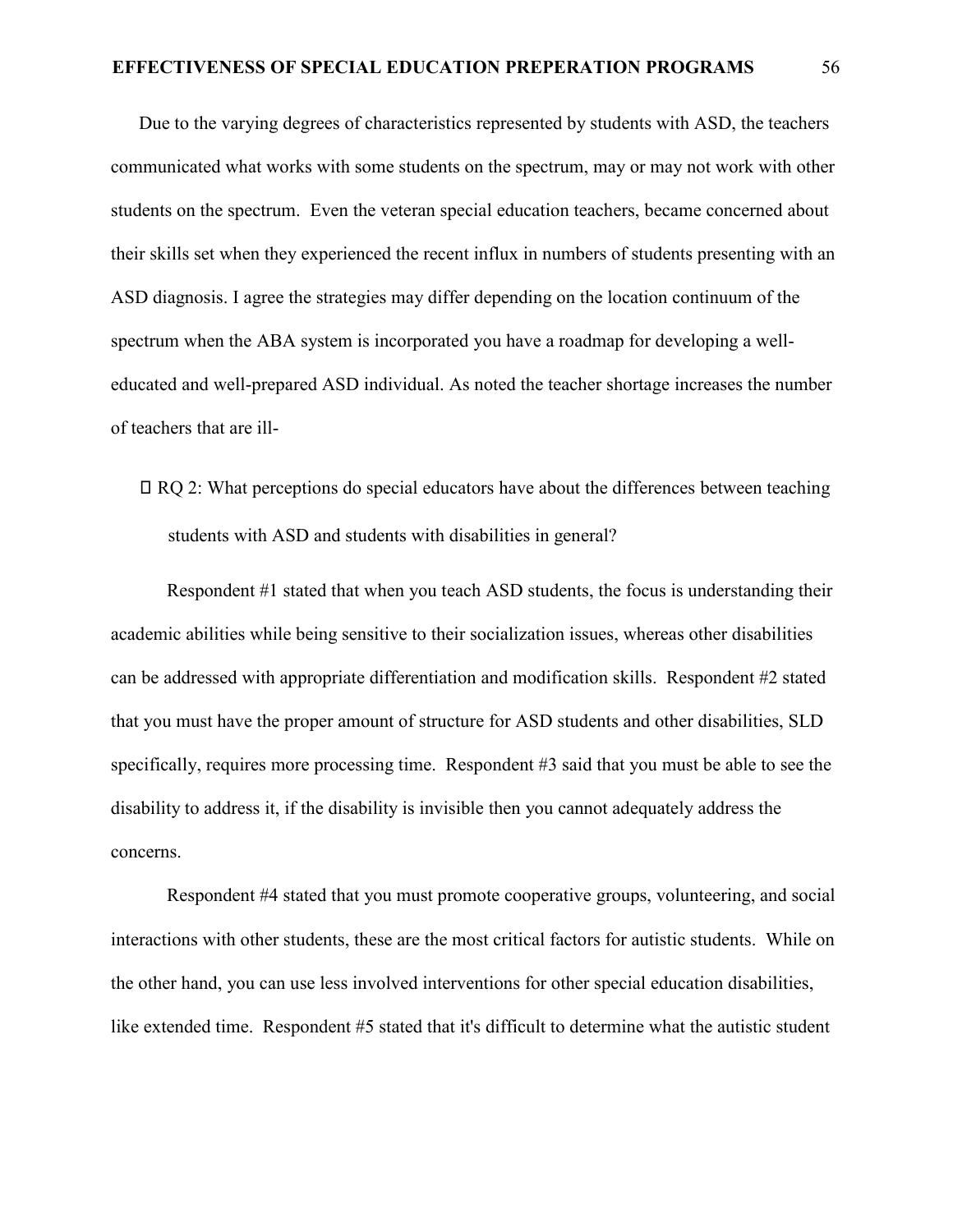needs due to being on a spectrum and including a wealth of characteristics. Students with other disabilities present with a clear outline of what they require to meet success.

Respondent #6 stated that the way an autistic student responds to assignments could be very different from other disabilities. Therefore, you must think outside the box to best assist this student. They may require physical therapy to meet with success in some instances. Respondent #7 stated that patience is the primary factor for all disabilities regardless of the code. If you are patient with the student, you can make a breakthrough. Respondent #8 stated that there were no differences in the disability codes of the students.

You must meet the students where they are, and you can be successful. Respondent  $#9$ stated that it all depends on what's visible. Once again if it's not seen, then it will not be addressed. Respondent #10 indicated that it's difficult to recognize the differences at times. ASD requires you to use a consistent amount of accommodations and modifications. Respondent #11 said that one of the varying degrees of special education is what makes it a challenge. When providing instruction for ASD students, you must provide a host of accommodations and modifications, moreover with this population than other disabilities. It's important to understand each student's style of learning. Respondent #12 was unable to share, as this person has never taught autistic students.

The responses to these questions exhibited a clear divided answer, depending on the years of experience. More experienced special educators shared more concrete responses, whereas the less experienced special educators, provided more unconventional responses. Findings of question two were a matter of fact. The responders described these differences as none at all or, an extension of the interventions strategies they use with the non-ASD disabled students.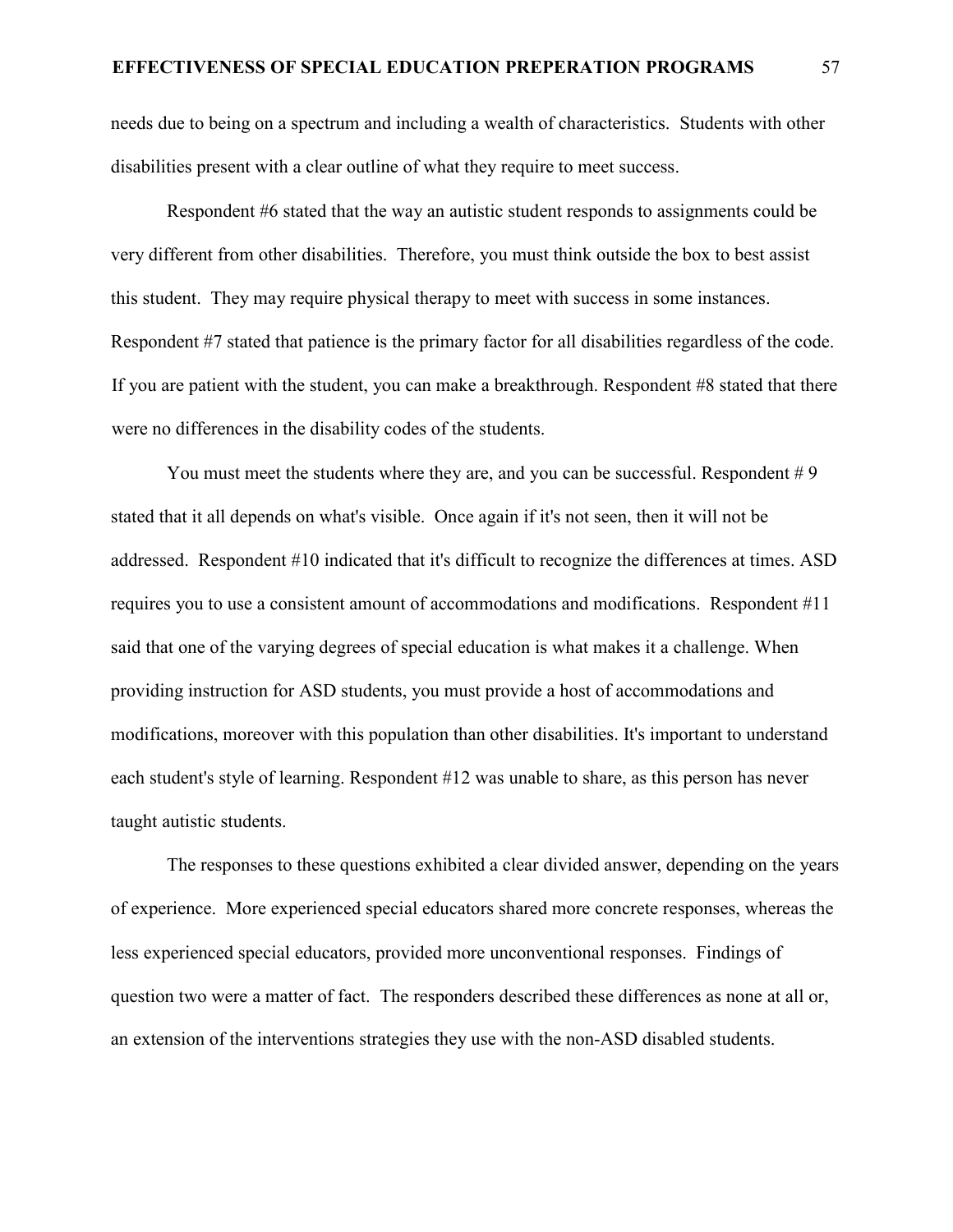One factor discussed frequently was the aspect of socialization. This area is a problematic characteristic of the ASD disability to understand. The teachers are aware of the importance of the socialization skills. Both new and veteran special educators noted that teaching the ASD student social skills and the generalization of socialization skills is their biggest challenge.

I was somewhat surprised that none of the responders mentioned building the parental relationships as it relates to the progress of the ASD student. The parents rely heavily on the input of the school and their interventions and strategies. Again this speaks to a lack of formalized training and a diminished interest in pursuing a special education career. Simultaneously, the special educators can learn a great deal from the parents when they decide to incorporate their insights on a regular, consistent basis.

 RQ 3: How have special education teachers perceived their training to navigate these differences?

 Respondent #1 stated that they received more training from the non-public school they worked in before coming to this current district. This respondent also noted that the public schools do not offer enough training. Respondent #2 stated that the training provided a variety of everything as a result of the graduate program attended. Respondent #3 shared that the training provided by employer and coursework were inadequate.

Respondent #4 stated that training offered when they attended college was general and did not focus on a particular disability. Today, the ability to focus on a specific disability in a major or certification is an option. Respondent #5 stated that training is different in college due to receiving training for teaching a special needs population. Special education training includes the opportunity to study human behavior and personalities.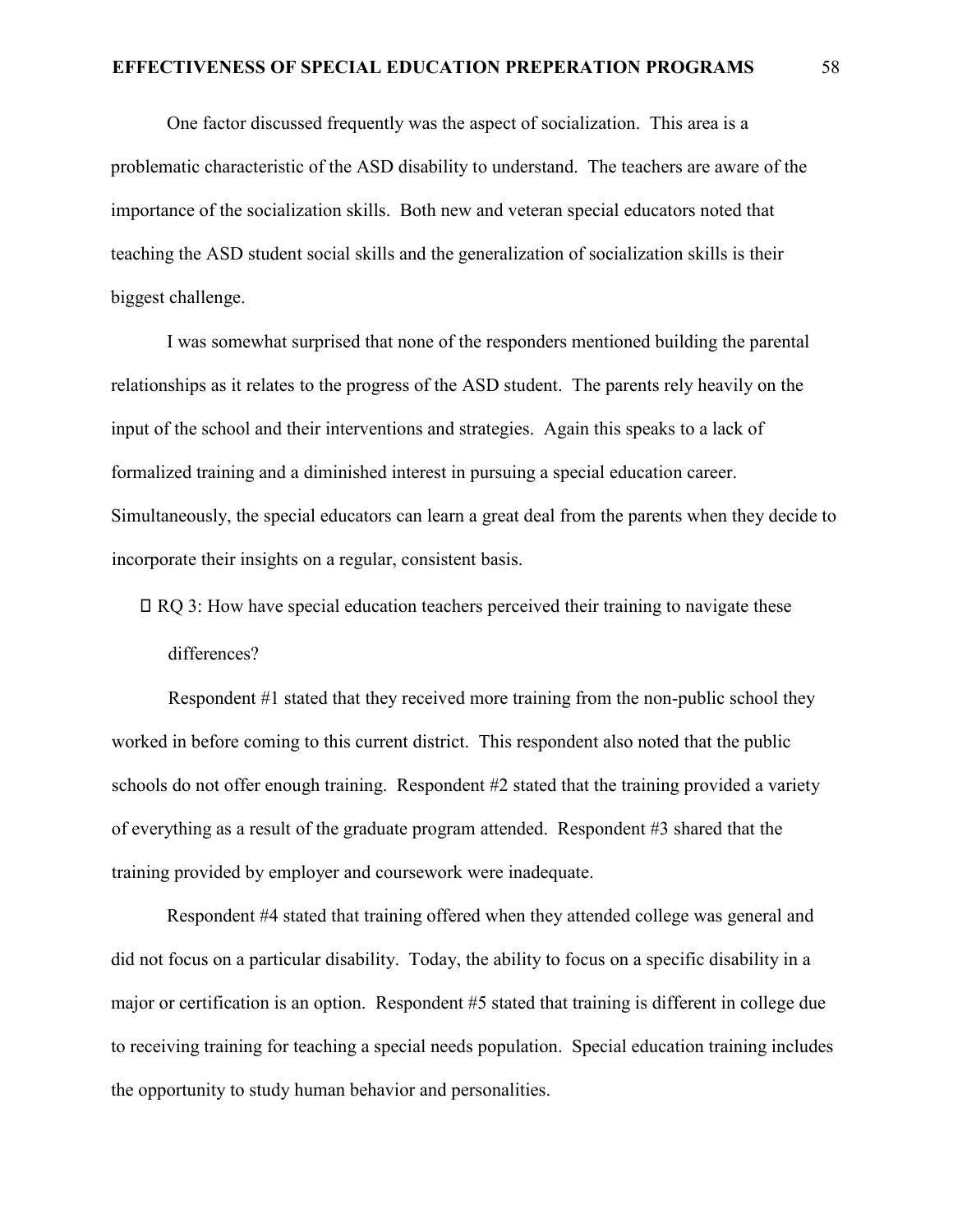Respondent #6 stated that the navigation process is aided through differentiation training and implementation. Respondent #7 noted that training must be ongoing and continuous to navigate differences as this population continues to evolve. Respondent #8 stated that the practice is challenging because their undergraduate experience did not offer any coursework to navigate differences found in autistic students. Therefore, this respondent had to rely on trial and error at the unfortunate expense of the students.

Respondent #9 stated that visible disabilities receive more compassion and consideration than a student that has autism. On average the autistic student doesn't present with any physical limitations, which may place them in a position of being left out of receiving appropriate instruction. Respondent #10 stated that training offered by the district is not beneficial to teaching autistic students. There was no training provided in a college or university.to address this population as well.

Respondent #11 stated that they had not received any training for autistic students in college or the district. Respondent #12 said that there is a current course offered in their graduate program that is effectively preparing them to teach students with ASD and considering all the varying degrees of the spectrum. Look at their learning styles and allow creativity and innovation to lead your instruction. Of the twelve respondents, there was one that received concrete coursework preparation in a graduate program for ASD. The other eleven spoke of receiving training provided by their employer and not provided at their colleges or universities.

According to this sample, the answers to this question made it evident that the training provided for ASD, of new and veteran special educators, is sub-standard. The undergraduate schools are not offering many disability specific courses. School districts are offering some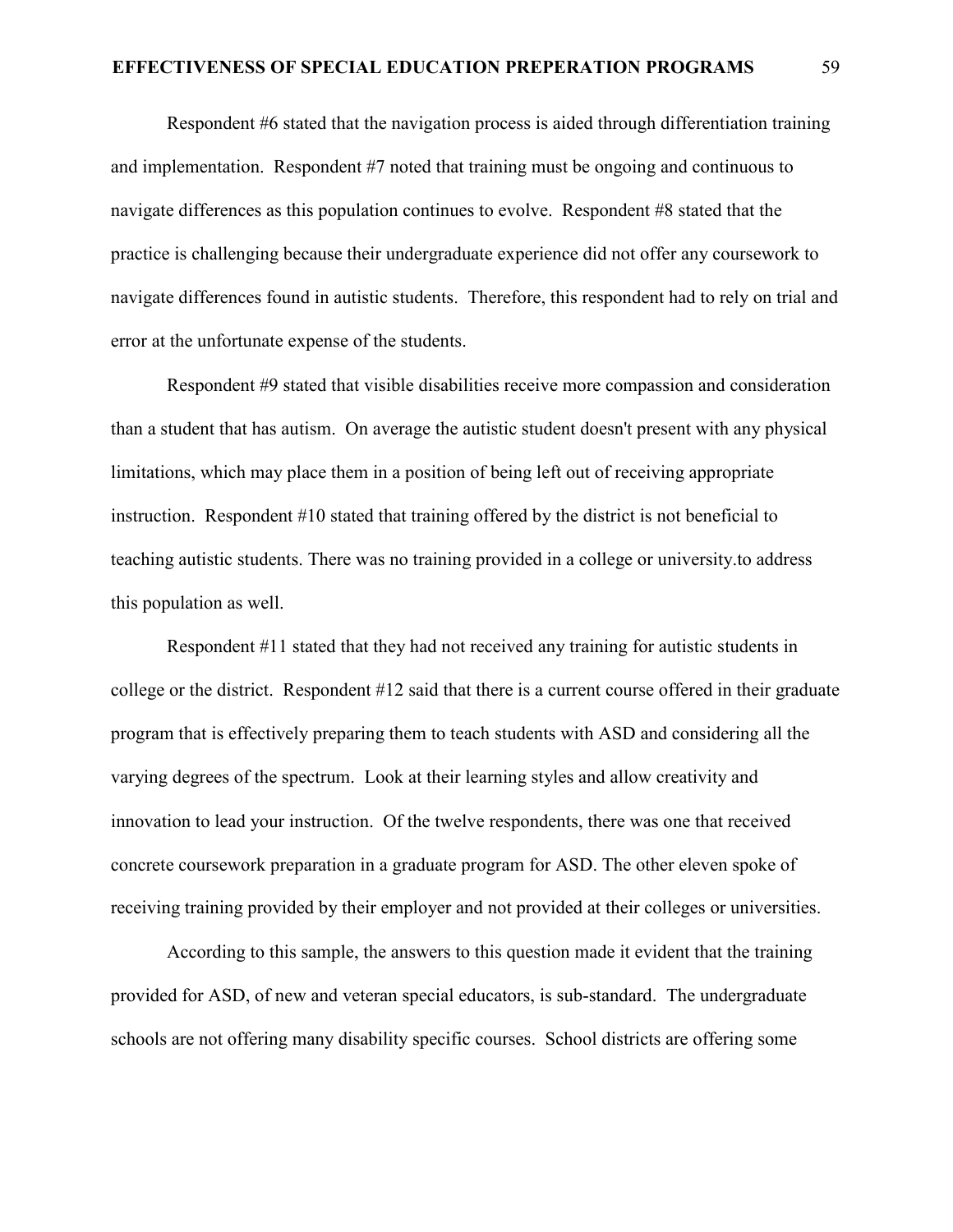classes; however, the special educators are learning by trial and error. They can obtain disability specific training and exposure at the graduate school level.

A drawback of this practice is the undergraduate student completes their programs illequipped. The veteran special educators are relying on their school districts to keep them abreast of changes and best practices for this increasing ASD population. The cost factor is steep to incorporate this professional development. This sample offers dismal improvements for the future of students with ASD. If autistic children aren't taught early and effectively the skills that could eventually allow them to live on their own, they'll cost taxpayers about \$3.2 million each year (Autism Society, 2012). The most significant challenge of the autistic field is finding prepared, qualified special educators (Simpson, 2003). Currently, the level of confidence for this teaching population is dismal.

School districts are picking up the tab on professional development for special educators of ASD students. This group consists of teachers that did not major in special education in undergraduate school. These educators were provided minimal formalized training experiences and began special education teaching under a provisional certificate. They did not have any training for ASD students, and when offered, the public-school districts carried the bulk of the responsibility of preparation. The confidence level is low because this group does not hold any ASD specific certifications, yet they are challenged with preparing this population for independent, productive citizenship.

 RQ 4: What are the perceived skills/behaviors/strategies that can be developed in teacher preparation programs to prepare new special education teachers better to meet the demands of serving students with ASD?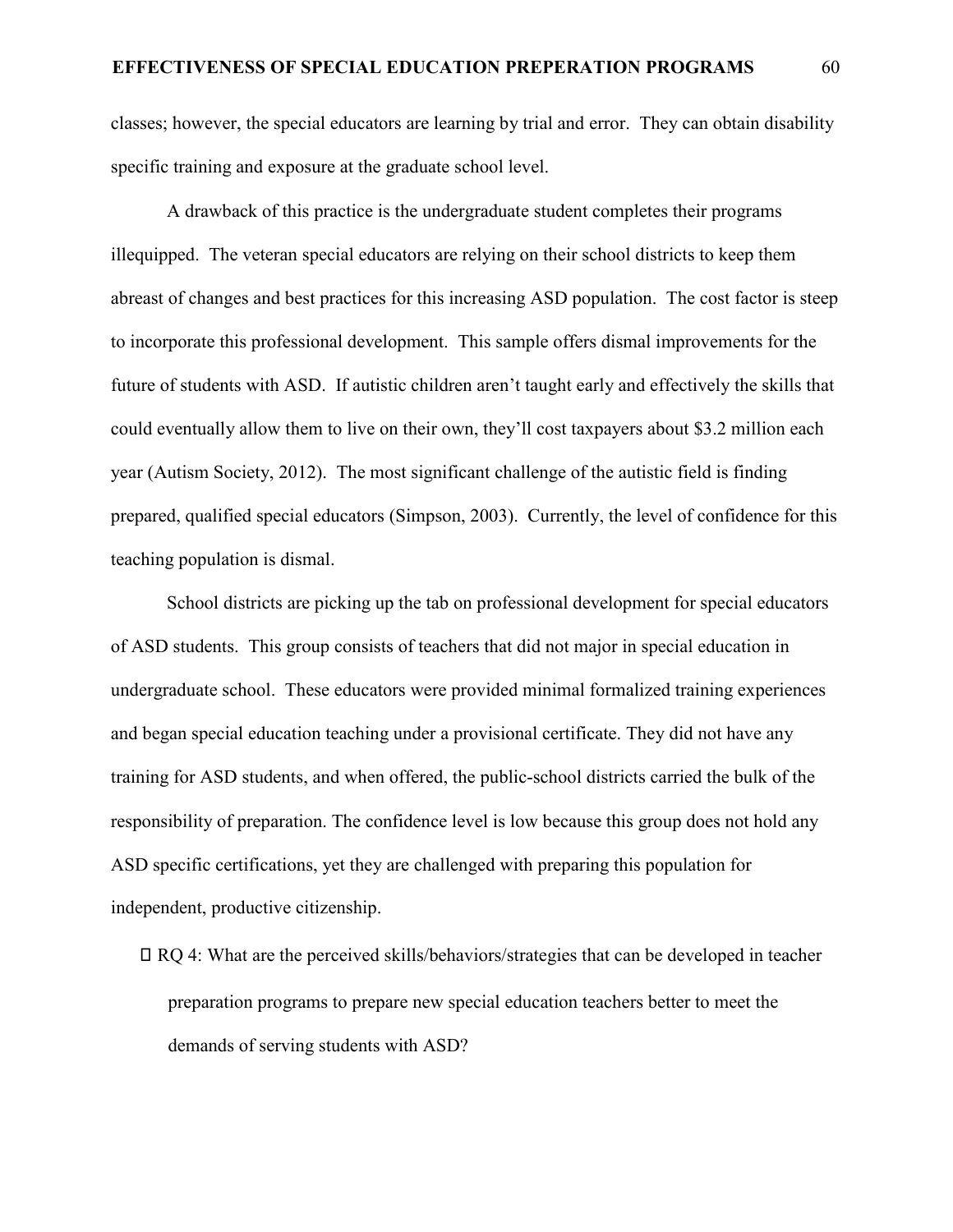Respondent #1 stated that there is a severe need for more training. The training should consist of case studies, class trips to visit classroom and facilities that focus on ASD. Also, there should be guest speakers that are veterans in the field and whom may have also completed research projects on this topic. This respondent also stated articulation across the grade levels should occur when students transition from elementary to middle and from middle to high schools. Respondent #2 also stated class trips should happen for undergraduate students to visit classrooms and observe the different behaviors, skills, and strategies.

Respondent #3 stated that more information should be taught to the students about the particulars of varying degrees of ASD. Respondent #4 stated that the current offerings of disability-specific certifications and degree programs are a move in the right direction. This respondent noted the graduate programs offered are specific enough to address increased demands of ASD students. Respondent #5 stated that it's important for the person to genuinely like children and has the right amount of care, concern, and compassion to teach this ASD population.

Respondent #6 stated that real life experiences are needed, such as taking field trips and visiting places that work extensively with this population of ASD students. Respondent #7 indicated that it is required to provide hands-on opportunities that are offered through internships and student teaching courses that offer matriculation opportunities. Respondent #8 stated that they need to observe this population ensure they have the necessary skills that are necessary to teach the ASD population effectively.

Respondent #9 noted that the student needs to be introduced to the characteristics of the ASD population and exposed through an internship or student teaching opportunity. Respondent #10 stated that hands-on training through internships and student teaching experiences should be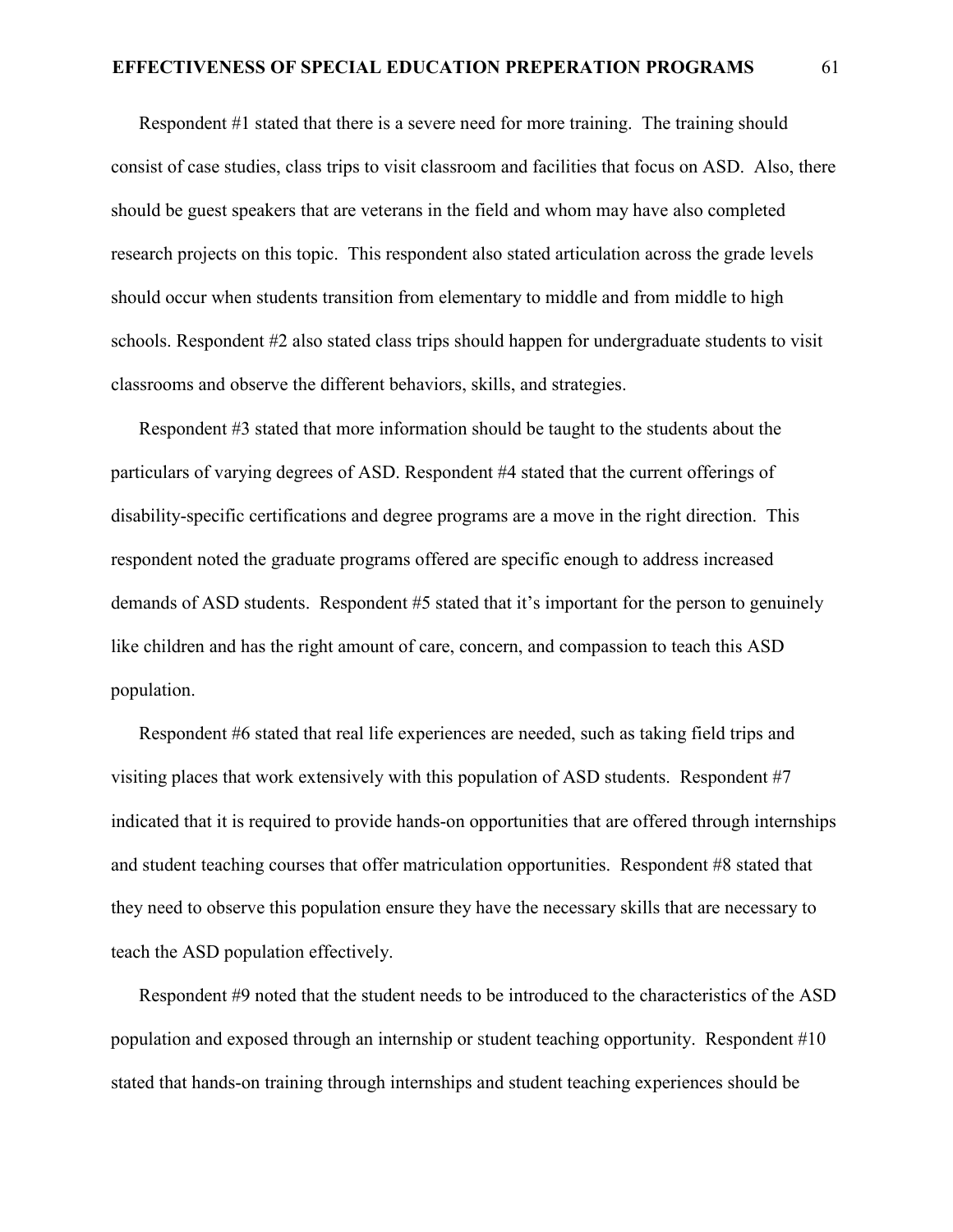offered in the undergraduate programs. This respondent also stated that new teachers should be paired with veteran teachers that can provide assistance and guidance for teaching this population, such as a mentoring program.

Respondent #11 stated that additional coursework is needed to provide new teachers with the necessary pedagogy and understanding required to effectively prepare this population for a global society effectively. Respondent #12 stated that new special education teachers should have training in behavior management planning and implementation. This respondent also noted that the new teachers need to learn strategies for gaining eye contact, effectively communicating directions and increasing the "wait time" for this ASD population. The types of additional training offered by the respondents varied; however, all respondents agreed that additional training is needed for new special education teachers that is not currently offered.

# **Summary**

In this chapter, the responses from the interviews were reported to answer the overarching research question, "Are undergraduate colleges and universities preparing special educators to teach students with Autism Spectrum Disorder (ASD)? The findings of the interviews, conducted with 12 special education teachers, were presented as applicable to the four research questions. The personal accounts of the special education teachers and their detailed answers provided a great deal of opportunity for the discussion of the findings. In Chapter V, a summary of the conclusions of the research questions is offered, also the recommendations for policy, practice and future research.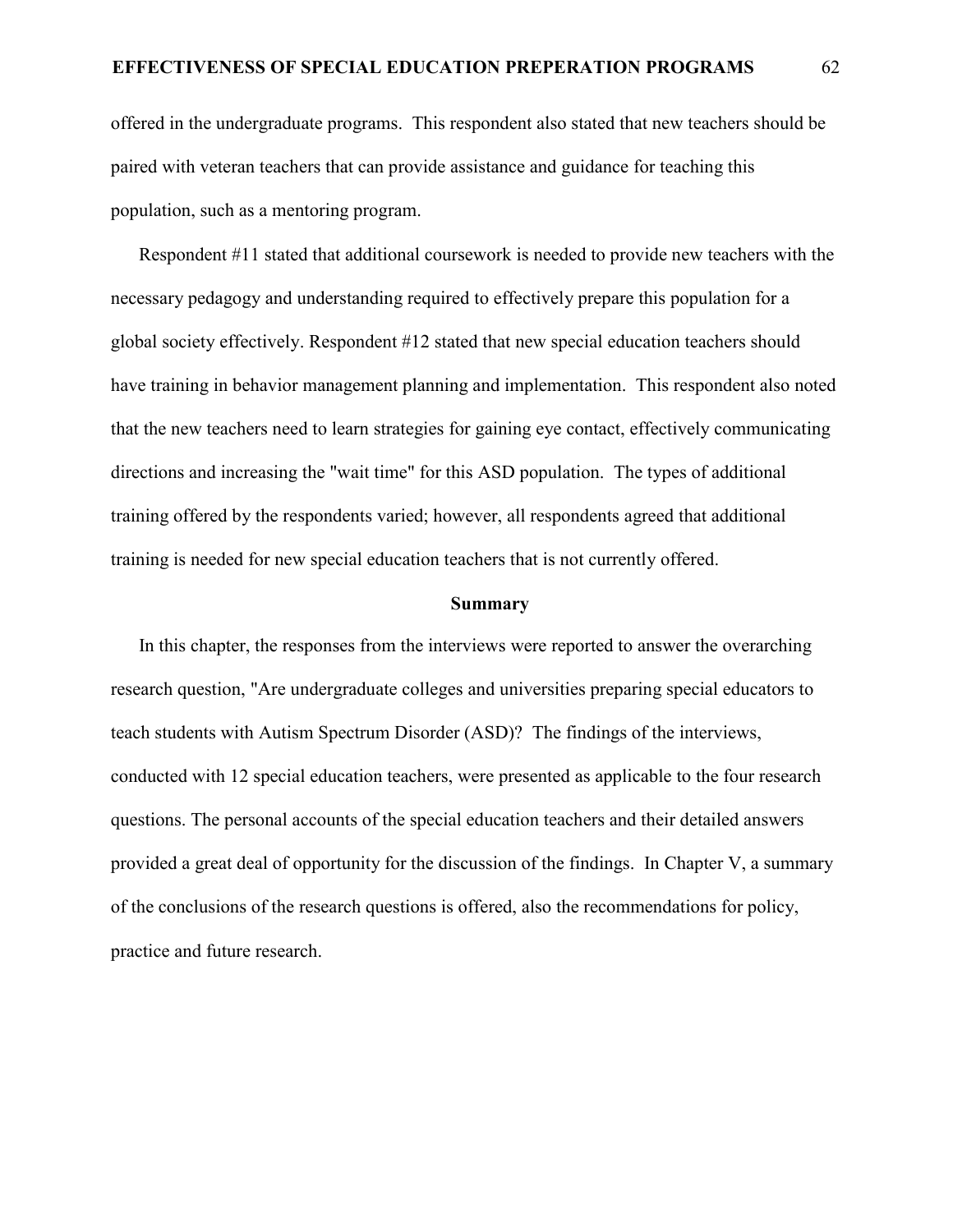# **EFFECTIVENESS OF SPECIAL EDUCATION PREPERATION PROGRAMS** 63

#### CHAPTER 5

#### Summary, Conclusions, and Recommendations

This chapter begins by restating the purpose of the study and the research questions that guided the study. The next section will connect the research findings to the literature base. Finally, this chapter will connect research findings the literature base with implications and recommendations for practice, policy, and future research. The purpose of this qualitative study was to explore the levels of preparedness for new and seasoned special educators and their perspective on teacher preparation to teach students with Autism Spectrum Disorders.

Throughout the responses, the themes of accommodations, confidence, modifications, and patience stood out. Providing coursework and training as stated by the interviewees, are critical ingredients for teaching students with ASD. The special education respondents repeatedly noted that the undergraduate programs did not provide coursework that prepared them to teach students with ASD.

The findings were substantiated by the base of this research. The majority of this sample did not major in special education in undergrad. Only one of the twelve interviewees majored in special education in college. This sample size was all, except one, Alternate Teacher Licensure candidates.

The sample must meet the criteria to measure the level of preparedness. This sample size did not. While ten of the twelve interviewees are current special educators, one received training in undergraduate school. The remaining interviewees attended special education certification programs and graduate programs. Further substantiating the base of undergraduate schools illequipping special educators to teach students with ASD,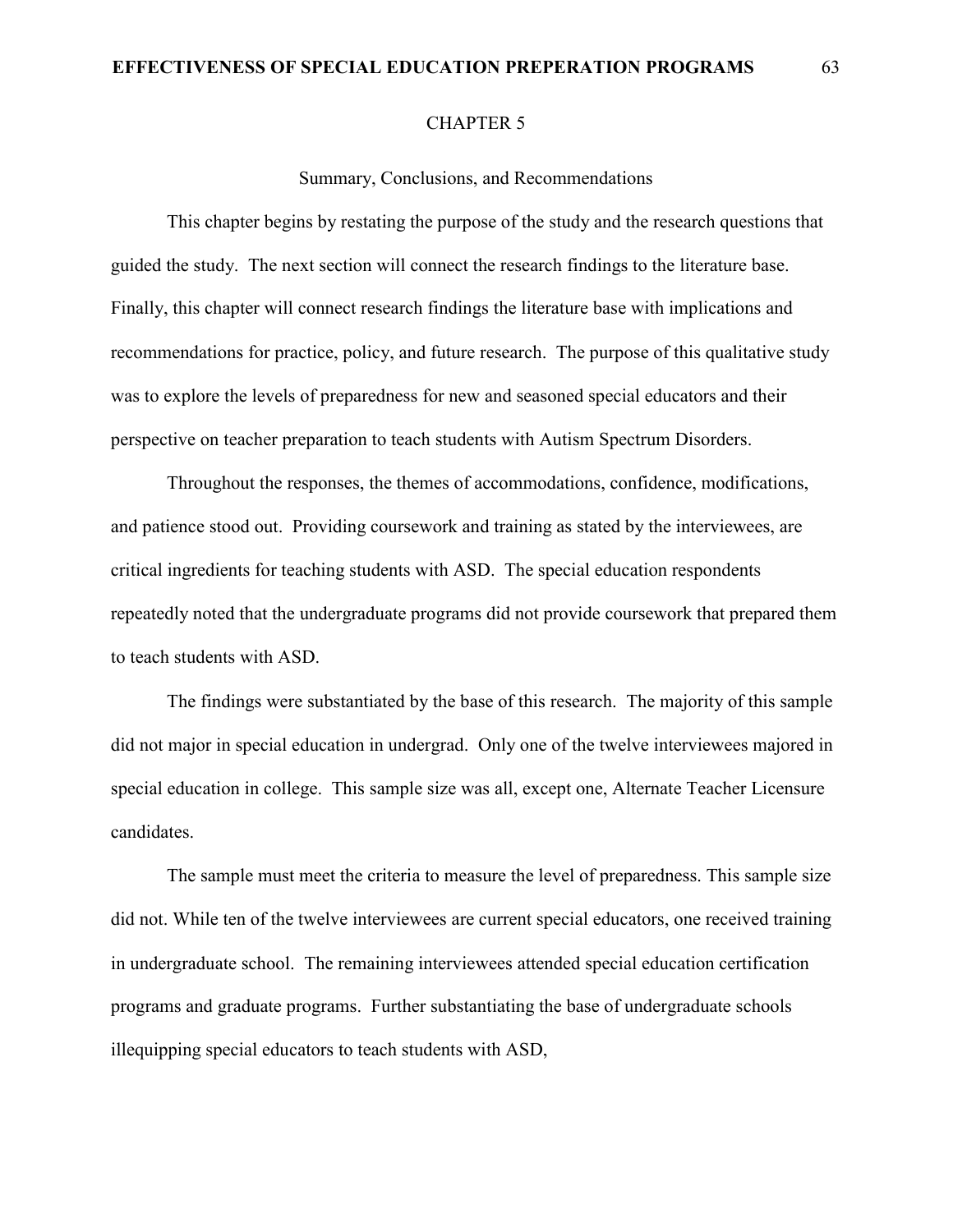# **EFFECTIVENESS OF SPECIAL EDUCATION PREPERATION PROGRAMS** 64

As a result, the teachers are receiving their training as employees of the Southeastern Maryland School District. This factor highlights chapter two where the costs the school districts are incurring are magnanimous. The responses to question four were varied. The respondents stated that internships that focus on ASD populations, hands-on experiences, creativity, exploring case studies, and comparison studies that focus on ASD and a different disability needed as behaviors/skills and strategies for teaching effectiveness.

Students with autism require eye contact before engaging in conversation, immediate positive reinforcements, and step by step detailed instructions to complete class assignments. Whereas, students with SLD required additional time to complete the assigned tasks this will enable them to follow the instructions whether given verbally or in writing. Still, emotionally disturbed students do not require any modifications to the instructions but will need additional supports to remain calm and focused on class work.

This myriad of suggestions points to the fact that the professionals in the field have concerns and recommendations for additional behaviors, skills, and strategies needed. These preparation tools will enhance the skills set required for special educators to instruct this rapidly growing ASD population effectively. Very little is known about teacher preparation for autism even though a lack of qualified personnel to serve students with autism has been successfully litigated under IDEA (Yell et al., 2003).

This research question exposes that the teachers "don't know what they don't know." There were many recommendations for behaviors/skills/strategies that may or may not prepare ASD individuals to live independently on their own. The ABA model is research-based and proven, however not one of the interviewees mentioned it. The teacher shortage, ATL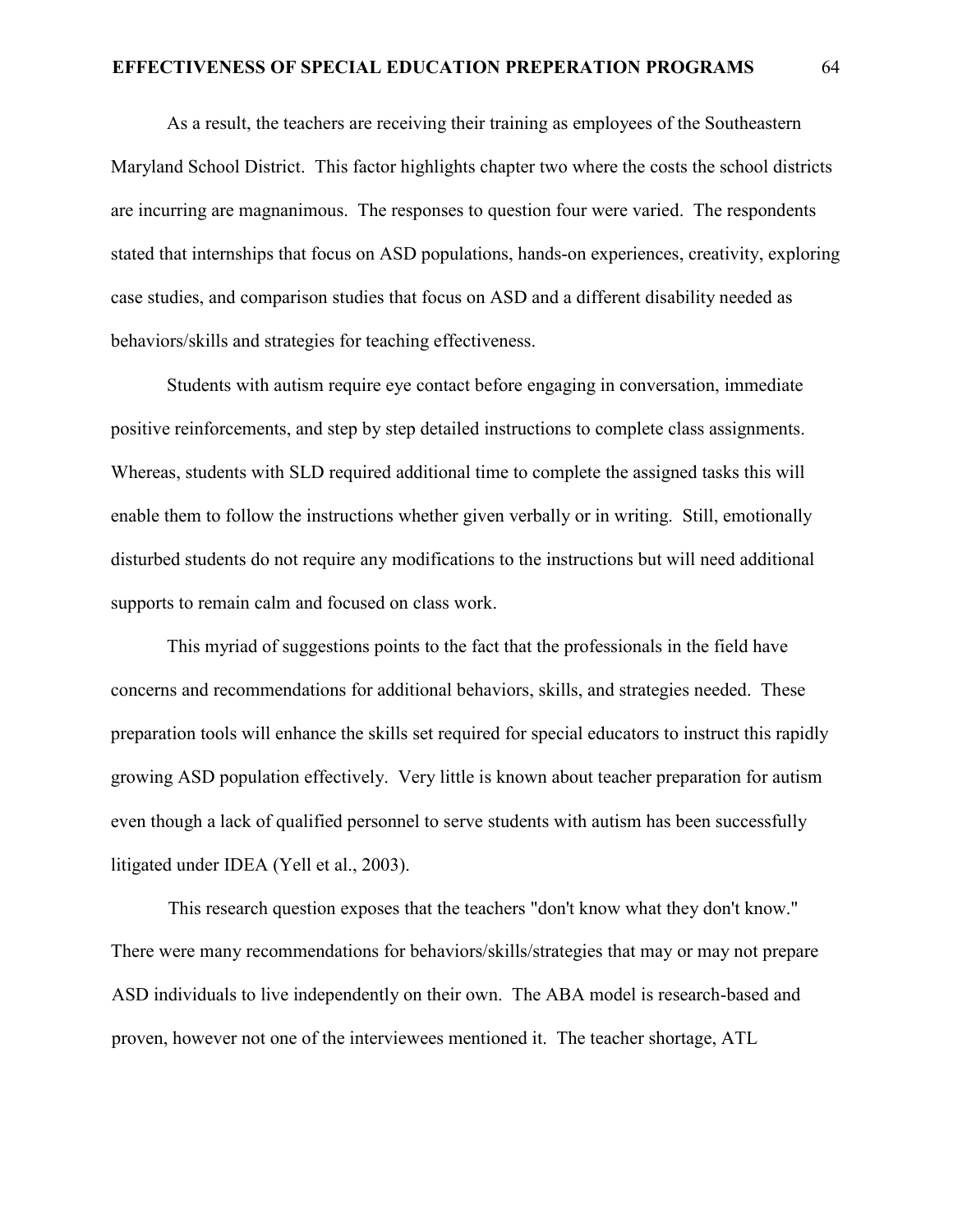candidates, limited ASD licensure programs and the rapid influx of ASD students puts this realm of education in a crisis that we must address.

The research questions were:

1) How does veteran special education perceive their abilities to teach students with autism spectrum disorders (ASD)?

2) What perceptions do special educators have about differences between teaching students with ASD and students with disabilities in general?

3) How have special education teachers perceived their training to navigate these differences? 4) What skills/behaviors/strategies can be developed in teacher preparation programs to prepare new special education teachers better to meet the demands of serving students with ASD? These questions were answered from the interviews and collaborated by themes. These themes were used to provide a lens from a more direct perspective. The themes aligned with the most prevalent responses from the interviewees compared with the research topics from Chapter II.

The four themes are categorized in the following manner:

1. Accommodations and teacher shortage impact on teacher preparation.

2. Modifications and Alternative Teacher Licensure for special education 3.

Confidence and special education teachers of autism licensure programs.

4. Patience and autistic students returning to districts.

The theme of accommodations and teacher shortage impacts teacher preparation along with modifications, and ATL programs of special education were highlighted throughout this research question. Some teachers called it differentiation and others called it intervention strategies. As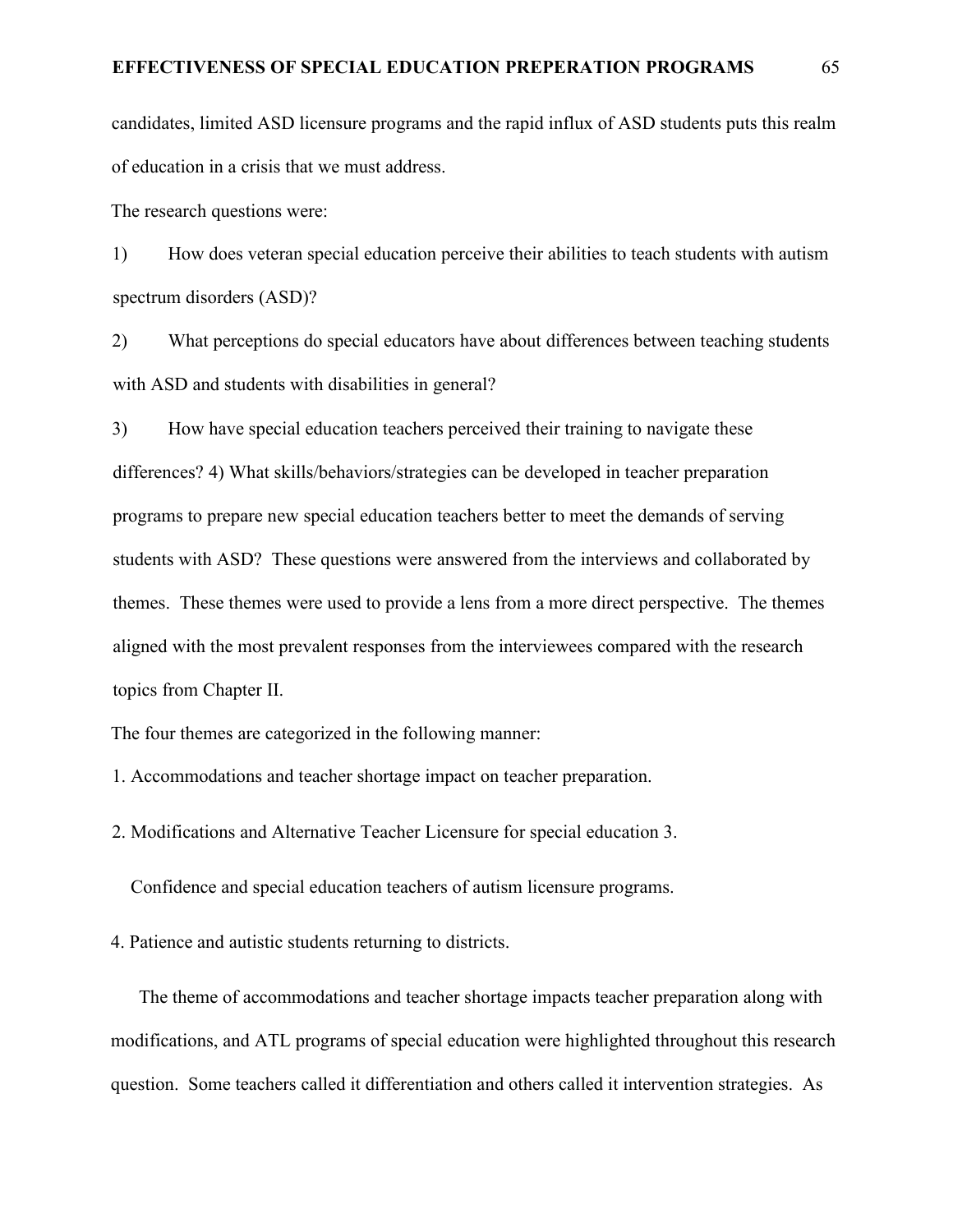the special educators give viable reasons and ideas of distinguishing the differences between ASD and other disabled students; the alarming teacher shortage numbers, along with provisional certifications continues to provide evidence of ill-equipped teachers.

Accommodations and how teacher shortages impact teacher preparation are significant. Many accommodations are made to aid in the teacher shortage process. The research reports that teacher shortages differ from state to state. Special education has consistently been an area where a nationwide shortage of certified teachers persists (Annual Report, 2010).

3.7% percent of the countries' 406,848 special educators, (i.e., 15,267 teachers) with limited or no education coursework was hired to fill vacant teaching positions in special education; this has been the practice of many school districts as a response to the deficit (Cook & Boe, 2017). This factor was represented in the findings of this research study as well. The teachers interviewed were not education majors in undergraduate school. Teachers were not trained to teach special needs students of any code and were definitely not prepared to teach students with ASD.

The causes for special education teacher shortage is complex and multifaceted (Billingsley et al., 2004). In addition to professional responsibilities, minimal administrative support, and heavy caseloads, many special educators leave the field (Gehrke & McCoy, 2007). All teacher preparation programs should ensure their students pursuing careers in education acquire the skills needed to overcome the challenges of novice teachers. Also, they must demonstrate a sense of confidence and commitment to instruct students with disabilities, especially students with ASD.

Modifications and the Alternative Teacher Licensure (ATL) programs for special education expand on the idea of teacher preparation programs for ASD students. The special educators in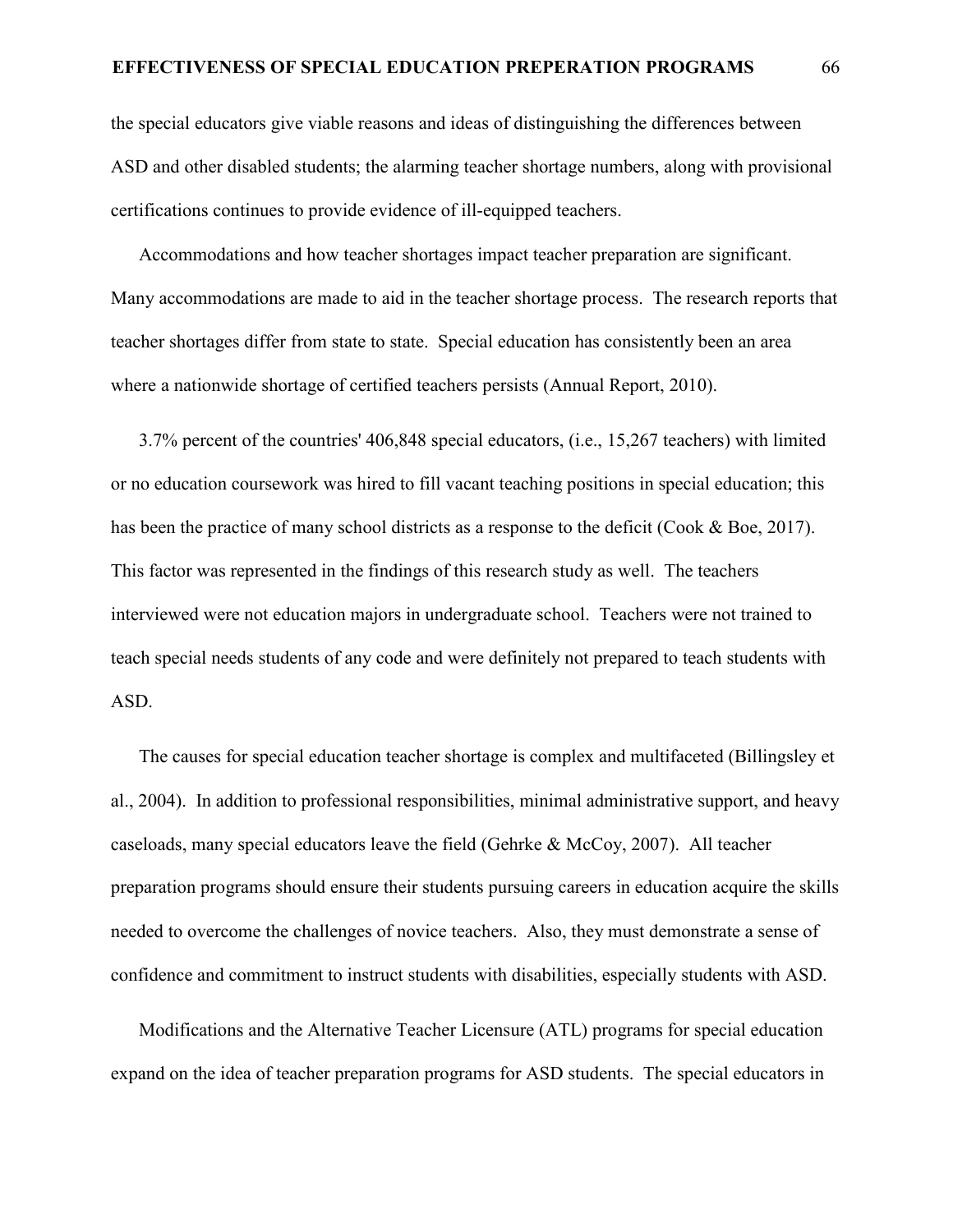this study were not certified to teach special needs students when they began teaching this population. ATL programs for special educators are of interest because of the critical shortage of certified teachers.

Also, the Individuals with Disabilities Education Act (IDEA), students with disabilities taught by untrained personnel receive educational opportunities that are inadequate and may even be inappropriate in relation, according to the mandates of the Act (Dai et al., 2007). The special educators in this study consistently reported an overwhelming perception of being illprepared to teach the ASD population. Many stated that "trial and error," has been the method they have found most successful as a teaching practice. Modifications are made to the curriculum to implement this strategy.

Confidence and special education teachers of autism licensure programs presents another challenge in this study. There was not one teacher interviewed in this study that held a teaching certification for students with ASD. The Council for Exceptional Children (CEC) did not develop a set of standards for training teachers for the category of autism until 2009.

Some believed that content knowledge was all that was necessary for teaching in the 1930s. Many teachers could be described as attending alternative licensure programs by the way they were prepared in the past (Ziechner, 1993). Very little is known about teacher preparation for autism even though lack of qualified personnel to serve students with autism has been successfully litigated under IDEA (Yell et al., 2003).

 College-educated graduates without a teaching background and modern incarnations of ATL programs were developed to allow entrance to the field of teaching without having to enroll into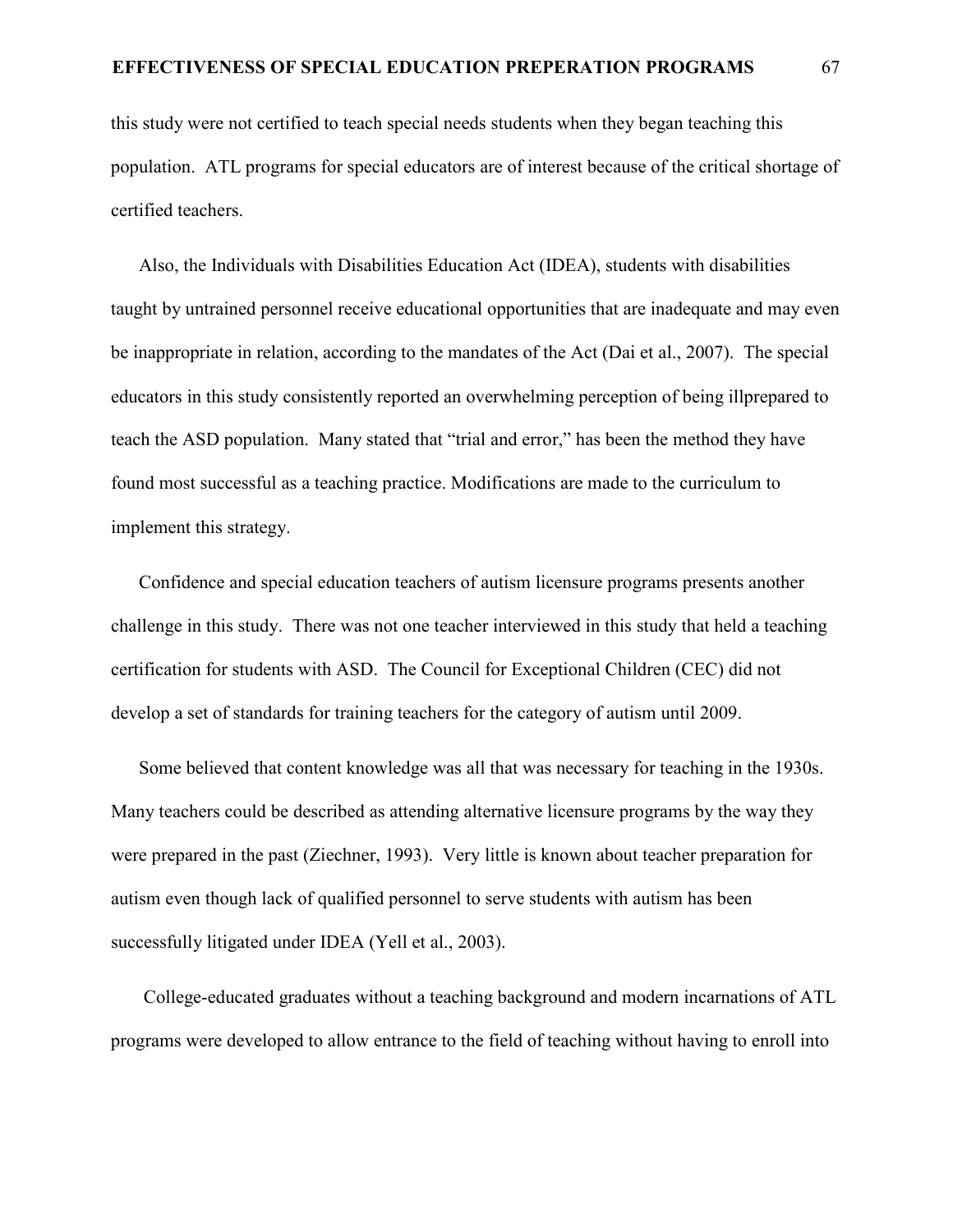a college or university degree program (Walsh & Jacobs, 2007). Quick entry into the teaching field and expediting the teaching certification process is the goal of the ATLs (Boe et al., 2007). Unfortunately, ATLs incorporate practices whereby, educational philosophy, pedagogical focus, and student teaching are shortened or eliminated (Boe et al., 2007). Before completing their teacher preparation programs, many ATL researchers take fulltime teaching positions without a teaching certificate (Turley & Nakai, 2000). The interviewees in this research study did not have special education or ASD teaching certification when embarking upon the position. The endorsements were obtained after they received on-the-job training (OJT), operating under a provisional license.

Patience and autistic students returning to districts conclude the themes. The nature of this combination speaks to waiting and not having the luxury to wait. The rapid influx of ASD students and the minimal levels of teaching preparation highlights the cost factors at a glaring rate. Cost is steep for educating some children identified as autistic, which is creating an explosion in public school programs (Carroll, 2006).

An increase in autism diagnosis since the year 2000 has come with an exorbitant cost that is primarily burdened by the public-school system (Harvard School of Public Health, 2015). The cost to educate a student with autism is approximated at \$17,000 a year until age 17 with medical expenses composing 20%. The largest portion of the bill, almost \$9,000 is paid for by public school systems (Journal Pediatrics, 2014).

Autism diagnoses are determined at a higher rate than ten years ago. There is a greater degree of awareness and better and broader diagnosis which yields early detection and offers a direct opportunity for early intervention (Goldstein, 2012). This study has significance for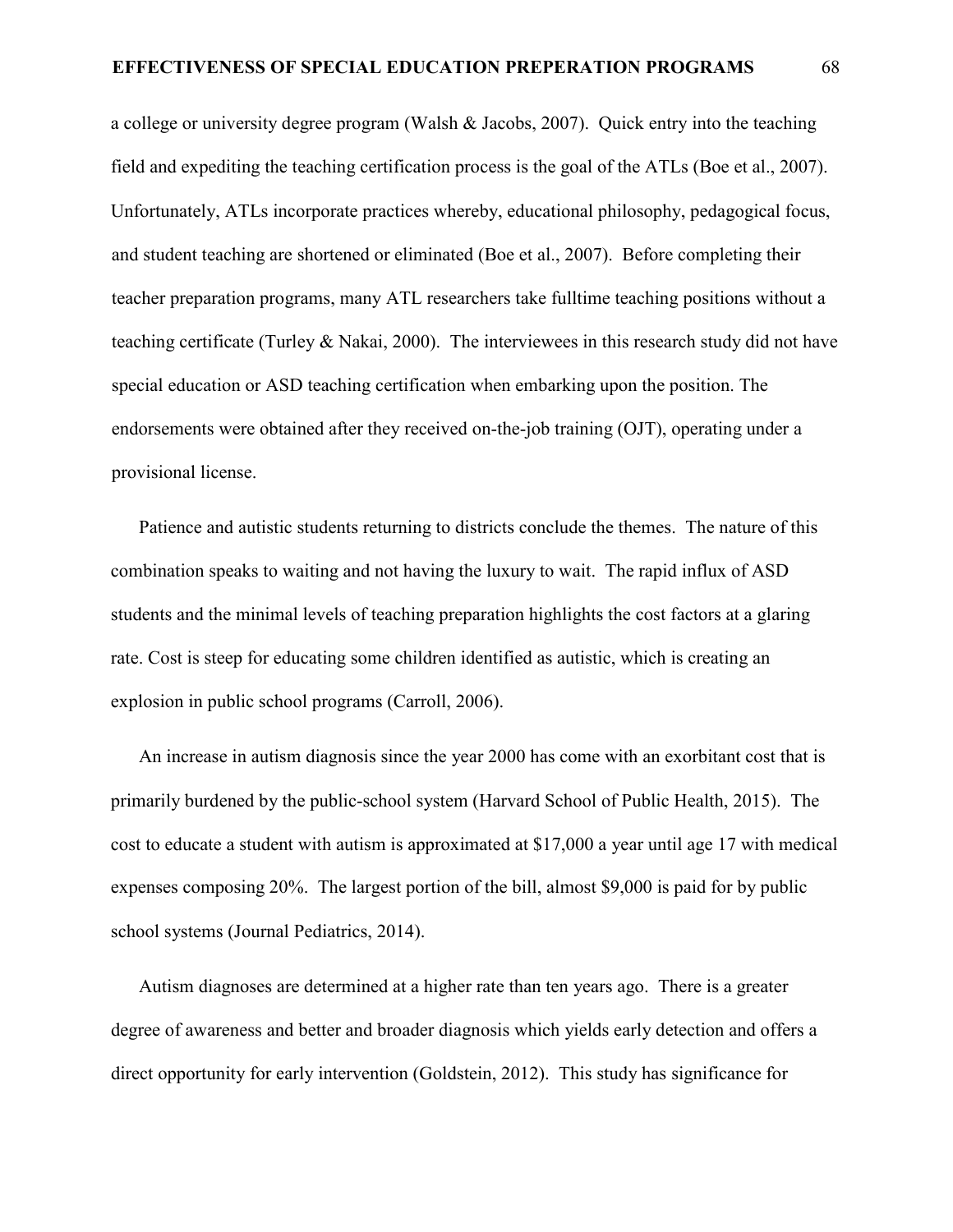school administrators, special educators, professors and undergraduate students in determining appropriate curriculum that will benefit the preparation process of teaching students with autism spectrum disorders.

While advocates and experts support keeping children in their local districts, they contend that many schools are still not equipped to offer specialized programs autistic children need to learn and interact with others (D'Amico, 2011). Having autistic students in regular programs is a positive move, only if they will benefit from the inclusion. The annual cost for an out-of-district placement can reach \$100,000 per student, including transportation, tuition, and personal classroom aides if needed (D'Amico, 2011).

Bedminster's Somerset Hills Learning Institute for Autistic children currently costs more than \$116,000 per student, up from \$46,000 when the facility opened in 2000 (New Jersey Department of Education, 2013). The disability category associated with the highest per student total expenditure is autism, at \$32, 336 per student (NJ SEEP 2001). The shortage of trained special educators who are capable of teaching autistic students is at epidemic levels.

The most significant challenge of the autistic field is finding prepared, qualified special educators (Simpson 2003). Given the variety of services needed to teach students with ASD, the increase in teacher preparation programs may not possibly cover the vast curriculum required (Daily, 2005). Returning and integrating autistic students into the regular public-school setting has educators expressing concerns in a variety of ways. Special educators have maintained a level of success when they incorporate positive attitudes. This success has resulted in spite of undergraduate schools ill-equipping these educators to teach autistic students (Rodriquez et al., 2012).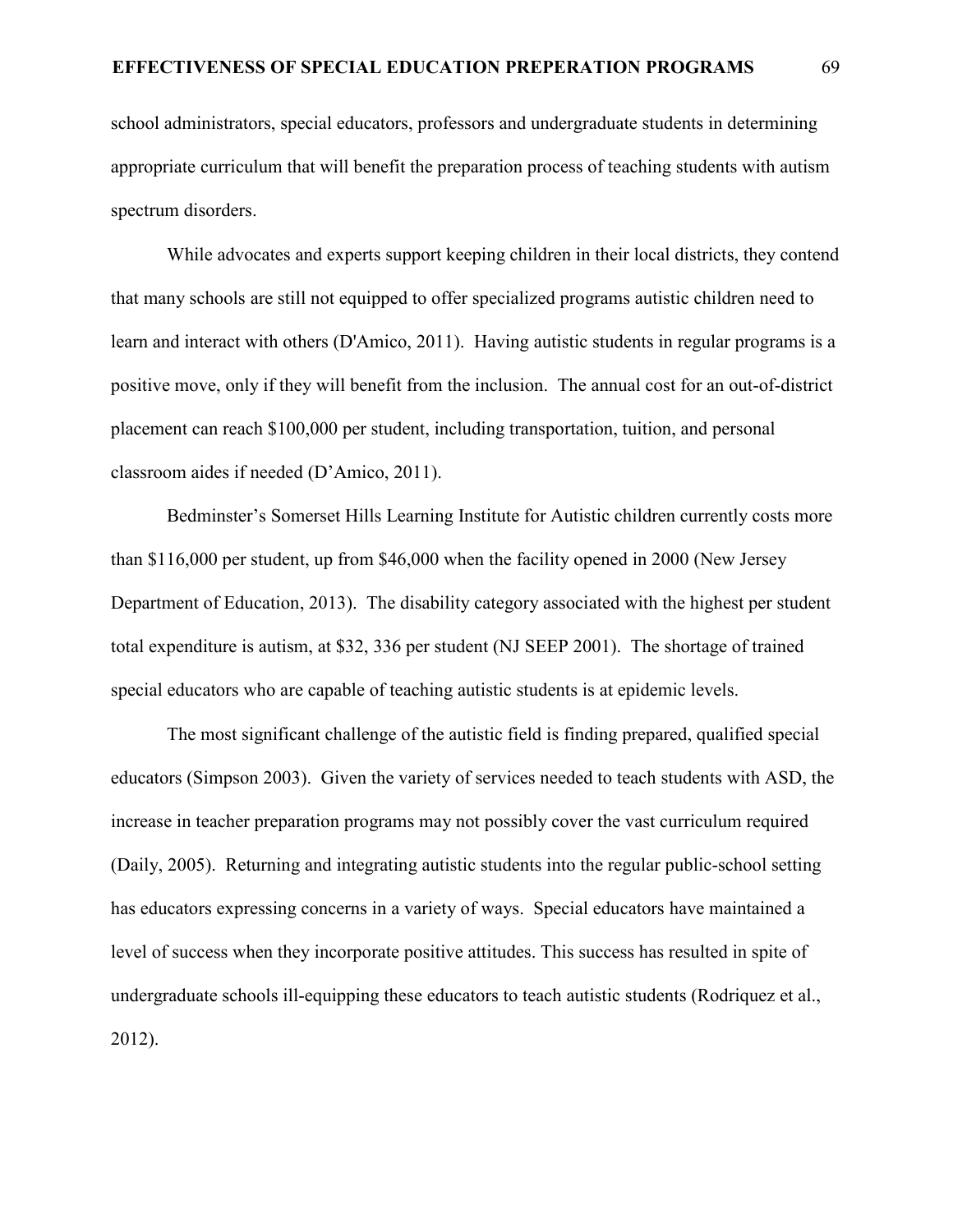# **EFFECTIVENESS OF SPECIAL EDUCATION PREPERATION PROGRAMS** 70

Teacher shortage has imprinted a substantial impact on teacher preparation. This shortage has caused districts to have a lack of teachers in general and special educators in particular. ASD students will become successful with independent living when prepared by well-trained special educators. If we continue to take shortcuts, the ASD population will suffer. The public schools budget will continue to skyrocket, and the ASD students will suffer.

ATLs have been established for decades, and they have significantly reduced the teacher shortage. The drawback is this special education population is not sure of what they know and what they need to know. Once again, you have a cadre of special educators that are not effectively equipping this ASD population. An apprenticeship being added to this category of teacher preparation process will help stabilize this group and better aid them in teaching this ASD population.

Special education teachers certified through autism licensure programs must first present a knowledge base. Once this opportunity is offered, then they can be hired as consultants and trainers. Thus, providing skilled individuals that will aid in effectively educating the ASD population in a shorter period. New special education teachers can matriculate in these specified programs, while veteran teachers can receive this expert training that will effectively prepare the ASD student in the process.

Autistic students returning to the district is here to stay. The cost of educating ASD students out of state is obsolete. To sufficiently prepare for this transition we must gather the data, develop strategies and consistently implement a plan. We must regularly review the plan and make determinations that are in the best interest of the student.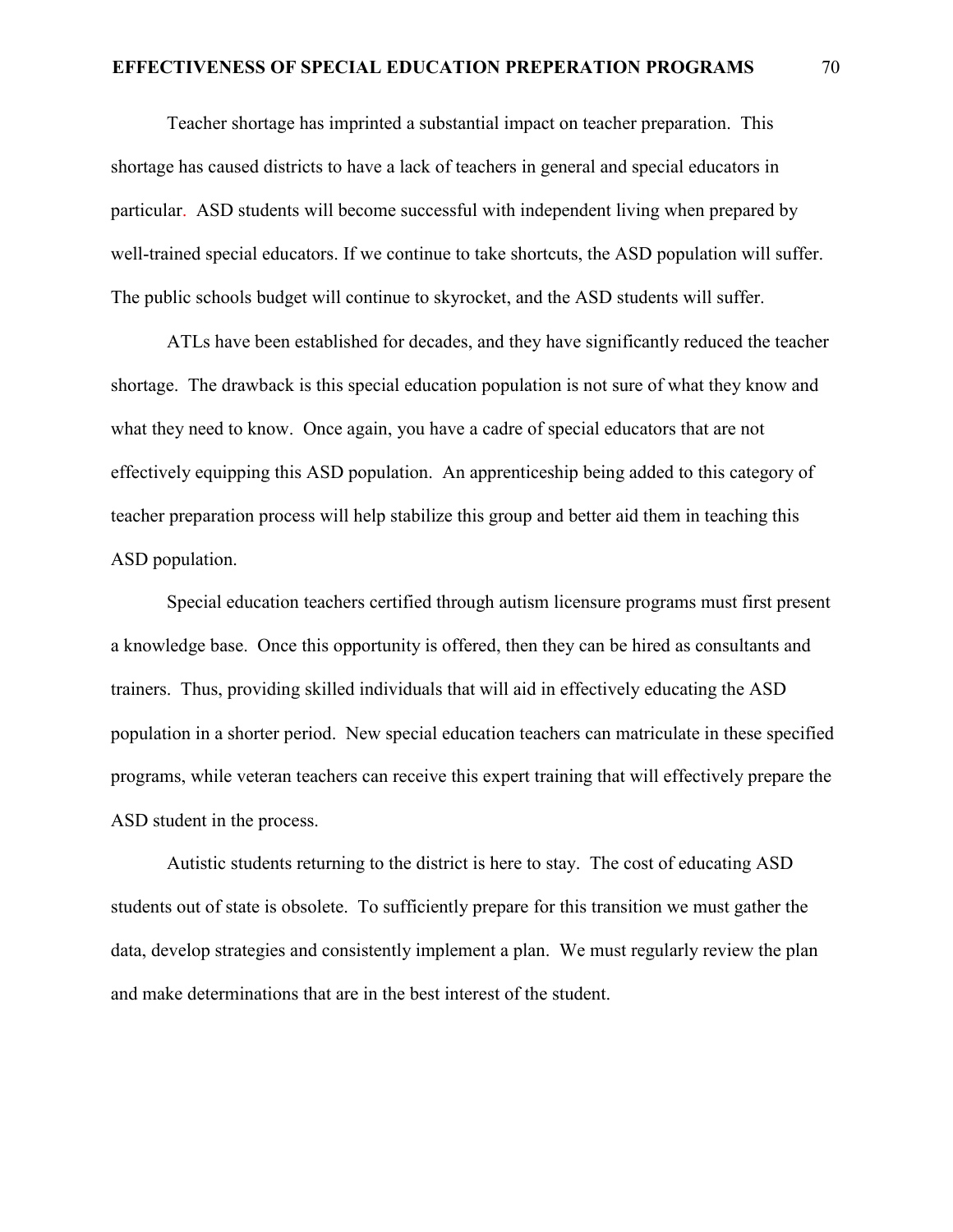# **Summary of Findings**

How do veteran special education teachers perceive their abilities to teach students with autism spectrum disorders (ASD)? The responses to this question informed the interviewer of many factors. Initially, the teachers represented little confidence in educating ASD students and the success they had achieved with this population. This finding substantiated the base that these teachers feel ill-equipped to teach this population. The veterans are under the impression that the novice teachers are being provided more undergraduate skills to teach students with ASD than they received in undergraduate school.

Simultaneously, the novice teachers believe the experienced veteran teacher is, better equipped than they are to educate each the ASD population. Teachers trained as special educators often consider themselves ill-equipped to deal with autistic students more than any other impairment (Rodriquez et al., 2013). A reason for these inadequate feelings could be, the teachers are not provided formalized training when they are ATL researchers. Another reason could be that teacher shortage has expedited the process of offering provisional licenses that makes OJT the first and most significant avenue for preparation.

What perceptions do special educators have about the differences between teaching students with ASD and students with disabilities in general? The responses to the questions provided the following findings. While the majority of the sample interviewed believed there are no significant differences when educating the two groups, this question also substantiates the base.

The concern here is if the special educators are not certain of their knowledge levels, how are they particular about effectively providing for the differences of ASD and other disabled students? Across the United States, teacher shortages have high numbers in some states and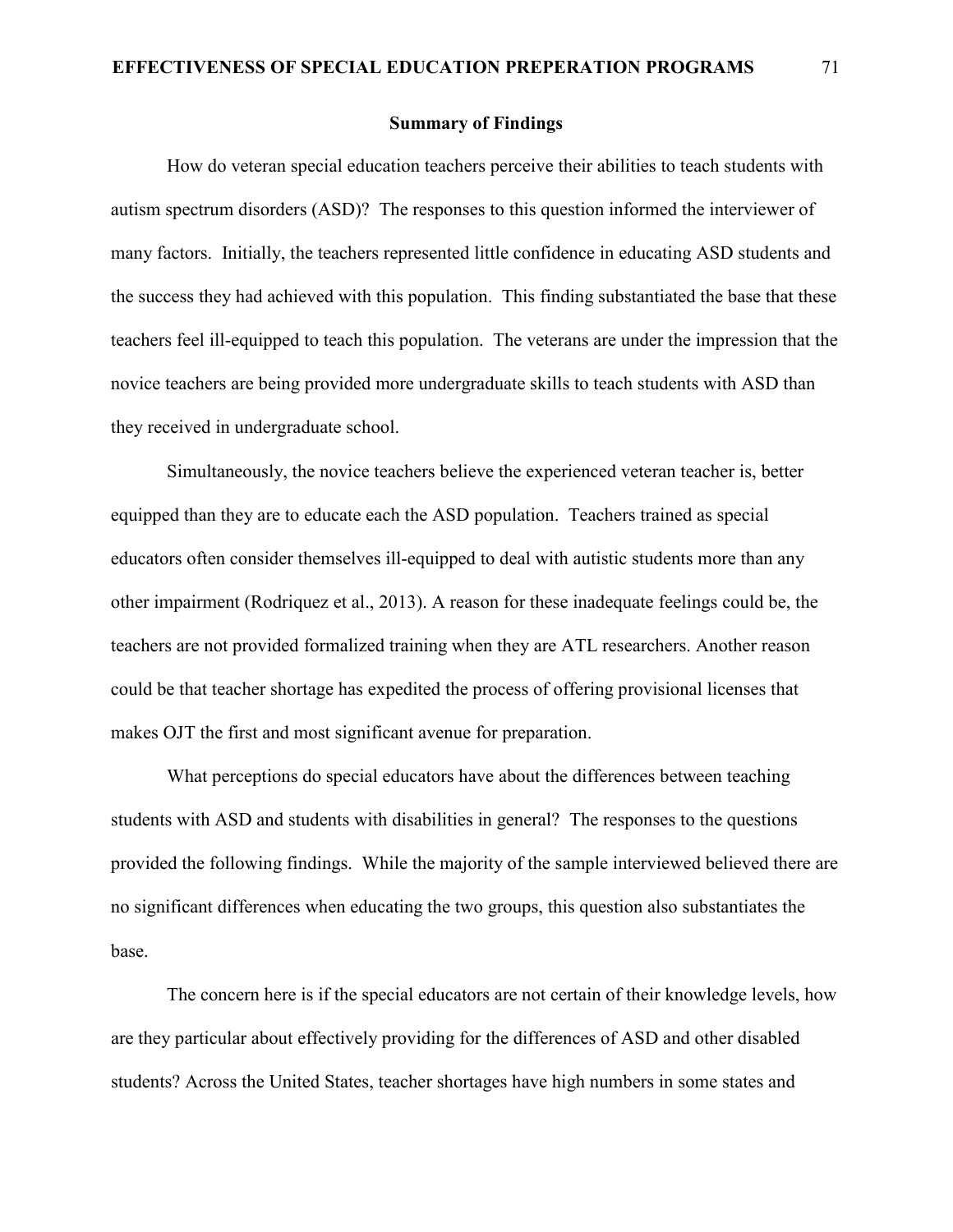lower numbers in others. As for special education, the nationwide shortage is consistent (Cook & Boe, 2007). This evidence substantiates the base at a deeper level. Special educators are not aware of precisely what they need to teach students with ASD effectively. Therefore, not having a firm grasp on what is required to teach autistic students effectively makes it difficult at best, to understand the differences between educating an autistic student and a student with a different type of disability.

How have special education teachers perceived their training to navigate these differences? This finding again provides evidence that the special educators are not receiving the proper training. The training that allows special educators to exhibit confidence in teaching ASD children when they don't understand how this student thinks. This yields to the ASD students being unable to take care of themselves or being self-sufficient. In turn, the school districts are paying additional funds to effectively prepare this population for self-sufficiency by offering professional development training to the teachers. Some outside agencies will charge public school districts \$60 to \$1,000 per day per person or more for training sessions, causing the cost to become a factor (Burness, 2013).

What skills/behaviors/strategies can be developed in teacher preparation programs to prepare new special education teachers better to meet the demands of serving students with ASD? The list of behaviors/skills/strategies is detailed and specific. The sub-content areas of teacher shortage impact, ATL programs, ASD special education licenses and returning ASD students to districts weigh heavily in contribution to this base. There are not enough special educators to know the behaviors/skills/strategies.

The ATLs are partially preparing the special educators. A concise list of behaviors/skills/strategies for licensing ASD teachers appears to be incomplete, and students are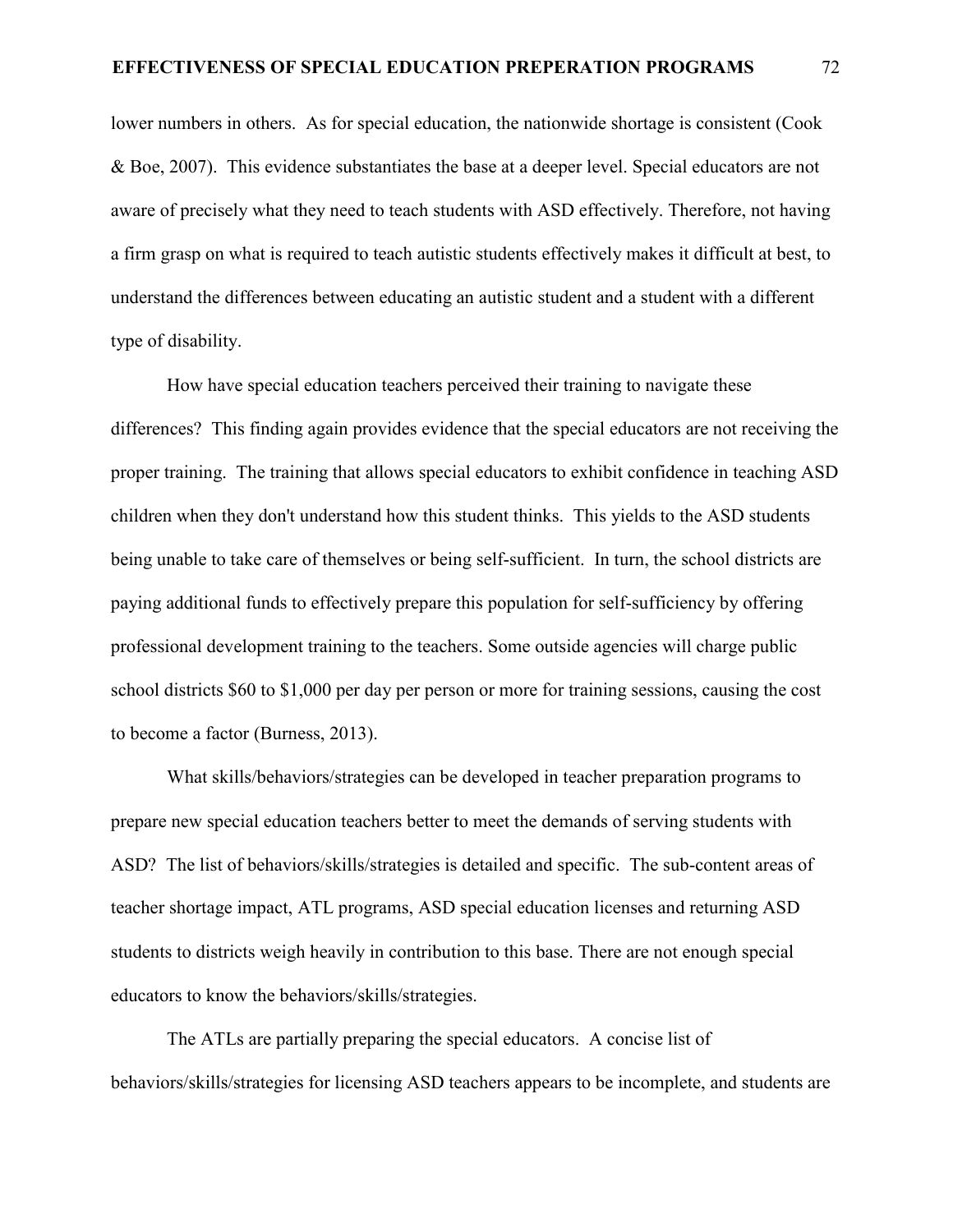returning to districts is as prevalent as the internet. In education, we have come to a crossroads with the ASD population. It's a ground-breaking time to explore our options and develop a plan that we will all be satisfied with, and which the ASD population will benefit. Across the United States, the concern is critical for the field of special education and the severe shortage of teachers

(Billingsley et al., 2004).

#### **Recommendations for Policy**

For the current special educator to receive additional support for teaching the ASD population, it will require districts to establish a system whereby a standard operating procedures manual is incorporated. This manual is created to provide a researched and proven list of accommodations that yield productivity for the ever-transforming ASD student. Congress can provide more grants to private colleges and universities to assist in meeting the needs of our ASD population. Federal and state education agencies will then have policies established, researchbased and proven to empower the teacher of ASD students.

This is an expensive program that will be cost effective over a period when students with ASD are better able to take care of themselves as adults sufficiently. Another potential policy recommendation could be to aid colleges and universities that educate ASD students to develop a timeline program that requires so many hours of training. In this training program, there will be some hours completed before obtaining full-certification of teaching the ASD population. Completion of this certification offers an additional financial incentive to increase motivation for securing.

# **Recommendations for Practice**

Teachers earning undergraduate degrees in special education must have a modified coursework matriculation process. The typical student teaching process lasts for one year.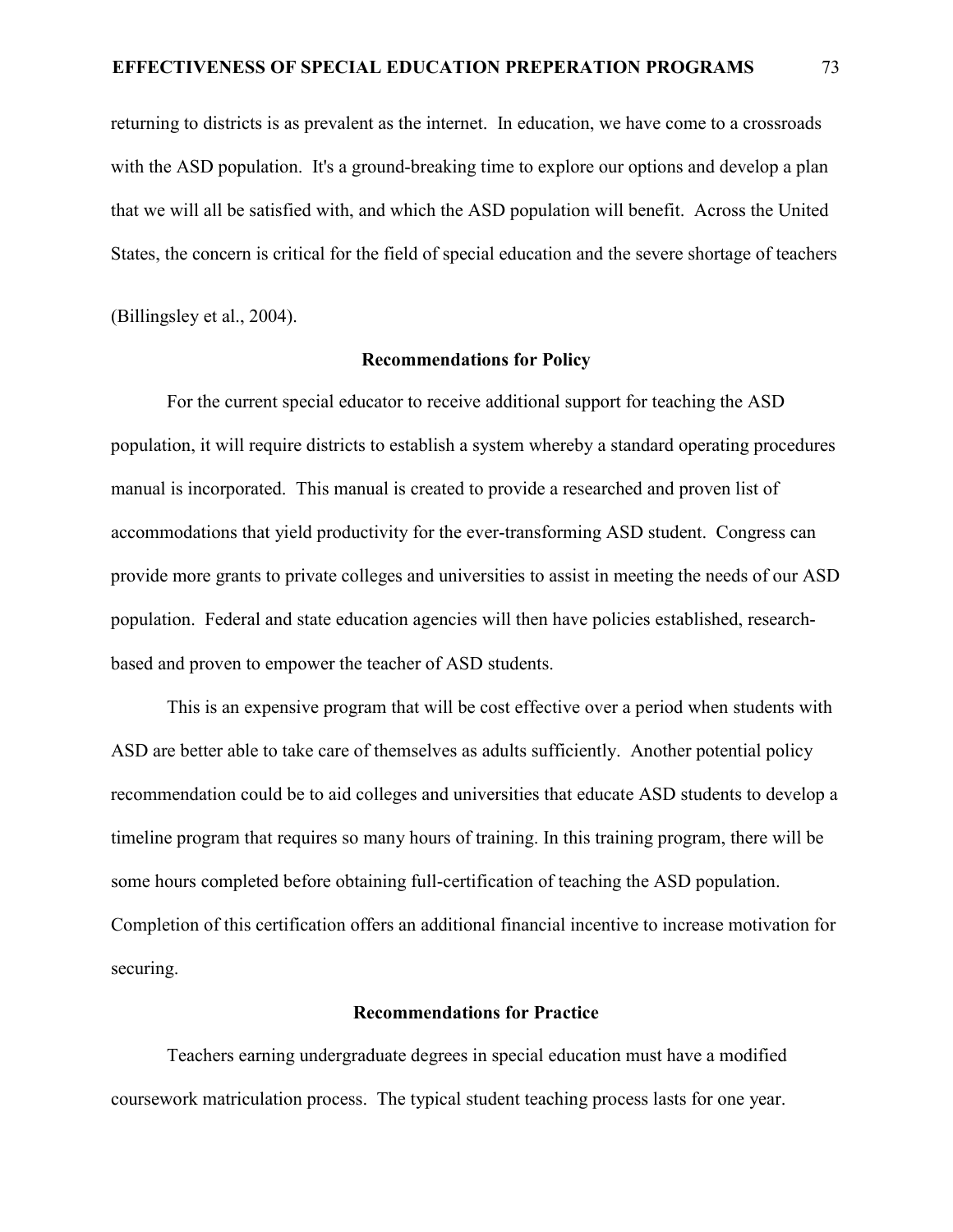Teachers in degree bearing special education programs will require another six months of student teaching, whereby the location is a facility or school where special education students, preferably autistic students are taught. Providing an experienced mentor, special education teacher to the new educator of our ASD population will help with orientation. This position must be federally funded and consistently monitored. This supports the minimally trained, provisionally licensed special educator an opportunity to gain valuable experience.

# **Recommendations for Future Research**

A future study can compare the results of a secondary school ASD program that incorporates Bandura's (2000) ABA theory to a similar ASD program that does not use this theory and determine how well each group transitions into adulthood. The study would require a two-year tracking timetable and a list of criteria each group would be expected to achieve. The schedule would include the senior year in high school and one-year post-high school.

# **Summary**

ASD has proliferated in the past ten years. Ten years ago the prevalence was 1in 166. Today's it's 1 in 68, an increase of more than 100% in one decade (Bashe, 2016). The cost for educating this population has been astronomical. ASD students have been returned to their local school districts because the out of districts placements was depleting district budgets. Effectively preparing special education teachers for this influx of ASD students have proven inadequate.

For this society to gain a firm handle on this epidemic of ASD students returning to districts that are unprepared, we must make a shift. This shift will consist of significant overhauls in the areas of colleges/universities, professors, administrators and special education teachers. Colleges and universities must change the process used to educate special educators at the undergraduate level. Professors must make the classroom come to life by providing concrete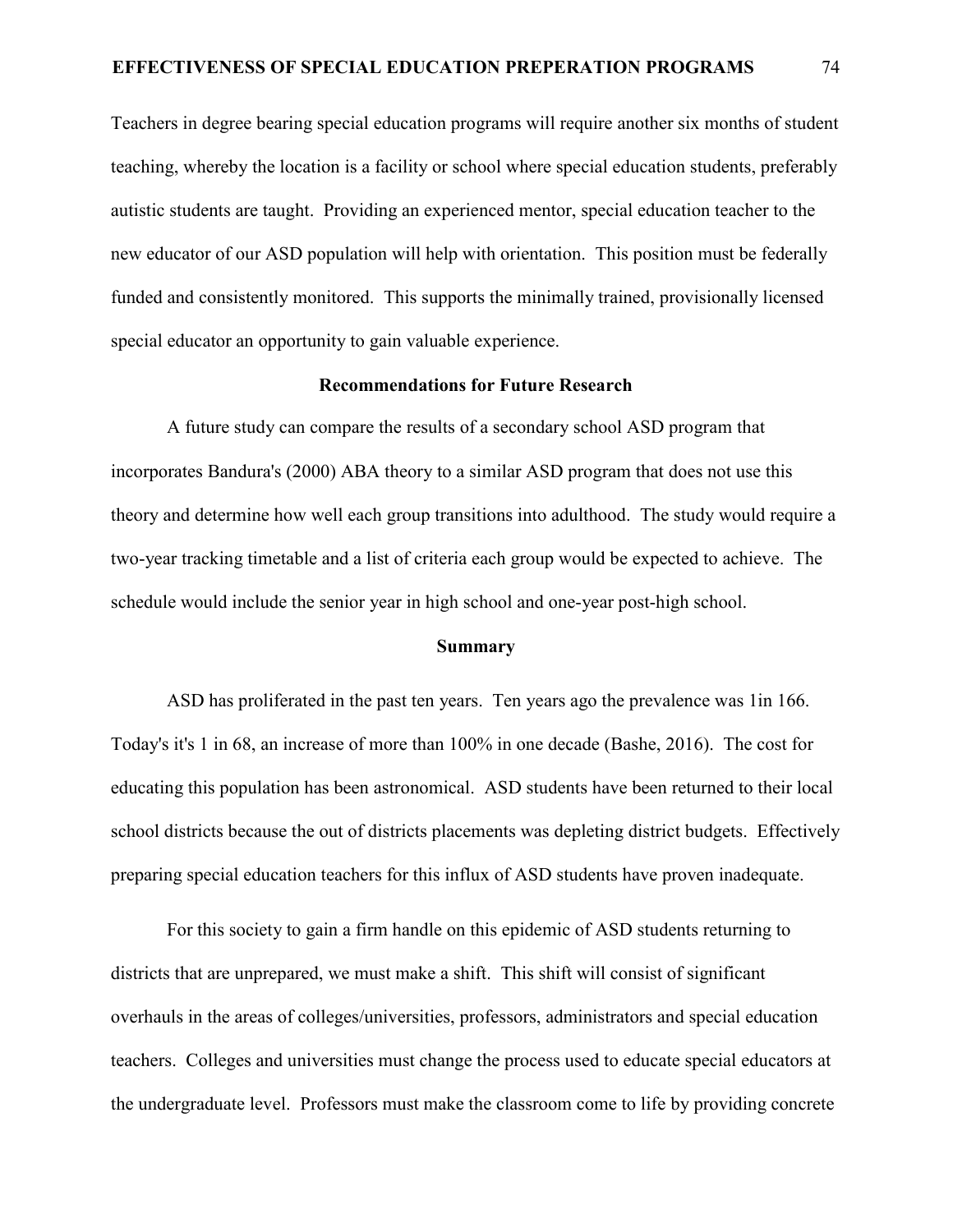learning experiences that will better equip the undergraduate special education degree seeking individuals.

Administrators must increase their knowledge of special education and provide adequate support, resources, and professional development to the special educators teaching ASD students. Special educators are required to accept the challenge of effectively educating this population and prepare them to be productive citizens in society. As educational leaders, we have a responsibility to ensure the level of education provided to and for the ASD student will yield self-sufficiency and the ability to live on their own in this global society.

## **Conclusions**

The initial design of this study was to determine if undergraduate colleges and universities are efficiently preparing special education teachers to teach students with ASD through the coursework provided in these programs. The sample of the twelve respondents interviewed, unanimously stated that additional coursework in a variety of methods is needed to instruct this ASD population. The rising costs of educating this population and assisting them to become independent and productive citizens in this global society is earth-shattering. Therefore, as the leaders in the field of education, we must take a just stand to uphold a definite position that will afford a rescue of the ASD population.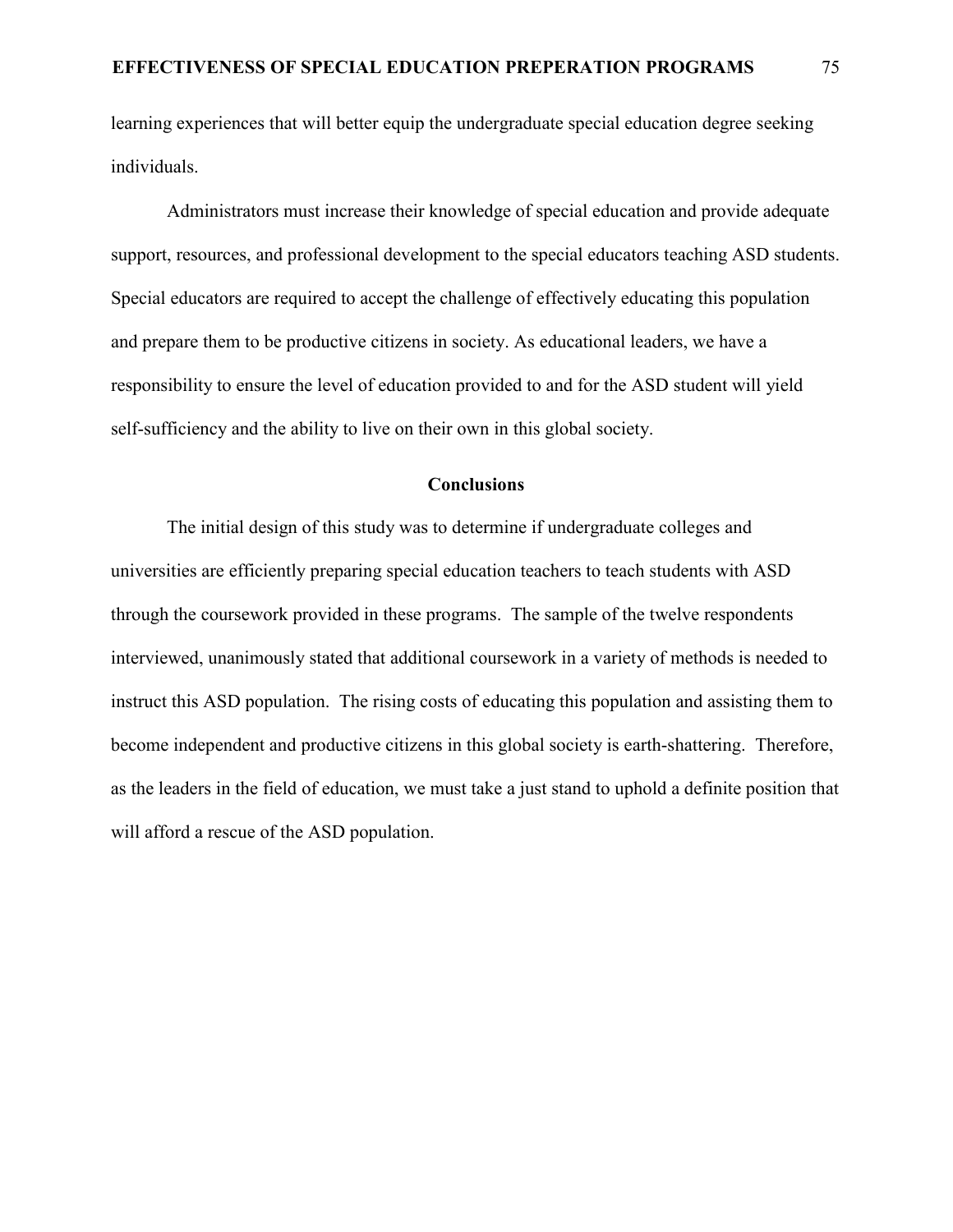## **References**

- Adams, J. (2015). *ASU engineering professor makes striking discoveries about autism.* Phoenix, AZ: The State Press.
- Autism Society (2012). *What is autism?* Bethesda, MD.
- Autism Speaks (2013). *Autism new jersey participates in autism speaks public policy and action summit in washington, dc.* Robbinsville, NJ: New Jersey Department of Education.
- Avramidis, E., Bayliss, P., & Burden, R. (2000) A survey into mainstream teachers' attitudes towards the inclusion of children with special educational needs in the ordinary school in one local education authority. *Educational Psychology, 20*(2), 191-211.

Bandura, A, (2000). *Social learning theory*. New York*,* NY: Prentice Hall.

Barnhill, G.P., Sumutka, B., & Polloway, E.A. (2011). Personnel preparation practices in asd: A follow-up analysis of contemporary practices. *Focus on Autism and Other Developmental Disabilities, 29*(1), 39-49. https://doi.org/10/1177/1088357612475294

Bashe, P.R. (2016) *The oasis guide to asperger's syndrome*. New York, NY: Crown Publishing.

- Bennett, K. & Dukes, C. (2013). Employment instruction for secondary students with autism spectrum disorder: A systematic review of the literature*. Education and Training in Autism & Developmental Disabilities, 48*(1). 67-75.
- Bogdan, R.C., & Biklen, S.K. (2014). *Qualitative research for education: an introduction to theory and methods,* MA: Allyn and Bacon.
- Busby, R., Ingram, R., Bowron, R., Oliver, J., Lyons, B., & Strully, L.V. (2012). *Teaching elementary children with autism: Addressing teacher challenges and preparation needs.*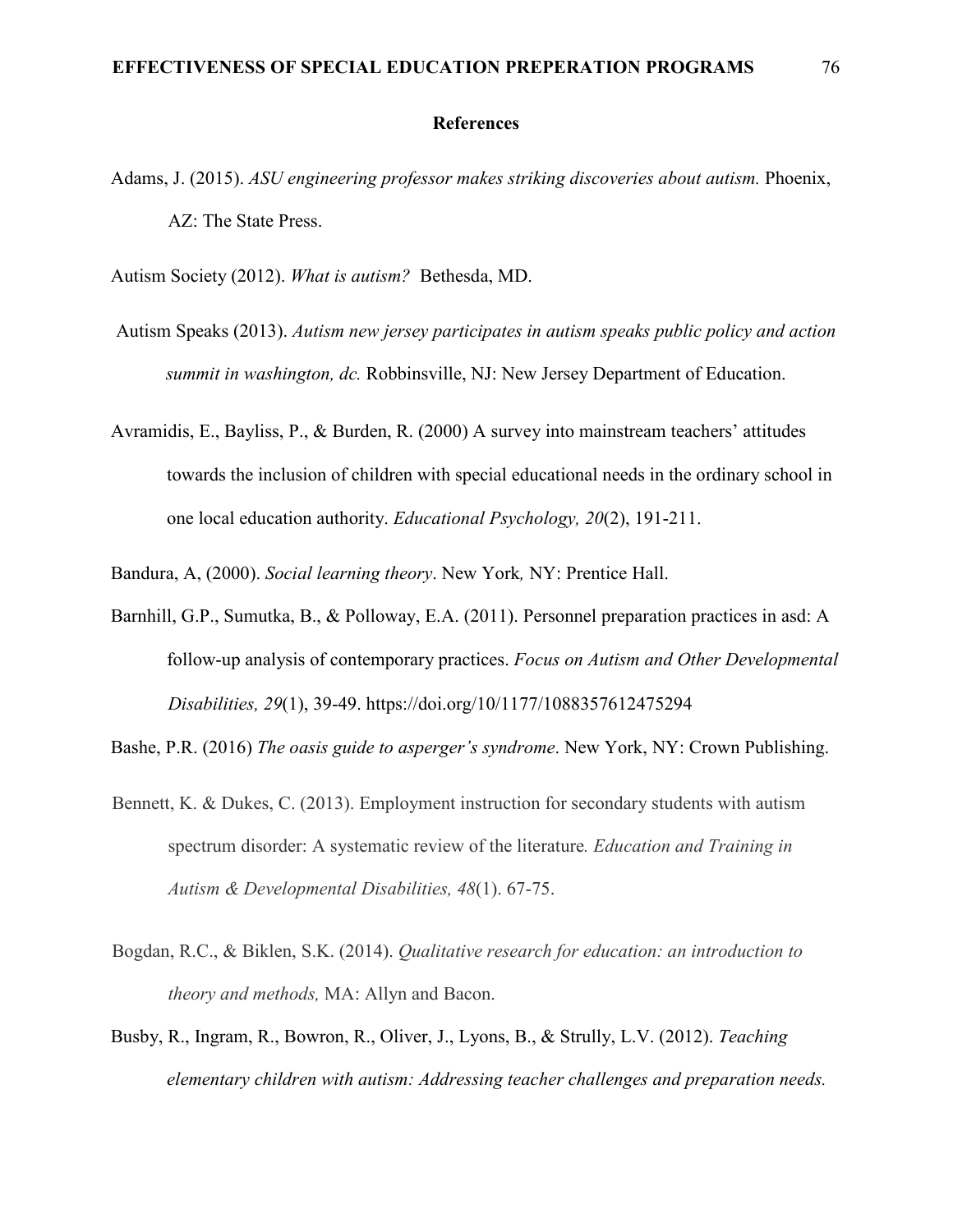AL: Troy University.

- Carroll, J. (2006). *Clinical training and research on an increasingly prevalent disorder*. OH: John Carroll University.
- Carrington, S. (1999). Inclusion needs a different school culture. *International Journal of Inclusive Education, 10*, 257-268. https://doi.org10.1080/13631199285039
- Case-Smith, J., & Arbesman, M. (2008). Evidence-based review of interventions for autism used in or of relevance to occupational therapy. *American Journal of Occupational Therapy 62*, 416-429. https://doi:10.5014/ajot.62.4.416
- CDC 24/7 (2017). *Saving lives and protecting people.* USA: Center for Disease Control and Prevention.
- Creswell, J.W. (2014). *Research design* 4th ed. Thousand Oaks, CA: Sage.
- Daily, M. (2005). *Inclusions of students with autism spectrum disorders*. MD: Johns Hopkins School of Education.
- Daily, M. (2016). *The key to autism.* Eau Claire, WI: PESI Publishing and Company.
- D'Amico, D. (2011). *Parents, schools in new jersey battle against autistic student segregation*. Education Writer.
- Davy, I. B. (2006) *Learners without borders: A curriculum for global citizenship*, International Baccalaureate
- Doehring, P., & Winterling, V. (2011). *The implementation of evidence-based practices in public schools*. New York, NY: Springer.

Developmental Disabilities Institutes (2016). Trends in the Prevalence of Developmental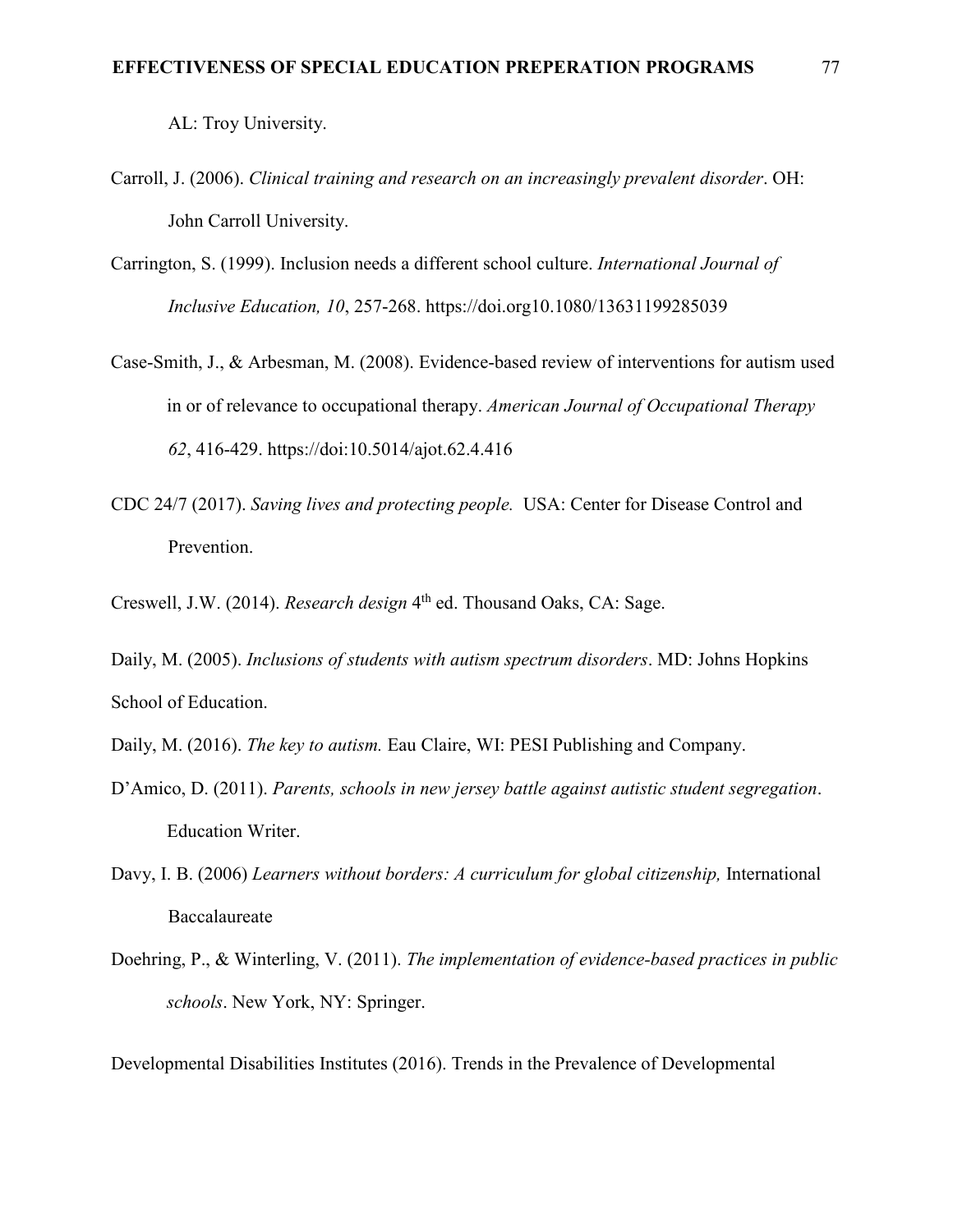Disabilities in US Children. *American Academy of Pediatrics,127 (6)* 

Duncan, A. (2009). U.S. secretary of education annual report. *U.S. Department of Education*

- Frankel, M., & Devers, K.J. (2000). Study design in qualitative research-1: Developing questions and assessing resource needs. *Education for Health, 13*(2), 251-261.
- Freidman, J. (2012). *Building life skills for people with autism*. Autism risk & safety management, Port St. Lucie, FL.

Friend, M., (2005). *Special education contemporary perspectives for school professionals*. New York, NY: Pearson Education.

Gargiulo, R.M. (2009). *Special education in contemporary society*. LA: Sage Publications.

- Goldstein, G. (2012). *What is social communication disorder/ how is it treated*? NY: Autism Speaks.
- Hastings, R., & Oakford, S. (2003). *Student teachers' attitudes towards the inclusion of students with special needs*. *Educational Psychology, 23*(1), 87-94. https://doi.org/10.1080/01443410303223
- Hehr, T., Grindal, T., Ng, M., Schifter, L., Eidelman, H., & Dougherty, S. (2013). *Use of outofdistrict programs by massachusetts students with disabilities.* MA: Department of Elementary and Secondary Education.
- Heflin, L.J & Alaimo, D.F., (2006). *Students with autism spectrum disorders: Effective instructional practices.* Upper Saddle River, NJ: Pearson.
- Hellerman, C. (2014). *Children's Health, Autism.* CNN Medical Supervising Producer, February 11, 3.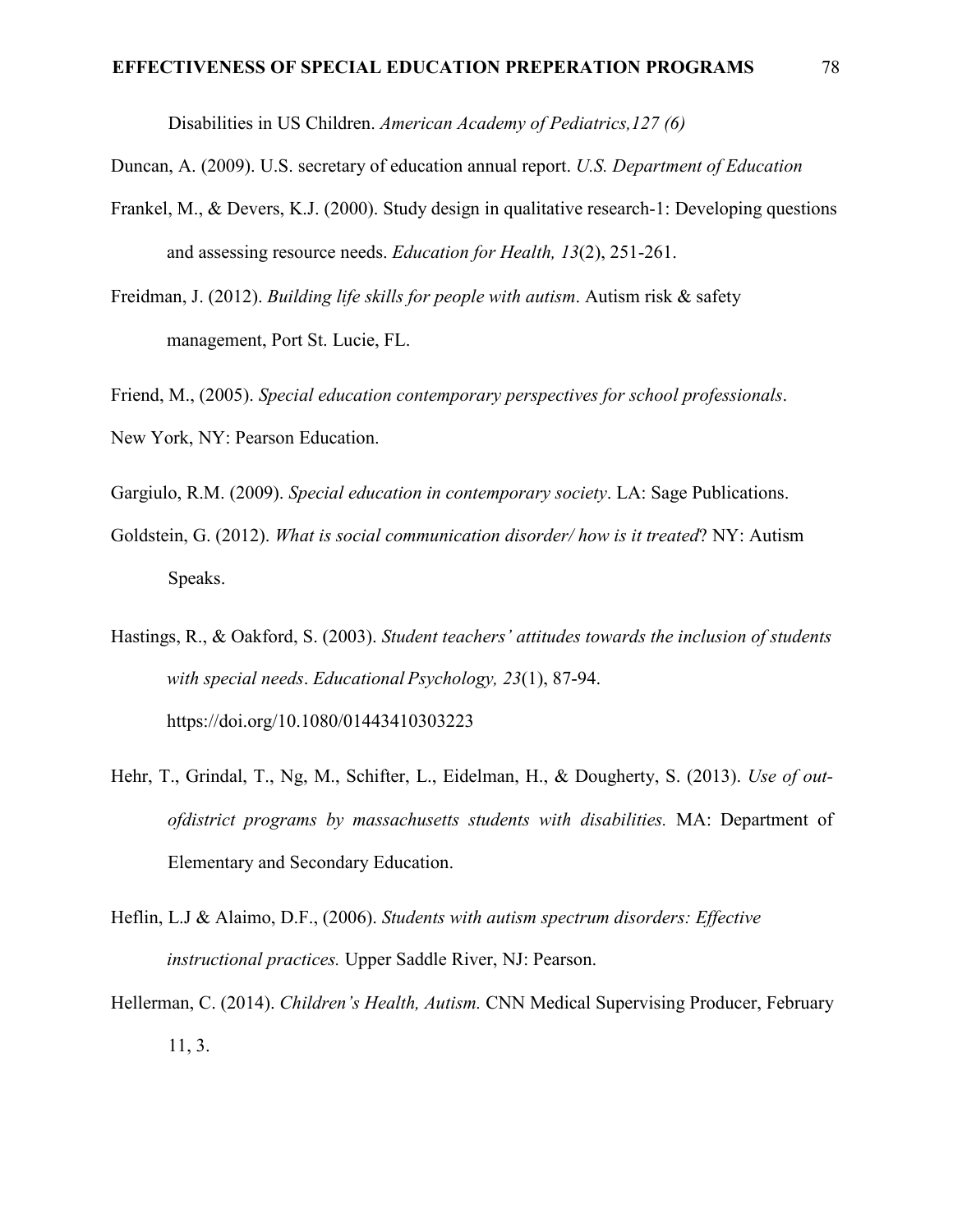- Mader, S. & Brimberg, L (2017). *Caspr2-reactive antibody cloned from a mother of an asd child mediates an asd-like phenotype in mice*. Manhasset, NY: Feinstein Institute for Medical Research.
- New Jersey Department of Education (2014). *New jersey special education project (seep).*  Trenton, NJ: Final Report.
- Oglesby, D. (2015). *Addressing the common core state standards for learners with autism spectrum disorders*. PPT.
- Ohanian, S. (2011). *Public schools open their doors to autism in NJ.* The Deron School of New Jersey, Inc.
- Phillips, L. (2012). *Behind closed doors: What's happening to students with autism in America's public schools? The case for in self-contained classrooms.* Portsmouth, RI: National Autism Association.
- Reichow, B., Doehring, P., Cicchetti D.V. & Volkmar, F.R. (2011). *Evidence-based practices and treatments for children with autism.* NY: Springer.
- Resmovits, J. (2014). *We're losing our little boy': One family's heartbreaking fight for their son's education next*. The Huffington Post.
- Saini, M. & Shlonsky, A. (2012). *Systematic synthesis of qualitative research.* NY: Oxford University Press.
- Simpson, R. L. (2003). Evidence-based practices and students with autism spectrum disorders. *Focus on Autism and Other Developmental Disabilities, 20*(3), 140-149.

https://doi.org/10.1177/10883576050200030201 Slonik, A. (2009). *A playful approach to serious therapy, the puzzle place.* Philadelphia, PA: A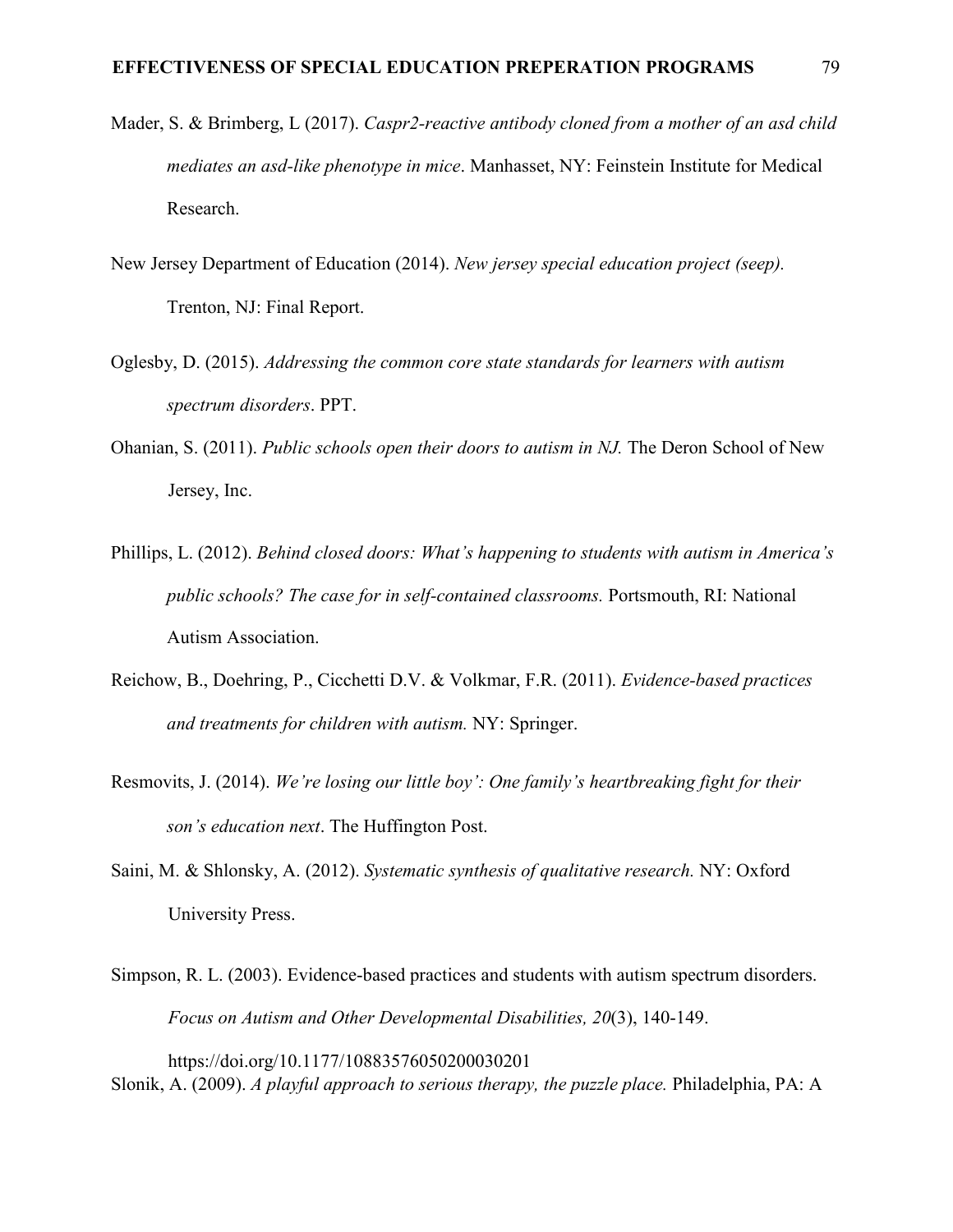Center for Autism.

Smith, F. (2008). *Educators Deal with the Growing Problem of Autism*. Edutopia

- Stahmer, A.C., Suhrheinrich, J., Reed, S. Schreibman, L., & Bolduc, C. (2011). *Classroom pivotal response teaching for children with autism*. NY: Guildford Press.
- Strully, L.V., Williams, B.F., & Williams. R.L. (2008). *Effective programs for treating autism spectrum disorders: applied behavior analysis models*. NY: Routledge.
	- Wagner, M., Marder, C., Levine, P., Cameto, R.., Cadwallader, T.W., Blackorby, J., Cardoso, D., & Newman, L. (2011). *The individual and household characteristics of youth with disabilities.* A Report from the National Longitudinal Transition Study-2 (NLTS2). Menlo Park, CA: SRI International.
- White, S. B. (2016). *Growing pains: How psychologists can help to meet the clinical needs of clients with autism.* Virginia Tech University Blacksburg, VA: Science Direct
- Whitmer, R. (2013). *Adapting k12 for students with autism.* District Administration 49(1), 41-42.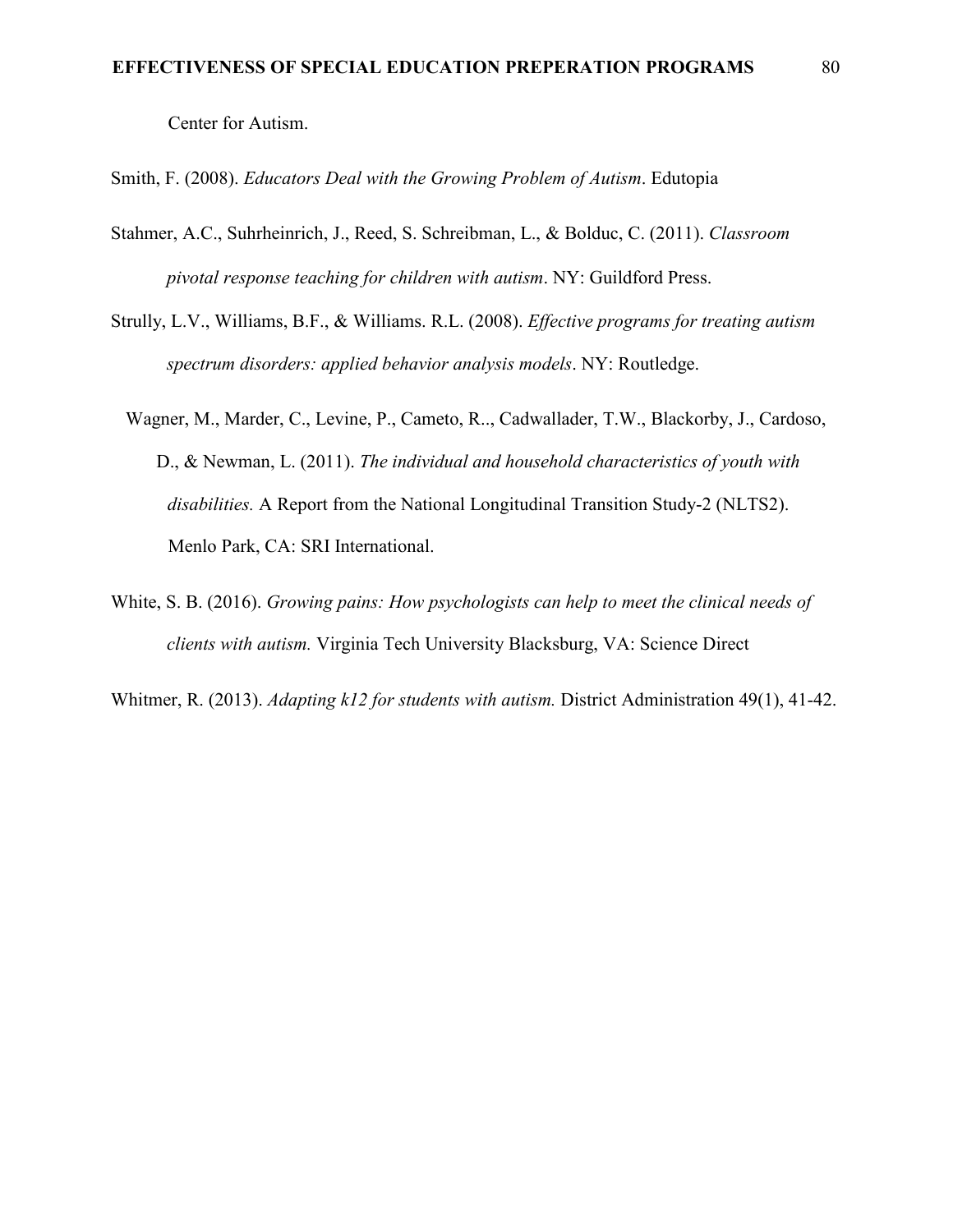

December 12, 2017

Dear Ms. Johnson,

The Seton Hall University Institutional Review Board has reviewed the information you have submitted addressing the concerns for your proposal entitled "Effectiveness of Special Education Teacher Preparation Programs to Teach Students with Autism Spectrum Disorders (ASI)) in a Medium Southeastern Maryland School District". Your research protocol is hereby approved as revised through expedited review. The IRB reserves the right to recall the proposal at any time for full review. Enclosed for your records are the signed Request for Approval form and the stamped original Consent Form. Make copies only of this stamped form.

The Institutional Review Board approval of your research is valid for a one-year period from the date,of this letter. During this time, any changes to the research protocol must be reviewed and ap2roved by. the IRB prior to their implementation.

According to federal regulations, continuing review of already approved research is mandated to take place at least 12 months after this initial approval. You will receive communication from the IRB Office for this several months before the anniversary date of your initial approval.

Thank you for your cooperation.

*In harmony with federal regulations, none of' the investigators or research staff involved in the study took part in the final decision.*

Sincerely,

Noirez 7. Recyclo,

Professor Director, Institutional Review Board

cc: Dr. Anthony Colella

Office of Institutional Review Board Presidents Hall • 400 South Orange Avenue • South Orange, NJ 07079 • Tel: 973.313.6314 • Fax: 97.3.275.2.361 ' www.shu.eílll